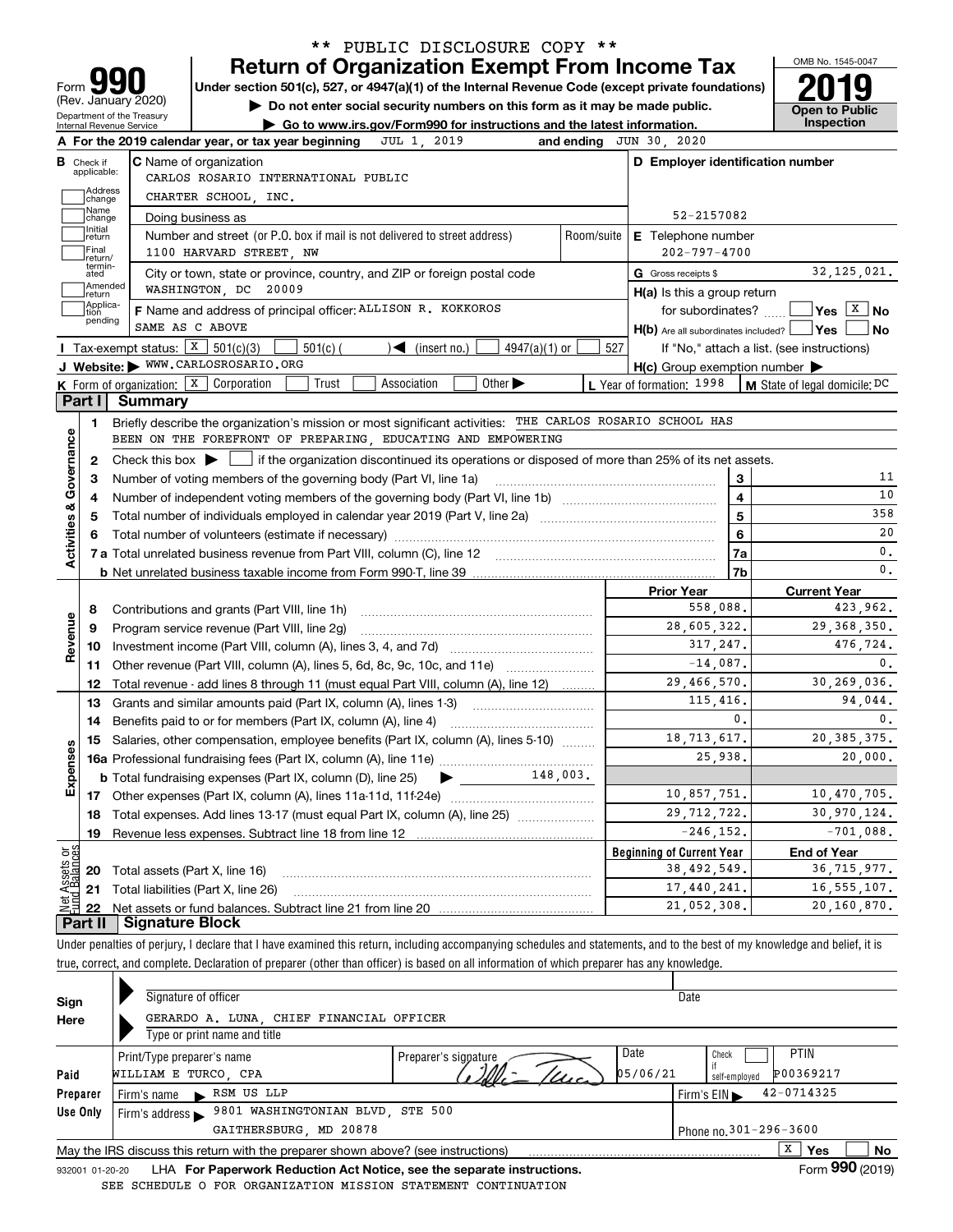|              | CARLOS ROSARIO INTERNATIONAL PUBLIC                                                                                                          |                                                               |           |
|--------------|----------------------------------------------------------------------------------------------------------------------------------------------|---------------------------------------------------------------|-----------|
|              | CHARTER SCHOOL, INC.<br>Form 990 (2019)                                                                                                      | 52-2157082                                                    | Page $2$  |
|              | Part III   Statement of Program Service Accomplishments                                                                                      |                                                               |           |
|              |                                                                                                                                              |                                                               | x         |
| 1            | Briefly describe the organization's mission:                                                                                                 |                                                               |           |
|              | THE CARLOS ROSARIO SCHOOL DELIVERS HIGH QUALITY EDUCATION, CAREER                                                                            |                                                               |           |
|              | TRAINING, AND SUPPORTIVE SERVICES THAT ENABLE ADULT IMMIGRANTS TO                                                                            |                                                               |           |
|              | REALIZE THEIR DREAMS WHILE STRENGTHENING OUR COMMUNITY AND ECONOMY.                                                                          |                                                               |           |
| $\mathbf{2}$ | Did the organization undertake any significant program services during the year which were not listed on the                                 |                                                               |           |
|              | prior Form 990 or 990-EZ?                                                                                                                    | $Yes \begin{array}{ c c } \hline X & \textbf{No} \end{array}$ |           |
|              | If "Yes," describe these new services on Schedule O.                                                                                         |                                                               |           |
| 3            | Did the organization cease conducting, or make significant changes in how it conducts, any program services?                                 | $X \gamma$ es                                                 | <b>No</b> |
|              | If "Yes," describe these changes on Schedule O.                                                                                              |                                                               |           |
| 4            | Describe the organization's program service accomplishments for each of its three largest program services, as measured by expenses.         |                                                               |           |
|              | Section 501(c)(3) and 501(c)(4) organizations are required to report the amount of grants and allocations to others, the total expenses, and |                                                               |           |
|              | revenue, if any, for each program service reported.                                                                                          |                                                               |           |
| 4a l         | $\left(\text{Code:}\ \_\_\_\_\_\_\right)$ $\left(\text{Expenses $}\ \_\_\_\_\_\_\_\_\_\_\_\_1, 521\ ,143\ ,\_\_\_\_\_\_\_\_\_\_\_\_\_\_\_1$  | 29, 368, 350.                                                 |           |
|              | THE CARLOS ROSARIO SCHOOL HAS BEEN ON THE FOREFRONT OF PREPARING,                                                                            |                                                               |           |
|              | EDUCATING AND EMPOWERING TOMORROW'S DIVERSE WORKFORCE FOR MORE THAN 50                                                                       |                                                               |           |
|              | YEARS. IN 1998, THE SCHOOL, WHICH IS LOCATED IN WASHINGTON DC, BECAME                                                                        |                                                               |           |
|              | THE FIRST ADULT EDUCATION CHARTER IN THE COUNTRY, IT IS FULLY                                                                                |                                                               |           |
|              | ACCREDITED BY THE MIDDLE STATES ASSOCIATION. THE SCHOOL HAS HAD MORE<br>THAN 80,000 GRADUATES OVER THE YEARS, MANY TODAY ARE OUR REGION'S    |                                                               |           |
|              | TEACHERS, HEALTH PROFESSIONALS, LEADERS AND SMALL BUSINESS OWNERS. THE                                                                       |                                                               |           |
|              | SCHOOL'S AWARD WINNING THREE-PRONGED MOLDEL INCLUDES FOUNDATIONAL                                                                            |                                                               |           |
|              | COURSES IN ENGLISH LANGUAGE, GED, DIGITAL TECHNOLOGY AND ONLINE                                                                              |                                                               |           |
|              | COMMUNICATION TOOLS, AND CITIZENSHIP FOR THE NATURALIZATION TEST;                                                                            |                                                               |           |
|              | CAREER CETIFICATION TRAINING IN HIGH GROWTH AND HIGH DEMAND FIELDS,                                                                          |                                                               |           |
|              | INCLUDING NURSING, CULINARY ARTS, BILINGUAL EDUCATION AND CONSTRUCTION                                                                       |                                                               |           |
| 4b           |                                                                                                                                              | $\left($ Revenue \$                                           |           |
|              |                                                                                                                                              |                                                               |           |
|              |                                                                                                                                              |                                                               |           |
|              |                                                                                                                                              |                                                               |           |
|              |                                                                                                                                              |                                                               |           |
|              |                                                                                                                                              |                                                               |           |
|              |                                                                                                                                              |                                                               |           |
|              |                                                                                                                                              |                                                               |           |
|              |                                                                                                                                              |                                                               |           |
|              |                                                                                                                                              |                                                               |           |
|              |                                                                                                                                              |                                                               |           |
|              |                                                                                                                                              |                                                               |           |
| 4c           | $\text{(Code:}$ $\qquad \qquad$ $\text{(Expenses $}$<br>including grants of \$                                                               |                                                               |           |
|              |                                                                                                                                              |                                                               |           |
|              |                                                                                                                                              |                                                               |           |
|              |                                                                                                                                              |                                                               |           |
|              |                                                                                                                                              |                                                               |           |
|              |                                                                                                                                              |                                                               |           |
|              |                                                                                                                                              |                                                               |           |
|              |                                                                                                                                              |                                                               |           |
|              |                                                                                                                                              |                                                               |           |
|              |                                                                                                                                              |                                                               |           |
|              |                                                                                                                                              |                                                               |           |
|              |                                                                                                                                              |                                                               |           |
| 4d           | Other program services (Describe on Schedule O.)                                                                                             |                                                               |           |
|              | (Expenses \$<br>(Revenue \$<br>including grants of \$                                                                                        |                                                               |           |
|              | 27, 521, 143.<br><b>4e</b> Total program service expenses $\blacktriangleright$                                                              |                                                               |           |
|              |                                                                                                                                              | $F_{\text{OCD}}$ 990 (2010)                                   |           |

Form (2019) **990**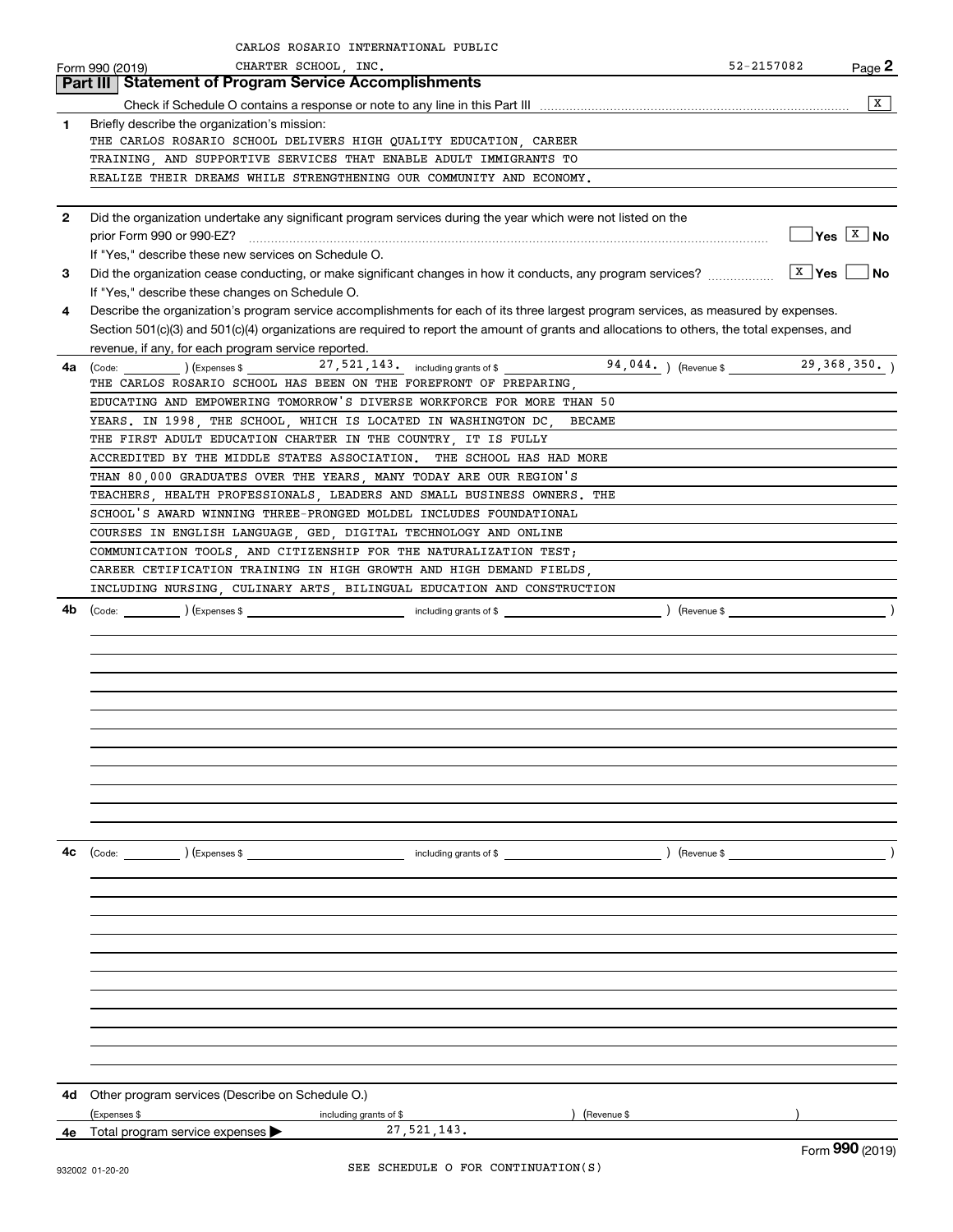|     | CHARTER SCHOOL, INC.<br>52-2157082<br>Form 990 (2019)                                                                            |                 |     | Page $3$          |
|-----|----------------------------------------------------------------------------------------------------------------------------------|-----------------|-----|-------------------|
|     | <b>Part IV   Checklist of Required Schedules</b>                                                                                 |                 |     |                   |
|     |                                                                                                                                  |                 | Yes | No                |
| 1   | Is the organization described in section $501(c)(3)$ or $4947(a)(1)$ (other than a private foundation)?                          |                 |     |                   |
|     |                                                                                                                                  | 1               | х   |                   |
| 2   |                                                                                                                                  | $\mathbf{2}$    | x   |                   |
| 3   | Did the organization engage in direct or indirect political campaign activities on behalf of or in opposition to candidates for  |                 |     |                   |
|     |                                                                                                                                  | 3               |     | х                 |
| 4   | Section 501(c)(3) organizations. Did the organization engage in lobbying activities, or have a section 501(h) election in effect |                 |     |                   |
|     |                                                                                                                                  |                 |     | x                 |
|     |                                                                                                                                  | 4               |     |                   |
| 5   | Is the organization a section 501(c)(4), 501(c)(5), or 501(c)(6) organization that receives membership dues, assessments, or     |                 |     |                   |
|     |                                                                                                                                  | 5               |     | x                 |
| 6   | Did the organization maintain any donor advised funds or any similar funds or accounts for which donors have the right to        |                 |     |                   |
|     | provide advice on the distribution or investment of amounts in such funds or accounts? If "Yes," complete Schedule D, Part I     | 6               |     | x                 |
| 7   | Did the organization receive or hold a conservation easement, including easements to preserve open space,                        |                 |     |                   |
|     |                                                                                                                                  | $\overline{7}$  |     | x                 |
| 8   | Did the organization maintain collections of works of art, historical treasures, or other similar assets? If "Yes," complete     |                 |     |                   |
|     |                                                                                                                                  | 8               |     | х                 |
| 9   | Did the organization report an amount in Part X, line 21, for escrow or custodial account liability, serve as a custodian for    |                 |     |                   |
|     | amounts not listed in Part X; or provide credit counseling, debt management, credit repair, or debt negotiation services?        |                 |     |                   |
|     |                                                                                                                                  |                 |     | Χ                 |
|     |                                                                                                                                  | 9               |     |                   |
| 10  | Did the organization, directly or through a related organization, hold assets in donor-restricted endowments                     |                 |     |                   |
|     |                                                                                                                                  | 10              |     | х                 |
| 11  | If the organization's answer to any of the following questions is "Yes," then complete Schedule D, Parts VI, VII, VIII, IX, or X |                 |     |                   |
|     | as applicable.                                                                                                                   |                 |     |                   |
|     | a Did the organization report an amount for land, buildings, and equipment in Part X, line 10? If "Yes," complete Schedule D,    |                 |     |                   |
|     |                                                                                                                                  | 11a             | Х   |                   |
| b   | Did the organization report an amount for investments - other securities in Part X, line 12, that is 5% or more of its total     |                 |     |                   |
|     |                                                                                                                                  | 11 <sub>b</sub> |     | х                 |
|     | c Did the organization report an amount for investments - program related in Part X, line 13, that is 5% or more of its total    |                 |     |                   |
|     |                                                                                                                                  | 11c             |     | х                 |
|     | d Did the organization report an amount for other assets in Part X, line 15, that is 5% or more of its total assets reported in  |                 |     |                   |
|     |                                                                                                                                  | 11d             |     | х                 |
|     | e Did the organization report an amount for other liabilities in Part X, line 25? If "Yes," complete Schedule D, Part X          | 11e             | X   |                   |
|     |                                                                                                                                  |                 |     |                   |
| f   | Did the organization's separate or consolidated financial statements for the tax year include a footnote that addresses          |                 |     |                   |
|     | the organization's liability for uncertain tax positions under FIN 48 (ASC 740)? If "Yes," complete Schedule D, Part X           | 11f             | x   |                   |
|     | 12a Did the organization obtain separate, independent audited financial statements for the tax year? If "Yes," complete          |                 |     |                   |
|     |                                                                                                                                  | 12a             | X   |                   |
|     | <b>b</b> Was the organization included in consolidated, independent audited financial statements for the tax year?               |                 |     |                   |
|     | If "Yes," and if the organization answered "No" to line 12a, then completing Schedule D, Parts XI and XII is optional            | 12 <sub>b</sub> | x   |                   |
| 13  |                                                                                                                                  | 13              | x   |                   |
| 14a | Did the organization maintain an office, employees, or agents outside of the United States?                                      | 14a             |     | х                 |
| b   | Did the organization have aggregate revenues or expenses of more than \$10,000 from grantmaking, fundraising, business,          |                 |     |                   |
|     | investment, and program service activities outside the United States, or aggregate foreign investments valued at \$100,000       |                 |     |                   |
|     |                                                                                                                                  | 14b             |     | х                 |
| 15  | Did the organization report on Part IX, column (A), line 3, more than \$5,000 of grants or other assistance to or for any        |                 |     |                   |
|     |                                                                                                                                  | 15              |     | х                 |
|     | Did the organization report on Part IX, column (A), line 3, more than \$5,000 of aggregate grants or other assistance to         |                 |     |                   |
| 16  |                                                                                                                                  |                 |     | х                 |
|     |                                                                                                                                  | 16              |     |                   |
| 17  | Did the organization report a total of more than \$15,000 of expenses for professional fundraising services on Part IX,          |                 |     |                   |
|     |                                                                                                                                  | 17              | x   |                   |
| 18  | Did the organization report more than \$15,000 total of fundraising event gross income and contributions on Part VIII, lines     |                 |     |                   |
|     |                                                                                                                                  | 18              |     | х                 |
| 19  | Did the organization report more than \$15,000 of gross income from gaming activities on Part VIII, line 9a? If "Yes."           |                 |     |                   |
|     |                                                                                                                                  | 19              |     | х                 |
| 20a |                                                                                                                                  | 20a             |     | х                 |
| b   | If "Yes" to line 20a, did the organization attach a copy of its audited financial statements to this return?                     | 20 <sub>b</sub> |     |                   |
| 21  | Did the organization report more than \$5,000 of grants or other assistance to any domestic organization or                      |                 |     |                   |
|     |                                                                                                                                  | 21              |     | х                 |
|     |                                                                                                                                  |                 |     | $000 \times 0.10$ |

932003 01-20-20

Form (2019) **990**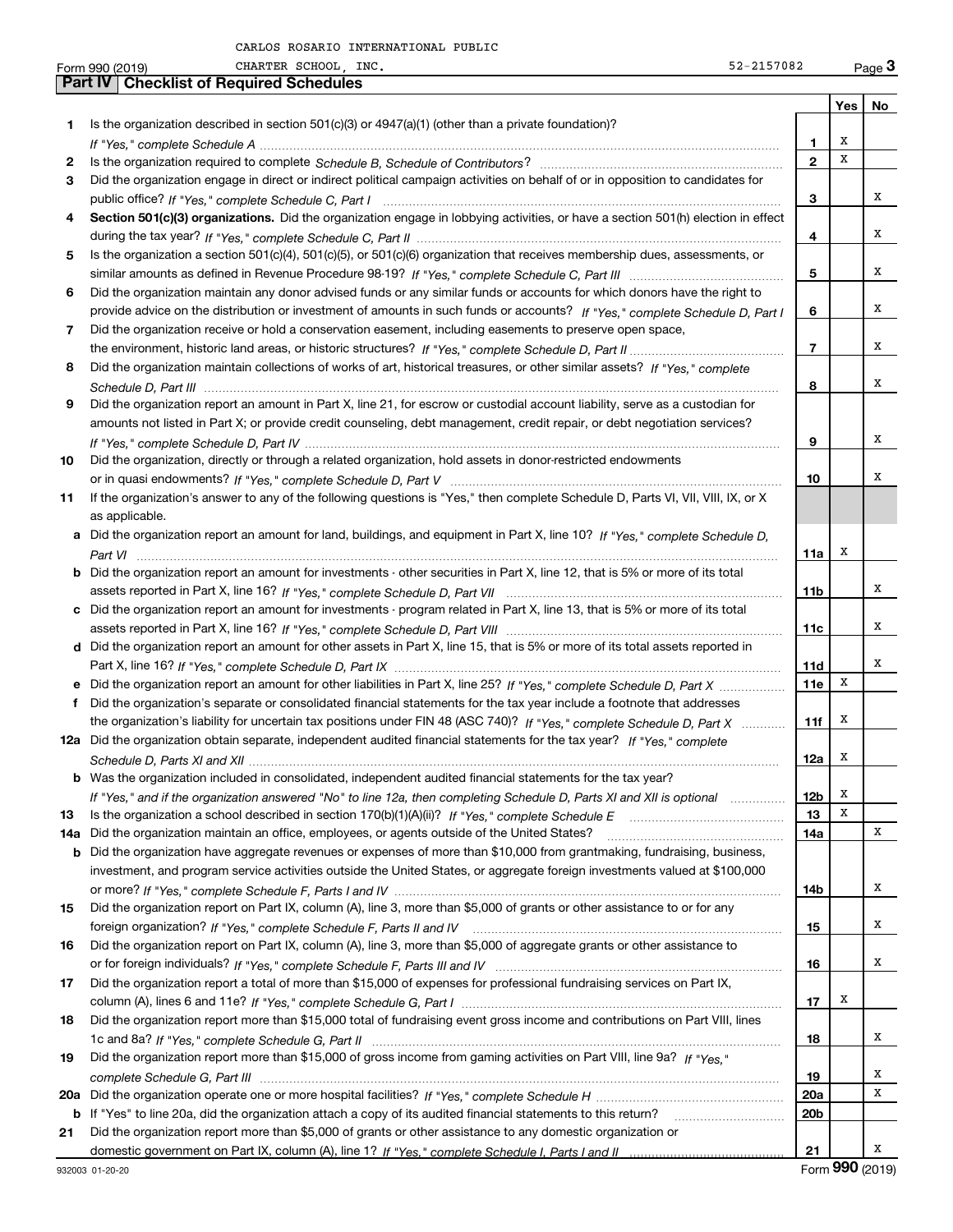|          | CHARTER SCHOOL, INC.<br>52-2157082<br>Form 990 (2019)                                                                        |                 |     | Page 4 |
|----------|------------------------------------------------------------------------------------------------------------------------------|-----------------|-----|--------|
|          | <b>Part IV   Checklist of Required Schedules</b> (continued)                                                                 |                 |     |        |
|          |                                                                                                                              |                 | Yes | No     |
| 22       | Did the organization report more than \$5,000 of grants or other assistance to or for domestic individuals on                |                 |     |        |
|          |                                                                                                                              | 22              | х   |        |
| 23       | Did the organization answer "Yes" to Part VII, Section A, line 3, 4, or 5 about compensation of the organization's current   |                 |     |        |
|          | and former officers, directors, trustees, key employees, and highest compensated employees? If "Yes," complete               |                 |     |        |
|          |                                                                                                                              | 23              | х   |        |
|          | 24a Did the organization have a tax-exempt bond issue with an outstanding principal amount of more than \$100,000 as of the  |                 |     |        |
|          | last day of the year, that was issued after December 31, 2002? If "Yes," answer lines 24b through 24d and complete           |                 |     |        |
|          |                                                                                                                              | 24a             |     | х      |
|          | <b>b</b> Did the organization invest any proceeds of tax-exempt bonds beyond a temporary period exception?                   | 24b             |     |        |
|          | c Did the organization maintain an escrow account other than a refunding escrow at any time during the year to defease       |                 |     |        |
|          |                                                                                                                              | 24c             |     |        |
|          |                                                                                                                              | 24d             |     |        |
|          | 25a Section 501(c)(3), 501(c)(4), and 501(c)(29) organizations. Did the organization engage in an excess benefit             |                 |     |        |
|          |                                                                                                                              | 25a             |     | х      |
|          | b Is the organization aware that it engaged in an excess benefit transaction with a disqualified person in a prior year, and |                 |     |        |
|          | that the transaction has not been reported on any of the organization's prior Forms 990 or 990-EZ? If "Yes," complete        |                 |     |        |
|          |                                                                                                                              |                 |     | х      |
|          | Schedule L, Part I                                                                                                           | 25 <sub>b</sub> |     |        |
| 26       | Did the organization report any amount on Part X, line 5 or 22, for receivables from or payables to any current              |                 |     |        |
|          | or former officer, director, trustee, key employee, creator or founder, substantial contributor, or 35%                      |                 |     |        |
|          |                                                                                                                              | 26              |     | х      |
| 27       | Did the organization provide a grant or other assistance to any current or former officer, director, trustee, key employee,  |                 |     |        |
|          | creator or founder, substantial contributor or employee thereof, a grant selection committee member, or to a 35% controlled  |                 |     |        |
|          | entity (including an employee thereof) or family member of any of these persons? If "Yes," complete Schedule L, Part III     | 27              |     | х      |
| 28       | Was the organization a party to a business transaction with one of the following parties (see Schedule L, Part IV            |                 |     |        |
|          | instructions, for applicable filing thresholds, conditions, and exceptions):                                                 |                 |     |        |
|          | a A current or former officer, director, trustee, key employee, creator or founder, or substantial contributor? If           |                 |     |        |
|          |                                                                                                                              | 28a             |     | Χ      |
|          |                                                                                                                              | 28b             | Х   |        |
|          | c A 35% controlled entity of one or more individuals and/or organizations described in lines 28a or 28b? If                  |                 |     |        |
|          |                                                                                                                              | 28c             |     | х      |
| 29       |                                                                                                                              | 29              |     | X      |
| 30       | Did the organization receive contributions of art, historical treasures, or other similar assets, or qualified conservation  |                 |     |        |
|          |                                                                                                                              | 30              |     | х      |
| 31       | Did the organization liquidate, terminate, or dissolve and cease operations? If "Yes," complete Schedule N, Part I           | 31              |     | X      |
| 32       | Did the organization sell, exchange, dispose of, or transfer more than 25% of its net assets? If "Yes," complete             |                 |     |        |
|          |                                                                                                                              | 32              |     | х      |
| 33       | Did the organization own 100% of an entity disregarded as separate from the organization under Regulations                   |                 |     |        |
|          |                                                                                                                              | 33              |     | х      |
| 34       | Was the organization related to any tax-exempt or taxable entity? If "Yes," complete Schedule R, Part II, III, or IV, and    |                 |     |        |
|          |                                                                                                                              | 34              | х   |        |
|          | 35a Did the organization have a controlled entity within the meaning of section 512(b)(13)?                                  | <b>35a</b>      |     | Χ      |
|          | b If "Yes" to line 35a, did the organization receive any payment from or engage in any transaction with a controlled entity  |                 |     |        |
|          |                                                                                                                              | 35b             |     |        |
| 36       | Section 501(c)(3) organizations. Did the organization make any transfers to an exempt non-charitable related organization?   |                 |     |        |
|          |                                                                                                                              | 36              |     | х      |
| 37       | Did the organization conduct more than 5% of its activities through an entity that is not a related organization             |                 |     |        |
|          |                                                                                                                              | 37              |     | х      |
| 38       | Did the organization complete Schedule O and provide explanations in Schedule O for Part VI, lines 11b and 19?               |                 |     |        |
|          | Note: All Form 990 filers are required to complete Schedule O                                                                | 38              | x   |        |
| ∣ Part V | <b>Statements Regarding Other IRS Filings and Tax Compliance</b>                                                             |                 |     |        |
|          | Check if Schedule O contains a response or note to any line in this Part V                                                   |                 |     |        |
|          |                                                                                                                              |                 | Yes | No     |
|          | 1a                                                                                                                           | 34              |     |        |
| b        | Enter the number of Forms W-2G included in line 1a. Enter -0- if not applicable<br>1b                                        | 0               |     |        |
|          | c Did the organization comply with backup withholding rules for reportable payments to vendors and reportable gaming         |                 |     |        |
|          |                                                                                                                              | 1c              | X   |        |
|          |                                                                                                                              |                 |     |        |

| ------- | ----------- | --------------------- |  |
|---------|-------------|-----------------------|--|
|         |             |                       |  |
|         |             |                       |  |
|         |             |                       |  |
|         |             |                       |  |
|         |             |                       |  |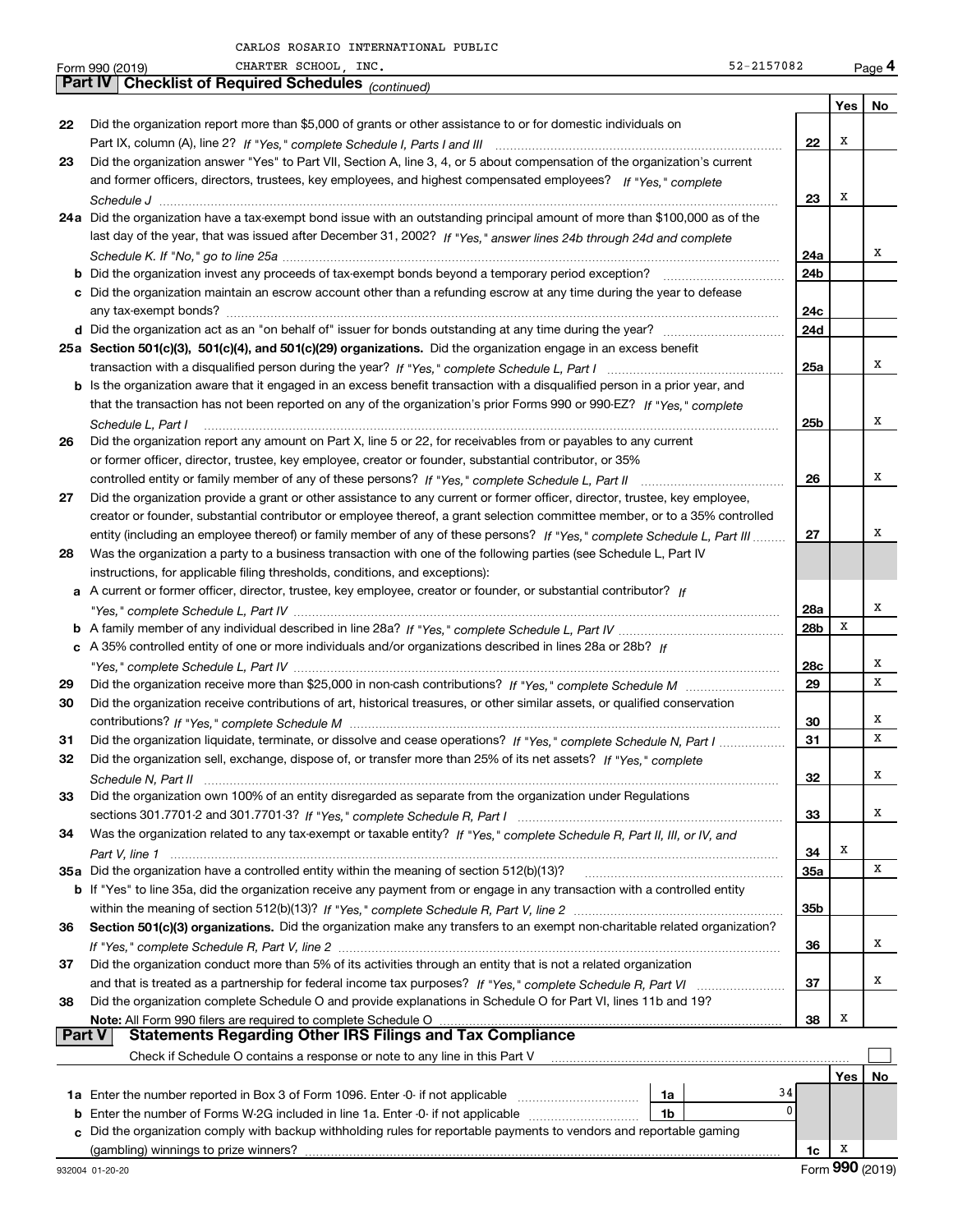|               | 52-2157082<br>CHARTER SCHOOL, INC.<br>Form 990 (2019)                                                                                           |     |             | $Page$ <sup>5</sup> |  |  |  |  |  |  |  |  |
|---------------|-------------------------------------------------------------------------------------------------------------------------------------------------|-----|-------------|---------------------|--|--|--|--|--|--|--|--|
| <b>Part V</b> | Statements Regarding Other IRS Filings and Tax Compliance (continued)                                                                           |     |             |                     |  |  |  |  |  |  |  |  |
|               |                                                                                                                                                 |     | Yes         | No                  |  |  |  |  |  |  |  |  |
|               | 2a Enter the number of employees reported on Form W-3, Transmittal of Wage and Tax Statements,                                                  |     |             |                     |  |  |  |  |  |  |  |  |
|               | 358<br>filed for the calendar year ending with or within the year covered by this return<br>2a                                                  |     |             |                     |  |  |  |  |  |  |  |  |
|               | 2 <sub>b</sub><br><b>b</b> If at least one is reported on line 2a, did the organization file all required federal employment tax returns?       |     |             |                     |  |  |  |  |  |  |  |  |
|               |                                                                                                                                                 |     |             |                     |  |  |  |  |  |  |  |  |
| За            | Did the organization have unrelated business gross income of \$1,000 or more during the year?                                                   |     |             |                     |  |  |  |  |  |  |  |  |
|               |                                                                                                                                                 | 3b  |             |                     |  |  |  |  |  |  |  |  |
|               | 4a At any time during the calendar year, did the organization have an interest in, or a signature or other authority over, a                    |     |             |                     |  |  |  |  |  |  |  |  |
|               | financial account in a foreign country (such as a bank account, securities account, or other financial account)?                                | 4a  |             | х                   |  |  |  |  |  |  |  |  |
|               | <b>b</b> If "Yes," enter the name of the foreign country $\blacktriangleright$                                                                  |     |             |                     |  |  |  |  |  |  |  |  |
|               | See instructions for filing requirements for FinCEN Form 114, Report of Foreign Bank and Financial Accounts (FBAR).                             |     |             |                     |  |  |  |  |  |  |  |  |
| 5a            | Was the organization a party to a prohibited tax shelter transaction at any time during the tax year?                                           | 5a  |             | Χ                   |  |  |  |  |  |  |  |  |
| b             |                                                                                                                                                 | 5b  |             | x                   |  |  |  |  |  |  |  |  |
| с             |                                                                                                                                                 | 5c  |             |                     |  |  |  |  |  |  |  |  |
| 6а            | Does the organization have annual gross receipts that are normally greater than \$100,000, and did the organization solicit                     |     |             |                     |  |  |  |  |  |  |  |  |
|               | any contributions that were not tax deductible as charitable contributions?                                                                     | 6a  |             | х                   |  |  |  |  |  |  |  |  |
|               | <b>b</b> If "Yes," did the organization include with every solicitation an express statement that such contributions or gifts                   |     |             |                     |  |  |  |  |  |  |  |  |
|               |                                                                                                                                                 | 6b  |             |                     |  |  |  |  |  |  |  |  |
| 7             | Organizations that may receive deductible contributions under section 170(c).                                                                   |     |             |                     |  |  |  |  |  |  |  |  |
| а             | Did the organization receive a payment in excess of \$75 made partly as a contribution and partly for goods and services provided to the payor? | 7a  |             | х                   |  |  |  |  |  |  |  |  |
| b             | If "Yes," did the organization notify the donor of the value of the goods or services provided?                                                 | 7b  |             |                     |  |  |  |  |  |  |  |  |
| c             | Did the organization sell, exchange, or otherwise dispose of tangible personal property for which it was required                               |     |             |                     |  |  |  |  |  |  |  |  |
|               |                                                                                                                                                 | 7c  |             | х                   |  |  |  |  |  |  |  |  |
|               | 7d                                                                                                                                              |     |             |                     |  |  |  |  |  |  |  |  |
| е             | Did the organization receive any funds, directly or indirectly, to pay premiums on a personal benefit contract?                                 | 7e  |             | х                   |  |  |  |  |  |  |  |  |
| Ť.            | Did the organization, during the year, pay premiums, directly or indirectly, on a personal benefit contract?                                    | 7f  |             | x                   |  |  |  |  |  |  |  |  |
| g             | If the organization received a contribution of qualified intellectual property, did the organization file Form 8899 as required?                | 7g  |             |                     |  |  |  |  |  |  |  |  |
| h             | If the organization received a contribution of cars, boats, airplanes, or other vehicles, did the organization file a Form 1098-C?              | 7h  |             |                     |  |  |  |  |  |  |  |  |
| 8             | Sponsoring organizations maintaining donor advised funds. Did a donor advised fund maintained by the                                            |     |             |                     |  |  |  |  |  |  |  |  |
|               | sponsoring organization have excess business holdings at any time during the year?                                                              | 8   |             |                     |  |  |  |  |  |  |  |  |
| 9             | Sponsoring organizations maintaining donor advised funds.                                                                                       |     |             |                     |  |  |  |  |  |  |  |  |
| а             | Did the sponsoring organization make any taxable distributions under section 4966?                                                              | 9a  |             |                     |  |  |  |  |  |  |  |  |
| b             | Did the sponsoring organization make a distribution to a donor, donor advisor, or related person?                                               | 9b  |             |                     |  |  |  |  |  |  |  |  |
| 10            | Section 501(c)(7) organizations. Enter:                                                                                                         |     |             |                     |  |  |  |  |  |  |  |  |
| а             | 10a                                                                                                                                             |     |             |                     |  |  |  |  |  |  |  |  |
| b             | Gross receipts, included on Form 990, Part VIII, line 12, for public use of club facilities<br>10 <sub>b</sub>                                  |     |             |                     |  |  |  |  |  |  |  |  |
| 11            | Section 501(c)(12) organizations. Enter:                                                                                                        |     |             |                     |  |  |  |  |  |  |  |  |
| а             | 11a<br>Gross income from members or shareholders                                                                                                |     |             |                     |  |  |  |  |  |  |  |  |
| b             | Gross income from other sources (Do not net amounts due or paid to other sources against                                                        |     |             |                     |  |  |  |  |  |  |  |  |
|               | amounts due or received from them.)<br>11b                                                                                                      |     |             |                     |  |  |  |  |  |  |  |  |
|               | 12a Section 4947(a)(1) non-exempt charitable trusts. Is the organization filing Form 990 in lieu of Form 1041?                                  | 12a |             |                     |  |  |  |  |  |  |  |  |
| b             | 12b<br>If "Yes," enter the amount of tax-exempt interest received or accrued during the year                                                    |     |             |                     |  |  |  |  |  |  |  |  |
| 13            | Section 501(c)(29) qualified nonprofit health insurance issuers.                                                                                |     |             |                     |  |  |  |  |  |  |  |  |
| а             | Is the organization licensed to issue qualified health plans in more than one state?                                                            | 13а |             |                     |  |  |  |  |  |  |  |  |
|               | Note: See the instructions for additional information the organization must report on Schedule O.                                               |     |             |                     |  |  |  |  |  |  |  |  |
|               | <b>b</b> Enter the amount of reserves the organization is required to maintain by the states in which the                                       |     |             |                     |  |  |  |  |  |  |  |  |
|               | 13b                                                                                                                                             |     |             |                     |  |  |  |  |  |  |  |  |
| c             | 13с                                                                                                                                             |     |             | x                   |  |  |  |  |  |  |  |  |
| 14a           | Did the organization receive any payments for indoor tanning services during the tax year?                                                      | 14a |             |                     |  |  |  |  |  |  |  |  |
|               | <b>b</b> If "Yes," has it filed a Form 720 to report these payments? If "No," provide an explanation on Schedule O                              | 14b |             |                     |  |  |  |  |  |  |  |  |
| 15            | Is the organization subject to the section 4960 tax on payment(s) of more than \$1,000,000 in remuneration or                                   |     |             | х                   |  |  |  |  |  |  |  |  |
|               | If "Yes," see instructions and file Form 4720, Schedule N.                                                                                      | 15  |             |                     |  |  |  |  |  |  |  |  |
|               | Is the organization an educational institution subject to the section 4968 excise tax on net investment income?                                 | 16  |             | x                   |  |  |  |  |  |  |  |  |
| 16            | If "Yes," complete Form 4720, Schedule O.                                                                                                       |     |             |                     |  |  |  |  |  |  |  |  |
|               |                                                                                                                                                 |     | <u> חחח</u> |                     |  |  |  |  |  |  |  |  |

Form (2019) **990**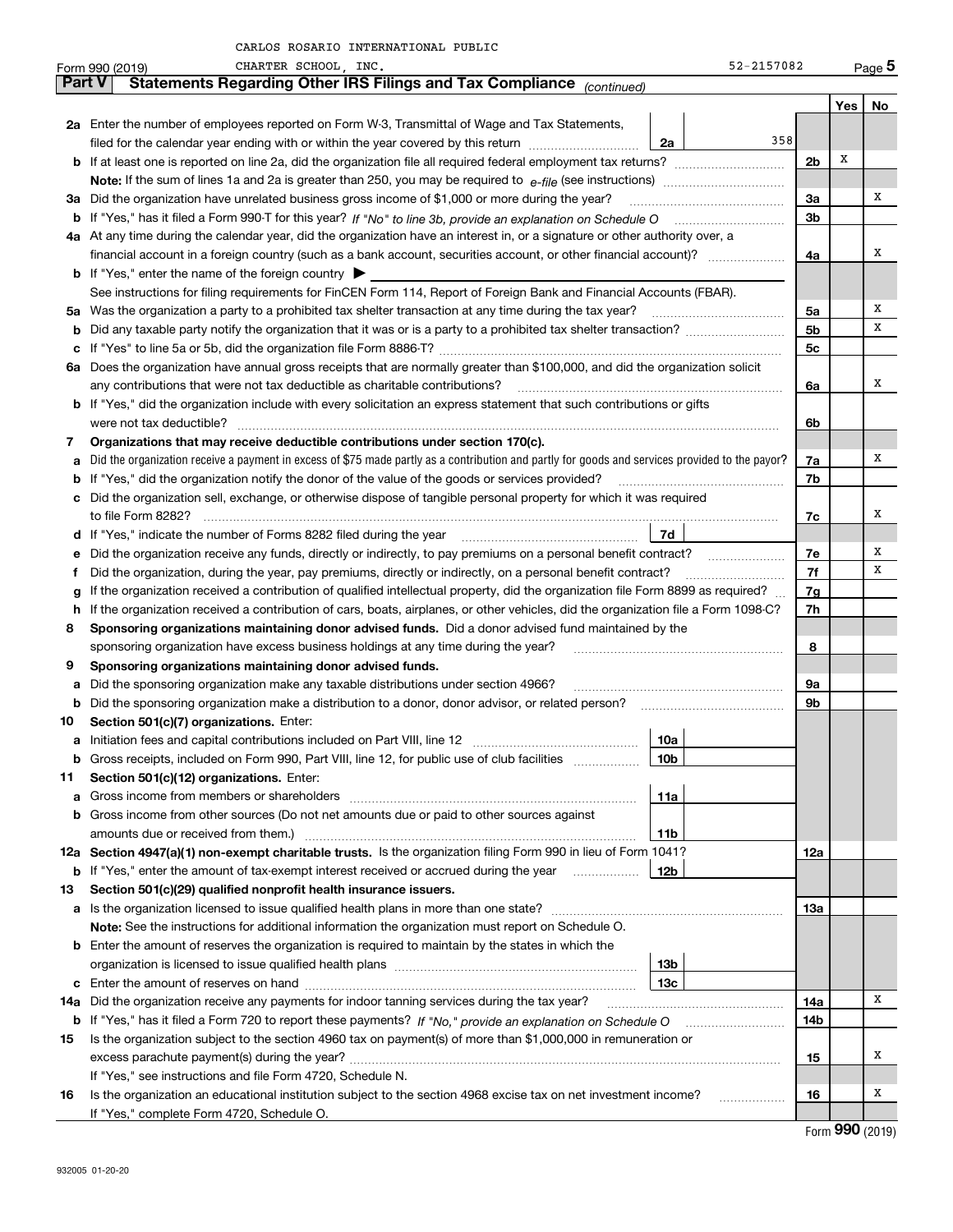|    | to line 8a, 8b, or 10b below, describe the circumstances, processes, or changes on Schedule O. See instructions.                                                                                                                                                   |                         |     |         |
|----|--------------------------------------------------------------------------------------------------------------------------------------------------------------------------------------------------------------------------------------------------------------------|-------------------------|-----|---------|
|    | Check if Schedule O contains a response or note to any line in this Part VI                                                                                                                                                                                        |                         |     | X       |
|    | <b>Section A. Governing Body and Management</b>                                                                                                                                                                                                                    |                         |     |         |
|    |                                                                                                                                                                                                                                                                    |                         | Yes | No      |
|    | 11<br>1a<br><b>1a</b> Enter the number of voting members of the governing body at the end of the tax year                                                                                                                                                          |                         |     |         |
|    | If there are material differences in voting rights among members of the governing body, or if the governing                                                                                                                                                        |                         |     |         |
|    | body delegated broad authority to an executive committee or similar committee, explain on Schedule O.                                                                                                                                                              |                         |     |         |
| b  | 10<br>Enter the number of voting members included on line 1a, above, who are independent<br>1b                                                                                                                                                                     |                         |     |         |
| 2  | Did any officer, director, trustee, or key employee have a family relationship or a business relationship with any other                                                                                                                                           |                         |     |         |
|    | officer, director, trustee, or key employee?                                                                                                                                                                                                                       | $\mathbf{2}$            |     | х       |
| З. | Did the organization delegate control over management duties customarily performed by or under the direct supervision                                                                                                                                              |                         |     |         |
|    | of officers, directors, trustees, or key employees to a management company or other person?                                                                                                                                                                        | 3                       |     | x       |
| 4  | Did the organization make any significant changes to its governing documents since the prior Form 990 was filed?<br>.                                                                                                                                              | $\overline{\mathbf{4}}$ |     | X       |
| 5  | Did the organization become aware during the year of a significant diversion of the organization's assets?                                                                                                                                                         | 5                       |     | X       |
| 6  | Did the organization have members or stockholders?                                                                                                                                                                                                                 | 6                       |     | x       |
| 7a | Did the organization have members, stockholders, or other persons who had the power to elect or appoint one or                                                                                                                                                     |                         |     |         |
|    | more members of the governing body?                                                                                                                                                                                                                                | 7a                      |     | х       |
|    | <b>b</b> Are any governance decisions of the organization reserved to (or subject to approval by) members, stockholders, or                                                                                                                                        |                         |     |         |
|    | persons other than the governing body?                                                                                                                                                                                                                             | 7b                      |     | x       |
| 8  | Did the organization contemporaneously document the meetings held or written actions undertaken during the year by the following:                                                                                                                                  |                         |     |         |
|    |                                                                                                                                                                                                                                                                    | 8а                      | х   |         |
| а  |                                                                                                                                                                                                                                                                    | 8b                      | x   |         |
|    |                                                                                                                                                                                                                                                                    |                         |     |         |
| 9  | Is there any officer, director, trustee, or key employee listed in Part VII, Section A, who cannot be reached at the                                                                                                                                               | 9                       |     | x       |
|    |                                                                                                                                                                                                                                                                    |                         |     |         |
|    | Section B. Policies (This Section B requests information about policies not required by the Internal Revenue Code.)                                                                                                                                                |                         | Yes |         |
|    |                                                                                                                                                                                                                                                                    |                         |     | No<br>x |
|    |                                                                                                                                                                                                                                                                    | 10a                     |     |         |
|    | b If "Yes," did the organization have written policies and procedures governing the activities of such chapters, affiliates,                                                                                                                                       |                         |     |         |
|    | and branches to ensure their operations are consistent with the organization's exempt purposes?                                                                                                                                                                    | 10 <sub>b</sub><br>11a  | X   |         |
|    | 11a Has the organization provided a complete copy of this Form 990 to all members of its governing body before filing the form?                                                                                                                                    |                         |     |         |
|    | <b>b</b> Describe in Schedule O the process, if any, used by the organization to review this Form 990.                                                                                                                                                             |                         | Х   |         |
|    |                                                                                                                                                                                                                                                                    | 12a<br>12 <sub>b</sub>  | x   |         |
|    | <b>b</b> Were officers, directors, or trustees, and key employees required to disclose annually interests that could give rise to conflicts?<br>Did the organization regularly and consistently monitor and enforce compliance with the policy? If "Yes." describe |                         |     |         |
| c  |                                                                                                                                                                                                                                                                    |                         | х   |         |
|    | in Schedule O how this was done <i>manufacture content of the state of the state of the state of the state of the</i>                                                                                                                                              | 12c<br>13               | X   |         |
| 13 | Did the organization have a written whistleblower policy?                                                                                                                                                                                                          | 14                      | X   |         |
| 14 | Did the organization have a written document retention and destruction policy?                                                                                                                                                                                     |                         |     |         |
| 15 | Did the process for determining compensation of the following persons include a review and approval by independent                                                                                                                                                 |                         |     |         |
|    | persons, comparability data, and contemporaneous substantiation of the deliberation and decision?                                                                                                                                                                  |                         | х   |         |
| а  | The organization's CEO, Executive Director, or top management official manufactured content of the organization's CEO, Executive Director, or top management official                                                                                              | 15a                     | X   |         |
| b  | Other officers or key employees of the organization                                                                                                                                                                                                                | 15b                     |     |         |
|    | If "Yes" to line 15a or 15b, describe the process in Schedule O (see instructions).                                                                                                                                                                                |                         |     |         |
|    | 16a Did the organization invest in, contribute assets to, or participate in a joint venture or similar arrangement with a                                                                                                                                          |                         |     | х       |
|    | taxable entity during the year?                                                                                                                                                                                                                                    | 16a                     |     |         |
|    | <b>b</b> If "Yes," did the organization follow a written policy or procedure requiring the organization to evaluate its participation                                                                                                                              |                         |     |         |
|    | in joint venture arrangements under applicable federal tax law, and take steps to safeguard the organization's                                                                                                                                                     |                         |     |         |
|    | exempt status with respect to such arrangements?<br><b>Section C. Disclosure</b>                                                                                                                                                                                   | 16b                     |     |         |
|    |                                                                                                                                                                                                                                                                    |                         |     |         |
| 17 | List the states with which a copy of this Form 990 is required to be filed ▶SEE SCHEDULE O                                                                                                                                                                         |                         |     |         |
| 18 | Section 6104 requires an organization to make its Forms 1023 (1024 or 1024-A, if applicable), 990, and 990-T (Section 501(c)(3)s only) available                                                                                                                   |                         |     |         |
|    | for public inspection. Indicate how you made these available. Check all that apply.                                                                                                                                                                                |                         |     |         |
|    | X Own website<br>$X$ Upon request<br>$X$   Another's website<br>Other (explain on Schedule O)                                                                                                                                                                      |                         |     |         |
| 19 | Describe on Schedule O whether (and if so, how) the organization made its governing documents, conflict of interest policy, and financial                                                                                                                          |                         |     |         |
|    | statements available to the public during the tax year.                                                                                                                                                                                                            |                         |     |         |
| 20 | State the name, address, and telephone number of the person who possesses the organization's books and records                                                                                                                                                     |                         |     |         |
|    | GERARDO A. LUNA - 202-797-4700                                                                                                                                                                                                                                     |                         |     |         |
|    | 1100 HARVARD STREET, NW, WASHINGTON, DC<br>20009                                                                                                                                                                                                                   |                         |     |         |

Form 990 (2019) CHARTER SCHOOL, INC.<br>**Part VI Governance, Management, and Disclosure** For each "Yes" response to lines 2 through 7b below, and for a "No" response

CARLOS ROSARIO INTERNATIONAL PUBLIC

*For each "Yes" response to lines 2 through 7b below, and for a "No" response*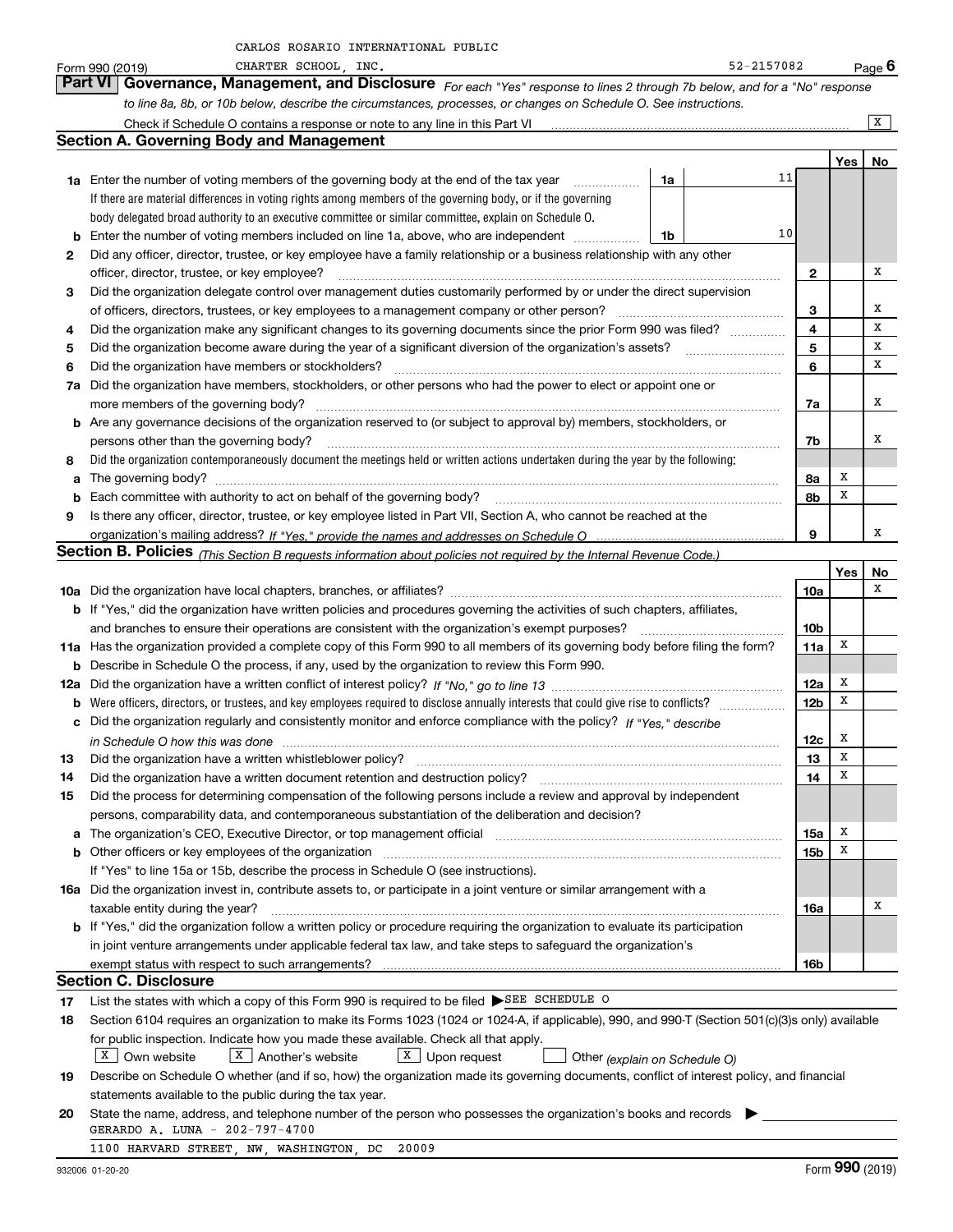| Form 990 (2019) | CHARTER SCHOOL INC.                                                                                                                                        | 52-2157082 | Page |
|-----------------|------------------------------------------------------------------------------------------------------------------------------------------------------------|------------|------|
|                 | Part VII Compensation of Officers, Directors, Trustees, Key Employees, Highest Compensated                                                                 |            |      |
|                 | <b>Employees, and Independent Contractors</b>                                                                                                              |            |      |
|                 | Check if Schedule O contains a response or note to any line in this Part VII                                                                               |            |      |
| Section A.      | Officers, Directors, Trustees, Key Employees, and Highest Compensated Employees                                                                            |            |      |
|                 | 1a Complete this table for all persons required to be listed. Report compensation for the calendar year ending with or within the organization's tax year. |            |      |

**•** List all of the organization's current officers, directors, trustees (whether individuals or organizations), regardless of amount of compensation. Enter -0- in columns (D), (E), and (F) if no compensation was paid.

 $\bullet$  List all of the organization's  $\,$ current key employees, if any. See instructions for definition of "key employee."

CARLOS ROSARIO INTERNATIONAL PUBLIC

**•** List the organization's five current highest compensated employees (other than an officer, director, trustee, or key employee) who received reportable compensation (Box 5 of Form W-2 and/or Box 7 of Form 1099-MISC) of more than \$100,000 from the organization and any related organizations.

**•** List all of the organization's former officers, key employees, and highest compensated employees who received more than \$100,000 of reportable compensation from the organization and any related organizations.

**former directors or trustees**  ¥ List all of the organization's that received, in the capacity as a former director or trustee of the organization, more than \$10,000 of reportable compensation from the organization and any related organizations.

See instructions for the order in which to list the persons above.

Check this box if neither the organization nor any related organization compensated any current officer, director, or trustee.  $\mathcal{L}^{\text{max}}$ 

| (A)                                  | (B)                                                                                 |                                |                       |         | (C)                             |                                 |        | (D)                 | (E)                              | (F)                      |
|--------------------------------------|-------------------------------------------------------------------------------------|--------------------------------|-----------------------|---------|---------------------------------|---------------------------------|--------|---------------------|----------------------------------|--------------------------|
| Name and title                       | Position<br>Average<br>(do not check more than one<br>box, unless person is both an |                                |                       |         |                                 |                                 |        | Reportable          | Reportable                       | Estimated                |
|                                      | hours per                                                                           |                                |                       |         | officer and a director/trustee) |                                 |        | compensation        | compensation                     | amount of                |
|                                      | week                                                                                |                                |                       |         |                                 |                                 |        | from                | from related                     | other                    |
|                                      | (list any<br>hours for                                                              |                                |                       |         |                                 |                                 |        | the<br>organization | organizations<br>(W-2/1099-MISC) | compensation<br>from the |
|                                      | related                                                                             |                                |                       |         |                                 |                                 |        | (W-2/1099-MISC)     |                                  | organization             |
|                                      | organizations                                                                       |                                |                       |         |                                 |                                 |        |                     |                                  | and related              |
|                                      | below                                                                               | Individual trustee or director | Institutional trustee |         | Key employee                    | Highest compensated<br>employee |        |                     |                                  | organizations            |
|                                      | line)                                                                               |                                |                       | Officer |                                 |                                 | Former |                     |                                  |                          |
| <b>ALLISON KOKKOROS</b><br>(1)       | 44.50                                                                               |                                |                       |         |                                 |                                 |        |                     |                                  |                          |
| MEMBER EX OFFICIO, CHIEF EXECUTIVE O | 1,00                                                                                | X                              |                       | X       |                                 |                                 |        | 285, 271.           | 0.                               | 34, 159.                 |
| (2)<br>GERARDO A. LUNA               | 40.00                                                                               |                                |                       |         |                                 |                                 |        |                     |                                  |                          |
| CHIEF FINANCIAL OFFICER              | 8,00                                                                                |                                |                       | X       |                                 |                                 |        | 185,661.            | $\mathbf{0}$ .                   | 26,947.                  |
| CECILIA HOYER<br>(3)                 | 40.00                                                                               |                                |                       |         |                                 |                                 |        |                     |                                  |                          |
| CHIEF HUMAN RESOURCES OFFICER        |                                                                                     |                                |                       |         |                                 | х                               |        | 165,742.            | $\mathbf{0}$                     | 10, 204.                 |
| HOLLYANN FRESO-MOORE<br>(4)          | 40.00                                                                               |                                |                       |         |                                 |                                 |        |                     |                                  |                          |
| PRINCIPAL                            |                                                                                     |                                |                       |         |                                 | х                               |        | 132,730             | $\mathbf{0}$                     | 28,073.                  |
| (5) KAREN RIVAS                      | 40.00                                                                               |                                |                       |         |                                 |                                 |        |                     |                                  |                          |
| PRINCIPAL                            |                                                                                     |                                |                       |         |                                 | х                               |        | 130,603,            | $\mathbf{0}$ .                   | 26,146.                  |
| (6)<br>SAMUEL NGEKOUA                | 40.00                                                                               |                                |                       |         |                                 |                                 |        |                     |                                  |                          |
| DIR NETWORK AND IT SERVICES          |                                                                                     |                                |                       |         |                                 | х                               |        | 132,066.            | $\mathbf{0}$ .                   | 22,860.                  |
| KRISTINE DUNNE<br>(7)                | 30.00                                                                               |                                |                       |         |                                 |                                 |        |                     |                                  |                          |
| LEGAL COUNSEL                        |                                                                                     |                                |                       |         |                                 | х                               |        | 138,460             | $\mathbf{0}$                     | 10,745.                  |
| PATRICIA SOSA<br>(8)                 | 0.50                                                                                |                                |                       |         |                                 |                                 |        |                     |                                  |                          |
| CHAIR                                |                                                                                     | X                              |                       | X       |                                 |                                 |        | 0                   | $\mathbf{0}$                     | $\mathbf{0}$ .           |
| <b>BRAHIM RAWI</b><br>(9)            | 0.40                                                                                |                                |                       |         |                                 |                                 |        |                     |                                  |                          |
| VICE-CHAIR AND STUDENT/ALUMNI MEMBER | 0.80                                                                                | X                              |                       | X       |                                 |                                 |        | $\mathbf{0}$        | $\mathbf{0}$                     | $\mathbf 0$ .            |
| (10) JAMES MOORE                     | 0.20                                                                                |                                |                       |         |                                 |                                 |        |                     |                                  |                          |
| TREASURER                            |                                                                                     | x                              |                       | x       |                                 |                                 |        | 0                   | $\mathbf{0}$                     | $\mathbf{0}$ .           |
| (11) MARGARET YAO                    | 0.20                                                                                |                                |                       |         |                                 |                                 |        |                     |                                  |                          |
| <b>SECRETARY</b>                     |                                                                                     | X                              |                       | X       |                                 |                                 |        | 0                   | $\mathbf{0}$                     | $\mathbf 0$ .            |
| (12) YESHIMEBET BELAY                | 0.20                                                                                |                                |                       |         |                                 |                                 |        |                     |                                  |                          |
| MEMBER                               |                                                                                     | x                              |                       |         |                                 |                                 |        | 0                   | $\mathbf{0}$                     | 0.                       |
| (13) FRANCISCO FERRUFINO             | 0.20                                                                                |                                |                       |         |                                 |                                 |        |                     |                                  |                          |
| STUDENT/ALUMNI MEMBER                |                                                                                     | X                              |                       |         |                                 |                                 |        | $\mathbf{0}$        | $\mathbf{0}$ .                   | $\mathbf 0$ .            |
| $(14)$ BO PHAM                       | 0.20                                                                                |                                |                       |         |                                 |                                 |        |                     |                                  |                          |
| MEMBER                               |                                                                                     | x                              |                       |         |                                 |                                 |        | 0                   | $\mathbf{0}$                     | 0.                       |
| (15) VILMA ROSARIO                   | 0.20                                                                                |                                |                       |         |                                 |                                 |        |                     |                                  |                          |
| <b>MEMBER</b>                        |                                                                                     | X                              |                       |         |                                 |                                 |        | 0                   | $\mathbf{0}$ .                   | $\mathbf 0$ .            |
| (16) HECTOR J. TORRES                | 0.40                                                                                |                                |                       |         |                                 |                                 |        |                     |                                  |                          |
| MEMBER                               | 0.80                                                                                | X                              |                       |         |                                 |                                 |        | 0                   | $\mathbf{0}$ .                   | 0.                       |
| (17) JOHAN UVIN                      | 0.20                                                                                |                                |                       |         |                                 |                                 |        |                     |                                  |                          |
| <b>MEMBER</b>                        |                                                                                     | X                              |                       |         |                                 |                                 |        | 0.                  | 0.                               | 0.                       |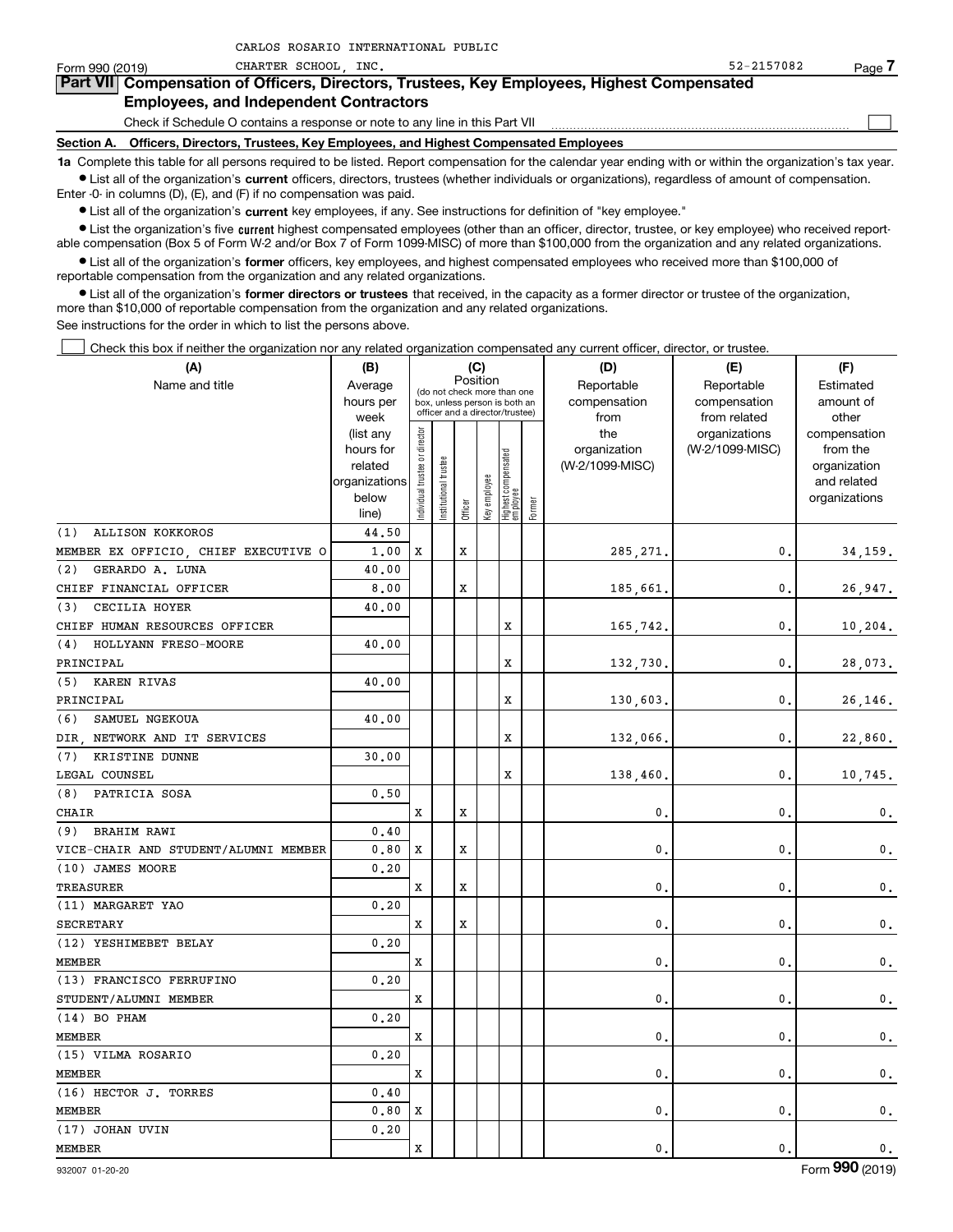| Form 990 (2019)  | CHARTER SCHOOL, INC.                                                                                                                                                                                                                                   |                                                                      |                               |                                                                                                                                                  |         |              |                                 |        |                                        | 52-2157082                                        |                      |                     |                                                                          | Page 8         |
|------------------|--------------------------------------------------------------------------------------------------------------------------------------------------------------------------------------------------------------------------------------------------------|----------------------------------------------------------------------|-------------------------------|--------------------------------------------------------------------------------------------------------------------------------------------------|---------|--------------|---------------------------------|--------|----------------------------------------|---------------------------------------------------|----------------------|---------------------|--------------------------------------------------------------------------|----------------|
| <b>Part VII</b>  | Section A. Officers, Directors, Trustees, Key Employees, and Highest Compensated Employees (continued)                                                                                                                                                 |                                                                      |                               |                                                                                                                                                  |         |              |                                 |        |                                        |                                                   |                      |                     |                                                                          |                |
|                  | (B)<br>(A)<br>Average<br>Name and title<br>hours per<br>week                                                                                                                                                                                           |                                                                      |                               | (C)<br>Position<br>Reportable<br>(do not check more than one<br>compensation<br>box, unless person is both an<br>officer and a director/trustee) |         |              |                                 |        |                                        | (E)<br>Reportable<br>compensation<br>from related |                      |                     | (F)<br>Estimated<br>amount of<br>other                                   |                |
|                  |                                                                                                                                                                                                                                                        | (list any<br>hours for<br>related<br>organizations<br>below<br>line) | ndividual trustee or director | In stitutional trustee                                                                                                                           | Officer | Key employee | Highest compensated<br>employee | Former | the<br>organization<br>(W-2/1099-MISC) | organizations<br>(W-2/1099-MISC)                  |                      |                     | compensation<br>from the<br>organization<br>and related<br>organizations |                |
|                  |                                                                                                                                                                                                                                                        |                                                                      |                               |                                                                                                                                                  |         |              |                                 |        |                                        |                                                   |                      |                     |                                                                          |                |
|                  |                                                                                                                                                                                                                                                        |                                                                      |                               |                                                                                                                                                  |         |              |                                 |        |                                        |                                                   |                      |                     |                                                                          |                |
|                  |                                                                                                                                                                                                                                                        |                                                                      |                               |                                                                                                                                                  |         |              |                                 |        |                                        |                                                   |                      |                     |                                                                          |                |
|                  |                                                                                                                                                                                                                                                        |                                                                      |                               |                                                                                                                                                  |         |              |                                 |        |                                        |                                                   |                      |                     |                                                                          |                |
|                  |                                                                                                                                                                                                                                                        |                                                                      |                               |                                                                                                                                                  |         |              |                                 |        |                                        |                                                   |                      |                     |                                                                          |                |
|                  |                                                                                                                                                                                                                                                        |                                                                      |                               |                                                                                                                                                  |         |              |                                 |        |                                        |                                                   |                      |                     |                                                                          |                |
|                  |                                                                                                                                                                                                                                                        |                                                                      |                               |                                                                                                                                                  |         |              |                                 |        |                                        |                                                   |                      |                     |                                                                          |                |
|                  |                                                                                                                                                                                                                                                        |                                                                      |                               |                                                                                                                                                  |         |              |                                 |        |                                        |                                                   |                      |                     |                                                                          |                |
| 1b Subtotal      |                                                                                                                                                                                                                                                        |                                                                      |                               |                                                                                                                                                  |         |              |                                 |        | 1,170,533.                             |                                                   | 0.                   |                     |                                                                          | 159,134.       |
| d                | c Total from continuation sheets to Part VII, Section A <b>manual</b> contains the Total from<br>Total (add lines 1b and 1c)                                                                                                                           |                                                                      |                               |                                                                                                                                                  |         |              |                                 |        | 0.<br>1,170,533.                       |                                                   | 0.<br>$\mathbf{0}$ . |                     |                                                                          | 0.<br>159,134. |
| 2                | Total number of individuals (including but not limited to those listed above) who received more than \$100,000 of reportable<br>compensation from the organization                                                                                     |                                                                      |                               |                                                                                                                                                  |         |              |                                 |        |                                        |                                                   |                      |                     |                                                                          | 21             |
|                  |                                                                                                                                                                                                                                                        |                                                                      |                               |                                                                                                                                                  |         |              |                                 |        |                                        |                                                   |                      |                     | Yes                                                                      | No             |
| З                | Did the organization list any former officer, director, trustee, key employee, or highest compensated employee on<br>line 1a? If "Yes," complete Schedule J for such individual material content content to the complete Schedule J                    |                                                                      |                               |                                                                                                                                                  |         |              |                                 |        |                                        |                                                   |                      | 3                   |                                                                          | х              |
| 4                | For any individual listed on line 1a, is the sum of reportable compensation and other compensation from the organization                                                                                                                               |                                                                      |                               |                                                                                                                                                  |         |              |                                 |        |                                        |                                                   |                      | 4                   | X                                                                        |                |
| 5                | Did any person listed on line 1a receive or accrue compensation from any unrelated organization or individual for services                                                                                                                             |                                                                      |                               |                                                                                                                                                  |         |              |                                 |        |                                        |                                                   |                      | 5                   |                                                                          | x              |
|                  | <b>Section B. Independent Contractors</b>                                                                                                                                                                                                              |                                                                      |                               |                                                                                                                                                  |         |              |                                 |        |                                        |                                                   |                      |                     |                                                                          |                |
| 1                | Complete this table for your five highest compensated independent contractors that received more than \$100,000 of compensation from<br>the organization. Report compensation for the calendar year ending with or within the organization's tax year. |                                                                      |                               |                                                                                                                                                  |         |              |                                 |        |                                        |                                                   |                      |                     |                                                                          |                |
|                  | (A)<br>Name and business address                                                                                                                                                                                                                       |                                                                      |                               |                                                                                                                                                  |         |              |                                 |        | (B)<br>Description of services         |                                                   |                      | (C)<br>Compensation |                                                                          |                |
| PROACTIVE SCHOOL | 11419 PURPLE BEACH DRIVE, RESTON, NV 20191                                                                                                                                                                                                             |                                                                      |                               |                                                                                                                                                  |         |              |                                 |        | STUDENT INFORMATION SERVICES           |                                                   |                      |                     |                                                                          | 185,665.       |
|                  |                                                                                                                                                                                                                                                        |                                                                      |                               |                                                                                                                                                  |         |              |                                 |        |                                        |                                                   |                      |                     |                                                                          |                |
|                  |                                                                                                                                                                                                                                                        |                                                                      |                               |                                                                                                                                                  |         |              |                                 |        |                                        |                                                   |                      |                     |                                                                          |                |
|                  |                                                                                                                                                                                                                                                        |                                                                      |                               |                                                                                                                                                  |         |              |                                 |        |                                        |                                                   |                      |                     |                                                                          |                |
|                  |                                                                                                                                                                                                                                                        |                                                                      |                               |                                                                                                                                                  |         |              |                                 |        |                                        |                                                   |                      |                     |                                                                          |                |
| 2                | Total number of independent contractors (including but not limited to those listed above) who received more than<br>\$100,000 of compensation from the organization                                                                                    |                                                                      |                               |                                                                                                                                                  |         |              | 1                               |        |                                        |                                                   |                      |                     |                                                                          |                |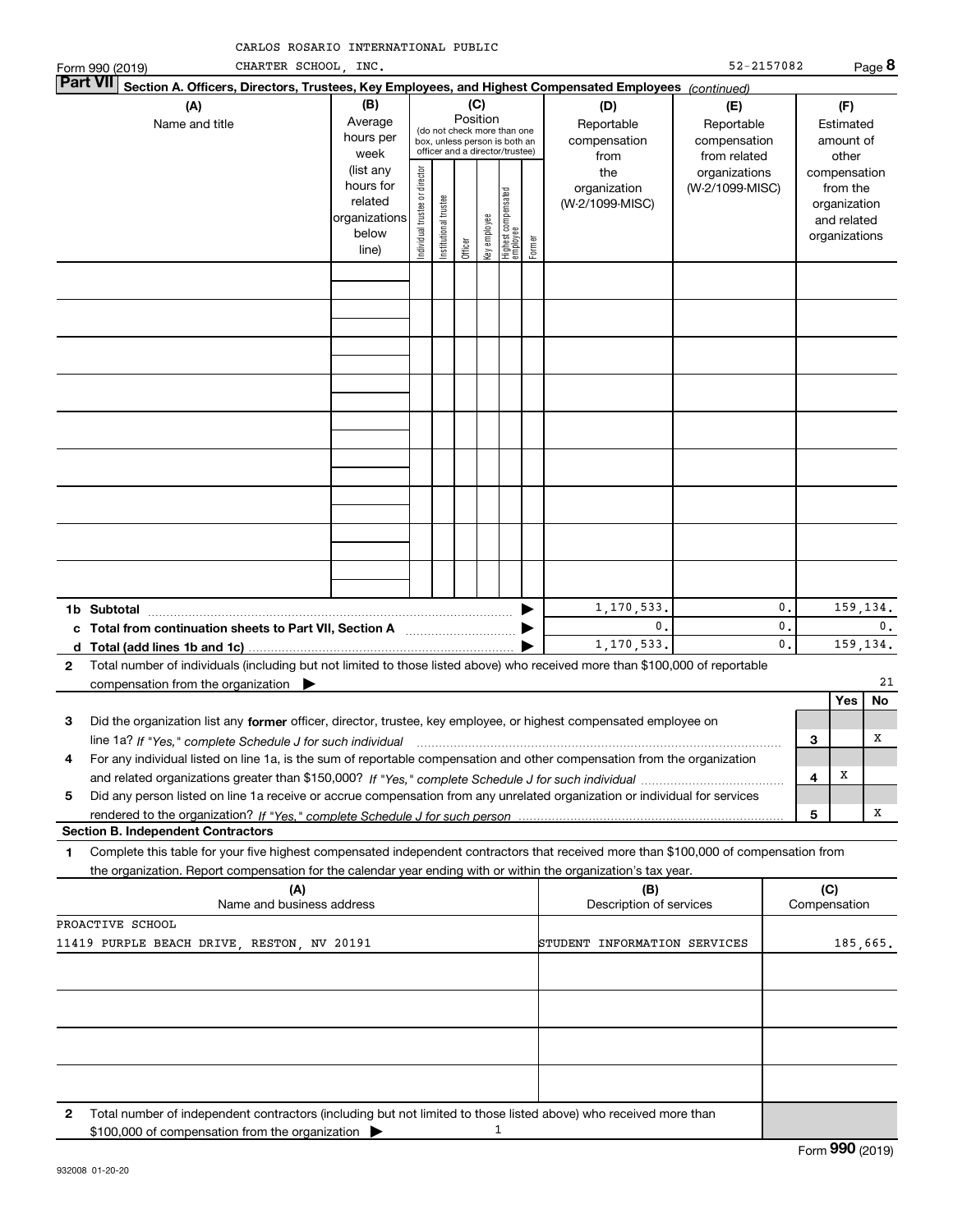|                                                           | Form 990 (2019)  |   |                                                                               |                          | CHARTER SCHOOL INC. |          |                      |                      |                                                           | 52-2157082                                        | Page 9                                                          |
|-----------------------------------------------------------|------------------|---|-------------------------------------------------------------------------------|--------------------------|---------------------|----------|----------------------|----------------------|-----------------------------------------------------------|---------------------------------------------------|-----------------------------------------------------------------|
|                                                           | <b>Part VIII</b> |   | <b>Statement of Revenue</b>                                                   |                          |                     |          |                      |                      |                                                           |                                                   |                                                                 |
|                                                           |                  |   | Check if Schedule O contains a response or note to any line in this Part VIII |                          |                     |          |                      |                      |                                                           |                                                   |                                                                 |
|                                                           |                  |   |                                                                               |                          |                     |          |                      | (A)<br>Total revenue | $\overline{(B)}$<br>Related or exempt<br>function revenue | $\overline{(C)}$<br>Unrelated<br>business revenue | (D)<br>Revenue excluded<br>from tax under<br>sections 512 - 514 |
|                                                           |                  |   | <b>1 a</b> Federated campaigns                                                | .                        | 1a                  |          |                      |                      |                                                           |                                                   |                                                                 |
|                                                           |                  | b | Membership dues                                                               |                          | 1 <sub>b</sub>      |          |                      |                      |                                                           |                                                   |                                                                 |
|                                                           |                  | c | Fundraising events                                                            |                          | 1c                  |          |                      |                      |                                                           |                                                   |                                                                 |
| Contributions, Gifts, Grants<br>and Other Similar Amounts |                  |   | d Related organizations                                                       | $\overline{\phantom{a}}$ | 1 <sub>d</sub>      |          | 10,000.              |                      |                                                           |                                                   |                                                                 |
|                                                           |                  |   | e Government grants (contributions)                                           |                          | 1e                  |          |                      |                      |                                                           |                                                   |                                                                 |
|                                                           |                  |   | f All other contributions, gifts, grants, and                                 |                          |                     |          |                      |                      |                                                           |                                                   |                                                                 |
|                                                           |                  |   | similar amounts not included above                                            |                          | 1f                  |          | 413,962.             |                      |                                                           |                                                   |                                                                 |
|                                                           |                  |   | Noncash contributions included in lines 1a-1f                                 |                          |                     | $1g$  \$ |                      |                      |                                                           |                                                   |                                                                 |
|                                                           |                  |   | <b>h</b> Total. Add lines 1a-1f                                               |                          |                     |          |                      | 423,962.             |                                                           |                                                   |                                                                 |
|                                                           |                  |   |                                                                               |                          |                     |          | <b>Business Code</b> |                      |                                                           |                                                   |                                                                 |
|                                                           | 2 a              |   | PER PUPIL INSTRUCTION                                                         |                          |                     |          | 900099               | 21,548,942.          | 21, 548, 942.                                             |                                                   |                                                                 |
|                                                           |                  | b | PER PUPIL FACILITIES                                                          |                          |                     |          | 900099               | 7,070,201.           | 7,070,201.                                                |                                                   |                                                                 |
|                                                           |                  |   | <b>CULINARY SALES</b>                                                         |                          |                     |          | 900099               | 342,531.             | 342,531.                                                  |                                                   |                                                                 |
|                                                           |                  | c | STUDENT FEES & OTHER                                                          |                          |                     |          | 900099               | 286,676.             | 286,676.                                                  |                                                   |                                                                 |
| Program Service<br>Revenue                                |                  | d | ADMIN. SUPPORT SERVICE                                                        |                          |                     |          | 900099               | 120,000.             | 120,000.                                                  |                                                   |                                                                 |
|                                                           |                  | e |                                                                               |                          |                     |          |                      |                      |                                                           |                                                   |                                                                 |
|                                                           |                  | f | All other program service revenue                                             |                          |                     |          |                      | 29,368,350.          |                                                           |                                                   |                                                                 |
|                                                           |                  |   |                                                                               |                          |                     |          |                      |                      |                                                           |                                                   |                                                                 |
|                                                           | 3                |   | Investment income (including dividends, interest, and                         |                          |                     |          |                      | 494,213.             |                                                           |                                                   | 494,213.                                                        |
|                                                           |                  |   |                                                                               |                          |                     |          |                      |                      |                                                           |                                                   |                                                                 |
|                                                           | 4                |   | Income from investment of tax-exempt bond proceeds                            |                          |                     |          |                      |                      |                                                           |                                                   |                                                                 |
|                                                           | 5                |   |                                                                               |                          |                     |          |                      |                      |                                                           |                                                   |                                                                 |
|                                                           |                  |   |                                                                               |                          | (i) Real            |          | (ii) Personal        |                      |                                                           |                                                   |                                                                 |
|                                                           | 6 a              |   | Gross rents<br>.                                                              | -6a                      |                     |          |                      |                      |                                                           |                                                   |                                                                 |
|                                                           |                  | b | Less: rental expenses                                                         | 6 <sub>b</sub>           |                     |          |                      |                      |                                                           |                                                   |                                                                 |
|                                                           |                  | с | Rental income or (loss)                                                       | 6c                       |                     |          |                      |                      |                                                           |                                                   |                                                                 |
|                                                           |                  | d | Net rental income or (loss)                                                   |                          |                     |          |                      |                      |                                                           |                                                   |                                                                 |
|                                                           |                  |   | 7 a Gross amount from sales of                                                |                          | (i) Securities      |          | (ii) Other           |                      |                                                           |                                                   |                                                                 |
|                                                           |                  |   | assets other than inventory                                                   | 7a                       | 1,838,496.          |          |                      |                      |                                                           |                                                   |                                                                 |
|                                                           |                  |   | <b>b</b> Less: cost or other basis                                            |                          |                     |          |                      |                      |                                                           |                                                   |                                                                 |
|                                                           |                  |   | and sales expenses                                                            | 7b                       | 1,799,072.          |          | 56,913.              |                      |                                                           |                                                   |                                                                 |
| evenue                                                    |                  |   | c Gain or (loss)                                                              | <b>7c</b>                |                     | 39,424.  | $-56,913.$           |                      |                                                           |                                                   |                                                                 |
| Œ                                                         |                  |   |                                                                               |                          |                     |          |                      | $-17.489$            |                                                           |                                                   | $-17.489$                                                       |
| Other                                                     |                  |   | 8 a Gross income from fundraising events (not                                 |                          |                     |          |                      |                      |                                                           |                                                   |                                                                 |
|                                                           |                  |   | including \$                                                                  |                          |                     |          |                      |                      |                                                           |                                                   |                                                                 |
|                                                           |                  |   | contributions reported on line 1c). See                                       |                          |                     |          |                      |                      |                                                           |                                                   |                                                                 |
|                                                           |                  |   |                                                                               |                          |                     | 8a       |                      |                      |                                                           |                                                   |                                                                 |
|                                                           |                  |   | b Less: direct expenses                                                       |                          |                     | l 8b     |                      |                      |                                                           |                                                   |                                                                 |
|                                                           |                  |   | c Net income or (loss) from fundraising events                                |                          |                     |          | .                    |                      |                                                           |                                                   |                                                                 |
|                                                           |                  |   | 9 a Gross income from gaming activities. See                                  |                          |                     |          |                      |                      |                                                           |                                                   |                                                                 |
|                                                           |                  |   |                                                                               |                          |                     | 9a       |                      |                      |                                                           |                                                   |                                                                 |
|                                                           |                  |   |                                                                               |                          |                     | 9b       |                      |                      |                                                           |                                                   |                                                                 |
|                                                           |                  |   | c Net income or (loss) from gaming activities                                 |                          |                     |          | .                    |                      |                                                           |                                                   |                                                                 |
|                                                           |                  |   | 10 a Gross sales of inventory, less returns                                   |                          |                     |          |                      |                      |                                                           |                                                   |                                                                 |
|                                                           |                  |   |                                                                               |                          |                     | 10a      |                      |                      |                                                           |                                                   |                                                                 |
|                                                           |                  |   | <b>b</b> Less: cost of goods sold                                             |                          |                     | 10b      |                      |                      |                                                           |                                                   |                                                                 |
|                                                           |                  |   | c Net income or (loss) from sales of inventory                                |                          |                     |          |                      |                      |                                                           |                                                   |                                                                 |
|                                                           |                  |   |                                                                               |                          |                     |          | <b>Business Code</b> |                      |                                                           |                                                   |                                                                 |
|                                                           | 11 a             |   |                                                                               |                          |                     |          |                      |                      |                                                           |                                                   |                                                                 |
|                                                           |                  | b |                                                                               |                          |                     |          |                      |                      |                                                           |                                                   |                                                                 |
| evenu                                                     |                  | с |                                                                               |                          |                     |          |                      |                      |                                                           |                                                   |                                                                 |
| Miscellaneous                                             |                  |   |                                                                               |                          |                     |          |                      |                      |                                                           |                                                   |                                                                 |
|                                                           |                  |   |                                                                               |                          |                     |          | ▶                    |                      |                                                           |                                                   |                                                                 |
|                                                           |                  |   |                                                                               |                          |                     |          |                      | 30,269,036.          | 29, 368, 350.                                             | 0.                                                | 476,724.                                                        |
|                                                           |                  |   |                                                                               |                          |                     |          |                      |                      |                                                           |                                                   |                                                                 |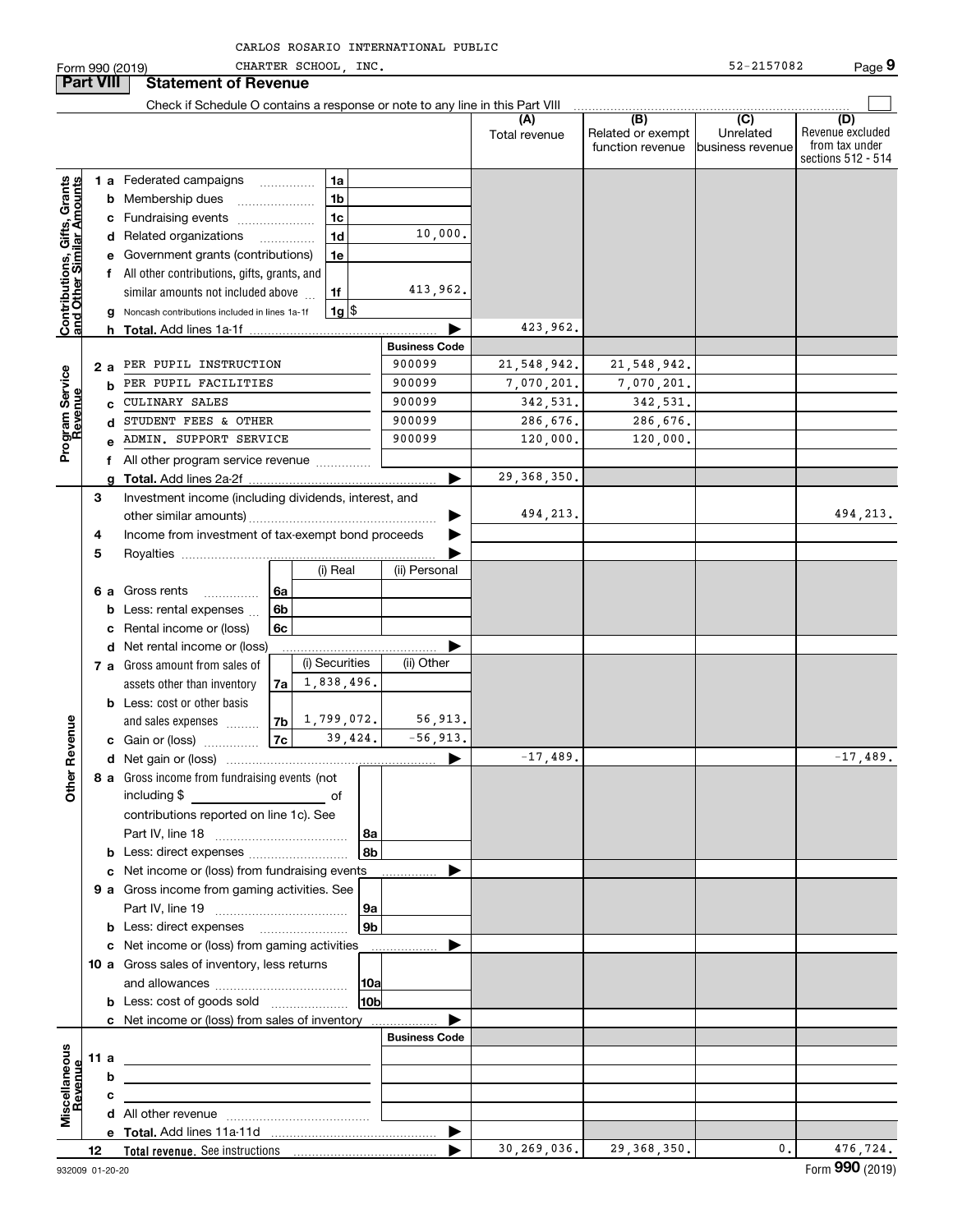|              | Section 501(c)(3) and 501(c)(4) organizations must complete all columns. All other organizations must complete column (A).<br>Check if Schedule O contains a response or note to any line in this Part IX  |                       |                        |                       |                    |
|--------------|------------------------------------------------------------------------------------------------------------------------------------------------------------------------------------------------------------|-----------------------|------------------------|-----------------------|--------------------|
|              | Do not include amounts reported on lines 6b,<br>7b, 8b, 9b, and 10b of Part VIII.                                                                                                                          | (A)<br>Total expenses | (B)<br>Program service | (C)<br>Management and | (D)<br>Fundraising |
| 1.           | Grants and other assistance to domestic organizations                                                                                                                                                      |                       | expenses               | general expenses      | expenses           |
|              | and domestic governments. See Part IV, line 21<br>$\ddotsc$                                                                                                                                                |                       |                        |                       |                    |
| $\mathbf{2}$ | Grants and other assistance to domestic                                                                                                                                                                    |                       |                        |                       |                    |
|              | individuals. See Part IV, line 22                                                                                                                                                                          | 94,044.               | 94,044.                |                       |                    |
| 3            | Grants and other assistance to foreign                                                                                                                                                                     |                       |                        |                       |                    |
|              | organizations, foreign governments, and foreign                                                                                                                                                            |                       |                        |                       |                    |
|              | individuals. See Part IV, lines 15 and 16                                                                                                                                                                  |                       |                        |                       |                    |
| 4            | Benefits paid to or for members                                                                                                                                                                            |                       |                        |                       |                    |
| 5            | Compensation of current officers, directors,                                                                                                                                                               |                       |                        |                       |                    |
|              | trustees, and key employees                                                                                                                                                                                | 422,473.              |                        | 422, 473.             |                    |
| 6            | Compensation not included above to disqualified                                                                                                                                                            |                       |                        |                       |                    |
|              | persons (as defined under section 4958(f)(1)) and                                                                                                                                                          |                       |                        |                       |                    |
|              | persons described in section 4958(c)(3)(B)                                                                                                                                                                 |                       |                        |                       |                    |
| 7            |                                                                                                                                                                                                            | 15,930,454.           | 14, 355, 747.          | 1,487,573.            | 87, 134.           |
| 8            | Pension plan accruals and contributions (include                                                                                                                                                           |                       |                        |                       |                    |
|              | section 401(k) and 403(b) employer contributions)                                                                                                                                                          | 802,304.              | 720,619.               | 76,415.               | 5,270.             |
| 9            |                                                                                                                                                                                                            | 1,831,123.            | 1,560,839.             | 251,913.              | 18,371.            |
| 10           |                                                                                                                                                                                                            | 1,399,021.            | 1,235,240.             | 156.760.              | 7,021.             |
| 11           | Fees for services (nonemployees):                                                                                                                                                                          |                       |                        |                       |                    |
| a            |                                                                                                                                                                                                            |                       |                        |                       |                    |
| b            |                                                                                                                                                                                                            | 37,189.               | 500.                   | 36,689.               |                    |
| с            |                                                                                                                                                                                                            | 153,051.              | 71,792.                | 80,943.               | 316.               |
| d            | Lobbying                                                                                                                                                                                                   |                       |                        |                       |                    |
| е            | Professional fundraising services. See Part IV, line 17                                                                                                                                                    | 20,000.               |                        |                       | 20,000.            |
| f            | Investment management fees                                                                                                                                                                                 | 52,258.               |                        | 52,258.               |                    |
| g            | Other. (If line 11g amount exceeds 10% of line 25,                                                                                                                                                         |                       |                        |                       |                    |
|              | column (A) amount, list line 11g expenses on Sch O.)                                                                                                                                                       | 415,034.              | 361,542.               | 51,367.               | 2,125.             |
| 12           | Advertising and promotion <i></i>                                                                                                                                                                          | 91,138.               | 37,572.                | 53,566.               |                    |
| 13           |                                                                                                                                                                                                            | 626, 217.             | 519,961.               | 103,404.              | 2,852.             |
| 14           |                                                                                                                                                                                                            | 818, 152.             | 706,964.               | 110,185.              | 1,003.             |
| 15           |                                                                                                                                                                                                            |                       |                        |                       |                    |
| 16           |                                                                                                                                                                                                            | 3,622,048.            | 3,386,459.             | 235,589.              |                    |
| 17           |                                                                                                                                                                                                            | 165,462.              | 148,860.               | 16,017.               | 585.               |
| 18           | Payments of travel or entertainment expenses                                                                                                                                                               |                       |                        |                       |                    |
|              | for any federal, state, or local public officials                                                                                                                                                          |                       |                        |                       |                    |
| 19           | Conferences, conventions, and meetings<br>$\sim$                                                                                                                                                           | 120,042.              | 86,606.                | 33, 330.              | 106.               |
| 20           | Interest                                                                                                                                                                                                   | 1,654,727.            | 1,654,697.             | 30.                   |                    |
| 21           |                                                                                                                                                                                                            |                       |                        |                       |                    |
| 22           | Depreciation, depletion, and amortization                                                                                                                                                                  | 1,575,878.            | 1,507,108.             | 67,189.               | 1,581.             |
| 23           | Insurance                                                                                                                                                                                                  | 116,773.              | 108.567.               | 8,206.                |                    |
| 24           | Other expenses. Itemize expenses not covered<br>above (List miscellaneous expenses on line 24e. If<br>line 24e amount exceeds 10% of line 25, column (A)<br>amount, list line 24e expenses on Schedule O.) |                       |                        |                       |                    |
| a            | DIRECT STUDENT COST & S                                                                                                                                                                                    | 471,372.              | 471,372.               |                       |                    |
| b            | CHARTER SCHOOL BOARD AD                                                                                                                                                                                    | 267,238.              | 267,238.               |                       |                    |
| C            | FOOD & FOOD SERVICES                                                                                                                                                                                       | 204,507.              | 204,507.               |                       |                    |
| d            | DUES & MEMBERSHIP                                                                                                                                                                                          | 78,542.               | 20,819.                | 57,071.               | 652.               |
| е            | All other expenses                                                                                                                                                                                         | 1,077.                | 90.                    |                       | 987.               |
| 25           | Total functional expenses. Add lines 1 through 24e                                                                                                                                                         | 30,970,124.           | 27, 521, 143.          | 3,300,978.            | 148,003.           |
| 26           | Joint costs. Complete this line only if the organization                                                                                                                                                   |                       |                        |                       |                    |
|              | reported in column (B) joint costs from a combined                                                                                                                                                         |                       |                        |                       |                    |
|              | educational campaign and fundraising solicitation.                                                                                                                                                         |                       |                        |                       |                    |
|              | Check here $\blacktriangleright$<br>if following SOP 98-2 (ASC 958-720)                                                                                                                                    |                       |                        |                       |                    |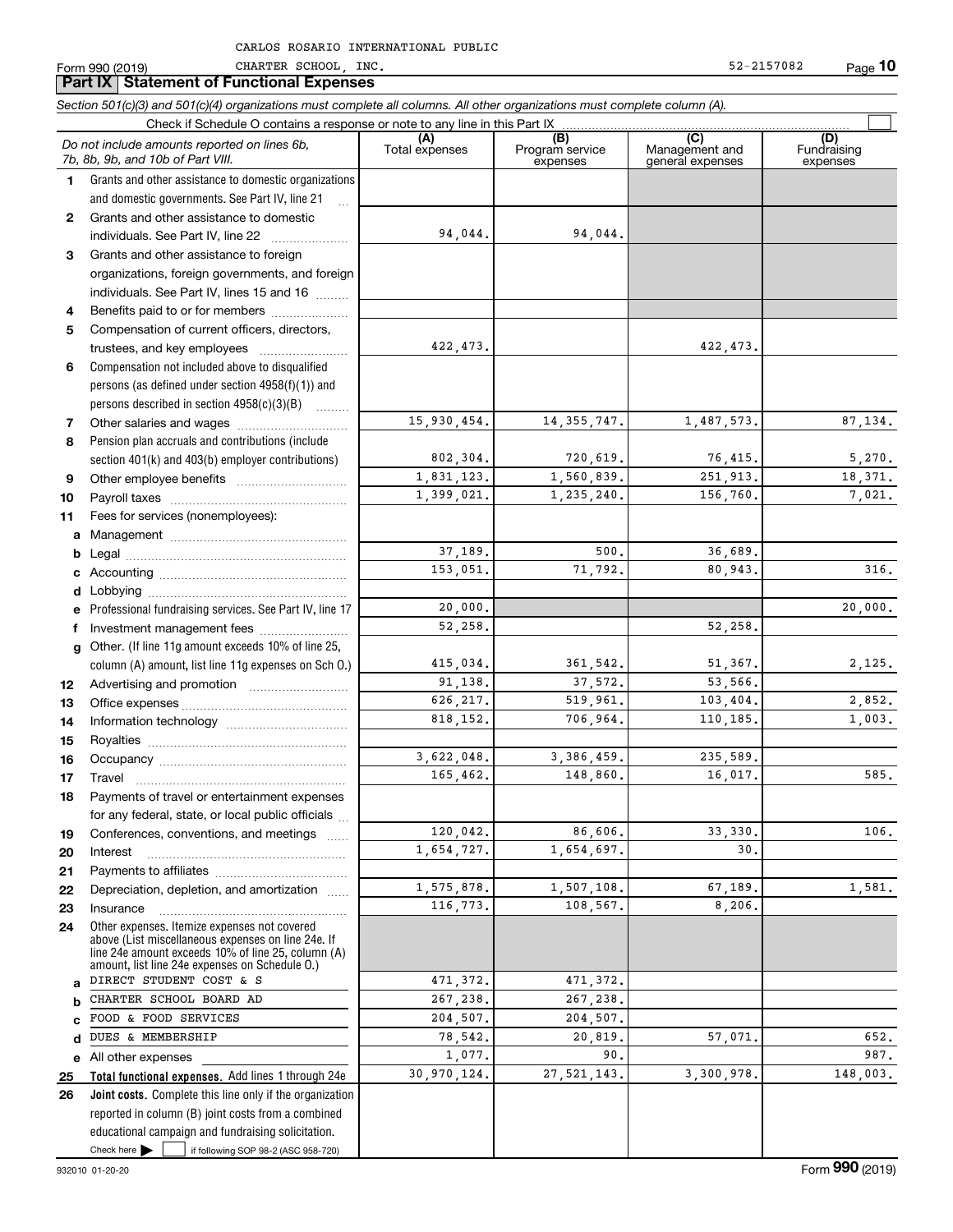CHARTER SCHOOL, INC. 52-2157082

|                             | Part X | <b>Balance Sheet</b>                                                                                                                                                                                                           |          |             |                          |                 |                    |
|-----------------------------|--------|--------------------------------------------------------------------------------------------------------------------------------------------------------------------------------------------------------------------------------|----------|-------------|--------------------------|-----------------|--------------------|
|                             |        |                                                                                                                                                                                                                                |          |             |                          |                 |                    |
|                             |        |                                                                                                                                                                                                                                |          |             | (A)<br>Beginning of year |                 | (B)<br>End of year |
|                             | 1      |                                                                                                                                                                                                                                |          |             | 22,355.                  | 1.              | 7,706.             |
|                             | 2      |                                                                                                                                                                                                                                |          |             | 9,230,257.               | $\mathbf{2}$    | 8,405,423.         |
|                             | з      |                                                                                                                                                                                                                                |          |             |                          | 3               |                    |
|                             | 4      |                                                                                                                                                                                                                                |          |             | 156,640.                 | 4               | 89,953.            |
|                             | 5      | Loans and other receivables from any current or former officer, director,                                                                                                                                                      |          |             |                          |                 |                    |
|                             |        | trustee, key employee, creator or founder, substantial contributor, or 35%                                                                                                                                                     |          |             |                          |                 |                    |
|                             |        | controlled entity or family member of any of these persons                                                                                                                                                                     |          |             |                          | 5               |                    |
|                             | 6      | Loans and other receivables from other disqualified persons (as defined                                                                                                                                                        |          |             |                          |                 |                    |
|                             |        | under section 4958(f)(1)), and persons described in section 4958(c)(3)(B)                                                                                                                                                      |          | 1.1.1.1     |                          | 6               |                    |
|                             | 7      |                                                                                                                                                                                                                                |          |             |                          | $\overline{7}$  |                    |
| Assets                      | 8      |                                                                                                                                                                                                                                |          |             |                          | 8               |                    |
|                             | 9      | Prepaid expenses and deferred charges                                                                                                                                                                                          |          |             | 477,992.                 | 9               | 365,679.           |
|                             |        | <b>10a</b> Land, buildings, and equipment: cost or other                                                                                                                                                                       |          |             |                          |                 |                    |
|                             |        | basis. Complete Part VI of Schedule D  10a                                                                                                                                                                                     |          | 34,414,683. |                          |                 |                    |
|                             | b      | <u>  10b</u> 10m<br>Less: accumulated depreciation                                                                                                                                                                             |          | 15,448,134. | 19,873,893.              | 10 <sub>c</sub> | 18,966,549.        |
|                             | 11     |                                                                                                                                                                                                                                |          |             | 8,280,836.               | 11              | 8,473,287.         |
|                             | 12     |                                                                                                                                                                                                                                |          |             |                          | 12              |                    |
|                             | 13     |                                                                                                                                                                                                                                |          |             |                          | 13              |                    |
|                             | 14     |                                                                                                                                                                                                                                |          |             |                          | 14              |                    |
|                             | 15     |                                                                                                                                                                                                                                | 450,576. | 15          | 407,380.                 |                 |                    |
|                             | 16     |                                                                                                                                                                                                                                |          |             | 38,492,549.              | 16              | 36, 715, 977.      |
|                             | 17     |                                                                                                                                                                                                                                |          |             | 2,481,095.               | 17              | 2,323,271.         |
|                             | 18     |                                                                                                                                                                                                                                |          |             |                          | 18              |                    |
|                             | 19     | Deferred revenue manual contracts and contracts are all the manual contracts and contracts are contracted and contracts are contracted and contract are contracted and contract are contracted and contract are contracted and |          |             |                          | 19              | 57,344.            |
|                             | 20     |                                                                                                                                                                                                                                |          |             | 20                       |                 |                    |
|                             | 21     | Escrow or custodial account liability. Complete Part IV of Schedule D                                                                                                                                                          |          |             |                          | 21              |                    |
|                             | 22     | Loans and other payables to any current or former officer, director,                                                                                                                                                           |          |             |                          |                 |                    |
| Liabilities                 |        | trustee, key employee, creator or founder, substantial contributor, or 35%                                                                                                                                                     |          |             |                          |                 |                    |
|                             |        | controlled entity or family member of any of these persons                                                                                                                                                                     |          |             |                          | 22              |                    |
|                             | 23     | Secured mortgages and notes payable to unrelated third parties                                                                                                                                                                 |          |             |                          | 23              |                    |
|                             | 24     | Unsecured notes and loans payable to unrelated third parties                                                                                                                                                                   |          |             |                          | 24              |                    |
|                             | 25     | Other liabilities (including federal income tax, payables to related third                                                                                                                                                     |          |             |                          |                 |                    |
|                             |        | parties, and other liabilities not included on lines 17-24). Complete Part X                                                                                                                                                   |          |             |                          |                 |                    |
|                             |        | of Schedule D                                                                                                                                                                                                                  |          |             | 14,959,146.              | 25              | 14, 174, 492.      |
|                             | 26     | Total liabilities. Add lines 17 through 25                                                                                                                                                                                     |          |             | 17,440,241.              | 26              | 16, 555, 107.      |
|                             |        | Organizations that follow FASB ASC 958, check here $\blacktriangleright$ $\boxed{\text{X}}$                                                                                                                                    |          |             |                          |                 |                    |
|                             |        | and complete lines 27, 28, 32, and 33.                                                                                                                                                                                         |          |             |                          |                 |                    |
|                             | 27     | Net assets without donor restrictions                                                                                                                                                                                          |          |             | 20,927,640.<br>124,668.  | 27              | 19,968,025.        |
|                             | 28     | Net assets with donor restrictions                                                                                                                                                                                             |          |             |                          | 28              | 192,845.           |
|                             |        | Organizations that do not follow FASB ASC 958, check here $\blacktriangleright$                                                                                                                                                |          |             |                          |                 |                    |
| Net Assets or Fund Balances |        | and complete lines 29 through 33.                                                                                                                                                                                              |          |             |                          |                 |                    |
|                             | 29     |                                                                                                                                                                                                                                |          |             |                          | 29              |                    |
|                             | 30     | Paid-in or capital surplus, or land, building, or equipment fund                                                                                                                                                               |          |             |                          | 30              |                    |
|                             | 31     | Retained earnings, endowment, accumulated income, or other funds                                                                                                                                                               |          |             | 21,052,308.              | 31              | 20, 160, 870.      |
|                             | 32     |                                                                                                                                                                                                                                |          |             | 38, 492, 549.            | 32              | 36, 715, 977.      |
|                             | 33     |                                                                                                                                                                                                                                |          |             |                          | 33              | $000$ ( $0.22$     |

Form (2019) **990**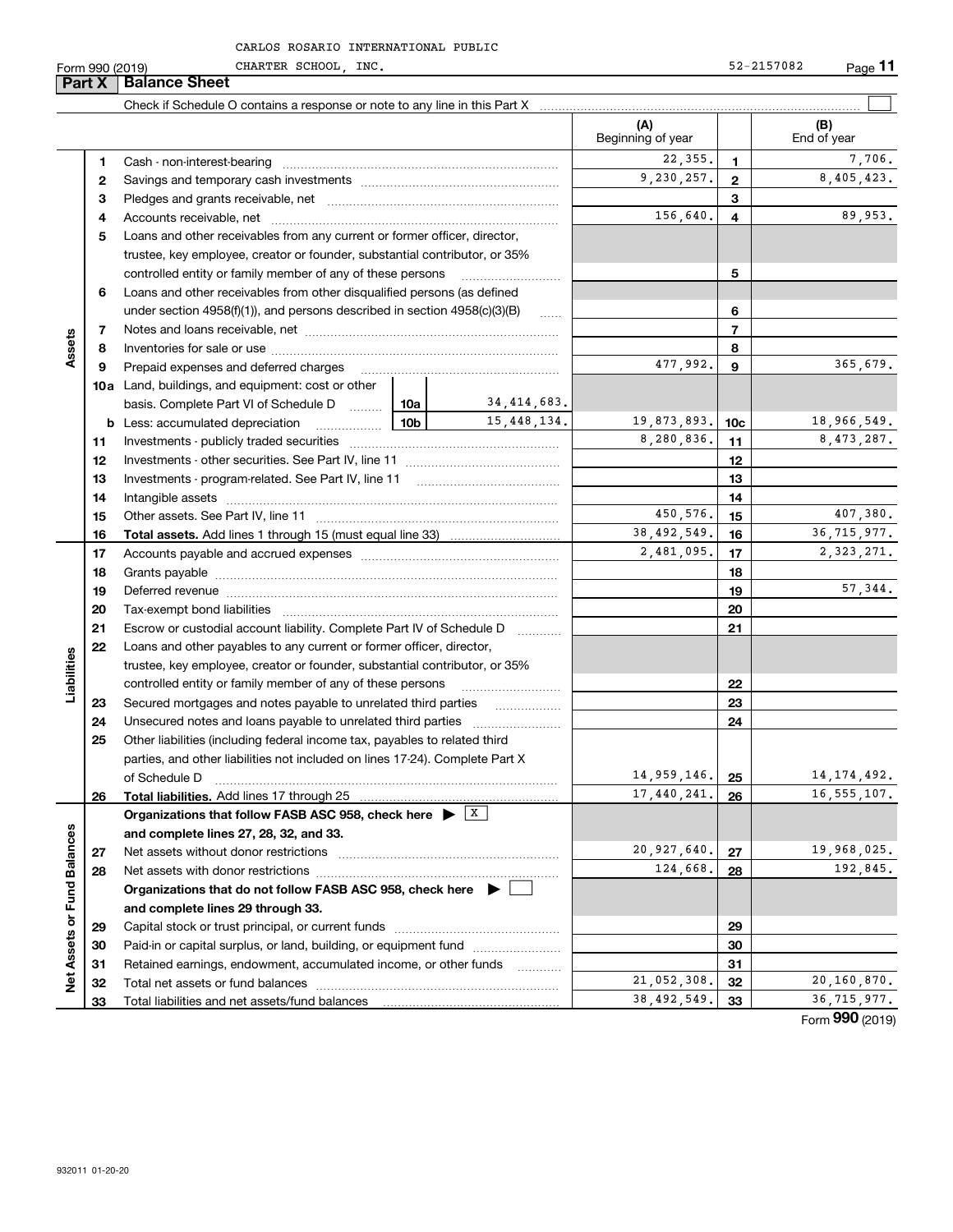|    | CARLOS ROSARIO INTERNATIONAL PUBLIC                                                                                             |                |                |              |           |
|----|---------------------------------------------------------------------------------------------------------------------------------|----------------|----------------|--------------|-----------|
|    | CHARTER SCHOOL, INC.<br>Form 990 (2019)                                                                                         | 52-2157082     |                |              | Page $12$ |
|    | Part XI<br><b>Reconciliation of Net Assets</b>                                                                                  |                |                |              |           |
|    |                                                                                                                                 |                |                |              |           |
|    |                                                                                                                                 |                |                |              |           |
| 1  |                                                                                                                                 | 1              |                | 30,269,036.  |           |
| 2  |                                                                                                                                 | $\overline{2}$ |                | 30,970,124.  |           |
| 3  | Revenue less expenses. Subtract line 2 from line 1                                                                              | 3              |                | $-701,088.$  |           |
| 4  |                                                                                                                                 | 4              |                | 21,052,308.  |           |
| 5  |                                                                                                                                 | 5              |                | $-190, 350.$ |           |
| 6  |                                                                                                                                 | 6              |                |              |           |
| 7  | Investment expenses www.communication.communication.com/internation.com/internation.com/internation.com/intern                  | $\overline{7}$ |                |              |           |
| 8  |                                                                                                                                 | 8              |                |              |           |
| 9  | Other changes in net assets or fund balances (explain on Schedule O)                                                            | 9              |                |              | 0.        |
| 10 | Net assets or fund balances at end of year. Combine lines 3 through 9 (must equal Part X, line 32,                              |                |                |              |           |
|    | column (B))                                                                                                                     | 10             |                | 20,160,870.  |           |
|    | Part XII Financial Statements and Reporting                                                                                     |                |                |              |           |
|    |                                                                                                                                 |                |                |              |           |
|    |                                                                                                                                 |                |                | <b>Yes</b>   | <b>No</b> |
| 1  | $X$ Accrual<br>Accounting method used to prepare the Form 990: <u>I</u> Cash<br>Other                                           |                |                |              |           |
|    | If the organization changed its method of accounting from a prior year or checked "Other," explain in Schedule O.               |                |                |              |           |
|    | 2a Were the organization's financial statements compiled or reviewed by an independent accountant?                              |                | 2a             |              | x         |
|    | If "Yes," check a box below to indicate whether the financial statements for the year were compiled or reviewed on a            |                |                |              |           |
|    | separate basis, consolidated basis, or both:                                                                                    |                |                |              |           |
|    | Separate basis<br><b>Consolidated basis</b><br><b>Both consolidated and separate basis</b>                                      |                |                |              |           |
| b  | Were the organization's financial statements audited by an independent accountant?                                              |                | 2 <sub>b</sub> | х            |           |
|    | If "Yes," check a box below to indicate whether the financial statements for the year were audited on a separate basis,         |                |                |              |           |
|    | consolidated basis, or both:                                                                                                    |                |                |              |           |
|    | $X$ Both consolidated and separate basis<br>Separate basis<br>Consolidated basis                                                |                |                |              |           |
|    | c If "Yes" to line 2a or 2b, does the organization have a committee that assumes responsibility for oversight of the audit,     |                |                | x            |           |
|    |                                                                                                                                 |                | 2c             |              |           |
|    | If the organization changed either its oversight process or selection process during the tax year, explain on Schedule O.       |                |                |              |           |
|    | 3a As a result of a federal award, was the organization required to undergo an audit or audits as set forth in the Single Audit |                |                |              |           |
|    |                                                                                                                                 |                | За             |              | х         |
|    | b If "Yes," did the organization undergo the required audit or audits? If the organization did not undergo the required audit   |                |                |              |           |
|    |                                                                                                                                 |                | 3b             |              |           |

Form (2019) **990**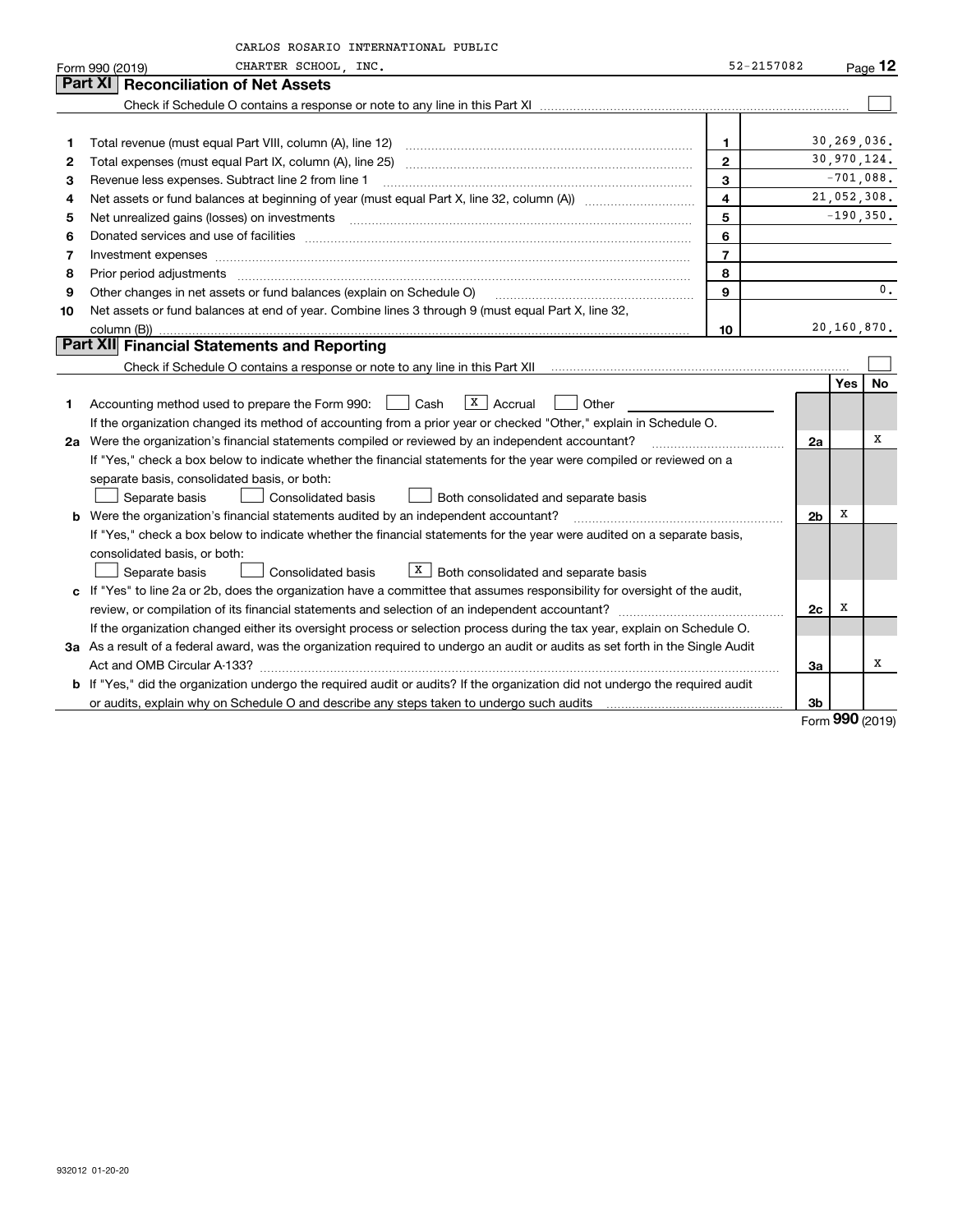| <b>SCHEDULE A</b><br>(Form 990 or 990-EZ)<br>Department of the Treasury<br>Internal Revenue Service |        |                                               |                                                                          | <b>Public Charity Status and Public Support</b><br>Complete if the organization is a section 501(c)(3) organization or a section<br>4947(a)(1) nonexempt charitable trust.<br>Attach to Form 990 or Form 990-EZ.<br>Go to www.irs.gov/Form990 for instructions and the latest information. |                                    |                                 |                            | OMB No. 1545-0047<br><b>Open to Public</b><br>Inspection |
|-----------------------------------------------------------------------------------------------------|--------|-----------------------------------------------|--------------------------------------------------------------------------|--------------------------------------------------------------------------------------------------------------------------------------------------------------------------------------------------------------------------------------------------------------------------------------------|------------------------------------|---------------------------------|----------------------------|----------------------------------------------------------|
|                                                                                                     |        | Name of the organization                      | CARLOS ROSARIO INTERNATIONAL PUBLIC                                      |                                                                                                                                                                                                                                                                                            |                                    |                                 |                            | <b>Employer identification number</b>                    |
|                                                                                                     |        |                                               | CHARTER SCHOOL, INC.                                                     |                                                                                                                                                                                                                                                                                            |                                    |                                 |                            | 52-2157082                                               |
|                                                                                                     | Part I |                                               |                                                                          | Reason for Public Charity Status (All organizations must complete this part.) See instructions.                                                                                                                                                                                            |                                    |                                 |                            |                                                          |
|                                                                                                     |        |                                               |                                                                          | The organization is not a private foundation because it is: (For lines 1 through 12, check only one box.)                                                                                                                                                                                  |                                    |                                 |                            |                                                          |
| 1                                                                                                   |        |                                               |                                                                          | A church, convention of churches, or association of churches described in section 170(b)(1)(A)(i).                                                                                                                                                                                         |                                    |                                 |                            |                                                          |
| 2                                                                                                   | x      |                                               |                                                                          | A school described in section 170(b)(1)(A)(ii). (Attach Schedule E (Form 990 or 990-EZ).)                                                                                                                                                                                                  |                                    |                                 |                            |                                                          |
| 3                                                                                                   |        |                                               |                                                                          | A hospital or a cooperative hospital service organization described in section $170(b)(1)(A)(iii)$ .                                                                                                                                                                                       |                                    |                                 |                            |                                                          |
| 4                                                                                                   |        |                                               |                                                                          | A medical research organization operated in conjunction with a hospital described in section 170(b)(1)(A)(iii). Enter the hospital's name,                                                                                                                                                 |                                    |                                 |                            |                                                          |
|                                                                                                     |        | city, and state:                              |                                                                          |                                                                                                                                                                                                                                                                                            |                                    |                                 |                            |                                                          |
| 5                                                                                                   |        |                                               |                                                                          | An organization operated for the benefit of a college or university owned or operated by a governmental unit described in                                                                                                                                                                  |                                    |                                 |                            |                                                          |
|                                                                                                     |        |                                               | section 170(b)(1)(A)(iv). (Complete Part II.)                            |                                                                                                                                                                                                                                                                                            |                                    |                                 |                            |                                                          |
| 6                                                                                                   |        |                                               |                                                                          | A federal, state, or local government or governmental unit described in section 170(b)(1)(A)(v).                                                                                                                                                                                           |                                    |                                 |                            |                                                          |
| 7                                                                                                   |        |                                               |                                                                          | An organization that normally receives a substantial part of its support from a governmental unit or from the general public described in                                                                                                                                                  |                                    |                                 |                            |                                                          |
|                                                                                                     |        |                                               | section 170(b)(1)(A)(vi). (Complete Part II.)                            |                                                                                                                                                                                                                                                                                            |                                    |                                 |                            |                                                          |
| 8                                                                                                   |        |                                               |                                                                          | A community trust described in section 170(b)(1)(A)(vi). (Complete Part II.)                                                                                                                                                                                                               |                                    |                                 |                            |                                                          |
| 9                                                                                                   |        |                                               |                                                                          | An agricultural research organization described in section 170(b)(1)(A)(ix) operated in conjunction with a land-grant college                                                                                                                                                              |                                    |                                 |                            |                                                          |
|                                                                                                     |        |                                               |                                                                          | or university or a non-land-grant college of agriculture (see instructions). Enter the name, city, and state of the college or                                                                                                                                                             |                                    |                                 |                            |                                                          |
|                                                                                                     |        | university:                                   |                                                                          |                                                                                                                                                                                                                                                                                            |                                    |                                 |                            |                                                          |
| 10                                                                                                  |        |                                               |                                                                          | An organization that normally receives: (1) more than 33 1/3% of its support from contributions, membership fees, and gross receipts from<br>activities related to its exempt functions - subject to certain exceptions, and (2) no more than 33 1/3% of its support from gross investment |                                    |                                 |                            |                                                          |
|                                                                                                     |        |                                               |                                                                          | income and unrelated business taxable income (less section 511 tax) from businesses acquired by the organization after June 30, 1975.                                                                                                                                                      |                                    |                                 |                            |                                                          |
|                                                                                                     |        |                                               | See section 509(a)(2). (Complete Part III.)                              |                                                                                                                                                                                                                                                                                            |                                    |                                 |                            |                                                          |
| 11                                                                                                  |        |                                               |                                                                          | An organization organized and operated exclusively to test for public safety. See section 509(a)(4).                                                                                                                                                                                       |                                    |                                 |                            |                                                          |
| 12                                                                                                  |        |                                               |                                                                          | An organization organized and operated exclusively for the benefit of, to perform the functions of, or to carry out the purposes of one or                                                                                                                                                 |                                    |                                 |                            |                                                          |
|                                                                                                     |        |                                               |                                                                          | more publicly supported organizations described in section 509(a)(1) or section 509(a)(2). See section 509(a)(3). Check the box in                                                                                                                                                         |                                    |                                 |                            |                                                          |
|                                                                                                     |        |                                               |                                                                          | lines 12a through 12d that describes the type of supporting organization and complete lines 12e, 12f, and 12g.                                                                                                                                                                             |                                    |                                 |                            |                                                          |
| a                                                                                                   |        |                                               |                                                                          | Type I. A supporting organization operated, supervised, or controlled by its supported organization(s), typically by giving                                                                                                                                                                |                                    |                                 |                            |                                                          |
|                                                                                                     |        |                                               |                                                                          | the supported organization(s) the power to regularly appoint or elect a majority of the directors or trustees of the supporting                                                                                                                                                            |                                    |                                 |                            |                                                          |
|                                                                                                     |        |                                               | organization. You must complete Part IV, Sections A and B.               |                                                                                                                                                                                                                                                                                            |                                    |                                 |                            |                                                          |
| b                                                                                                   |        |                                               |                                                                          | Type II. A supporting organization supervised or controlled in connection with its supported organization(s), by having                                                                                                                                                                    |                                    |                                 |                            |                                                          |
|                                                                                                     |        |                                               |                                                                          | control or management of the supporting organization vested in the same persons that control or manage the supported                                                                                                                                                                       |                                    |                                 |                            |                                                          |
|                                                                                                     |        |                                               | organization(s). You must complete Part IV, Sections A and C.            |                                                                                                                                                                                                                                                                                            |                                    |                                 |                            |                                                          |
| c                                                                                                   |        |                                               |                                                                          | Type III functionally integrated. A supporting organization operated in connection with, and functionally integrated with,                                                                                                                                                                 |                                    |                                 |                            |                                                          |
|                                                                                                     |        |                                               |                                                                          | its supported organization(s) (see instructions). You must complete Part IV, Sections A, D, and E.                                                                                                                                                                                         |                                    |                                 |                            |                                                          |
| d                                                                                                   |        |                                               |                                                                          | Type III non-functionally integrated. A supporting organization operated in connection with its supported organization(s)                                                                                                                                                                  |                                    |                                 |                            |                                                          |
|                                                                                                     |        |                                               |                                                                          | that is not functionally integrated. The organization generally must satisfy a distribution requirement and an attentiveness                                                                                                                                                               |                                    |                                 |                            |                                                          |
|                                                                                                     |        |                                               |                                                                          | requirement (see instructions). You must complete Part IV, Sections A and D, and Part V.                                                                                                                                                                                                   |                                    |                                 |                            |                                                          |
| е                                                                                                   |        |                                               |                                                                          | Check this box if the organization received a written determination from the IRS that it is a Type I, Type II, Type III                                                                                                                                                                    |                                    |                                 |                            |                                                          |
|                                                                                                     |        | f Enter the number of supported organizations |                                                                          | functionally integrated, or Type III non-functionally integrated supporting organization.                                                                                                                                                                                                  |                                    |                                 |                            |                                                          |
|                                                                                                     |        |                                               | g Provide the following information about the supported organization(s). |                                                                                                                                                                                                                                                                                            |                                    |                                 |                            |                                                          |
|                                                                                                     |        | (i) Name of supported                         | (ii) EIN                                                                 | (iii) Type of organization                                                                                                                                                                                                                                                                 |                                    | (iv) Is the organization listed | (v) Amount of monetary     | (vi) Amount of other                                     |
|                                                                                                     |        | organization                                  |                                                                          | (described on lines 1-10<br>above (see instructions))                                                                                                                                                                                                                                      | in your governing document?<br>Yes | <b>No</b>                       | support (see instructions) | support (see instructions)                               |
|                                                                                                     |        |                                               |                                                                          |                                                                                                                                                                                                                                                                                            |                                    |                                 |                            |                                                          |
|                                                                                                     |        |                                               |                                                                          |                                                                                                                                                                                                                                                                                            |                                    |                                 |                            |                                                          |
|                                                                                                     |        |                                               |                                                                          |                                                                                                                                                                                                                                                                                            |                                    |                                 |                            |                                                          |
|                                                                                                     |        |                                               |                                                                          |                                                                                                                                                                                                                                                                                            |                                    |                                 |                            |                                                          |
|                                                                                                     |        |                                               |                                                                          |                                                                                                                                                                                                                                                                                            |                                    |                                 |                            |                                                          |
|                                                                                                     |        |                                               |                                                                          |                                                                                                                                                                                                                                                                                            |                                    |                                 |                            |                                                          |
|                                                                                                     |        |                                               |                                                                          |                                                                                                                                                                                                                                                                                            |                                    |                                 |                            |                                                          |
|                                                                                                     |        |                                               |                                                                          |                                                                                                                                                                                                                                                                                            |                                    |                                 |                            |                                                          |
|                                                                                                     |        |                                               |                                                                          |                                                                                                                                                                                                                                                                                            |                                    |                                 |                            |                                                          |
| Total                                                                                               |        |                                               |                                                                          |                                                                                                                                                                                                                                                                                            |                                    |                                 |                            |                                                          |
|                                                                                                     |        |                                               |                                                                          |                                                                                                                                                                                                                                                                                            |                                    |                                 |                            |                                                          |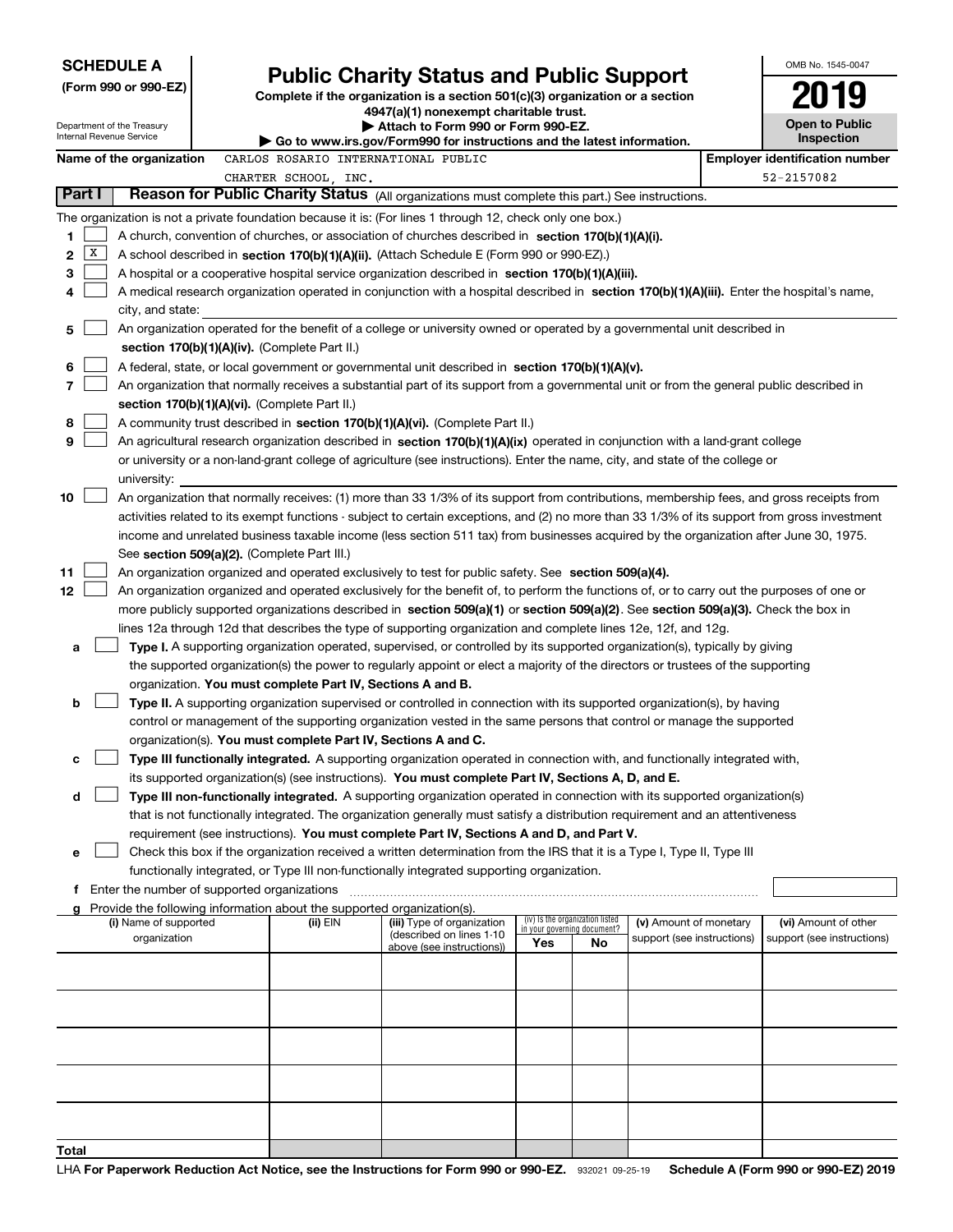| CARLOS ROSARIO INTERNATIONAL PUBLIC |  |  |  |  |
|-------------------------------------|--|--|--|--|
|-------------------------------------|--|--|--|--|

#### Schedule A (Form 990 or 990-EZ) 2019 CHARTER SCHOOL,INC. 52-2157082 Page

(Complete only if you checked the box on line 5, 7, or 8 of Part I or if the organization failed to qualify under Part III. If the organization fails to qualify under the tests listed below, please complete Part III.) **Part II Support Schedule for Organizations Described in Sections 170(b)(1)(A)(iv) and 170(b)(1)(A)(vi)** 

|   | <b>Section A. Public Support</b>                                                                                                               |          |            |            |            |          |           |
|---|------------------------------------------------------------------------------------------------------------------------------------------------|----------|------------|------------|------------|----------|-----------|
|   | Calendar year (or fiscal year beginning in) $\blacktriangleright$                                                                              | (a) 2015 | $(b)$ 2016 | $(c)$ 2017 | $(d)$ 2018 | (e) 2019 | (f) Total |
|   | <b>1</b> Gifts, grants, contributions, and                                                                                                     |          |            |            |            |          |           |
|   | membership fees received. (Do not                                                                                                              |          |            |            |            |          |           |
|   | include any "unusual grants.")                                                                                                                 |          |            |            |            |          |           |
|   | 2 Tax revenues levied for the organ-                                                                                                           |          |            |            |            |          |           |
|   | ization's benefit and either paid to                                                                                                           |          |            |            |            |          |           |
|   | or expended on its behalf                                                                                                                      |          |            |            |            |          |           |
|   | 3 The value of services or facilities                                                                                                          |          |            |            |            |          |           |
|   | furnished by a governmental unit to                                                                                                            |          |            |            |            |          |           |
|   | the organization without charge                                                                                                                |          |            |            |            |          |           |
| 4 | <b>Total.</b> Add lines 1 through 3                                                                                                            |          |            |            |            |          |           |
| 5 | The portion of total contributions                                                                                                             |          |            |            |            |          |           |
|   | by each person (other than a                                                                                                                   |          |            |            |            |          |           |
|   | governmental unit or publicly                                                                                                                  |          |            |            |            |          |           |
|   | supported organization) included                                                                                                               |          |            |            |            |          |           |
|   | on line 1 that exceeds 2% of the                                                                                                               |          |            |            |            |          |           |
|   | amount shown on line 11,                                                                                                                       |          |            |            |            |          |           |
|   | column (f)                                                                                                                                     |          |            |            |            |          |           |
|   | 6 Public support. Subtract line 5 from line 4.                                                                                                 |          |            |            |            |          |           |
|   | <b>Section B. Total Support</b>                                                                                                                |          |            |            |            |          |           |
|   | Calendar year (or fiscal year beginning in) $\blacktriangleright$                                                                              | (a) 2015 | $(b)$ 2016 | $(c)$ 2017 | $(d)$ 2018 | (e) 2019 | (f) Total |
|   | 7 Amounts from line 4                                                                                                                          |          |            |            |            |          |           |
| 8 | Gross income from interest,                                                                                                                    |          |            |            |            |          |           |
|   | dividends, payments received on                                                                                                                |          |            |            |            |          |           |
|   | securities loans, rents, royalties,                                                                                                            |          |            |            |            |          |           |
|   | and income from similar sources                                                                                                                |          |            |            |            |          |           |
| 9 | Net income from unrelated business                                                                                                             |          |            |            |            |          |           |
|   | activities, whether or not the                                                                                                                 |          |            |            |            |          |           |
|   | business is regularly carried on                                                                                                               |          |            |            |            |          |           |
|   | <b>10</b> Other income. Do not include gain                                                                                                    |          |            |            |            |          |           |
|   | or loss from the sale of capital                                                                                                               |          |            |            |            |          |           |
|   | assets (Explain in Part VI.)                                                                                                                   |          |            |            |            |          |           |
|   | <b>11 Total support.</b> Add lines 7 through 10                                                                                                |          |            |            |            |          |           |
|   | <b>12</b> Gross receipts from related activities, etc. (see instructions)                                                                      |          |            |            |            | 12       |           |
|   | 13 First five years. If the Form 990 is for the organization's first, second, third, fourth, or fifth tax year as a section 501(c)(3)          |          |            |            |            |          |           |
|   | organization, check this box and stop here                                                                                                     |          |            |            |            |          |           |
|   | Section C. Computation of Public Support Percentage                                                                                            |          |            |            |            |          |           |
|   | 14 Public support percentage for 2019 (line 6, column (f) divided by line 11, column (f) <i>mummention</i>                                     |          |            |            |            | 14       | %         |
|   |                                                                                                                                                |          |            |            |            | 15       | %         |
|   | 16a 33 1/3% support test - 2019. If the organization did not check the box on line 13, and line 14 is 33 1/3% or more, check this box and      |          |            |            |            |          |           |
|   | stop here. The organization qualifies as a publicly supported organization                                                                     |          |            |            |            |          | $\Box$    |
|   | b 33 1/3% support test - 2018. If the organization did not check a box on line 13 or 16a, and line 15 is 33 1/3% or more, check this box       |          |            |            |            |          |           |
|   | and stop here. The organization qualifies as a publicly supported organization                                                                 |          |            |            |            |          |           |
|   | 17a 10% -facts-and-circumstances test - 2019. If the organization did not check a box on line 13, 16a, or 16b, and line 14 is 10% or more,     |          |            |            |            |          |           |
|   | and if the organization meets the "facts-and-circumstances" test, check this box and stop here. Explain in Part VI how the organization        |          |            |            |            |          |           |
|   | meets the "facts and circumstances" test. The organization qualifies as a publicly supported organization <i>manumumumumum</i>                 |          |            |            |            |          |           |
|   | <b>b 10% -facts-and-circumstances test - 2018.</b> If the organization did not check a box on line 13, 16a, 16b, or 17a, and line 15 is 10% or |          |            |            |            |          |           |
|   | more, and if the organization meets the "facts-and-circumstances" test, check this box and stop here. Explain in Part VI how the               |          |            |            |            |          |           |
|   | organization meets the "facts-and-circumstances" test. The organization qualifies as a publicly supported organization                         |          |            |            |            |          |           |
|   | 18 Private foundation. If the organization did not check a box on line 13, 16a, 16b, 17a, or 17b, check this box and see instructions          |          |            |            |            |          |           |

**Schedule A (Form 990 or 990-EZ) 2019**

**2**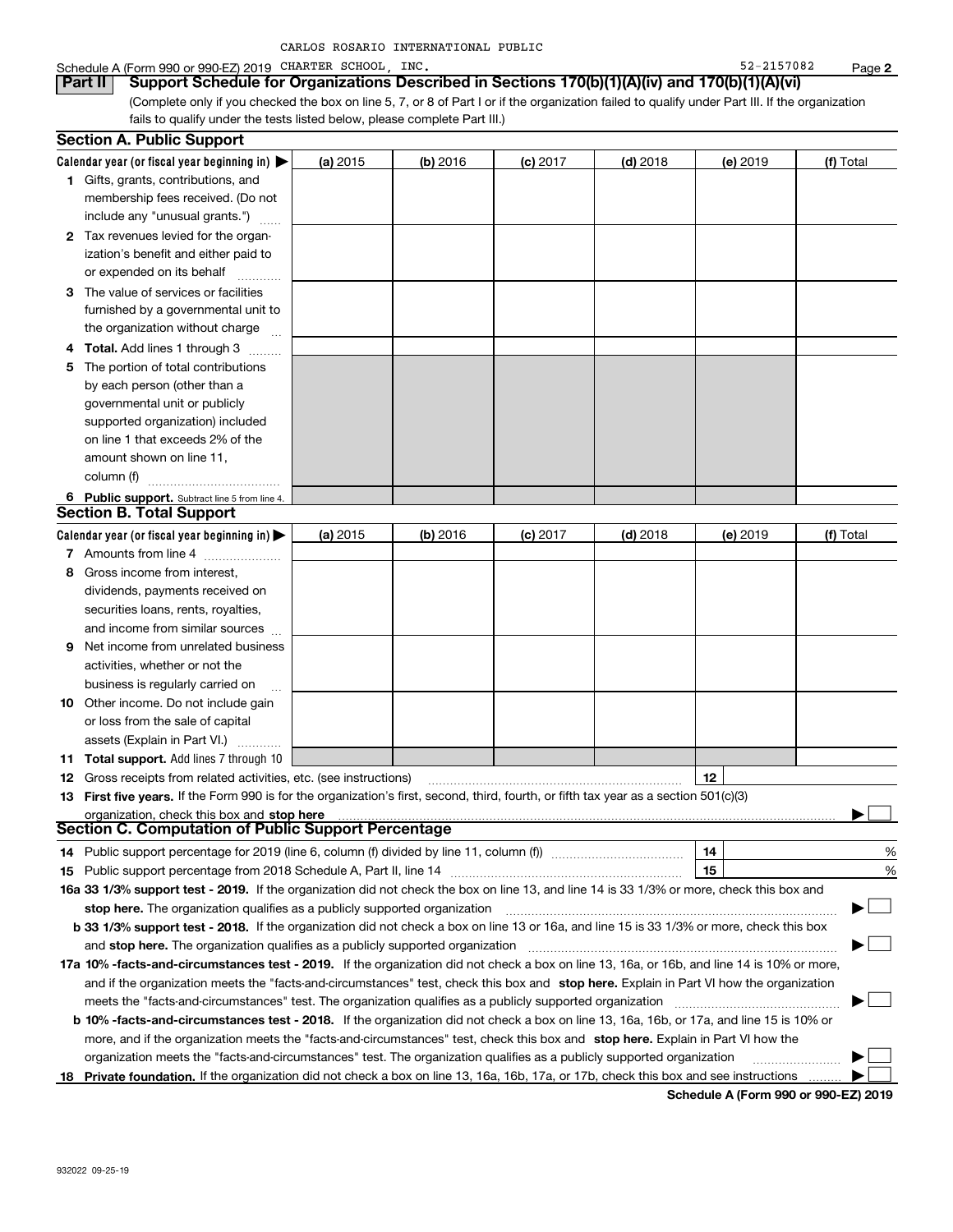| CARLOS ROSARIO INTERNATIONAL PUBLIC |  |
|-------------------------------------|--|
|-------------------------------------|--|

#### **Part III Support Schedule for Organizations Described in Section 509(a)(2)**

(Complete only if you checked the box on line 10 of Part I or if the organization failed to qualify under Part II. If the organization fails to qualify under the tests listed below, please complete Part II.)

|    | <b>Section A. Public Support</b>                                                                                                                                                                                                                                                            |          |          |            |            |          |           |
|----|---------------------------------------------------------------------------------------------------------------------------------------------------------------------------------------------------------------------------------------------------------------------------------------------|----------|----------|------------|------------|----------|-----------|
|    | Calendar year (or fiscal year beginning in) $\blacktriangleright$                                                                                                                                                                                                                           | (a) 2015 | (b) 2016 | $(c)$ 2017 | $(d)$ 2018 | (e) 2019 | (f) Total |
|    | 1 Gifts, grants, contributions, and                                                                                                                                                                                                                                                         |          |          |            |            |          |           |
|    | membership fees received. (Do not                                                                                                                                                                                                                                                           |          |          |            |            |          |           |
|    | include any "unusual grants.")                                                                                                                                                                                                                                                              |          |          |            |            |          |           |
|    | <b>2</b> Gross receipts from admissions,                                                                                                                                                                                                                                                    |          |          |            |            |          |           |
|    | merchandise sold or services per-                                                                                                                                                                                                                                                           |          |          |            |            |          |           |
|    | formed, or facilities furnished in                                                                                                                                                                                                                                                          |          |          |            |            |          |           |
|    | any activity that is related to the<br>organization's tax-exempt purpose                                                                                                                                                                                                                    |          |          |            |            |          |           |
|    | 3 Gross receipts from activities that                                                                                                                                                                                                                                                       |          |          |            |            |          |           |
|    | are not an unrelated trade or bus-                                                                                                                                                                                                                                                          |          |          |            |            |          |           |
|    | iness under section 513                                                                                                                                                                                                                                                                     |          |          |            |            |          |           |
|    | 4 Tax revenues levied for the organ-                                                                                                                                                                                                                                                        |          |          |            |            |          |           |
|    | ization's benefit and either paid to                                                                                                                                                                                                                                                        |          |          |            |            |          |           |
|    | or expended on its behalf<br>.                                                                                                                                                                                                                                                              |          |          |            |            |          |           |
|    | 5 The value of services or facilities                                                                                                                                                                                                                                                       |          |          |            |            |          |           |
|    | furnished by a governmental unit to                                                                                                                                                                                                                                                         |          |          |            |            |          |           |
|    | the organization without charge                                                                                                                                                                                                                                                             |          |          |            |            |          |           |
|    | <b>6 Total.</b> Add lines 1 through 5                                                                                                                                                                                                                                                       |          |          |            |            |          |           |
|    | 7a Amounts included on lines 1, 2, and                                                                                                                                                                                                                                                      |          |          |            |            |          |           |
|    | 3 received from disqualified persons                                                                                                                                                                                                                                                        |          |          |            |            |          |           |
|    | <b>b</b> Amounts included on lines 2 and 3 received                                                                                                                                                                                                                                         |          |          |            |            |          |           |
|    | from other than disqualified persons that                                                                                                                                                                                                                                                   |          |          |            |            |          |           |
|    | exceed the greater of \$5,000 or 1% of the<br>amount on line 13 for the year                                                                                                                                                                                                                |          |          |            |            |          |           |
|    | c Add lines 7a and 7b                                                                                                                                                                                                                                                                       |          |          |            |            |          |           |
|    | 8 Public support. (Subtract line 7c from line 6.)                                                                                                                                                                                                                                           |          |          |            |            |          |           |
|    | <b>Section B. Total Support</b>                                                                                                                                                                                                                                                             |          |          |            |            |          |           |
|    | Calendar year (or fiscal year beginning in)                                                                                                                                                                                                                                                 | (a) 2015 | (b) 2016 | $(c)$ 2017 | $(d)$ 2018 | (e) 2019 | (f) Total |
|    | 9 Amounts from line 6                                                                                                                                                                                                                                                                       |          |          |            |            |          |           |
|    | <b>10a</b> Gross income from interest,                                                                                                                                                                                                                                                      |          |          |            |            |          |           |
|    | dividends, payments received on                                                                                                                                                                                                                                                             |          |          |            |            |          |           |
|    | securities loans, rents, royalties,<br>and income from similar sources                                                                                                                                                                                                                      |          |          |            |            |          |           |
|    | <b>b</b> Unrelated business taxable income                                                                                                                                                                                                                                                  |          |          |            |            |          |           |
|    | (less section 511 taxes) from businesses                                                                                                                                                                                                                                                    |          |          |            |            |          |           |
|    | acquired after June 30, 1975 [10001]                                                                                                                                                                                                                                                        |          |          |            |            |          |           |
|    | c Add lines 10a and 10b                                                                                                                                                                                                                                                                     |          |          |            |            |          |           |
|    | 11 Net income from unrelated business                                                                                                                                                                                                                                                       |          |          |            |            |          |           |
|    | activities not included in line 10b,                                                                                                                                                                                                                                                        |          |          |            |            |          |           |
|    | whether or not the business is<br>regularly carried on                                                                                                                                                                                                                                      |          |          |            |            |          |           |
|    | <b>12</b> Other income. Do not include gain                                                                                                                                                                                                                                                 |          |          |            |            |          |           |
|    | or loss from the sale of capital                                                                                                                                                                                                                                                            |          |          |            |            |          |           |
|    | assets (Explain in Part VI.)                                                                                                                                                                                                                                                                |          |          |            |            |          |           |
|    | <b>13</b> Total support. (Add lines 9, 10c, 11, and 12.)                                                                                                                                                                                                                                    |          |          |            |            |          |           |
|    | 14 First five years. If the Form 990 is for the organization's first, second, third, fourth, or fifth tax year as a section 501(c)(3) organization,                                                                                                                                         |          |          |            |            |          |           |
|    | check this box and stop here with the continuum control to the control of the state of the state of the control of the state of the control of the control of the control of the control of the control of the control of the<br><b>Section C. Computation of Public Support Percentage</b> |          |          |            |            |          |           |
|    |                                                                                                                                                                                                                                                                                             |          |          |            |            |          |           |
|    | 15 Public support percentage for 2019 (line 8, column (f), divided by line 13, column (f))                                                                                                                                                                                                  |          |          |            |            | 15<br>16 | ℀         |
|    | 16 Public support percentage from 2018 Schedule A, Part III, line 15<br><b>Section D. Computation of Investment Income Percentage</b>                                                                                                                                                       |          |          |            |            |          | %         |
|    |                                                                                                                                                                                                                                                                                             |          |          |            |            |          |           |
|    | 17 Investment income percentage for 2019 (line 10c, column (f), divided by line 13, column (f))                                                                                                                                                                                             |          |          |            |            | 17       | %         |
|    | <b>18</b> Investment income percentage from <b>2018</b> Schedule A, Part III, line 17                                                                                                                                                                                                       |          |          |            |            | 18       | %         |
|    | 19a 33 1/3% support tests - 2019. If the organization did not check the box on line 14, and line 15 is more than 33 1/3%, and line 17 is not                                                                                                                                                |          |          |            |            |          |           |
|    | more than 33 1/3%, check this box and stop here. The organization qualifies as a publicly supported organization                                                                                                                                                                            |          |          |            |            |          |           |
|    | b 33 1/3% support tests - 2018. If the organization did not check a box on line 14 or line 19a, and line 16 is more than 33 1/3%, and                                                                                                                                                       |          |          |            |            |          |           |
|    | line 18 is not more than 33 1/3%, check this box and stop here. The organization qualifies as a publicly supported organization                                                                                                                                                             |          |          |            |            |          |           |
| 20 |                                                                                                                                                                                                                                                                                             |          |          |            |            |          |           |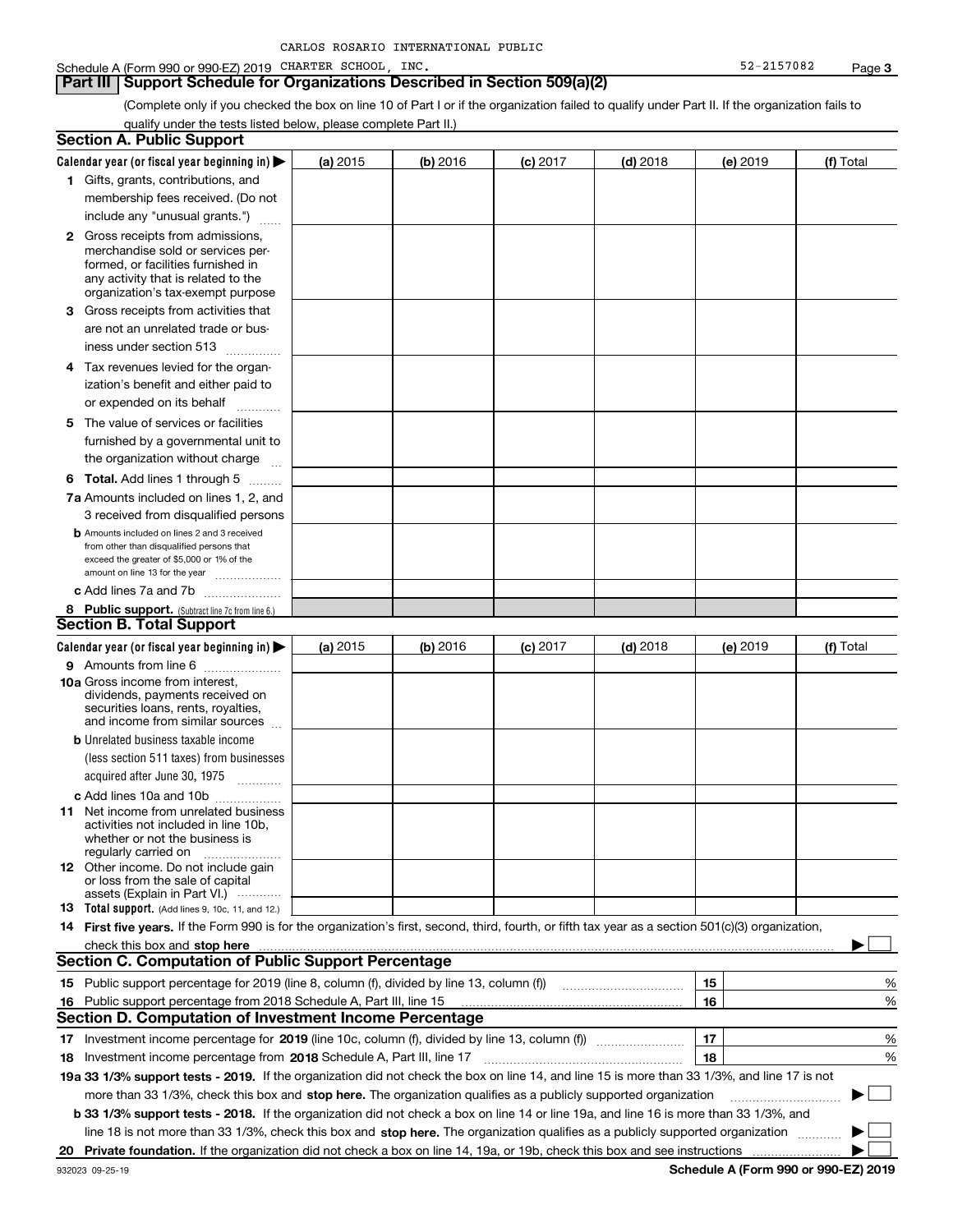#### Schedule A (Form 990 or 990-EZ) 2019 CHARTER SCHOOL,INC. 52-2157082 Page

### **Part IV Supporting Organizations**

(Complete only if you checked a box in line 12 on Part I. If you checked 12a of Part I, complete Sections A and B. If you checked 12b of Part I, complete Sections A and C. If you checked 12c of Part I, complete Sections A, D, and E. If you checked 12d of Part I, complete Sections A and D, and complete Part V.)

#### **Section A. All Supporting Organizations**

- **1** Are all of the organization's supported organizations listed by name in the organization's governing documents? If "No," describe in **Part VI** how the supported organizations are designated. If designated by *class or purpose, describe the designation. If historic and continuing relationship, explain.*
- **2** Did the organization have any supported organization that does not have an IRS determination of status under section 509(a)(1) or (2)? If "Yes," explain in Part VI how the organization determined that the supported *organization was described in section 509(a)(1) or (2).*
- **3a** Did the organization have a supported organization described in section 501(c)(4), (5), or (6)? If "Yes," answer *(b) and (c) below.*
- **b** Did the organization confirm that each supported organization qualified under section 501(c)(4), (5), or (6) and satisfied the public support tests under section 509(a)(2)? If "Yes," describe in **Part VI** when and how the *organization made the determination.*
- **c**Did the organization ensure that all support to such organizations was used exclusively for section 170(c)(2)(B) purposes? If "Yes," explain in **Part VI** what controls the organization put in place to ensure such use.
- **4a***If* Was any supported organization not organized in the United States ("foreign supported organization")? *"Yes," and if you checked 12a or 12b in Part I, answer (b) and (c) below.*
- **b** Did the organization have ultimate control and discretion in deciding whether to make grants to the foreign supported organization? If "Yes," describe in **Part VI** how the organization had such control and discretion *despite being controlled or supervised by or in connection with its supported organizations.*
- **c** Did the organization support any foreign supported organization that does not have an IRS determination under sections 501(c)(3) and 509(a)(1) or (2)? If "Yes," explain in **Part VI** what controls the organization used *to ensure that all support to the foreign supported organization was used exclusively for section 170(c)(2)(B) purposes.*
- **5a***If "Yes,"* Did the organization add, substitute, or remove any supported organizations during the tax year? answer (b) and (c) below (if applicable). Also, provide detail in **Part VI,** including (i) the names and EIN *numbers of the supported organizations added, substituted, or removed; (ii) the reasons for each such action; (iii) the authority under the organization's organizing document authorizing such action; and (iv) how the action was accomplished (such as by amendment to the organizing document).*
- **b** Type I or Type II only. Was any added or substituted supported organization part of a class already designated in the organization's organizing document?
- **cSubstitutions only.**  Was the substitution the result of an event beyond the organization's control?
- **6** Did the organization provide support (whether in the form of grants or the provision of services or facilities) to **Part VI.** *If "Yes," provide detail in* support or benefit one or more of the filing organization's supported organizations? anyone other than (i) its supported organizations, (ii) individuals that are part of the charitable class benefited by one or more of its supported organizations, or (iii) other supporting organizations that also
- **7**Did the organization provide a grant, loan, compensation, or other similar payment to a substantial contributor *If "Yes," complete Part I of Schedule L (Form 990 or 990-EZ).* regard to a substantial contributor? (as defined in section 4958(c)(3)(C)), a family member of a substantial contributor, or a 35% controlled entity with
- **8** Did the organization make a loan to a disqualified person (as defined in section 4958) not described in line 7? *If "Yes," complete Part I of Schedule L (Form 990 or 990-EZ).*
- **9a** Was the organization controlled directly or indirectly at any time during the tax year by one or more in section 509(a)(1) or (2))? If "Yes," *provide detail in* <code>Part VI.</code> disqualified persons as defined in section 4946 (other than foundation managers and organizations described
- **b** Did one or more disqualified persons (as defined in line 9a) hold a controlling interest in any entity in which the supporting organization had an interest? If "Yes," provide detail in P**art VI**.
- **c**Did a disqualified person (as defined in line 9a) have an ownership interest in, or derive any personal benefit from, assets in which the supporting organization also had an interest? If "Yes," provide detail in P**art VI.**
- **10a** Was the organization subject to the excess business holdings rules of section 4943 because of section supporting organizations)? If "Yes," answer 10b below. 4943(f) (regarding certain Type II supporting organizations, and all Type III non-functionally integrated
- **b** Did the organization have any excess business holdings in the tax year? (Use Schedule C, Form 4720, to *determine whether the organization had excess business holdings.)*

**1**

**2**

**3a**

**3b**

**3c**

**4a**

**4b**

**4c**

**5a**

**5b5c**

**6**

**7**

**8**

**9a**

**9b**

**9c**

**10a**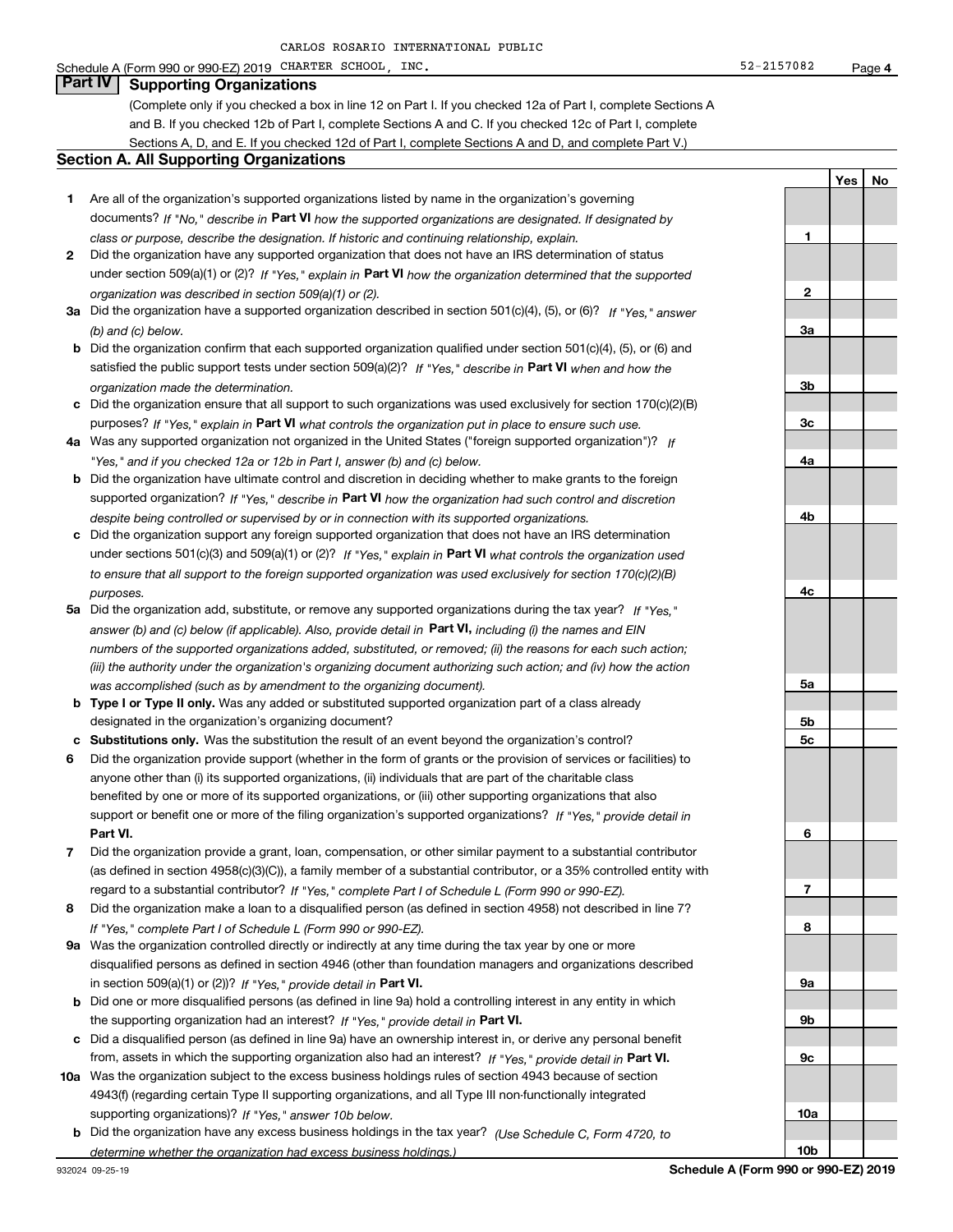**5Yes No 11** Has the organization accepted a gift or contribution from any of the following persons? **a** A person who directly or indirectly controls, either alone or together with persons described in (b) and (c) **b** A family member of a person described in (a) above? **c** A 35% controlled entity of a person described in (a) or (b) above? If "Yes" to a, b, or c, provide detail in Part VI. **11c 11a11bYes No 1** Did the directors, trustees, or membership of one or more supported organizations have the power to **2** Did the organization operate for the benefit of any supported organization other than the supported tax year? If "No," describe in Part VI how the supported organization(s) effectively operated, supervised, or **12Part VI**  *how providing such benefit carried out the purposes of the supported organization(s) that operated,* **Yes No 1** Were a majority of the organization's directors or trustees during the tax year also a majority of the directors or trustees of each of the organization's supported organization(s)? If "No," describe in **Part VI** how control **1Yes No 12** Were any of the organization's officers, directors, or trustees either (i) appointed or elected by the supported **3123**organization(s) or (ii) serving on the governing body of a supported organization? If "No," explain in **Part VI** how income or assets at all times during the tax year? If "Yes," describe in **Part VI** the role the organization's **12Answer (a) and (b) below. Yes No** Activities Test. Check the box next to the method that the organization used to satisfy the Integral Part Test during the year (see instructions). **abclinupy** The organization satisfied the Activities Test. Complete line 2 below. The organization is the parent of each of its supported organizations. *Complete* line 3 *below.* The organization supported a governmental entity. *Describe in* Part **VI** how you supported a government entity (see instructions), **a** Did substantially all of the organization's activities during the tax year directly further the exempt purposes of **b** Did the activities described in (a) constitute activities that, but for the organization's involvement, one or more the supported organization(s) to which the organization was responsive? If "Yes," then in **Part VI identify those supported organizations and explain**  *how these activities directly furthered their exempt purposes,* **2a** of the organization's supported organization(s) would have been engaged in? If "Yes," explain in **Part VI** the *controlled the organization's activities. If the organization had more than one supported organization, describe how the powers to appoint and/or remove directors or trustees were allocated among the supported organizations and what conditions or restrictions, if any, applied to such powers during the tax year. If "Yes," explain in* organization(s) that operated, supervised, or controlled the supporting organization? *supervised, or controlled the supporting organization. or management of the supporting organization was vested in the same persons that controlled or managed the supported organization(s). the organization maintained a close and continuous working relationship with the supported organization(s). supported organizations played in this regard. how the organization was responsive to those supported organizations, and how the organization determined that these activities constituted substantially all of its activities.* Schedule A (Form 990 or 990-EZ) 2019 CHARTER SCHOOL,INC. 52-2157082 Page below, the governing body of a supported organization? regularly appoint or elect at least a majority of the organization's directors or trustees at all times during the Did the organization provide to each of its supported organizations, by the last day of the fifth month of the organization's tax year, (i) a written notice describing the type and amount of support provided during the prior tax year, (ii) a copy of the Form 990 that was most recently filed as of the date of notification, and (iii) copies of the organization's governing documents in effect on the date of notification, to the extent not previously provided? By reason of the relationship described in (2), did the organization's supported organizations have a significant voice in the organization's investment policies and in directing the use of the organization's **Part IV Supporting Organizations** *(continued)* **Section B. Type I Supporting Organizations Section C. Type II Supporting Organizations Section D. All Type III Supporting Organizations Section E. Type III Functionally Integrated Supporting Organizations**  $\mathcal{L}^{\text{max}}$  $\mathcal{L}^{\text{max}}$ 

**3** Parent of Supported Organizations. Answer (a) and (b) below. *activities but for the organization's involvement.*

**a** Did the organization have the power to regularly appoint or elect a majority of the officers, directors, or trustees of each of the supported organizations? *Provide details in* Part VI.

*reasons for the organization's position that its supported organization(s) would have engaged in these*

**b** Did the organization exercise a substantial degree of direction over the policies, programs, and activities of each of its supported organizations? If "Yes," describe in Part VI the role played by the organization in this regard.

932025 09-25-19

**Schedule A (Form 990 or 990-EZ) 2019**

**2b**

**3a**

**3b**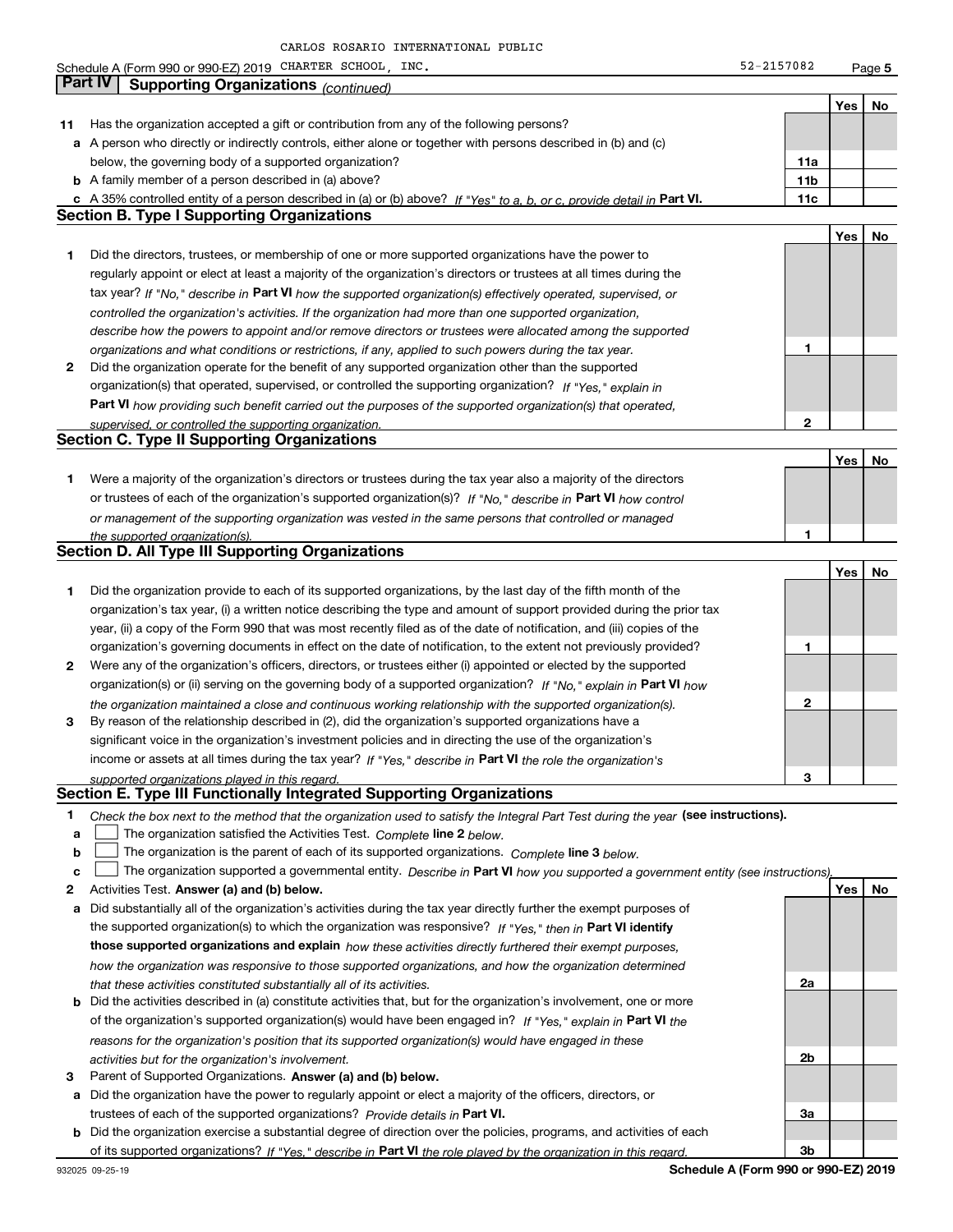| CARLOS ROSARIO INTERNATIONAL PUBLIC |  |
|-------------------------------------|--|
|-------------------------------------|--|

#### **1SEP 10. See instructions.** All antegral Part Test as a qualifying trust on Nov. 20, 1970 (explain in Part VI). See instructions. All **Section A - Adjusted Net Income 123** Other gross income (see instructions) **4**Add lines 1 through 3. **56** Portion of operating expenses paid or incurred for production or **7** Other expenses (see instructions) **8** Adjusted Net Income (subtract lines 5, 6, and 7 from line 4) **8 8 1234567Section B - Minimum Asset Amount 1**Aggregate fair market value of all non-exempt-use assets (see **2**Acquisition indebtedness applicable to non-exempt-use assets **3** Subtract line 2 from line 1d. **4**Cash deemed held for exempt use. Enter 1-1/2% of line 3 (for greater amount, **5** Net value of non-exempt-use assets (subtract line 4 from line 3) **678a** Average monthly value of securities **b** Average monthly cash balances **c**Fair market value of other non-exempt-use assets **dTotal**  (add lines 1a, 1b, and 1c) **eDiscount** claimed for blockage or other **1a1b1c1d2345678**factors (explain in detail in **Part VI**): **Minimum Asset Amount**  (add line 7 to line 6) **Section C - Distributable Amount 123456123456Distributable Amount.** Subtract line 5 from line 4, unless subject to Schedule A (Form 990 or 990-EZ) 2019 CHARTER SCHOOL,INC. 52-2157082 Page other Type III non-functionally integrated supporting organizations must complete Sections A through E. (B) Current Year (optional)(A) Prior Year Net short-term capital gain Recoveries of prior-year distributions Depreciation and depletion collection of gross income or for management, conservation, or maintenance of property held for production of income (see instructions) (B) Current Year (optional)(A) Prior Year instructions for short tax year or assets held for part of year): see instructions). Multiply line 5 by .035. Recoveries of prior-year distributions Current Year Adjusted net income for prior year (from Section A, line 8, Column A) Enter 85% of line 1. Minimum asset amount for prior year (from Section B, line 8, Column A) Enter greater of line 2 or line 3. Income tax imposed in prior year emergency temporary reduction (see instructions). **Part V** Type III Non-Functionally Integrated 509(a)(3) Supporting Organizations  $\mathcal{L}^{\text{max}}$

**7**Check here if the current year is the organization's first as a non-functionally integrated Type III supporting organization (see instructions). $\mathcal{L}^{\text{max}}$ 

**Schedule A (Form 990 or 990-EZ) 2019**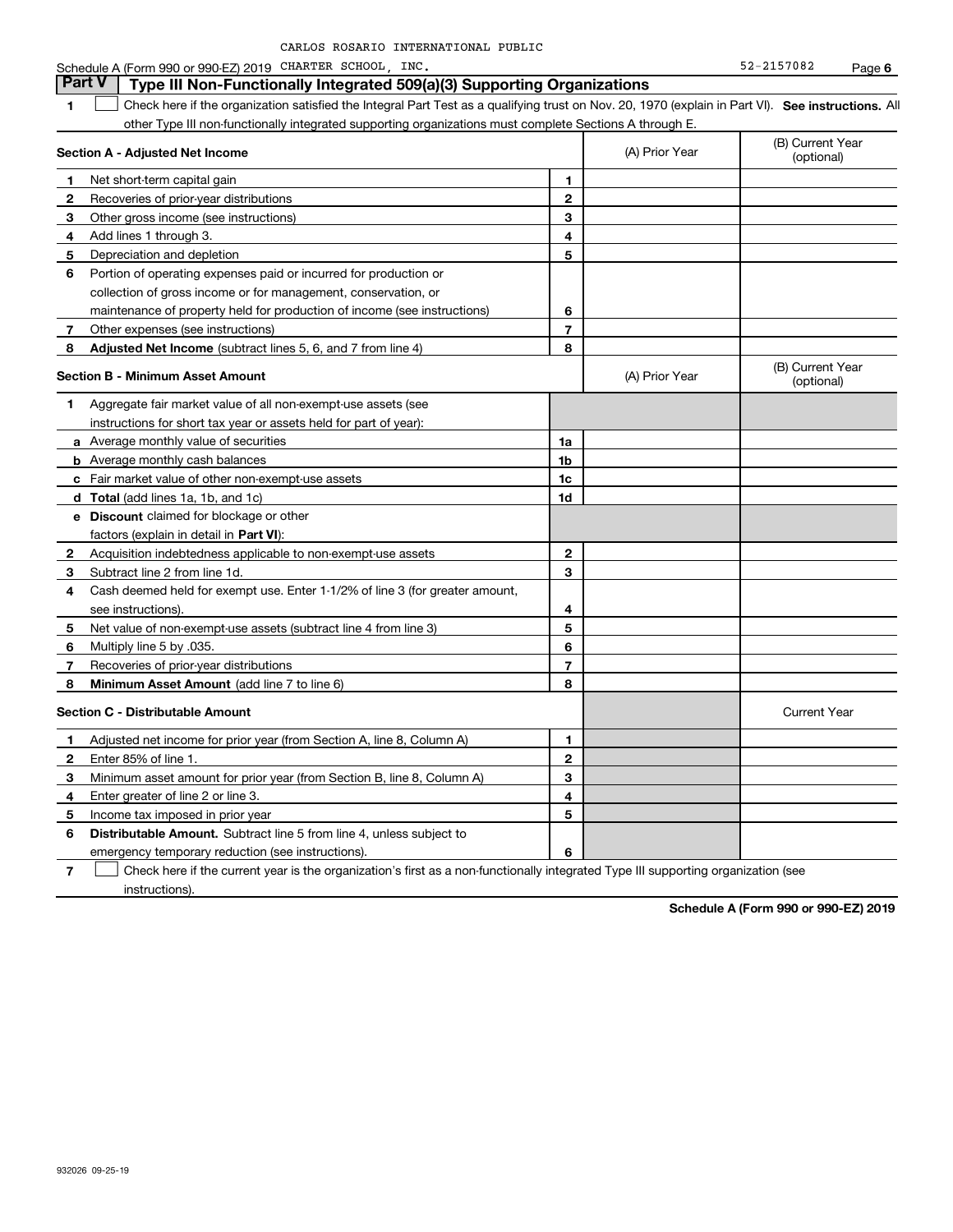|               | Schedule A (Form 990 or 990-EZ) 2019 CHARTER SCHOOL, INC.                                  |                                    |                                               | 52-2157082                                       | Page 7 |
|---------------|--------------------------------------------------------------------------------------------|------------------------------------|-----------------------------------------------|--------------------------------------------------|--------|
| <b>Part V</b> | Type III Non-Functionally Integrated 509(a)(3) Supporting Organizations                    |                                    | (continued)                                   |                                                  |        |
|               | <b>Section D - Distributions</b>                                                           |                                    |                                               | <b>Current Year</b>                              |        |
| 1             | Amounts paid to supported organizations to accomplish exempt purposes                      |                                    |                                               |                                                  |        |
| 2             | Amounts paid to perform activity that directly furthers exempt purposes of supported       |                                    |                                               |                                                  |        |
|               | organizations, in excess of income from activity                                           |                                    |                                               |                                                  |        |
| 3             | Administrative expenses paid to accomplish exempt purposes of supported organizations      |                                    |                                               |                                                  |        |
| 4             | Amounts paid to acquire exempt-use assets                                                  |                                    |                                               |                                                  |        |
| 5             | Qualified set-aside amounts (prior IRS approval required)                                  |                                    |                                               |                                                  |        |
| 6             | Other distributions (describe in Part VI). See instructions.                               |                                    |                                               |                                                  |        |
| 7             | <b>Total annual distributions.</b> Add lines 1 through 6.                                  |                                    |                                               |                                                  |        |
| 8             | Distributions to attentive supported organizations to which the organization is responsive |                                    |                                               |                                                  |        |
|               | (provide details in Part VI). See instructions.                                            |                                    |                                               |                                                  |        |
| 9             | Distributable amount for 2019 from Section C, line 6                                       |                                    |                                               |                                                  |        |
| 10            | Line 8 amount divided by line 9 amount                                                     |                                    |                                               |                                                  |        |
|               | <b>Section E - Distribution Allocations</b> (see instructions)                             | (i)<br><b>Excess Distributions</b> | (ii)<br><b>Underdistributions</b><br>Pre-2019 | (iii)<br><b>Distributable</b><br>Amount for 2019 |        |
| 1.            | Distributable amount for 2019 from Section C, line 6                                       |                                    |                                               |                                                  |        |
| 2             | Underdistributions, if any, for years prior to 2019 (reason-                               |                                    |                                               |                                                  |        |
|               | able cause required-explain in Part VI). See instructions.                                 |                                    |                                               |                                                  |        |
| 3             | Excess distributions carryover, if any, to 2019                                            |                                    |                                               |                                                  |        |
|               | a From 2014                                                                                |                                    |                                               |                                                  |        |
|               | <b>b</b> From 2015                                                                         |                                    |                                               |                                                  |        |
|               | $c$ From 2016                                                                              |                                    |                                               |                                                  |        |
|               | <b>d</b> From 2017                                                                         |                                    |                                               |                                                  |        |
|               | e From 2018                                                                                |                                    |                                               |                                                  |        |
|               | f Total of lines 3a through e                                                              |                                    |                                               |                                                  |        |
|               | g Applied to underdistributions of prior years                                             |                                    |                                               |                                                  |        |
|               | <b>h</b> Applied to 2019 distributable amount                                              |                                    |                                               |                                                  |        |
| Ť             | Carryover from 2014 not applied (see instructions)                                         |                                    |                                               |                                                  |        |
|               | Remainder. Subtract lines 3g, 3h, and 3i from 3f.                                          |                                    |                                               |                                                  |        |
| 4             | Distributions for 2019 from Section D,                                                     |                                    |                                               |                                                  |        |
|               | \$<br>line $7:$                                                                            |                                    |                                               |                                                  |        |
|               | <b>a</b> Applied to underdistributions of prior years                                      |                                    |                                               |                                                  |        |
|               | <b>b</b> Applied to 2019 distributable amount                                              |                                    |                                               |                                                  |        |
|               | <b>c</b> Remainder. Subtract lines 4a and 4b from 4.                                       |                                    |                                               |                                                  |        |
|               | Remaining underdistributions for years prior to 2019, if                                   |                                    |                                               |                                                  |        |
|               | any. Subtract lines 3g and 4a from line 2. For result greater                              |                                    |                                               |                                                  |        |
|               | than zero, explain in Part VI. See instructions.                                           |                                    |                                               |                                                  |        |
| 6             | Remaining underdistributions for 2019. Subtract lines 3h                                   |                                    |                                               |                                                  |        |
|               | and 4b from line 1. For result greater than zero, explain in                               |                                    |                                               |                                                  |        |
|               | Part VI. See instructions.                                                                 |                                    |                                               |                                                  |        |
| 7             | Excess distributions carryover to 2020. Add lines 3j                                       |                                    |                                               |                                                  |        |
|               | and 4c.                                                                                    |                                    |                                               |                                                  |        |
| 8             | Breakdown of line 7:                                                                       |                                    |                                               |                                                  |        |
|               | a Excess from 2015                                                                         |                                    |                                               |                                                  |        |
|               | <b>b</b> Excess from 2016                                                                  |                                    |                                               |                                                  |        |
|               | c Excess from 2017                                                                         |                                    |                                               |                                                  |        |
|               | d Excess from 2018                                                                         |                                    |                                               |                                                  |        |
|               | e Excess from 2019                                                                         |                                    |                                               |                                                  |        |
|               |                                                                                            |                                    |                                               |                                                  |        |

**Schedule A (Form 990 or 990-EZ) 2019**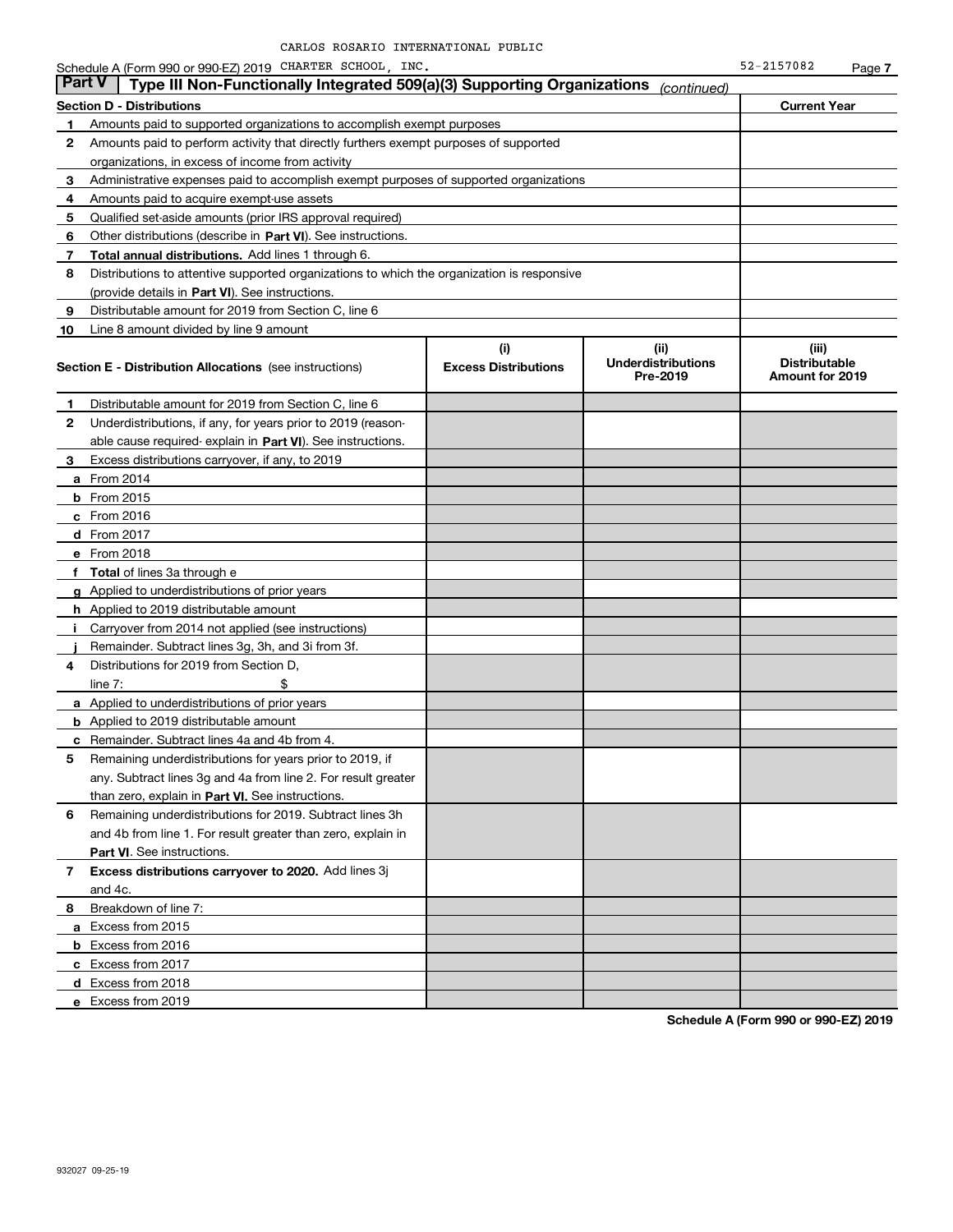| 52-2157082 | Page 8 |
|------------|--------|
|------------|--------|

|                | Schedule A (Form 990 or 990-EZ) 2019 CHARTER SCHOOL , INC.                                                                                       | 52-2157082 | Page |
|----------------|--------------------------------------------------------------------------------------------------------------------------------------------------|------------|------|
| <b>Part VI</b> | Supplemental Information. Provide the explanations required by Part II, line 10; Part II, line 17a or 17b; Part III, line 12;                    |            |      |
|                | Part IV, Section A, lines 1, 2, 3b, 3c, 4b, 4c, 5a, 6, 9a, 9b, 9c, 11a, 11b, and 11c; Part IV, Section B, lines 1 and 2; Part IV, Section C,     |            |      |
|                | line 1; Part IV, Section D, lines 2 and 3; Part IV, Section E, lines 1c, 2a, 2b, 3a, and 3b; Part V, line 1; Part V, Section B, line 1e; Part V, |            |      |
|                | Section D, lines 5, 6, and 8; and Part V, Section E, lines 2, 5, and 6. Also complete this part for any additional information.                  |            |      |
|                | (See instructions.)                                                                                                                              |            |      |
|                |                                                                                                                                                  |            |      |
|                |                                                                                                                                                  |            |      |
|                |                                                                                                                                                  |            |      |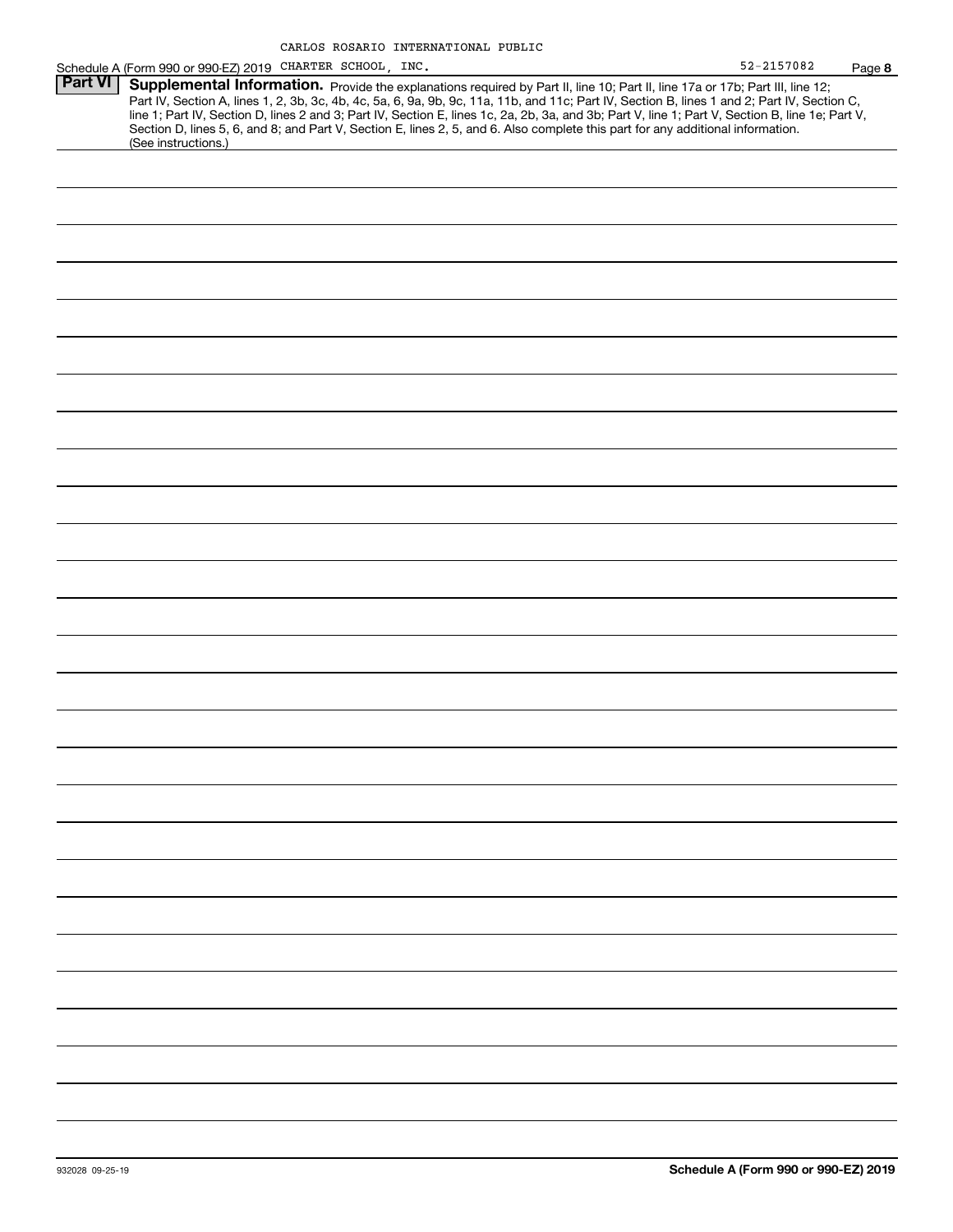\*\* PUBLIC DISCLOSURE COPY \*\*

# **Schedule B Schedule of Contributors**

**| Attach to Form 990, Form 990-EZ, or Form 990-PF. | Go to www.irs.gov/Form990 for the latest information.** OMB No. 1545-0047

**2019**

**Employer identification number**

| Name of the organization              | <b>Employer identific</b> |
|---------------------------------------|---------------------------|
| CARLOS ROSARIO INTERNATIONAL PUBLIC   |                           |
| CHARTER SCHOOL INC.                   | 52-2157082                |
| <b>Organization type (check one):</b> |                           |

| Filers of:         | Section:                                                                           |
|--------------------|------------------------------------------------------------------------------------|
| Form 990 or 990-EZ | $X$ 501(c)( 3) (enter number) organization                                         |
|                    | $4947(a)(1)$ nonexempt charitable trust <b>not</b> treated as a private foundation |
|                    | 527 political organization                                                         |
| Form 990-PF        | 501(c)(3) exempt private foundation                                                |
|                    | 4947(a)(1) nonexempt charitable trust treated as a private foundation              |
|                    | 501(c)(3) taxable private foundation                                               |

Check if your organization is covered by the **General Rule** or a **Special Rule. Note:**  Only a section 501(c)(7), (8), or (10) organization can check boxes for both the General Rule and a Special Rule. See instructions.

#### **General Rule**

Department of the Treasury Internal Revenue Service

**(Form 990, 990-EZ, or 990-PF)**

> $\overline{X}$  For an organization filing Form 990, 990-EZ, or 990-PF that received, during the year, contributions totaling \$5,000 or more (in money or property) from any one contributor. Complete Parts I and II. See instructions for determining a contributor's total contributions.

#### **Special Rules**

| For an organization described in section 501(c)(3) filing Form 990 or 990-EZ that met the 33 1/3% support test of the regulations under               |
|-------------------------------------------------------------------------------------------------------------------------------------------------------|
| sections 509(a)(1) and 170(b)(1)(A)(vi), that checked Schedule A (Form 990 or 990-EZ), Part II, line 13, 16a, or 16b, and that received from          |
| any one contributor, during the year, total contributions of the greater of (1) \$5,000; or (2) 2% of the amount on (i) Form 990, Part VIII, line 1h; |
| or (ii) Form 990-EZ, line 1. Complete Parts I and II.                                                                                                 |

year, total contributions of more than \$1,000 *exclusively* for religious, charitable, scientific, literary, or educational purposes, or for the For an organization described in section 501(c)(7), (8), or (10) filing Form 990 or 990-EZ that received from any one contributor, during the prevention of cruelty to children or animals. Complete Parts I, II, and III.  $\mathcal{L}^{\text{max}}$ 

purpose. Don't complete any of the parts unless the **General Rule** applies to this organization because it received *nonexclusively* year, contributions <sub>exclusively</sub> for religious, charitable, etc., purposes, but no such contributions totaled more than \$1,000. If this box is checked, enter here the total contributions that were received during the year for an  $\;$ exclusively religious, charitable, etc., For an organization described in section 501(c)(7), (8), or (10) filing Form 990 or 990-EZ that received from any one contributor, during the religious, charitable, etc., contributions totaling \$5,000 or more during the year  $\Box$ — $\Box$  =  $\Box$  $\mathcal{L}^{\text{max}}$ 

**Caution:**  An organization that isn't covered by the General Rule and/or the Special Rules doesn't file Schedule B (Form 990, 990-EZ, or 990-PF),  **must** but it answer "No" on Part IV, line 2, of its Form 990; or check the box on line H of its Form 990-EZ or on its Form 990-PF, Part I, line 2, to certify that it doesn't meet the filing requirements of Schedule B (Form 990, 990-EZ, or 990-PF).

**For Paperwork Reduction Act Notice, see the instructions for Form 990, 990-EZ, or 990-PF. Schedule B (Form 990, 990-EZ, or 990-PF) (2019)** LHA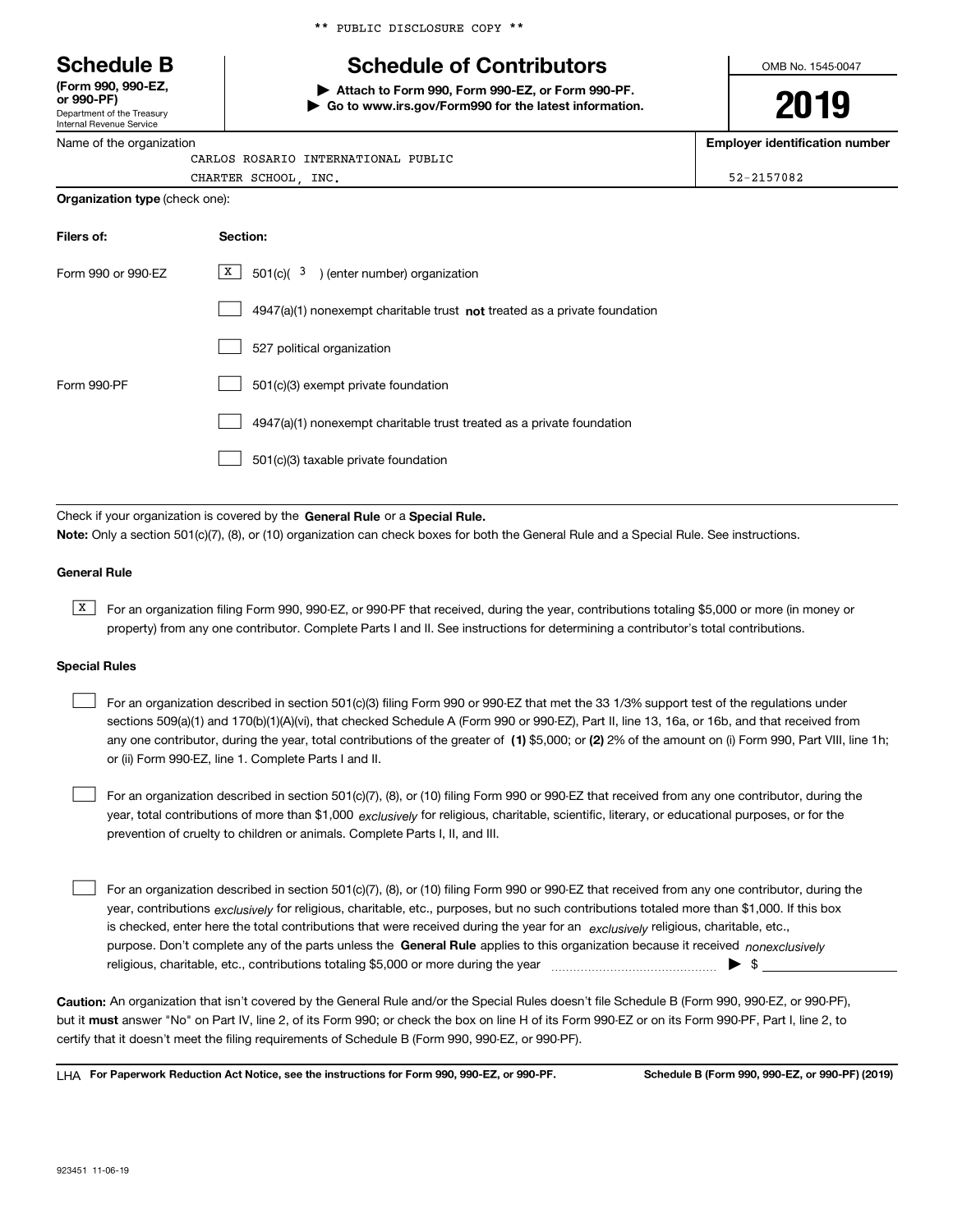|                      | Schedule B (Form 990, 990-EZ, or 990-PF) (2019)                                                |                                   | Page 2                                                                                                 |
|----------------------|------------------------------------------------------------------------------------------------|-----------------------------------|--------------------------------------------------------------------------------------------------------|
| Name of organization | CARLOS ROSARIO INTERNATIONAL PUBLIC                                                            |                                   | <b>Employer identification number</b>                                                                  |
|                      | CHARTER SCHOOL, INC.                                                                           |                                   | 52-2157082                                                                                             |
| Part I               | Contributors (see instructions). Use duplicate copies of Part I if additional space is needed. |                                   |                                                                                                        |
| (a)<br>No.           | (b)<br>Name, address, and ZIP + 4                                                              | (c)<br><b>Total contributions</b> | (d)<br>Type of contribution                                                                            |
| 1                    |                                                                                                | \$                                | Х<br>Person<br>Payroll<br>5,000.<br><b>Noncash</b><br>(Complete Part II for<br>noncash contributions.) |
| (a)<br>No.           | (b)<br>Name, address, and ZIP + 4                                                              | (c)<br><b>Total contributions</b> | (d)<br>Type of contribution                                                                            |
| 2                    |                                                                                                | 150,000.<br>\$                    | х<br>Person<br>Payroll<br>Noncash<br>(Complete Part II for<br>noncash contributions.)                  |
| (a)<br>No.           | (b)<br>Name, address, and ZIP + 4                                                              | (c)<br><b>Total contributions</b> | (d)<br>Type of contribution                                                                            |
| 3                    |                                                                                                | 100,000.<br>\$                    | х<br>Person<br>Payroll<br>Noncash<br>(Complete Part II for<br>noncash contributions.)                  |
| (a)<br>No.           | (b)<br>Name, address, and ZIP + 4                                                              | (c)<br><b>Total contributions</b> | (d)<br>Type of contribution                                                                            |
| 4                    |                                                                                                | \$                                | х<br>Person<br>Payroll<br>20,000.<br>Noncash<br>(Complete Part II for<br>noncash contributions.)       |
| (a)<br>No.           | (b)<br>Name, address, and ZIP + 4                                                              | (c)<br><b>Total contributions</b> | (d)<br>Type of contribution                                                                            |
| 5                    |                                                                                                | \$                                | Х<br>Person<br>Payroll<br>Noncash<br>47,664.<br>(Complete Part II for<br>noncash contributions.)       |
| (a)<br>No.           | (b)<br>Name, address, and ZIP + 4                                                              | (c)<br><b>Total contributions</b> | (d)<br>Type of contribution                                                                            |
| 6                    |                                                                                                | \$                                | Х<br>Person<br>Payroll<br>Noncash<br>10,000.<br>(Complete Part II for<br>noncash contributions.)       |

923452 11-06-19 **Schedule B (Form 990, 990-EZ, or 990-PF) (2019)**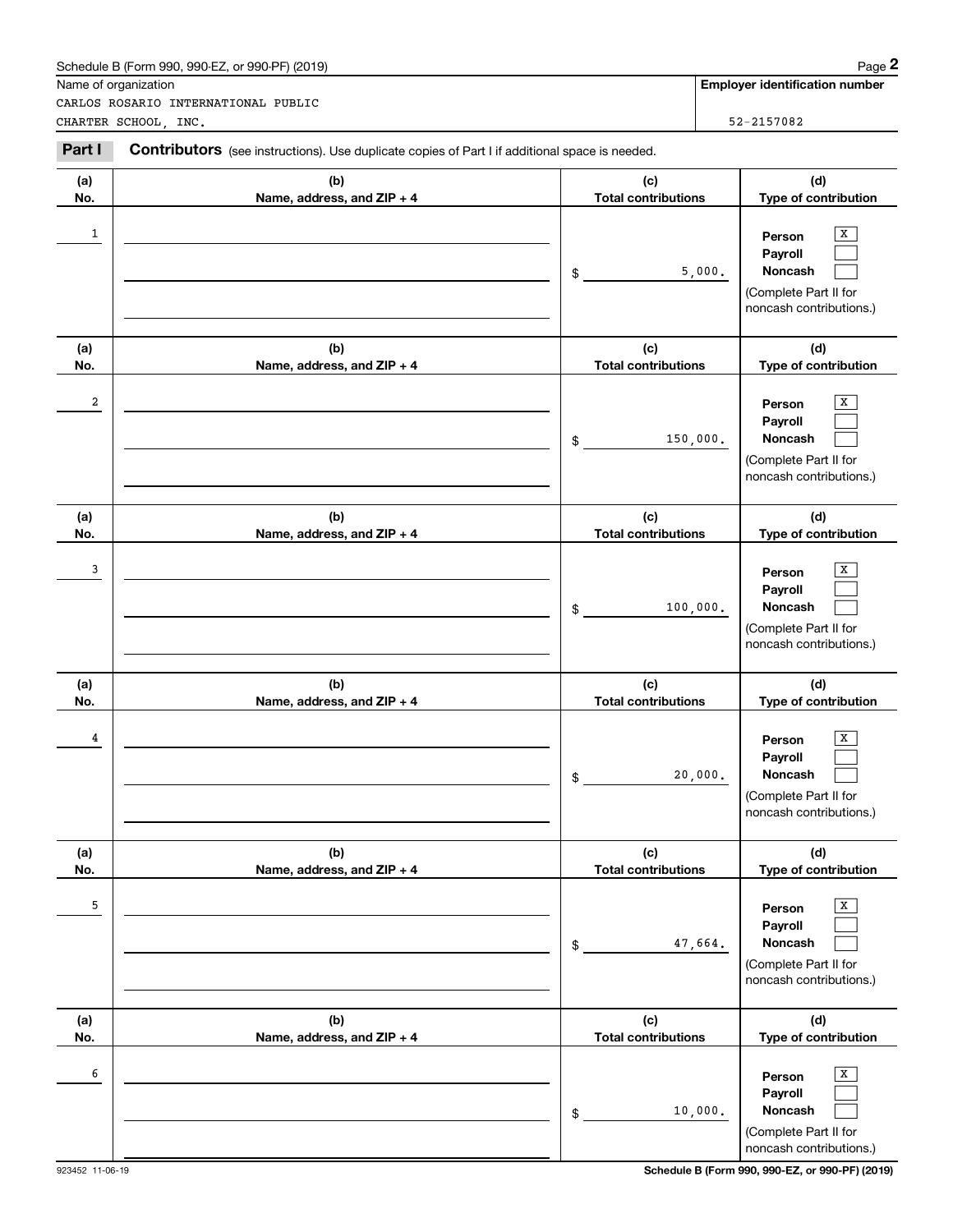|                                                                                                                                                                                                                         | Schedule B (Form 990, 990-EZ, or 990-PF) (2019)                                                     |                                                 | Page 3                                |
|-------------------------------------------------------------------------------------------------------------------------------------------------------------------------------------------------------------------------|-----------------------------------------------------------------------------------------------------|-------------------------------------------------|---------------------------------------|
|                                                                                                                                                                                                                         |                                                                                                     |                                                 | <b>Employer identification number</b> |
|                                                                                                                                                                                                                         | CARLOS ROSARIO INTERNATIONAL PUBLIC                                                                 |                                                 | 52-2157082                            |
|                                                                                                                                                                                                                         |                                                                                                     |                                                 |                                       |
|                                                                                                                                                                                                                         | Noncash Property (see instructions). Use duplicate copies of Part II if additional space is needed. |                                                 |                                       |
| (a)<br>No.<br>from<br>Part I                                                                                                                                                                                            | (b)<br>Description of noncash property given                                                        | (c)<br>FMV (or estimate)<br>(See instructions.) | (d)<br>Date received                  |
|                                                                                                                                                                                                                         |                                                                                                     | \$                                              |                                       |
| Name of organization<br>CHARTER SCHOOL, INC.<br>Part II<br>(a)<br>No.<br>from<br>Part I<br>(a)<br>No.<br>from<br>Part I<br>(a)<br>No.<br>from<br>Part I<br>(a)<br>No.<br>from<br>Part I<br>(a)<br>No.<br>from<br>Part I | (b)<br>Description of noncash property given                                                        | (c)<br>FMV (or estimate)<br>(See instructions.) | (d)<br>Date received                  |
|                                                                                                                                                                                                                         |                                                                                                     | \$                                              |                                       |
|                                                                                                                                                                                                                         | (b)<br>Description of noncash property given                                                        | (c)<br>FMV (or estimate)<br>(See instructions.) | (d)<br>Date received                  |
|                                                                                                                                                                                                                         |                                                                                                     | $\sim$                                          |                                       |
|                                                                                                                                                                                                                         | (b)<br>Description of noncash property given                                                        | (c)<br>FMV (or estimate)<br>(See instructions.) | (d)<br>Date received                  |
|                                                                                                                                                                                                                         |                                                                                                     | \$                                              |                                       |
|                                                                                                                                                                                                                         | (b)<br>Description of noncash property given                                                        | (c)<br>FMV (or estimate)<br>(See instructions.) | (d)<br>Date received                  |
|                                                                                                                                                                                                                         |                                                                                                     | \$                                              |                                       |
|                                                                                                                                                                                                                         | (b)<br>Description of noncash property given                                                        | (c)<br>FMV (or estimate)<br>(See instructions.) | (d)<br>Date received                  |
|                                                                                                                                                                                                                         |                                                                                                     | \$                                              |                                       |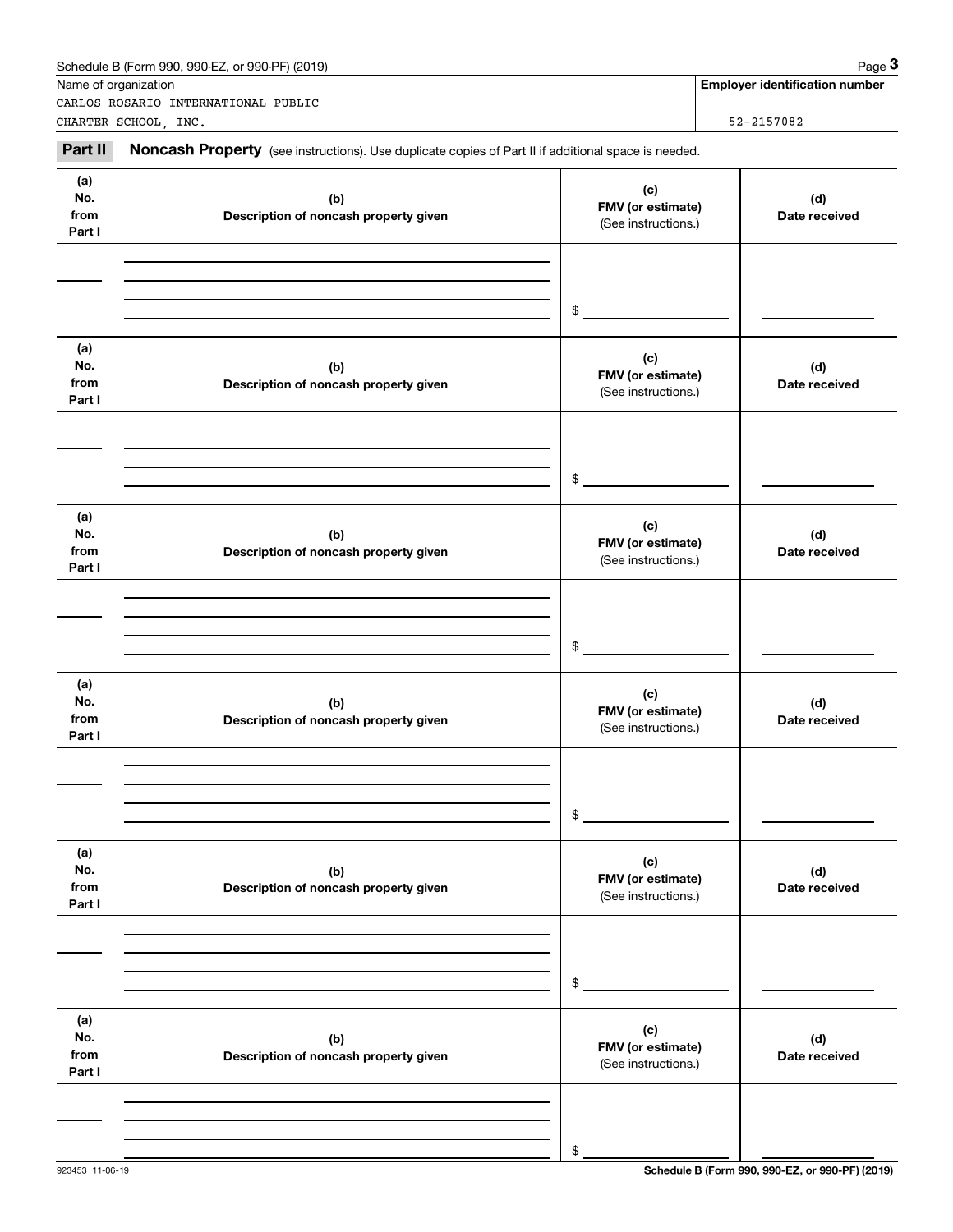|                 | Schedule B (Form 990, 990-EZ, or 990-PF) (2019)                                                                                                                                                                                                                              |                      |  | Page 4                                   |  |  |  |
|-----------------|------------------------------------------------------------------------------------------------------------------------------------------------------------------------------------------------------------------------------------------------------------------------------|----------------------|--|------------------------------------------|--|--|--|
|                 | Name of organization                                                                                                                                                                                                                                                         |                      |  | <b>Employer identification number</b>    |  |  |  |
|                 | CARLOS ROSARIO INTERNATIONAL PUBLIC                                                                                                                                                                                                                                          |                      |  |                                          |  |  |  |
| Part III        | CHARTER SCHOOL, INC.                                                                                                                                                                                                                                                         |                      |  | 52-2157082                               |  |  |  |
|                 | Exclusively religious, charitable, etc., contributions to organizations described in section 501(c)(7), (8), or (10) that total more than \$1,000 for the year<br>from any one contributor. Complete columns (a) through (e) and the following line entry. For organizations |                      |  |                                          |  |  |  |
|                 | completing Part III, enter the total of exclusively religious, charitable, etc., contributions of \$1,000 or less for the year. (Enter this info. once.) $\blacktriangleright$ \$<br>Use duplicate copies of Part III if additional space is needed.                         |                      |  |                                          |  |  |  |
| (a) No.         |                                                                                                                                                                                                                                                                              |                      |  |                                          |  |  |  |
| from<br>Part I  | (b) Purpose of gift                                                                                                                                                                                                                                                          | (c) Use of gift      |  | (d) Description of how gift is held      |  |  |  |
|                 |                                                                                                                                                                                                                                                                              |                      |  |                                          |  |  |  |
|                 |                                                                                                                                                                                                                                                                              |                      |  |                                          |  |  |  |
|                 |                                                                                                                                                                                                                                                                              |                      |  |                                          |  |  |  |
|                 |                                                                                                                                                                                                                                                                              | (e) Transfer of gift |  |                                          |  |  |  |
|                 |                                                                                                                                                                                                                                                                              |                      |  |                                          |  |  |  |
|                 | Transferee's name, address, and $ZIP + 4$                                                                                                                                                                                                                                    |                      |  | Relationship of transferor to transferee |  |  |  |
|                 |                                                                                                                                                                                                                                                                              |                      |  |                                          |  |  |  |
|                 |                                                                                                                                                                                                                                                                              |                      |  |                                          |  |  |  |
|                 |                                                                                                                                                                                                                                                                              |                      |  |                                          |  |  |  |
| (a) No.<br>from |                                                                                                                                                                                                                                                                              |                      |  |                                          |  |  |  |
| Part I          | (b) Purpose of gift                                                                                                                                                                                                                                                          | (c) Use of gift      |  | (d) Description of how gift is held      |  |  |  |
|                 |                                                                                                                                                                                                                                                                              |                      |  |                                          |  |  |  |
|                 |                                                                                                                                                                                                                                                                              |                      |  |                                          |  |  |  |
|                 |                                                                                                                                                                                                                                                                              |                      |  |                                          |  |  |  |
|                 | (e) Transfer of gift                                                                                                                                                                                                                                                         |                      |  |                                          |  |  |  |
|                 |                                                                                                                                                                                                                                                                              |                      |  |                                          |  |  |  |
|                 | Transferee's name, address, and $ZIP + 4$                                                                                                                                                                                                                                    |                      |  | Relationship of transferor to transferee |  |  |  |
|                 |                                                                                                                                                                                                                                                                              |                      |  |                                          |  |  |  |
|                 |                                                                                                                                                                                                                                                                              |                      |  |                                          |  |  |  |
|                 |                                                                                                                                                                                                                                                                              |                      |  |                                          |  |  |  |
| (a) No.<br>from | (b) Purpose of gift                                                                                                                                                                                                                                                          | (c) Use of gift      |  | (d) Description of how gift is held      |  |  |  |
| Part I          |                                                                                                                                                                                                                                                                              |                      |  |                                          |  |  |  |
|                 |                                                                                                                                                                                                                                                                              |                      |  |                                          |  |  |  |
|                 |                                                                                                                                                                                                                                                                              |                      |  |                                          |  |  |  |
|                 |                                                                                                                                                                                                                                                                              |                      |  |                                          |  |  |  |
|                 |                                                                                                                                                                                                                                                                              | (e) Transfer of gift |  |                                          |  |  |  |
|                 |                                                                                                                                                                                                                                                                              |                      |  |                                          |  |  |  |
|                 | Transferee's name, address, and $ZIP + 4$                                                                                                                                                                                                                                    |                      |  | Relationship of transferor to transferee |  |  |  |
|                 |                                                                                                                                                                                                                                                                              |                      |  |                                          |  |  |  |
|                 |                                                                                                                                                                                                                                                                              |                      |  |                                          |  |  |  |
|                 |                                                                                                                                                                                                                                                                              |                      |  |                                          |  |  |  |
| (a) No.<br>from | (b) Purpose of gift                                                                                                                                                                                                                                                          | (c) Use of gift      |  | (d) Description of how gift is held      |  |  |  |
| Part I          |                                                                                                                                                                                                                                                                              |                      |  |                                          |  |  |  |
|                 |                                                                                                                                                                                                                                                                              |                      |  |                                          |  |  |  |
|                 |                                                                                                                                                                                                                                                                              |                      |  |                                          |  |  |  |
|                 |                                                                                                                                                                                                                                                                              |                      |  |                                          |  |  |  |
|                 |                                                                                                                                                                                                                                                                              | (e) Transfer of gift |  |                                          |  |  |  |
|                 |                                                                                                                                                                                                                                                                              |                      |  |                                          |  |  |  |
|                 | Transferee's name, address, and ZIP + 4                                                                                                                                                                                                                                      |                      |  | Relationship of transferor to transferee |  |  |  |
|                 |                                                                                                                                                                                                                                                                              |                      |  |                                          |  |  |  |
|                 |                                                                                                                                                                                                                                                                              |                      |  |                                          |  |  |  |
|                 |                                                                                                                                                                                                                                                                              |                      |  |                                          |  |  |  |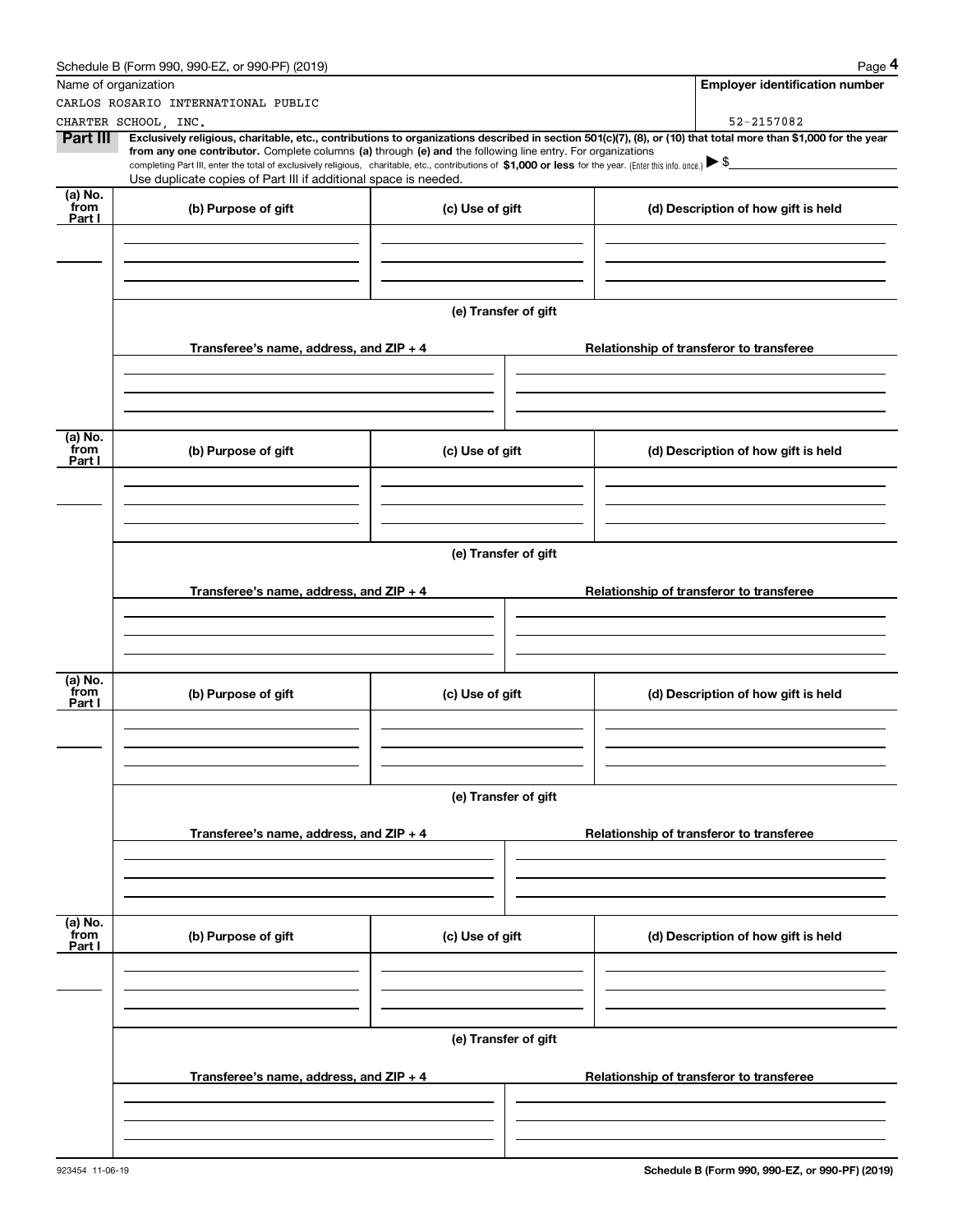|         | <b>SCHEDULE D</b>                                                                                                                                                                                                                | <b>Supplemental Financial Statements</b>                                                                                                                                                                                                                                                                                                                           |                                                    |    | OMB No. 1545-0047                                                                                                                                                                                                                                                                                                   |
|---------|----------------------------------------------------------------------------------------------------------------------------------------------------------------------------------------------------------------------------------|--------------------------------------------------------------------------------------------------------------------------------------------------------------------------------------------------------------------------------------------------------------------------------------------------------------------------------------------------------------------|----------------------------------------------------|----|---------------------------------------------------------------------------------------------------------------------------------------------------------------------------------------------------------------------------------------------------------------------------------------------------------------------|
|         | (Form 990)                                                                                                                                                                                                                       | Complete if the organization answered "Yes" on Form 990,                                                                                                                                                                                                                                                                                                           |                                                    |    |                                                                                                                                                                                                                                                                                                                     |
|         | Department of the Treasury                                                                                                                                                                                                       | Part IV, line 6, 7, 8, 9, 10, 11a, 11b, 11c, 11d, 11e, 11f, 12a, or 12b.<br>Attach to Form 990.                                                                                                                                                                                                                                                                    |                                                    |    | Open to Public                                                                                                                                                                                                                                                                                                      |
|         | Internal Revenue Service                                                                                                                                                                                                         | Go to www.irs.gov/Form990 for instructions and the latest information.                                                                                                                                                                                                                                                                                             |                                                    |    | <b>Inspection</b>                                                                                                                                                                                                                                                                                                   |
|         | Name of the organization                                                                                                                                                                                                         | CARLOS ROSARIO INTERNATIONAL PUBLIC                                                                                                                                                                                                                                                                                                                                |                                                    |    | <b>Employer identification number</b>                                                                                                                                                                                                                                                                               |
|         |                                                                                                                                                                                                                                  | CHARTER SCHOOL, INC.                                                                                                                                                                                                                                                                                                                                               |                                                    |    | 52-2157082                                                                                                                                                                                                                                                                                                          |
| Part I  |                                                                                                                                                                                                                                  | Organizations Maintaining Donor Advised Funds or Other Similar Funds or Accounts. Complete if the                                                                                                                                                                                                                                                                  |                                                    |    |                                                                                                                                                                                                                                                                                                                     |
|         |                                                                                                                                                                                                                                  | organization answered "Yes" on Form 990, Part IV, line 6.                                                                                                                                                                                                                                                                                                          | (a) Donor advised funds                            |    | (b) Funds and other accounts                                                                                                                                                                                                                                                                                        |
|         |                                                                                                                                                                                                                                  |                                                                                                                                                                                                                                                                                                                                                                    |                                                    |    |                                                                                                                                                                                                                                                                                                                     |
| 1       |                                                                                                                                                                                                                                  | Aggregate value of contributions to (during year)                                                                                                                                                                                                                                                                                                                  |                                                    |    |                                                                                                                                                                                                                                                                                                                     |
| 2<br>З  |                                                                                                                                                                                                                                  | Aggregate value of grants from (during year)                                                                                                                                                                                                                                                                                                                       |                                                    |    |                                                                                                                                                                                                                                                                                                                     |
| 4       | Aggregate value at end of year                                                                                                                                                                                                   |                                                                                                                                                                                                                                                                                                                                                                    |                                                    |    |                                                                                                                                                                                                                                                                                                                     |
| 5       |                                                                                                                                                                                                                                  | Did the organization inform all donors and donor advisors in writing that the assets held in donor advised funds                                                                                                                                                                                                                                                   |                                                    |    |                                                                                                                                                                                                                                                                                                                     |
|         |                                                                                                                                                                                                                                  |                                                                                                                                                                                                                                                                                                                                                                    |                                                    |    | Yes<br>No                                                                                                                                                                                                                                                                                                           |
| 6       |                                                                                                                                                                                                                                  | Did the organization inform all grantees, donors, and donor advisors in writing that grant funds can be used only                                                                                                                                                                                                                                                  |                                                    |    |                                                                                                                                                                                                                                                                                                                     |
|         |                                                                                                                                                                                                                                  | for charitable purposes and not for the benefit of the donor or donor advisor, or for any other purpose conferring                                                                                                                                                                                                                                                 |                                                    |    |                                                                                                                                                                                                                                                                                                                     |
|         | impermissible private benefit?                                                                                                                                                                                                   |                                                                                                                                                                                                                                                                                                                                                                    |                                                    |    | Yes<br>No                                                                                                                                                                                                                                                                                                           |
| Part II |                                                                                                                                                                                                                                  | Conservation Easements. Complete if the organization answered "Yes" on Form 990, Part IV, line 7.                                                                                                                                                                                                                                                                  |                                                    |    |                                                                                                                                                                                                                                                                                                                     |
| 1       |                                                                                                                                                                                                                                  | Purpose(s) of conservation easements held by the organization (check all that apply).                                                                                                                                                                                                                                                                              |                                                    |    |                                                                                                                                                                                                                                                                                                                     |
|         |                                                                                                                                                                                                                                  | Preservation of land for public use (for example, recreation or education)                                                                                                                                                                                                                                                                                         | Preservation of a historically important land area |    |                                                                                                                                                                                                                                                                                                                     |
|         | Protection of natural habitat                                                                                                                                                                                                    |                                                                                                                                                                                                                                                                                                                                                                    | Preservation of a certified historic structure     |    |                                                                                                                                                                                                                                                                                                                     |
|         | Preservation of open space                                                                                                                                                                                                       |                                                                                                                                                                                                                                                                                                                                                                    |                                                    |    |                                                                                                                                                                                                                                                                                                                     |
| 2       |                                                                                                                                                                                                                                  | Complete lines 2a through 2d if the organization held a qualified conservation contribution in the form of a conservation easement on the last                                                                                                                                                                                                                     |                                                    |    |                                                                                                                                                                                                                                                                                                                     |
|         | day of the tax year.                                                                                                                                                                                                             |                                                                                                                                                                                                                                                                                                                                                                    |                                                    |    | Held at the End of the Tax Year                                                                                                                                                                                                                                                                                     |
|         |                                                                                                                                                                                                                                  |                                                                                                                                                                                                                                                                                                                                                                    |                                                    | 2a |                                                                                                                                                                                                                                                                                                                     |
|         |                                                                                                                                                                                                                                  | Total acreage restricted by conservation easements                                                                                                                                                                                                                                                                                                                 |                                                    | 2b |                                                                                                                                                                                                                                                                                                                     |
|         | 2c<br>Number of conservation easements on a certified historic structure included in (a) manufacture included in (a)<br>Number of conservation easements included in (c) acquired after 7/25/06, and not on a historic structure |                                                                                                                                                                                                                                                                                                                                                                    |                                                    |    |                                                                                                                                                                                                                                                                                                                     |
| d       |                                                                                                                                                                                                                                  |                                                                                                                                                                                                                                                                                                                                                                    |                                                    | 2d |                                                                                                                                                                                                                                                                                                                     |
| 3       |                                                                                                                                                                                                                                  | listed in the National Register [111] increases: the National Register [11] increases: [11] increases: [11] increases: [11] increases: [11] increases: [11] increases: [11] increases: [11] increases: [11] increases: [11] in<br>Number of conservation easements modified, transferred, released, extinguished, or terminated by the organization during the tax |                                                    |    |                                                                                                                                                                                                                                                                                                                     |
|         | $\vee$ ear                                                                                                                                                                                                                       |                                                                                                                                                                                                                                                                                                                                                                    |                                                    |    |                                                                                                                                                                                                                                                                                                                     |
| 4       |                                                                                                                                                                                                                                  | Number of states where property subject to conservation easement is located                                                                                                                                                                                                                                                                                        |                                                    |    |                                                                                                                                                                                                                                                                                                                     |
| 5       |                                                                                                                                                                                                                                  | Does the organization have a written policy regarding the periodic monitoring, inspection, handling of                                                                                                                                                                                                                                                             |                                                    |    |                                                                                                                                                                                                                                                                                                                     |
|         |                                                                                                                                                                                                                                  | violations, and enforcement of the conservation easements it holds?                                                                                                                                                                                                                                                                                                |                                                    |    | Yes<br>No                                                                                                                                                                                                                                                                                                           |
|         |                                                                                                                                                                                                                                  | Staff and volunteer hours devoted to monitoring, inspecting, handling of violations, and enforcing conservation easements during the year                                                                                                                                                                                                                          |                                                    |    |                                                                                                                                                                                                                                                                                                                     |
|         |                                                                                                                                                                                                                                  |                                                                                                                                                                                                                                                                                                                                                                    |                                                    |    |                                                                                                                                                                                                                                                                                                                     |
| 7       |                                                                                                                                                                                                                                  | Amount of expenses incurred in monitoring, inspecting, handling of violations, and enforcing conservation easements during the year                                                                                                                                                                                                                                |                                                    |    |                                                                                                                                                                                                                                                                                                                     |
|         | $\blacktriangleright$ \$                                                                                                                                                                                                         |                                                                                                                                                                                                                                                                                                                                                                    |                                                    |    |                                                                                                                                                                                                                                                                                                                     |
| 8       |                                                                                                                                                                                                                                  | Does each conservation easement reported on line 2(d) above satisfy the requirements of section 170(h)(4)(B)(i)                                                                                                                                                                                                                                                    |                                                    |    |                                                                                                                                                                                                                                                                                                                     |
|         | and section $170(h)(4)(B)(ii)$ ?                                                                                                                                                                                                 |                                                                                                                                                                                                                                                                                                                                                                    |                                                    |    | Yes<br>No                                                                                                                                                                                                                                                                                                           |
| 9       |                                                                                                                                                                                                                                  | In Part XIII, describe how the organization reports conservation easements in its revenue and expense statement and                                                                                                                                                                                                                                                |                                                    |    |                                                                                                                                                                                                                                                                                                                     |
|         |                                                                                                                                                                                                                                  | balance sheet, and include, if applicable, the text of the footnote to the organization's financial statements that describes the                                                                                                                                                                                                                                  |                                                    |    |                                                                                                                                                                                                                                                                                                                     |
|         | Part III                                                                                                                                                                                                                         | organization's accounting for conservation easements.<br>Organizations Maintaining Collections of Art, Historical Treasures, or Other Similar Assets.                                                                                                                                                                                                              |                                                    |    |                                                                                                                                                                                                                                                                                                                     |
|         |                                                                                                                                                                                                                                  | Complete if the organization answered "Yes" on Form 990, Part IV, line 8.                                                                                                                                                                                                                                                                                          |                                                    |    |                                                                                                                                                                                                                                                                                                                     |
|         |                                                                                                                                                                                                                                  | 1a If the organization elected, as permitted under FASB ASC 958, not to report in its revenue statement and balance sheet works                                                                                                                                                                                                                                    |                                                    |    |                                                                                                                                                                                                                                                                                                                     |
|         |                                                                                                                                                                                                                                  | of art, historical treasures, or other similar assets held for public exhibition, education, or research in furtherance of public                                                                                                                                                                                                                                  |                                                    |    |                                                                                                                                                                                                                                                                                                                     |
|         |                                                                                                                                                                                                                                  | service, provide in Part XIII the text of the footnote to its financial statements that describes these items.                                                                                                                                                                                                                                                     |                                                    |    |                                                                                                                                                                                                                                                                                                                     |
|         |                                                                                                                                                                                                                                  | <b>b</b> If the organization elected, as permitted under FASB ASC 958, to report in its revenue statement and balance sheet works of                                                                                                                                                                                                                               |                                                    |    |                                                                                                                                                                                                                                                                                                                     |
|         |                                                                                                                                                                                                                                  | art, historical treasures, or other similar assets held for public exhibition, education, or research in furtherance of public service,                                                                                                                                                                                                                            |                                                    |    |                                                                                                                                                                                                                                                                                                                     |
|         |                                                                                                                                                                                                                                  | provide the following amounts relating to these items:                                                                                                                                                                                                                                                                                                             |                                                    |    |                                                                                                                                                                                                                                                                                                                     |
|         | (i)                                                                                                                                                                                                                              |                                                                                                                                                                                                                                                                                                                                                                    |                                                    |    |                                                                                                                                                                                                                                                                                                                     |
|         | (ii) Assets included in Form 990, Part X                                                                                                                                                                                         |                                                                                                                                                                                                                                                                                                                                                                    |                                                    |    | $\frac{1}{2}$                                                                                                                                                                                                                                                                                                       |
| 2       |                                                                                                                                                                                                                                  | If the organization received or held works of art, historical treasures, or other similar assets for financial gain, provide                                                                                                                                                                                                                                       |                                                    |    |                                                                                                                                                                                                                                                                                                                     |
|         |                                                                                                                                                                                                                                  | the following amounts required to be reported under FASB ASC 958 relating to these items:                                                                                                                                                                                                                                                                          |                                                    |    |                                                                                                                                                                                                                                                                                                                     |
| а       |                                                                                                                                                                                                                                  |                                                                                                                                                                                                                                                                                                                                                                    |                                                    |    | $\frac{1}{2}$ $\frac{1}{2}$ $\frac{1}{2}$ $\frac{1}{2}$ $\frac{1}{2}$ $\frac{1}{2}$ $\frac{1}{2}$ $\frac{1}{2}$ $\frac{1}{2}$ $\frac{1}{2}$ $\frac{1}{2}$ $\frac{1}{2}$ $\frac{1}{2}$ $\frac{1}{2}$ $\frac{1}{2}$ $\frac{1}{2}$ $\frac{1}{2}$ $\frac{1}{2}$ $\frac{1}{2}$ $\frac{1}{2}$ $\frac{1}{2}$ $\frac{1}{2}$ |
|         |                                                                                                                                                                                                                                  |                                                                                                                                                                                                                                                                                                                                                                    |                                                    |    |                                                                                                                                                                                                                                                                                                                     |
|         |                                                                                                                                                                                                                                  |                                                                                                                                                                                                                                                                                                                                                                    |                                                    |    |                                                                                                                                                                                                                                                                                                                     |

932051 10-02-19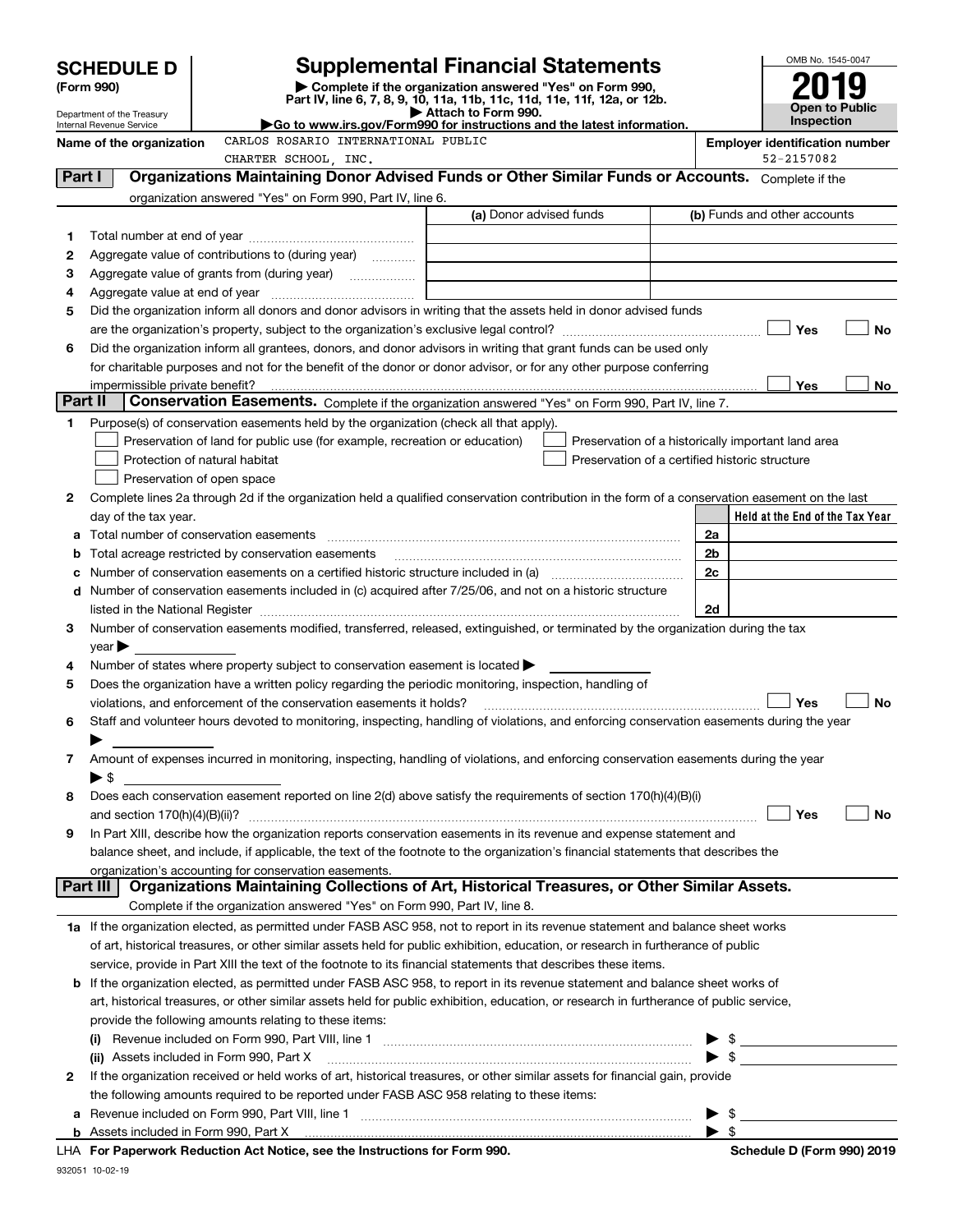|               |                                                                                                                                                                                                                                | OS KOSAKIO INIEKNAIIONAL POBLIC         |                |                          |                      |                |                     |
|---------------|--------------------------------------------------------------------------------------------------------------------------------------------------------------------------------------------------------------------------------|-----------------------------------------|----------------|--------------------------|----------------------|----------------|---------------------|
|               | CHARTER SCHOOL INC.<br>Schedule D (Form 990) 2019                                                                                                                                                                              |                                         |                |                          |                      | 52-2157082     | $Page$ 2            |
|               | Organizations Maintaining Collections of Art, Historical Treasures, or Other Similar Assets (continued)<br>Part III                                                                                                            |                                         |                |                          |                      |                |                     |
| З             | Using the organization's acquisition, accession, and other records, check any of the following that make significant use of its                                                                                                |                                         |                |                          |                      |                |                     |
|               | collection items (check all that apply):                                                                                                                                                                                       |                                         |                |                          |                      |                |                     |
| a             | Public exhibition                                                                                                                                                                                                              | d                                       |                | Loan or exchange program |                      |                |                     |
| b             | Scholarly research                                                                                                                                                                                                             | e                                       |                |                          |                      |                |                     |
| c             | Preservation for future generations                                                                                                                                                                                            |                                         |                |                          |                      |                |                     |
| 4             | Provide a description of the organization's collections and explain how they further the organization's exempt purpose in Part XIII.                                                                                           |                                         |                |                          |                      |                |                     |
| 5             | During the year, did the organization solicit or receive donations of art, historical treasures, or other similar assets                                                                                                       |                                         |                |                          |                      |                |                     |
|               |                                                                                                                                                                                                                                |                                         |                |                          |                      | Yes            | No                  |
|               | Part IV<br>Escrow and Custodial Arrangements. Complete if the organization answered "Yes" on Form 990, Part IV, line 9, or<br>reported an amount on Form 990, Part X, line 21.                                                 |                                         |                |                          |                      |                |                     |
|               |                                                                                                                                                                                                                                |                                         |                |                          |                      |                |                     |
|               | 1a Is the organization an agent, trustee, custodian or other intermediary for contributions or other assets not included                                                                                                       |                                         |                |                          |                      |                |                     |
|               | on Form 990, Part X? [11] matter contracts and contracts and contracts are contracted as a function of the set of the set of the set of the set of the set of the set of the set of the set of the set of the set of the set o |                                         |                |                          |                      | Yes            | <b>No</b>           |
|               | <b>b</b> If "Yes," explain the arrangement in Part XIII and complete the following table:                                                                                                                                      |                                         |                |                          |                      |                |                     |
|               |                                                                                                                                                                                                                                |                                         |                |                          |                      | Amount         |                     |
| c             |                                                                                                                                                                                                                                |                                         |                |                          | 1c                   |                |                     |
|               | d Additions during the year manufactured and an account of a distribution of Additions during the year manufactured and account of Additions during the year manufactured and account of the state of Additional Additional Ad |                                         |                |                          | 1d                   |                |                     |
| е             | Distributions during the year manufactured and an account of the year manufactured and the year manufactured and the year manufactured and the year manufactured and the year manufactured and the year manufactured and the y |                                         |                |                          | 1e                   |                |                     |
|               | Ending balance measurements are all the contract of the contract of the contract of the contract of the contract of the contract of the contract of the contract of the contract of the contract of the contract of the contra |                                         |                |                          | 1f                   |                |                     |
|               | 2a Did the organization include an amount on Form 990, Part X, line 21, for escrow or custodial account liability?                                                                                                             |                                         |                |                          |                      | Yes            | No                  |
|               | <b>b</b> If "Yes," explain the arrangement in Part XIII. Check here if the explanation has been provided on Part XIII                                                                                                          |                                         |                |                          |                      |                |                     |
| <b>Part V</b> | Endowment Funds. Complete if the organization answered "Yes" on Form 990, Part IV, line 10.                                                                                                                                    |                                         |                |                          |                      |                |                     |
|               |                                                                                                                                                                                                                                | (a) Current year                        | (b) Prior year | (c) Two years back       | (d) Three years back |                | (e) Four years back |
| 1a            | Beginning of year balance                                                                                                                                                                                                      | <u> 1980 - Johann Barbara, martxa a</u> |                |                          |                      |                |                     |
| b             |                                                                                                                                                                                                                                |                                         |                |                          |                      |                |                     |
|               | Net investment earnings, gains, and losses                                                                                                                                                                                     |                                         |                |                          |                      |                |                     |
| d             |                                                                                                                                                                                                                                |                                         |                |                          |                      |                |                     |
| е             | Other expenditures for facilities                                                                                                                                                                                              |                                         |                |                          |                      |                |                     |
|               | and programs                                                                                                                                                                                                                   |                                         |                |                          |                      |                |                     |
| Ť.            |                                                                                                                                                                                                                                |                                         |                |                          |                      |                |                     |
| g             | End of year balance                                                                                                                                                                                                            |                                         |                |                          |                      |                |                     |
| 2             | Provide the estimated percentage of the current year end balance (line 1g, column (a)) held as:                                                                                                                                |                                         |                |                          |                      |                |                     |
| а             |                                                                                                                                                                                                                                |                                         |                |                          |                      |                |                     |
| b             |                                                                                                                                                                                                                                | %                                       |                |                          |                      |                |                     |
| c             |                                                                                                                                                                                                                                | %                                       |                |                          |                      |                |                     |
|               | The percentages on lines 2a, 2b, and 2c should equal 100%.                                                                                                                                                                     |                                         |                |                          |                      |                |                     |
|               | 3a Are there endowment funds not in the possession of the organization that are held and administered for the organization                                                                                                     |                                         |                |                          |                      |                |                     |
|               | by:                                                                                                                                                                                                                            |                                         |                |                          |                      |                | Yes<br>No           |
|               | (i)                                                                                                                                                                                                                            |                                         |                |                          |                      | 3a(i)          |                     |
|               |                                                                                                                                                                                                                                |                                         |                |                          |                      | 3a(ii)         |                     |
| b             |                                                                                                                                                                                                                                |                                         |                |                          |                      | 3b             |                     |
| 4             | Describe in Part XIII the intended uses of the organization's endowment funds.                                                                                                                                                 |                                         |                |                          |                      |                |                     |
|               | Land, Buildings, and Equipment.<br><b>Part VI</b>                                                                                                                                                                              |                                         |                |                          |                      |                |                     |
|               | Complete if the organization answered "Yes" on Form 990, Part IV, line 11a. See Form 990, Part X, line 10.                                                                                                                     |                                         |                |                          |                      |                |                     |
|               | Description of property                                                                                                                                                                                                        | (a) Cost or other                       |                | (b) Cost or other        | (c) Accumulated      | (d) Book value |                     |
|               |                                                                                                                                                                                                                                | basis (investment)                      |                | basis (other)            | depreciation         |                |                     |
|               |                                                                                                                                                                                                                                |                                         |                |                          |                      |                |                     |
| b             |                                                                                                                                                                                                                                |                                         |                |                          |                      |                |                     |
|               |                                                                                                                                                                                                                                |                                         |                | 11,759,947.              | 6, 516, 418.         |                | 5, 243, 529.        |
|               |                                                                                                                                                                                                                                |                                         |                | 1,444,894.               | 1,007,896.           |                | 436,998.            |
|               | e Other                                                                                                                                                                                                                        |                                         |                | 21, 209, 842.            | 7,923,820.           |                | 13,286,022.         |
|               |                                                                                                                                                                                                                                |                                         |                |                          |                      |                | 18,966,549.         |
|               |                                                                                                                                                                                                                                |                                         |                |                          |                      |                |                     |

**Schedule D (Form 990) 2019**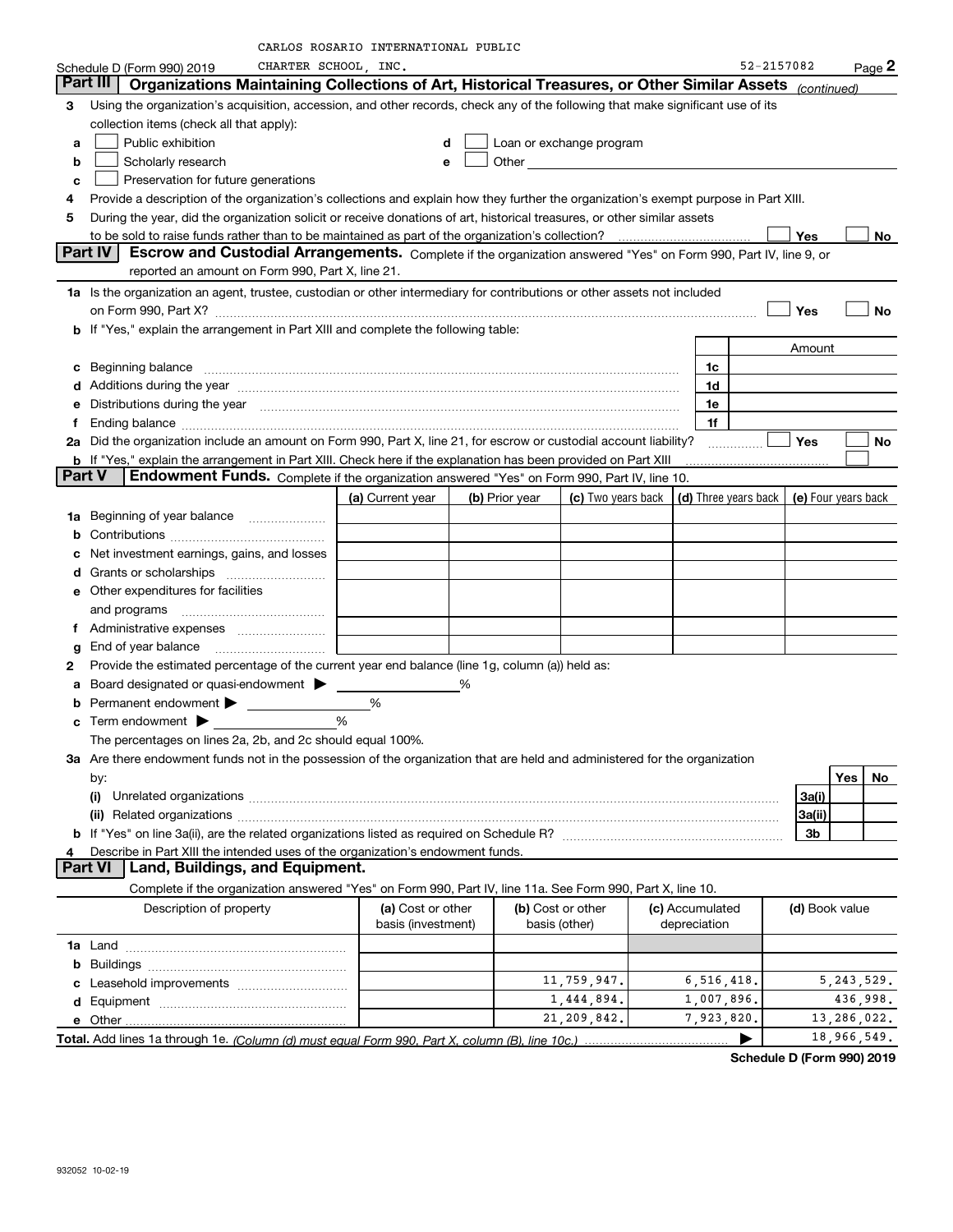#### (a) Description of security or category (including name of security)  $\vert$  (b) Book value  $\vert$  (c) Total. (Col. (b) must equal Form 990, Part X, col. (B) line 12.) Total. (Col. (b) must equal Form 990, Part X, col. (B) line 13.) **(1)** Financial derivatives ~~~~~~~~~~~~~~~ **(2)** Closely held equity interests ~~~~~~~~~~~ **(3)**Other(a) Description of investment **b (b)** Book value **(1)(2)(3)(4) (5)(6)(7)(8)(9)(a) (b)**  Description**(1)(2) (3)(4)(5) (6)(7)(8)(9)Total.**  *(Column (b) must equal Form 990, Part X, col. (B) line 15.)* **1.(a)** Description of liability **Book value** Book value Book value Book value Book value Schedule D (Form 990) 2019 CHARTER SCHOOL, INC.  $\blacksquare$  52-2157082 Page 3 Complete if the organization answered "Yes" on Form 990, Part IV, line 11b. See Form 990, Part X, line 12.  $(b)$  Book value  $\vert$  (c) Method of valuation: Cost or end-of-year market value (A)(B)(C)(D)(E)(F)(G)(H)Complete if the organization answered "Yes" on Form 990, Part IV, line 11c. See Form 990, Part X, line 13. (c) Method of valuation: Cost or end-of-year market value Complete if the organization answered "Yes" on Form 990, Part IV, line 11d. See Form 990, Part X, line 15. (b) Book value  $\blacktriangleright$ Complete if the organization answered "Yes" on Form 990, Part IV, line 11e or 11f. See Form 990, Part X, line 25. (1)(2)(3)(4) $(5)$ (6)Federal income taxes **Part VII Investments - Other Securities. Part VIII Investments - Program Related. Part IX Other Assets. Part X Other Liabilities.** CHARTER SCHOOL, DUE TO COMMUNITY CAPITAL CORPORATION CAPITAL LEASE OBLIGATIONS DEFERRED COMPENSATION DEFERRED RENT ACCRUED POSTRETIREMENT BENEFIT 346.12,598,508. 279,940. 702,376. 593,322.

**Total.**  *(Column (b) must equal Form 990, Part X, col. (B) line 25.)*

**2.** $\blacktriangleright$ 

Liability for uncertain tax positions. In Part XIII, provide the text of the footnote to the organization's financial statements that reports the organization's liability for uncertain tax positions under FASB ASC 740. Check here if the text of the footnote has been provided in Part XIII  $\boxed{\mathbf{X}}$ 

14,174,492.

(7)(8)(9)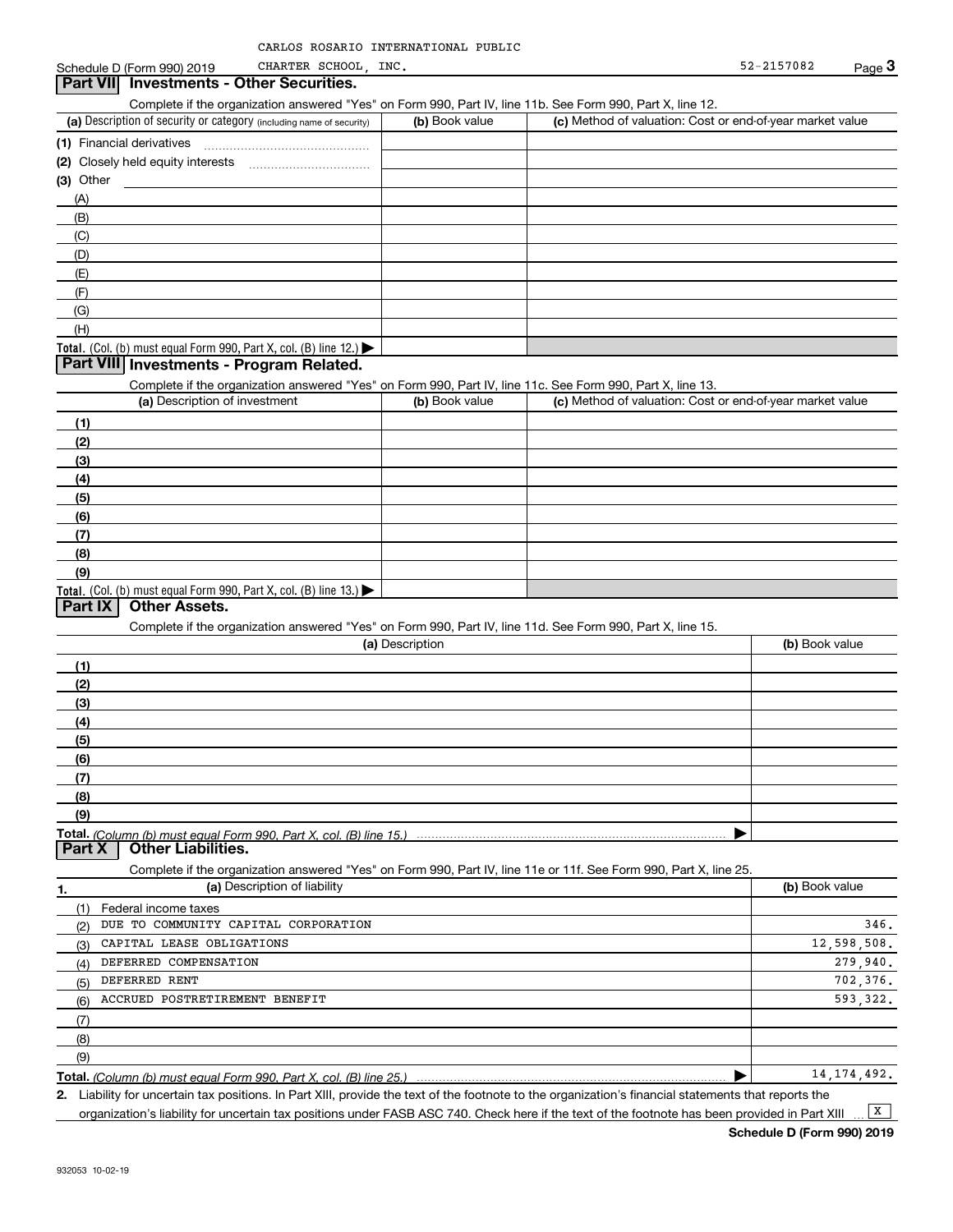|    | CARLOS ROSARIO INTERNATIONAL PUBLIC                                                                                    |                |              |            |               |
|----|------------------------------------------------------------------------------------------------------------------------|----------------|--------------|------------|---------------|
|    | CHARTER SCHOOL, INC.<br>Schedule D (Form 990) 2019                                                                     |                |              | 52-2157082 | Page 4        |
|    | Reconciliation of Revenue per Audited Financial Statements With Revenue per Return.<br><b>Part XI</b>                  |                |              |            |               |
|    | Complete if the organization answered "Yes" on Form 990, Part IV, line 12a.                                            |                |              |            |               |
| 1  | Total revenue, gains, and other support per audited financial statements                                               |                |              | 1.         | 30,035,236.   |
| 2  | Amounts included on line 1 but not on Form 990, Part VIII, line 12:                                                    |                |              |            |               |
| a  |                                                                                                                        | 2a             | $-190, 350.$ |            |               |
| b  |                                                                                                                        | 2 <sub>b</sub> | 8,808.       |            |               |
| с  |                                                                                                                        | 2c             |              |            |               |
| d  |                                                                                                                        | 2d             |              |            |               |
| е  | Add lines 2a through 2d                                                                                                |                |              | 2e         | $-181,542.$   |
| 3  |                                                                                                                        |                |              | 3          | 30, 216, 778. |
| 4  | Amounts included on Form 990, Part VIII, line 12, but not on line 1:                                                   |                |              |            |               |
| a  |                                                                                                                        | 4a             | 52,258.      |            |               |
| b  | Other (Describe in Part XIII.) [100] [100] [100] [100] [100] [100] [100] [100] [100] [100] [100] [100] [100] [         | 4b             |              |            |               |
| c. | Add lines 4a and 4b                                                                                                    |                |              | 4c         | 52,258.       |
| 5. |                                                                                                                        |                |              | 5          | 30,269,036.   |
|    | Part XII   Reconciliation of Expenses per Audited Financial Statements With Expenses per Return.                       |                |              |            |               |
|    | Complete if the organization answered "Yes" on Form 990, Part IV, line 12a.                                            |                |              |            |               |
| 1  | Total expenses and losses per audited financial statements                                                             |                |              | 1.         | 30,926,674.   |
| 2  | Amounts included on line 1 but not on Form 990, Part IX, line 25:                                                      |                |              |            |               |
| a  | Donated services and use of facilities <b>EXAMPLE 2008</b>                                                             | 2a             | 8,808.       |            |               |
| b  |                                                                                                                        | 2b             |              |            |               |
| c  | Other losses                                                                                                           | 2с             |              |            |               |
|    |                                                                                                                        | 2d             |              |            |               |
| е  | Add lines 2a through 2d <b>contained a contained a contained a contained a</b> contained a contained a contact the set |                |              | 2e         | 8,808.        |
| з  |                                                                                                                        |                |              | 3          | 30,917,866.   |
| 4  | Amounts included on Form 990, Part IX, line 25, but not on line 1:                                                     |                |              |            |               |
| a  |                                                                                                                        | 4a             | 52,258.      |            |               |
| b  | Other (Describe in Part XIII.)                                                                                         | 4b             |              |            |               |
|    | c Add lines 4a and 4b                                                                                                  |                |              | 4c         | 52,258.       |
|    |                                                                                                                        |                |              | 5          | 30,970,124.   |
|    | Part XIII Supplemental Information.                                                                                    |                |              |            |               |

Provide the descriptions required for Part II, lines 3, 5, and 9; Part III, lines 1a and 4; Part IV, lines 1b and 2b; Part V, line 4; Part X, line 2; Part XI, lines 2d and 4b; and Part XII, lines 2d and 4b. Also complete this part to provide any additional information.

PART X, LINE 2:

UNDER THE PROVISION OF SECTION 501(C)(3) OF THE INTERNAL REVENUE CODE

(IRC) AND THE APPLICABLE INCOME TAX REGULATIONS OF THE DISTRICT OF

COLUMBIA, THE SCHOOL IS EXEMPT FROM TAXES ON INCOME OTHER THAN UNRELATED

BUSINESS INCOME. THE SCHOOL HAD NET UNRELATED BUSINESS INCOME OF \$0 AND

\$167,984 FOR THE YEARS ENDED JUNE 30, 2020 AND 2019, RESPECTIVELY.

GENERALLY, THE SCHOOL IS NO LONGER SUBJECT TO INCOME TAX EXAMINATIONS BY

THE U.S. FEDERAL, STATE OR LOCAL TAX AUTHORITIES FOR YEARS BEFORE 2017.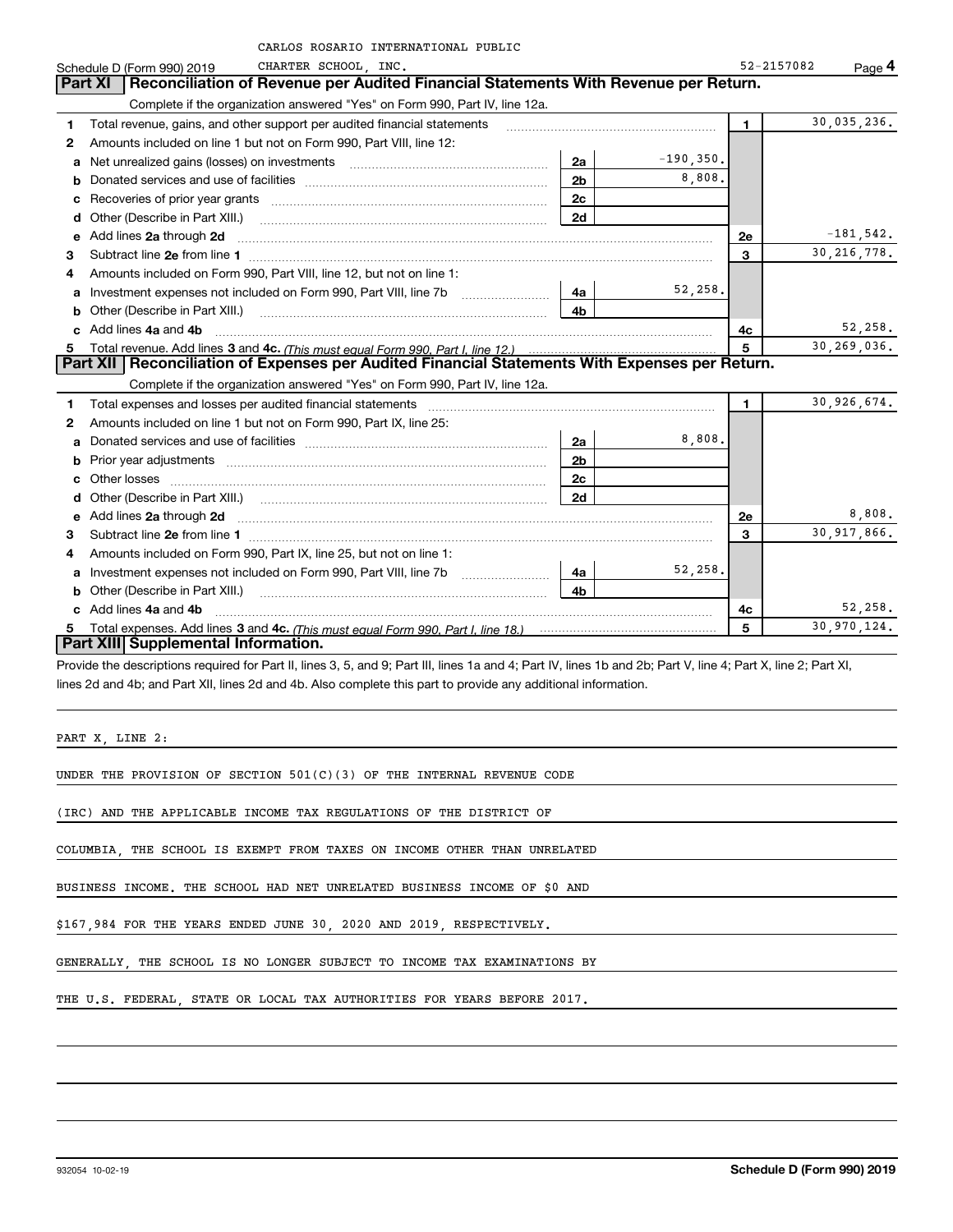|        | <b>Schools</b><br><b>SCHEDULE E</b>                                                                                                     |                                                                                                                               | OMB No. 1545-0047                     |                                     |            |           |
|--------|-----------------------------------------------------------------------------------------------------------------------------------------|-------------------------------------------------------------------------------------------------------------------------------|---------------------------------------|-------------------------------------|------------|-----------|
|        | (Form 990 or 990-EZ)<br>Complete if the organization answered "Yes" on Form 990,<br>Part IV, line 13, or Form 990-EZ, Part VI, line 48. |                                                                                                                               |                                       | 2019                                |            |           |
|        | Department of the Treasury<br>Internal Revenue Service                                                                                  | Attach to Form 990 or Form 990-EZ.<br>Go to www.irs.gov/Form990 for the latest information.                                   |                                       | <b>Open to Public</b><br>Inspection |            |           |
|        | Name of the organization                                                                                                                | CARLOS ROSARIO INTERNATIONAL PUBLIC                                                                                           | <b>Employer identification number</b> |                                     |            |           |
|        |                                                                                                                                         | CHARTER SCHOOL, INC.                                                                                                          |                                       | 52-2157082                          |            |           |
| Part I |                                                                                                                                         |                                                                                                                               |                                       |                                     |            |           |
|        |                                                                                                                                         |                                                                                                                               |                                       |                                     | <b>YES</b> | <b>NO</b> |
| 1      |                                                                                                                                         | Does the organization have a racially nondiscriminatory policy toward students by statement in its charter, bylaws,           |                                       |                                     | х          |           |
|        |                                                                                                                                         | Does the organization include a statement of its racially nondiscriminatory policy toward students in all its brochures,      |                                       | 1                                   |            |           |
| 2      |                                                                                                                                         | catalogues, and other written communications with the public dealing with student admissions, programs, and scholarships?     |                                       | $\mathbf{2}$                        | х          |           |
| 3      |                                                                                                                                         | Has the organization publicized its racially nondiscriminatory policy through newspaper or broadcast media during the         |                                       |                                     |            |           |
|        |                                                                                                                                         | period of solicitation for students, or during the registration period if it has no solicitation program, in a way that makes |                                       |                                     |            |           |
|        |                                                                                                                                         | the policy known to all parts of the general community it serves? If "Yes," please describe. If "No," please explain.         |                                       |                                     |            |           |
|        |                                                                                                                                         | If you need more space, use Part II <b>manufacture and continuum and continuum and continuum and continuum and continuum</b>  |                                       | 3                                   |            | х         |
|        |                                                                                                                                         | STUDENTS ARE GIVEN THE NOTICE WHEN THEY COME TO REGISTER AND                                                                  |                                       |                                     |            |           |
|        | IT IS ON OUR WEBSITE.                                                                                                                   |                                                                                                                               |                                       |                                     |            |           |
|        |                                                                                                                                         |                                                                                                                               |                                       |                                     |            |           |
|        |                                                                                                                                         |                                                                                                                               |                                       |                                     |            |           |
|        |                                                                                                                                         |                                                                                                                               |                                       |                                     |            |           |
| 4      |                                                                                                                                         | Does the organization maintain the following?                                                                                 |                                       |                                     | х          |           |
| а      |                                                                                                                                         | Records documenting that scholarships and other financial assistance are awarded on a racially nondiscriminatory basis?       |                                       | 4a<br>4b                            | X          |           |
|        |                                                                                                                                         | c Copies of all catalogues, brochures, announcements, and other written communications to the public dealing with student     |                                       |                                     |            |           |
|        |                                                                                                                                         |                                                                                                                               |                                       | 4с                                  | X          |           |
|        |                                                                                                                                         |                                                                                                                               |                                       | 4d                                  | X          |           |
|        |                                                                                                                                         | If you answered "No" to any of the above, please explain. If you need more space, use Part II.                                |                                       |                                     |            |           |
|        |                                                                                                                                         |                                                                                                                               |                                       |                                     |            |           |
|        |                                                                                                                                         |                                                                                                                               |                                       |                                     |            |           |
|        |                                                                                                                                         |                                                                                                                               |                                       |                                     |            |           |
| 5      |                                                                                                                                         | Does the organization discriminate by race in any way with respect to:                                                        |                                       |                                     |            |           |
|        |                                                                                                                                         |                                                                                                                               |                                       | 5a                                  |            | х         |
|        |                                                                                                                                         |                                                                                                                               |                                       | 5b                                  |            | х         |
|        |                                                                                                                                         |                                                                                                                               |                                       | 5с                                  |            | X         |
|        |                                                                                                                                         |                                                                                                                               |                                       | 5d                                  |            | х         |
|        |                                                                                                                                         |                                                                                                                               |                                       | 5е                                  |            | Х         |
|        | Use of facilities?                                                                                                                      |                                                                                                                               |                                       | 5f                                  |            | Х         |
|        |                                                                                                                                         |                                                                                                                               |                                       | 5g                                  |            | Х         |
|        |                                                                                                                                         |                                                                                                                               |                                       | 5h                                  |            | Х         |
|        |                                                                                                                                         | If you answered "Yes" to any of the above, please explain. If you need more space, use Part II.                               |                                       |                                     |            |           |
|        |                                                                                                                                         |                                                                                                                               |                                       |                                     |            |           |
|        |                                                                                                                                         |                                                                                                                               |                                       |                                     |            |           |
|        |                                                                                                                                         |                                                                                                                               |                                       |                                     |            |           |
|        |                                                                                                                                         |                                                                                                                               |                                       | 6a                                  | х          |           |
|        |                                                                                                                                         |                                                                                                                               |                                       |                                     |            | х         |
|        |                                                                                                                                         |                                                                                                                               |                                       | 6b                                  |            |           |
|        |                                                                                                                                         | If you answered "Yes" on either line 6a or line 6b, explain on Part II.                                                       |                                       |                                     |            |           |
| 7      |                                                                                                                                         | Does the organization certify that it has complied with the applicable requirements of sections 4.01 through 4.05 of          |                                       |                                     |            |           |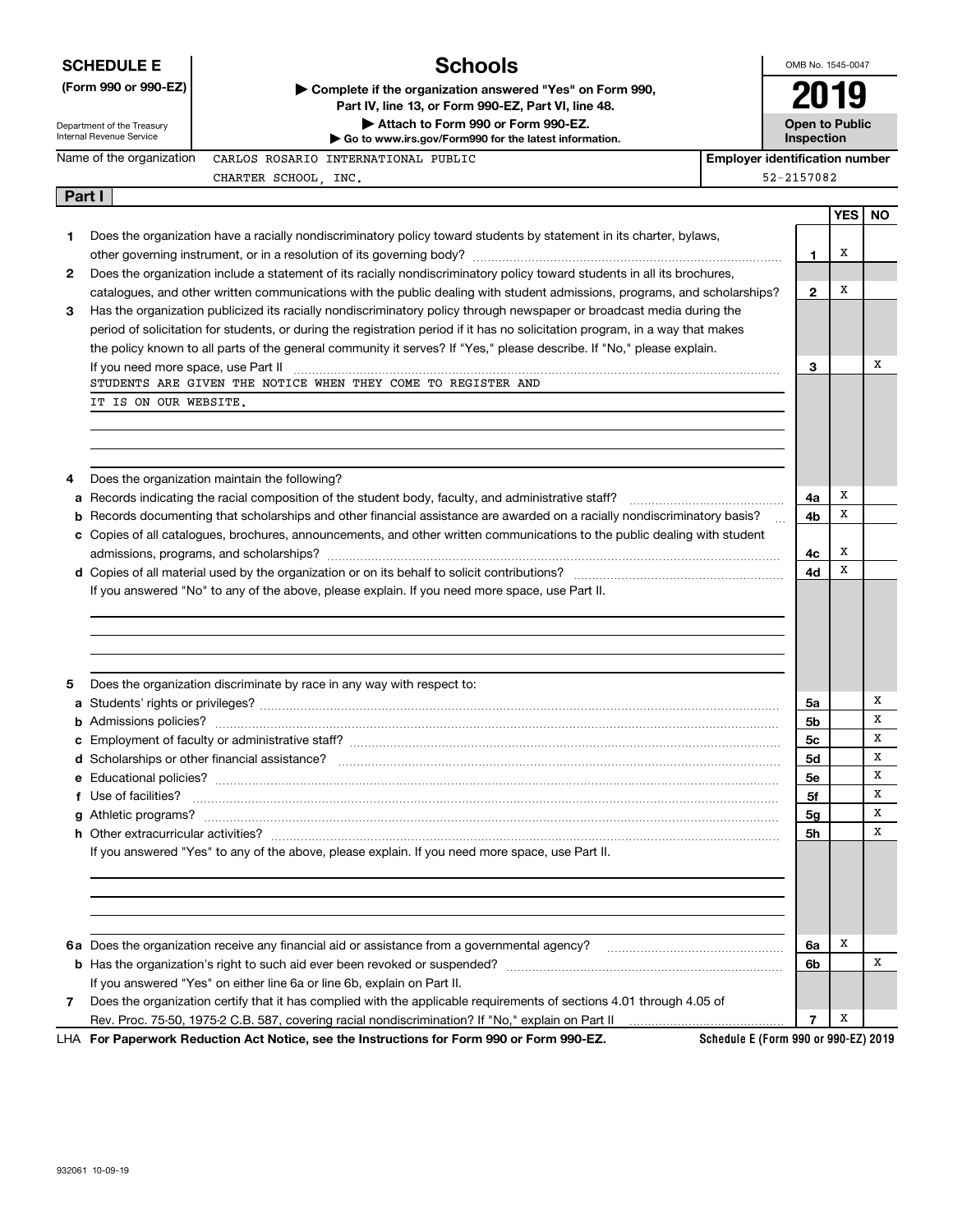Schedule E (Form 990 or 990-EZ) 2019 CHARTER SCHOOL, INC. 52-2157082 Page

Part II | Supplemental Information. Provide the explanations required by Part I, lines 3, 4d, 5h, 6b, and 7, as applicable. Also provide any other additional information.

LINE 6 - EXPLANATION OF GOVERNMENT FINANCIAL AID:

THE SCHOOL RECEIVES A PER PUPIL STUDENT AND FACILITY ALLOTMENT BASED ON

ENROLLMENT FROM THE DISTRICT OF COLUMBIA GOVERNMENT - THIS IS THE PRIMARY

SOURCE OF FUNDING. THE SCHOOL MAY ALSO APPLY AND RECEIVE FUNDS IN THE FORM

OF A GRANT(S) FROM THE DISTRICT OF COLUMBIA OFFICE OF STATE SUPERINTENDENT

OF EDUCATION FOR SPECIFIC PURPOSE/PROGRAM.

CONTRIBUTIONS RECEIVED FROM GOVERNMENT AGENCIES:

DISTRICT OF COLUMBIA OFFICE OF THE STATE SUPERINTENDENT OF EDUCATION

DISTRICT OF COLUMBIA MAYOR'S OFFICE ON LATINO AFFAIRS

THE SCHOOL MAY ALSO SEEK AND RECEIVE FUNDS IN THE FORMS OF GRANTS FROM THE

FEDERAL GOVERNMENT, IN PARTICULAR THE US DEPARTMENT OF EDUCATION, WHICH

MAY BE FUNDED DIRECTLY OR THROUGH THE DC OFFICE OF STATE SUPERINTENDENT OF

EDUCATION.

**2**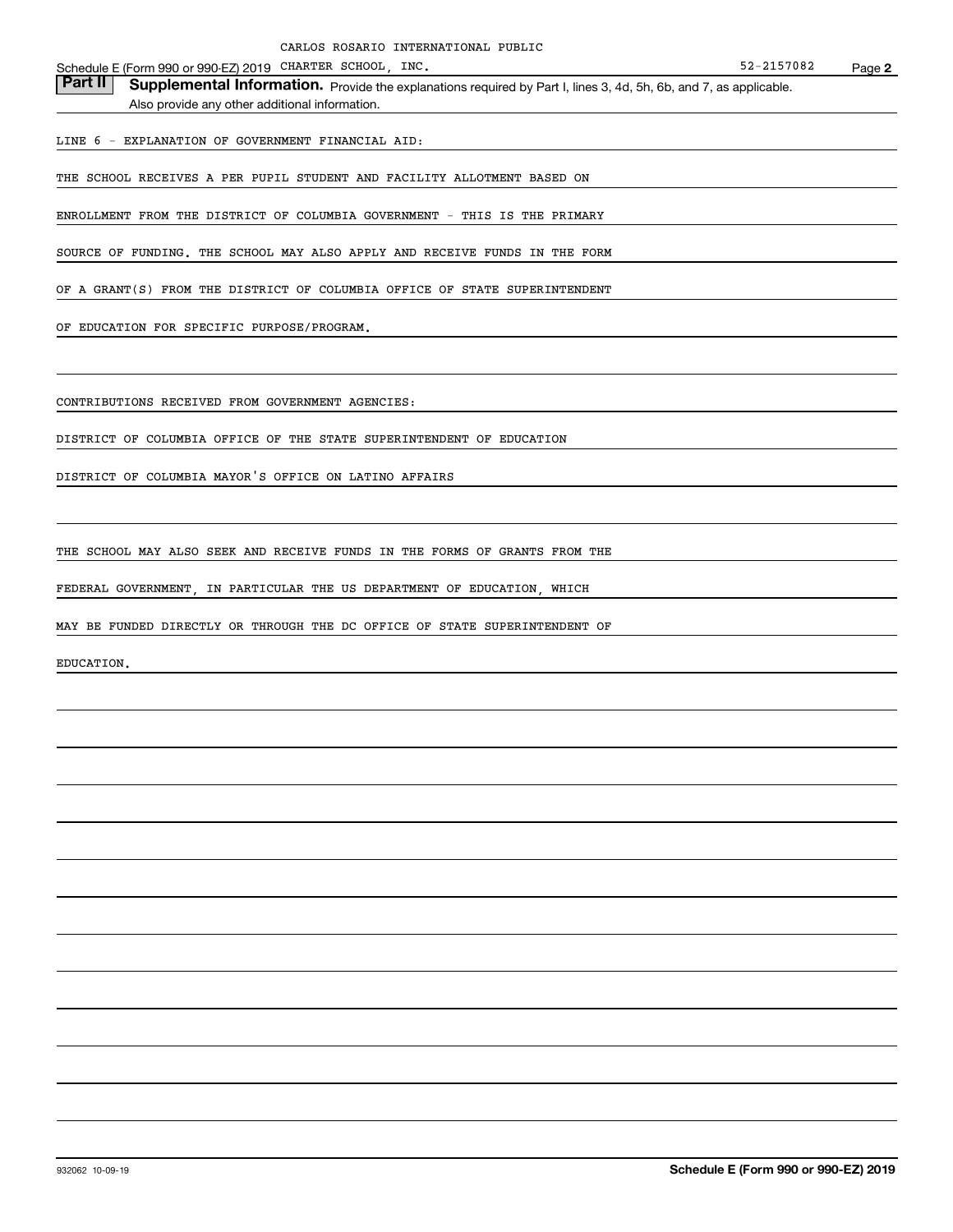| <b>SCHEDULE G</b>                                                                                            |                                                                               | <b>Supplemental Information Regarding Fundraising or Gaming Activities</b>                                                                                                                                                                                                                                                                                                                                                                                                                                                                         |                                                                            |    |                                                                            |                                                                            | OMB No. 1545-0047                                       |
|--------------------------------------------------------------------------------------------------------------|-------------------------------------------------------------------------------|----------------------------------------------------------------------------------------------------------------------------------------------------------------------------------------------------------------------------------------------------------------------------------------------------------------------------------------------------------------------------------------------------------------------------------------------------------------------------------------------------------------------------------------------------|----------------------------------------------------------------------------|----|----------------------------------------------------------------------------|----------------------------------------------------------------------------|---------------------------------------------------------|
| (Form 990 or 990-EZ)                                                                                         |                                                                               | Complete if the organization answered "Yes" on Form 990, Part IV, line 17, 18, or 19, or if the<br>organization entered more than \$15,000 on Form 990-EZ, line 6a.                                                                                                                                                                                                                                                                                                                                                                                |                                                                            |    |                                                                            |                                                                            | 2019                                                    |
| Department of the Treasury                                                                                   |                                                                               | Attach to Form 990 or Form 990-EZ.                                                                                                                                                                                                                                                                                                                                                                                                                                                                                                                 |                                                                            |    |                                                                            |                                                                            | <b>Open to Public</b>                                   |
| Internal Revenue Service<br>Name of the organization                                                         |                                                                               | Go to www.irs.gov/Form990 for instructions and the latest information.<br>CARLOS ROSARIO INTERNATIONAL PUBLIC                                                                                                                                                                                                                                                                                                                                                                                                                                      |                                                                            |    |                                                                            |                                                                            | Inspection<br><b>Employer identification number</b>     |
|                                                                                                              | CHARTER SCHOOL, INC.                                                          |                                                                                                                                                                                                                                                                                                                                                                                                                                                                                                                                                    |                                                                            |    |                                                                            | 52-2157082                                                                 |                                                         |
| Part I                                                                                                       |                                                                               | Fundraising Activities. Complete if the organization answered "Yes" on Form 990, Part IV, line 17. Form 990-EZ filers are not                                                                                                                                                                                                                                                                                                                                                                                                                      |                                                                            |    |                                                                            |                                                                            |                                                         |
|                                                                                                              | required to complete this part.                                               |                                                                                                                                                                                                                                                                                                                                                                                                                                                                                                                                                    |                                                                            |    |                                                                            |                                                                            |                                                         |
| x<br>Mail solicitations<br>a<br>х<br>b<br>x<br>Phone solicitations<br>c<br>x<br>In-person solicitations<br>d | Internet and email solicitations                                              | 1 Indicate whether the organization raised funds through any of the following activities. Check all that apply.<br>$e \mid X$<br>X<br>f<br>$g \mid X$<br>2 a Did the organization have a written or oral agreement with any individual (including officers, directors, trustees, or<br>key employees listed in Form 990, Part VII) or entity in connection with professional fundraising services?<br><b>b</b> If "Yes," list the 10 highest paid individuals or entities (fundraisers) pursuant to agreements under which the fundraiser is to be | Special fundraising events                                                 |    | Solicitation of non-government grants<br>Solicitation of government grants | $X \mid Y$ es                                                              | <b>No</b>                                               |
| compensated at least \$5,000 by the organization.                                                            |                                                                               |                                                                                                                                                                                                                                                                                                                                                                                                                                                                                                                                                    |                                                                            |    |                                                                            |                                                                            |                                                         |
|                                                                                                              | (i) Name and address of individual<br>(ii) Activity<br>or entity (fundraiser) |                                                                                                                                                                                                                                                                                                                                                                                                                                                                                                                                                    | (iii) Did<br>fundraiser<br>have custody<br>or control of<br>contributions? |    | (iv) Gross receipts<br>from activity                                       | (v) Amount paid<br>to (or retained by)<br>fundraiser<br>listed in col. (i) | (vi) Amount paid<br>to (or retained by)<br>organization |
| PROGRESSITY INC. - PO BOX                                                                                    |                                                                               | ONGOING DEVELOPMENT                                                                                                                                                                                                                                                                                                                                                                                                                                                                                                                                | Yes                                                                        | No |                                                                            |                                                                            |                                                         |
| 11095, WASHINGTON, DC                                                                                        | 20008                                                                         | STRATEGY                                                                                                                                                                                                                                                                                                                                                                                                                                                                                                                                           |                                                                            | x  | 0.                                                                         | 20,000.                                                                    | $-20,000.$                                              |
|                                                                                                              |                                                                               |                                                                                                                                                                                                                                                                                                                                                                                                                                                                                                                                                    |                                                                            |    |                                                                            |                                                                            |                                                         |
|                                                                                                              |                                                                               |                                                                                                                                                                                                                                                                                                                                                                                                                                                                                                                                                    |                                                                            |    |                                                                            |                                                                            |                                                         |
|                                                                                                              |                                                                               |                                                                                                                                                                                                                                                                                                                                                                                                                                                                                                                                                    |                                                                            |    |                                                                            |                                                                            |                                                         |
|                                                                                                              |                                                                               |                                                                                                                                                                                                                                                                                                                                                                                                                                                                                                                                                    |                                                                            |    |                                                                            |                                                                            |                                                         |
|                                                                                                              |                                                                               |                                                                                                                                                                                                                                                                                                                                                                                                                                                                                                                                                    |                                                                            |    |                                                                            |                                                                            |                                                         |
|                                                                                                              |                                                                               |                                                                                                                                                                                                                                                                                                                                                                                                                                                                                                                                                    |                                                                            |    |                                                                            |                                                                            |                                                         |
|                                                                                                              |                                                                               |                                                                                                                                                                                                                                                                                                                                                                                                                                                                                                                                                    |                                                                            |    |                                                                            |                                                                            |                                                         |
|                                                                                                              |                                                                               |                                                                                                                                                                                                                                                                                                                                                                                                                                                                                                                                                    |                                                                            |    |                                                                            |                                                                            |                                                         |
|                                                                                                              |                                                                               |                                                                                                                                                                                                                                                                                                                                                                                                                                                                                                                                                    |                                                                            |    |                                                                            |                                                                            |                                                         |
|                                                                                                              |                                                                               |                                                                                                                                                                                                                                                                                                                                                                                                                                                                                                                                                    |                                                                            |    |                                                                            |                                                                            |                                                         |
|                                                                                                              |                                                                               |                                                                                                                                                                                                                                                                                                                                                                                                                                                                                                                                                    |                                                                            |    |                                                                            |                                                                            |                                                         |
|                                                                                                              |                                                                               |                                                                                                                                                                                                                                                                                                                                                                                                                                                                                                                                                    |                                                                            |    |                                                                            |                                                                            |                                                         |
|                                                                                                              |                                                                               |                                                                                                                                                                                                                                                                                                                                                                                                                                                                                                                                                    |                                                                            |    |                                                                            |                                                                            |                                                         |
|                                                                                                              |                                                                               |                                                                                                                                                                                                                                                                                                                                                                                                                                                                                                                                                    |                                                                            |    |                                                                            |                                                                            |                                                         |
|                                                                                                              |                                                                               |                                                                                                                                                                                                                                                                                                                                                                                                                                                                                                                                                    |                                                                            |    |                                                                            |                                                                            |                                                         |
|                                                                                                              |                                                                               |                                                                                                                                                                                                                                                                                                                                                                                                                                                                                                                                                    |                                                                            |    |                                                                            | 20,000.                                                                    | $-20,000.$                                              |
| Total                                                                                                        |                                                                               | 3 List all states in which the organization is registered or licensed to solicit contributions or has been notified it is exempt from registration                                                                                                                                                                                                                                                                                                                                                                                                 |                                                                            |    |                                                                            |                                                                            |                                                         |

|    |  |  |  |  |  |  |  |  |  |  |  | AL AK AZ AR CA CO CT DE FL GA HI ID IL IN IA KS KY LA ME MD MA MI MN MS MO                          |  |
|----|--|--|--|--|--|--|--|--|--|--|--|-----------------------------------------------------------------------------------------------------|--|
|    |  |  |  |  |  |  |  |  |  |  |  | MT, NE, NV, NH, NJ, NM, NY, NC, ND, OH, OK, OR, PA, RI, SC, SD, TN, TX, UT, VT, VA, WA, WV, WI, WY, |  |
| DC |  |  |  |  |  |  |  |  |  |  |  |                                                                                                     |  |

LHA For Paperwork Reduction Act Notice, see the Instructions for Form 990 or 990-EZ. Schedule G (Form 990 or 990-EZ) 2019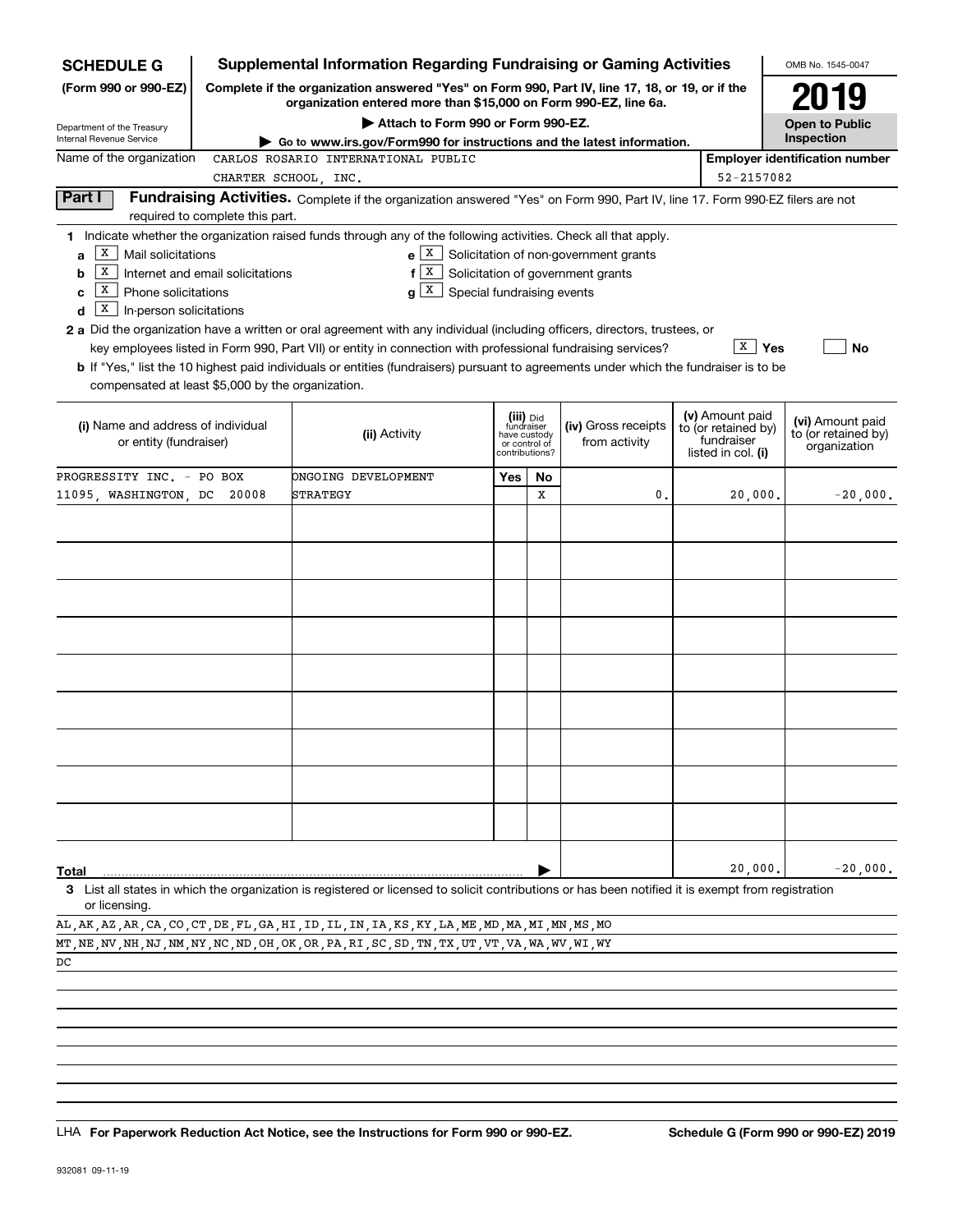|                 |                | Schedule G (Form 990 or 990-EZ) 2019 CHARTER SCHOOL, INC.                                                                                                                                                                                                                  |                |     |                         |                  | 52-2157082<br>Page 2       |
|-----------------|----------------|----------------------------------------------------------------------------------------------------------------------------------------------------------------------------------------------------------------------------------------------------------------------------|----------------|-----|-------------------------|------------------|----------------------------|
|                 | Part II        | Fundraising Events. Complete if the organization answered "Yes" on Form 990, Part IV, line 18, or reported more than \$15,000<br>of fundraising event contributions and gross income on Form 990-EZ, lines 1 and 6b. List events with gross receipts greater than \$5,000. |                |     |                         |                  |                            |
|                 |                |                                                                                                                                                                                                                                                                            | (a) Event $#1$ |     | (b) Event #2            | (c) Other events |                            |
|                 |                |                                                                                                                                                                                                                                                                            |                |     |                         |                  | (d) Total events           |
|                 |                |                                                                                                                                                                                                                                                                            |                |     |                         |                  | (add col. (a) through      |
|                 |                |                                                                                                                                                                                                                                                                            | (event type)   |     | (event type)            | (total number)   | col. (c)                   |
|                 |                |                                                                                                                                                                                                                                                                            |                |     |                         |                  |                            |
| Revenue         | 1              |                                                                                                                                                                                                                                                                            |                |     |                         |                  |                            |
|                 |                |                                                                                                                                                                                                                                                                            |                |     |                         |                  |                            |
|                 |                |                                                                                                                                                                                                                                                                            |                |     |                         |                  |                            |
|                 |                |                                                                                                                                                                                                                                                                            |                |     |                         |                  |                            |
|                 | 3              | Gross income (line 1 minus line 2)                                                                                                                                                                                                                                         |                |     |                         |                  |                            |
|                 |                |                                                                                                                                                                                                                                                                            |                |     |                         |                  |                            |
|                 | 4              |                                                                                                                                                                                                                                                                            |                |     |                         |                  |                            |
|                 | 5              |                                                                                                                                                                                                                                                                            |                |     |                         |                  |                            |
|                 |                |                                                                                                                                                                                                                                                                            |                |     |                         |                  |                            |
|                 | 6              |                                                                                                                                                                                                                                                                            |                |     |                         |                  |                            |
| Direct Expenses |                |                                                                                                                                                                                                                                                                            |                |     |                         |                  |                            |
|                 | 7              | Food and beverages                                                                                                                                                                                                                                                         |                |     |                         |                  |                            |
|                 |                |                                                                                                                                                                                                                                                                            |                |     |                         |                  |                            |
|                 | 8              |                                                                                                                                                                                                                                                                            |                |     |                         |                  |                            |
|                 | 9              |                                                                                                                                                                                                                                                                            |                |     |                         |                  |                            |
|                 | 10             | Direct expense summary. Add lines 4 through 9 in column (d)                                                                                                                                                                                                                |                |     |                         | ▶                |                            |
|                 | 11<br>Part III | Net income summary. Subtract line 10 from line 3, column (d)<br>Gaming. Complete if the organization answered "Yes" on Form 990, Part IV, line 19, or reported more than                                                                                                   |                |     |                         |                  |                            |
|                 |                | \$15,000 on Form 990-EZ, line 6a.                                                                                                                                                                                                                                          |                |     |                         |                  |                            |
|                 |                |                                                                                                                                                                                                                                                                            |                |     | (b) Pull tabs/instant   |                  | (d) Total gaming (add      |
|                 |                |                                                                                                                                                                                                                                                                            | (a) Bingo      |     | bingo/progressive bingo | (c) Other gaming | col. (a) through col. (c)) |
| Revenue         |                |                                                                                                                                                                                                                                                                            |                |     |                         |                  |                            |
|                 | 1              |                                                                                                                                                                                                                                                                            |                |     |                         |                  |                            |
|                 |                |                                                                                                                                                                                                                                                                            |                |     |                         |                  |                            |
|                 | 2              |                                                                                                                                                                                                                                                                            |                |     |                         |                  |                            |
| Expenses        | 3              |                                                                                                                                                                                                                                                                            |                |     |                         |                  |                            |
|                 |                |                                                                                                                                                                                                                                                                            |                |     |                         |                  |                            |
| $\ddot{ }$      | 4              | Rent/facility costs                                                                                                                                                                                                                                                        |                |     |                         |                  |                            |
| Direc           |                |                                                                                                                                                                                                                                                                            |                |     |                         |                  |                            |
|                 | 5              |                                                                                                                                                                                                                                                                            |                |     |                         |                  |                            |
|                 |                |                                                                                                                                                                                                                                                                            | Yes<br>%       | Yes | $\%$                    |                  | %                          |
|                 | 6              | Volunteer labor                                                                                                                                                                                                                                                            | No.            | No  |                         | No               |                            |
|                 |                |                                                                                                                                                                                                                                                                            |                |     |                         |                  |                            |
|                 | 7              | Direct expense summary. Add lines 2 through 5 in column (d)                                                                                                                                                                                                                |                |     |                         |                  |                            |
|                 |                |                                                                                                                                                                                                                                                                            |                |     |                         |                  |                            |
|                 | 8              |                                                                                                                                                                                                                                                                            |                |     |                         |                  |                            |
| 9               |                | Enter the state(s) in which the organization conducts gaming activities:                                                                                                                                                                                                   |                |     |                         |                  |                            |
|                 |                |                                                                                                                                                                                                                                                                            |                |     |                         |                  | Yes<br><b>No</b>           |
|                 |                |                                                                                                                                                                                                                                                                            |                |     |                         |                  |                            |
|                 |                |                                                                                                                                                                                                                                                                            |                |     |                         |                  |                            |
|                 |                |                                                                                                                                                                                                                                                                            |                |     |                         |                  |                            |
|                 |                |                                                                                                                                                                                                                                                                            |                |     |                         |                  | Yes<br><b>No</b>           |
|                 |                | <b>b</b> If "Yes," explain: __                                                                                                                                                                                                                                             |                |     |                         |                  |                            |
|                 |                |                                                                                                                                                                                                                                                                            |                |     |                         |                  |                            |

932082 09-11-19

**Schedule G (Form 990 or 990-EZ) 2019**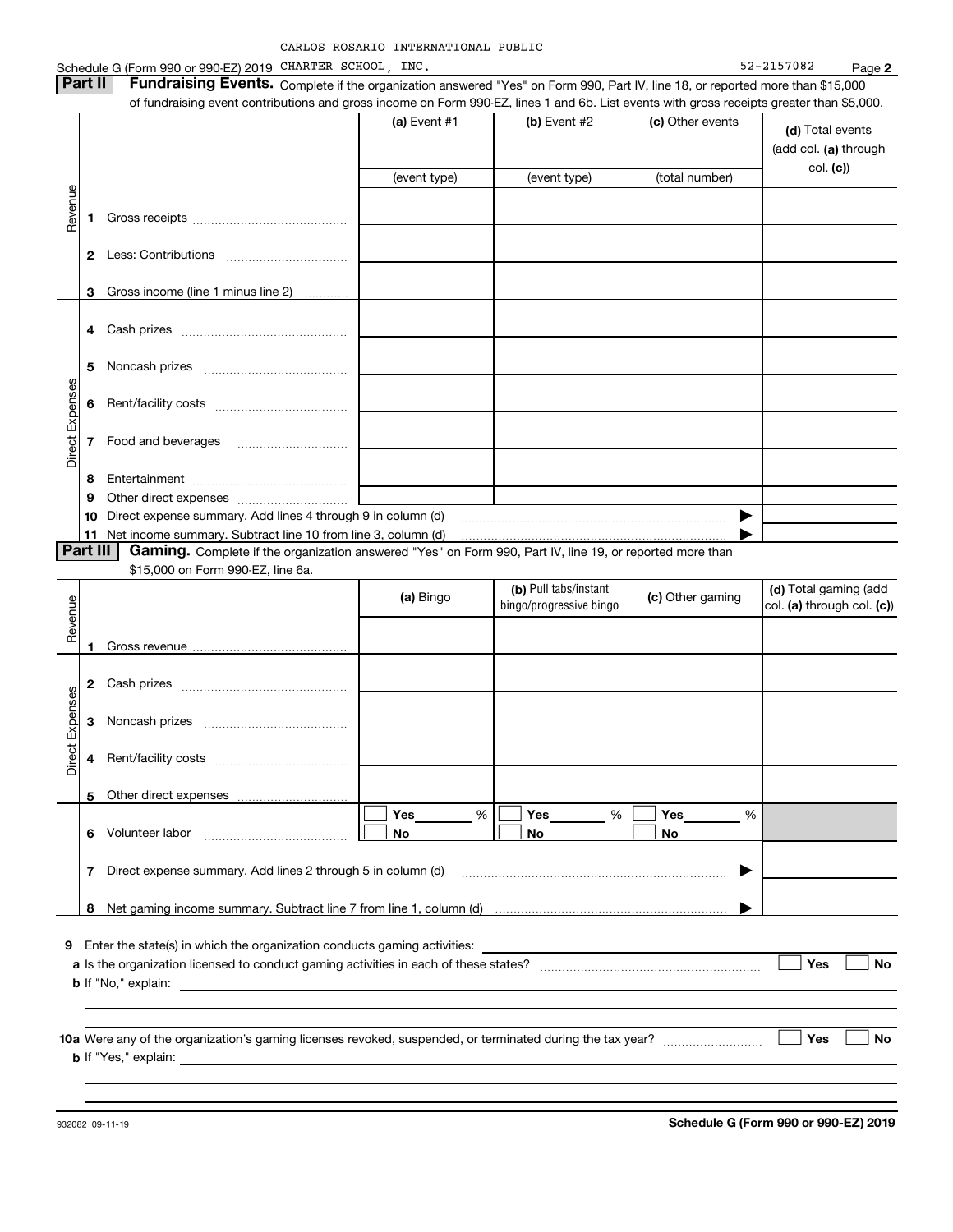|  | CARLOS ROSARIO INTERNATIONAL PUBLIC |  |
|--|-------------------------------------|--|
|  |                                     |  |

| 52-2157082<br>Schedule G (Form 990 or 990-EZ) 2019 CHARTER SCHOOL, INC.                                                                                                                                                                   |                 |            |                     |  |  |  |  |  |  |
|-------------------------------------------------------------------------------------------------------------------------------------------------------------------------------------------------------------------------------------------|-----------------|------------|---------------------|--|--|--|--|--|--|
|                                                                                                                                                                                                                                           |                 | Yes        | Page 3<br><b>No</b> |  |  |  |  |  |  |
| 12 Is the organization a grantor, beneficiary or trustee of a trust, or a member of a partnership or other entity formed                                                                                                                  |                 |            |                     |  |  |  |  |  |  |
|                                                                                                                                                                                                                                           |                 | Yes        | No                  |  |  |  |  |  |  |
| 13 Indicate the percentage of gaming activity conducted in:                                                                                                                                                                               |                 |            |                     |  |  |  |  |  |  |
|                                                                                                                                                                                                                                           | <b>13a</b>      |            | ℀                   |  |  |  |  |  |  |
| <b>b</b> An outside facility <b>contained a contract and a contract of the contract of the contract of the contract of the contract of the contract of the contract of the contract of the contract of the contract of the contract o</b> | 13 <sub>b</sub> |            | %                   |  |  |  |  |  |  |
| 14 Enter the name and address of the person who prepares the organization's gaming/special events books and records:                                                                                                                      |                 |            |                     |  |  |  |  |  |  |
|                                                                                                                                                                                                                                           |                 |            |                     |  |  |  |  |  |  |
|                                                                                                                                                                                                                                           |                 |            |                     |  |  |  |  |  |  |
|                                                                                                                                                                                                                                           |                 | Yes        | No                  |  |  |  |  |  |  |
| <b>b</b> If "Yes," enter the amount of gaming revenue received by the organization $\triangleright$ \$                                                                                                                                    |                 |            |                     |  |  |  |  |  |  |
|                                                                                                                                                                                                                                           |                 |            |                     |  |  |  |  |  |  |
| c If "Yes," enter name and address of the third party:                                                                                                                                                                                    |                 |            |                     |  |  |  |  |  |  |
|                                                                                                                                                                                                                                           |                 |            |                     |  |  |  |  |  |  |
|                                                                                                                                                                                                                                           |                 |            |                     |  |  |  |  |  |  |
| 16 Gaming manager information:                                                                                                                                                                                                            |                 |            |                     |  |  |  |  |  |  |
| Name $\blacktriangleright$ $\lrcorner$                                                                                                                                                                                                    |                 |            |                     |  |  |  |  |  |  |
|                                                                                                                                                                                                                                           |                 |            |                     |  |  |  |  |  |  |
| Gaming manager compensation > \$                                                                                                                                                                                                          |                 |            |                     |  |  |  |  |  |  |
|                                                                                                                                                                                                                                           |                 |            |                     |  |  |  |  |  |  |
|                                                                                                                                                                                                                                           |                 |            |                     |  |  |  |  |  |  |
|                                                                                                                                                                                                                                           |                 |            |                     |  |  |  |  |  |  |
|                                                                                                                                                                                                                                           |                 |            |                     |  |  |  |  |  |  |
| Employee<br>Director/officer<br>Independent contractor                                                                                                                                                                                    |                 |            |                     |  |  |  |  |  |  |
| 17 Mandatory distributions:                                                                                                                                                                                                               |                 |            |                     |  |  |  |  |  |  |
| a Is the organization required under state law to make charitable distributions from the gaming proceeds to                                                                                                                               |                 |            |                     |  |  |  |  |  |  |
| retain the state gaming license?                                                                                                                                                                                                          |                 | $\Box$ Yes | $\Box$ No           |  |  |  |  |  |  |
| <b>b</b> Enter the amount of distributions required under state law to be distributed to other exempt organizations or spent in the                                                                                                       |                 |            |                     |  |  |  |  |  |  |
| organization's own exempt activities during the tax year $\triangleright$ \$                                                                                                                                                              |                 |            |                     |  |  |  |  |  |  |
| Supplemental Information. Provide the explanations required by Part I, line 2b, columns (iii) and (v); and Part III, lines 9, 9b, 10b,<br> Part IV                                                                                        |                 |            |                     |  |  |  |  |  |  |
| 15b, 15c, 16, and 17b, as applicable. Also provide any additional information. See instructions.                                                                                                                                          |                 |            |                     |  |  |  |  |  |  |
|                                                                                                                                                                                                                                           |                 |            |                     |  |  |  |  |  |  |
|                                                                                                                                                                                                                                           |                 |            |                     |  |  |  |  |  |  |
|                                                                                                                                                                                                                                           |                 |            |                     |  |  |  |  |  |  |
|                                                                                                                                                                                                                                           |                 |            |                     |  |  |  |  |  |  |
|                                                                                                                                                                                                                                           |                 |            |                     |  |  |  |  |  |  |
|                                                                                                                                                                                                                                           |                 |            |                     |  |  |  |  |  |  |
|                                                                                                                                                                                                                                           |                 |            |                     |  |  |  |  |  |  |
|                                                                                                                                                                                                                                           |                 |            |                     |  |  |  |  |  |  |
|                                                                                                                                                                                                                                           |                 |            |                     |  |  |  |  |  |  |
|                                                                                                                                                                                                                                           |                 |            |                     |  |  |  |  |  |  |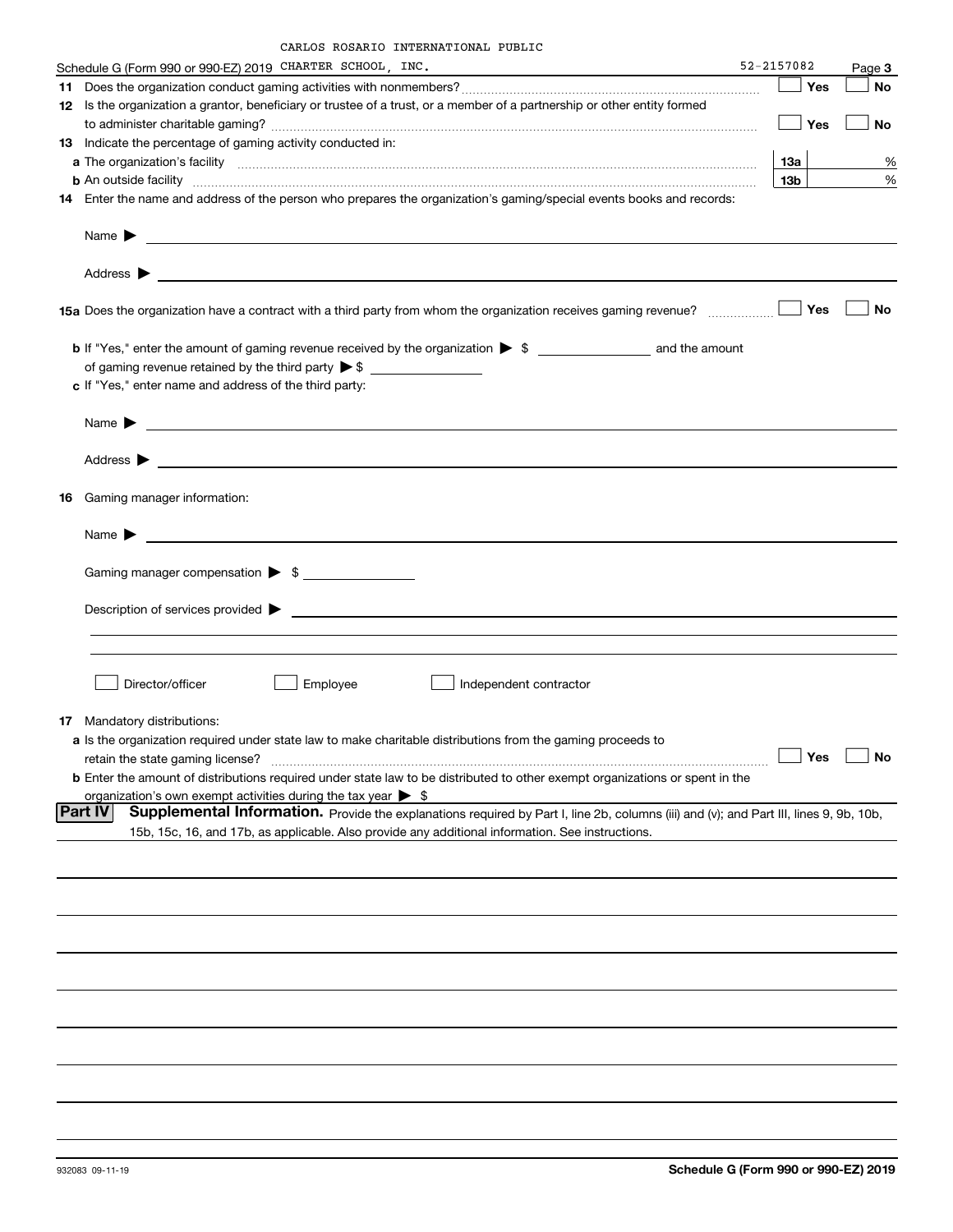|         | CARLOS ROSARIO INTERNATIONAL PUBLIC |  |
|---------|-------------------------------------|--|
| 990-EZ) | CHARTER SCHOOL, INC.                |  |

|                                                                                                             | CHARTER SCHOOL, INC. |  |  | 52-2157082 | Page 4 |
|-------------------------------------------------------------------------------------------------------------|----------------------|--|--|------------|--------|
| Schedule G (Form 990 or 990 EZ) CHARTER SCHOOL ,<br>Part IV Supplemental Information <sub>(continued)</sub> |                      |  |  |            |        |
|                                                                                                             |                      |  |  |            |        |
|                                                                                                             |                      |  |  |            |        |
|                                                                                                             |                      |  |  |            |        |
|                                                                                                             |                      |  |  |            |        |
|                                                                                                             |                      |  |  |            |        |
|                                                                                                             |                      |  |  |            |        |
|                                                                                                             |                      |  |  |            |        |
|                                                                                                             |                      |  |  |            |        |
|                                                                                                             |                      |  |  |            |        |
|                                                                                                             |                      |  |  |            |        |
|                                                                                                             |                      |  |  |            |        |
|                                                                                                             |                      |  |  |            |        |
|                                                                                                             |                      |  |  |            |        |
|                                                                                                             |                      |  |  |            |        |
|                                                                                                             |                      |  |  |            |        |
|                                                                                                             |                      |  |  |            |        |
|                                                                                                             |                      |  |  |            |        |
|                                                                                                             |                      |  |  |            |        |
|                                                                                                             |                      |  |  |            |        |
|                                                                                                             |                      |  |  |            |        |
|                                                                                                             |                      |  |  |            |        |
|                                                                                                             |                      |  |  |            |        |
|                                                                                                             |                      |  |  |            |        |
|                                                                                                             |                      |  |  |            |        |
|                                                                                                             |                      |  |  |            |        |
|                                                                                                             |                      |  |  |            |        |
|                                                                                                             |                      |  |  |            |        |
|                                                                                                             |                      |  |  |            |        |
|                                                                                                             |                      |  |  |            |        |
|                                                                                                             |                      |  |  |            |        |
|                                                                                                             |                      |  |  |            |        |
|                                                                                                             |                      |  |  |            |        |
|                                                                                                             |                      |  |  |            |        |
|                                                                                                             |                      |  |  |            |        |
|                                                                                                             |                      |  |  |            |        |
|                                                                                                             |                      |  |  |            |        |
|                                                                                                             |                      |  |  |            |        |
|                                                                                                             |                      |  |  |            |        |
|                                                                                                             |                      |  |  |            |        |
|                                                                                                             |                      |  |  |            |        |
|                                                                                                             |                      |  |  |            |        |
|                                                                                                             |                      |  |  |            |        |
|                                                                                                             |                      |  |  |            |        |
|                                                                                                             |                      |  |  |            |        |
|                                                                                                             |                      |  |  |            |        |
|                                                                                                             |                      |  |  |            |        |
|                                                                                                             |                      |  |  |            |        |
|                                                                                                             |                      |  |  |            |        |
|                                                                                                             |                      |  |  |            |        |
|                                                                                                             |                      |  |  |            |        |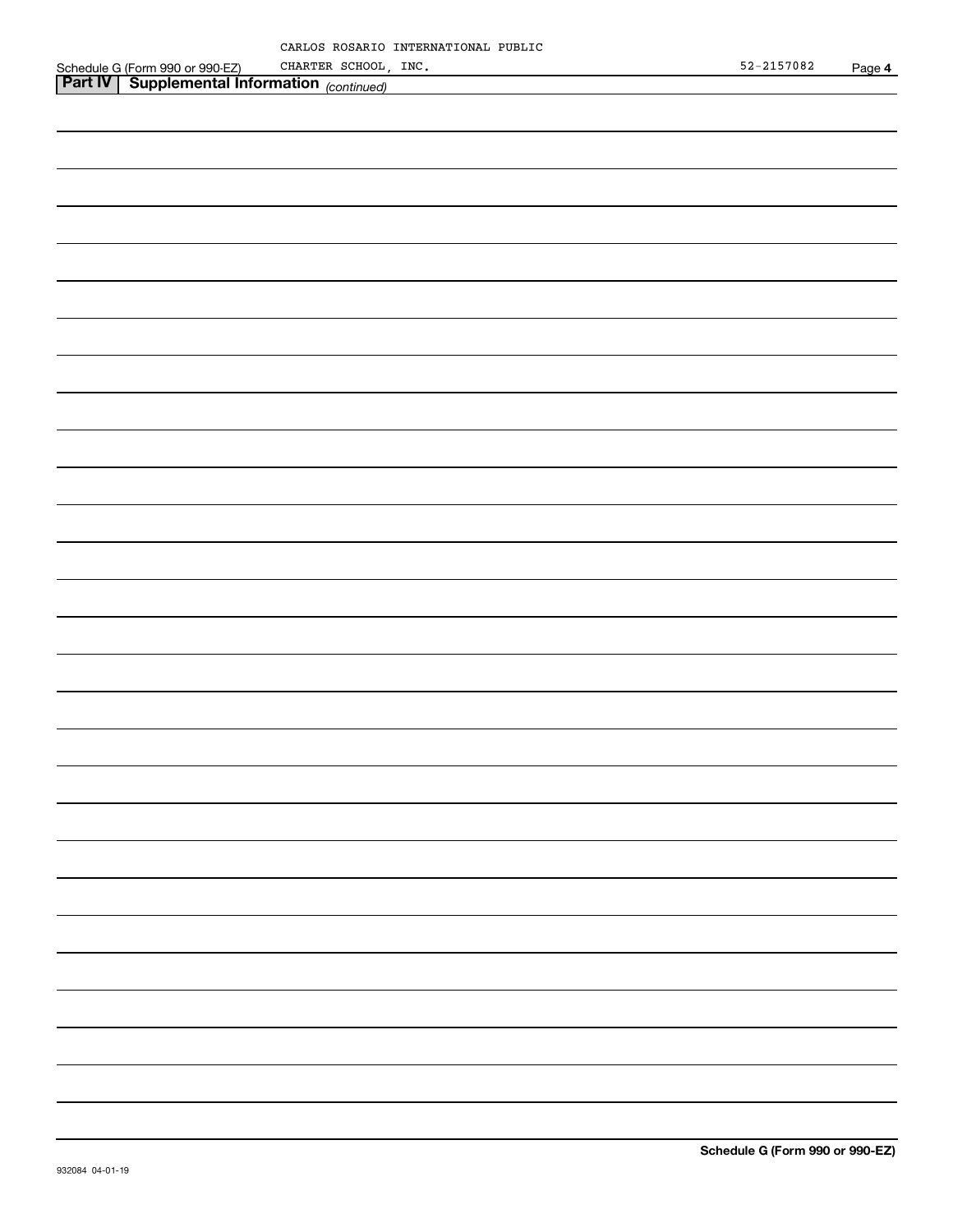| <b>SCHEDULE I</b><br>(Form 990)<br>Department of the Treasury              |                                                                                                                                                                          | <b>Grants and Other Assistance to Organizations,</b><br>Governments, and Individuals in the United States<br>Complete if the organization answered "Yes" on Form 990, Part IV, line 21 or 22. |                                    | OMB No. 1545-0047<br>2019<br><b>Open to Public</b> |                                                       |                                               |                                          |                                       |
|----------------------------------------------------------------------------|--------------------------------------------------------------------------------------------------------------------------------------------------------------------------|-----------------------------------------------------------------------------------------------------------------------------------------------------------------------------------------------|------------------------------------|----------------------------------------------------|-------------------------------------------------------|-----------------------------------------------|------------------------------------------|---------------------------------------|
| Internal Revenue Service                                                   |                                                                                                                                                                          |                                                                                                                                                                                               |                                    |                                                    | Go to www.irs.gov/Form990 for the latest information. |                                               |                                          | Inspection                            |
| Name of the organization                                                   |                                                                                                                                                                          | CARLOS ROSARIO INTERNATIONAL PUBLIC                                                                                                                                                           |                                    |                                                    |                                                       |                                               |                                          | <b>Employer identification number</b> |
|                                                                            | CHARTER SCHOOL, INC.                                                                                                                                                     |                                                                                                                                                                                               |                                    |                                                    |                                                       |                                               |                                          | 52-2157082                            |
| Part I                                                                     | <b>General Information on Grants and Assistance</b>                                                                                                                      |                                                                                                                                                                                               |                                    |                                                    |                                                       |                                               |                                          |                                       |
| $\mathbf 1$                                                                | Does the organization maintain records to substantiate the amount of the grants or assistance, the grantees' eligibility for the grants or assistance, and the selection |                                                                                                                                                                                               |                                    |                                                    |                                                       |                                               |                                          |                                       |
|                                                                            |                                                                                                                                                                          |                                                                                                                                                                                               |                                    |                                                    |                                                       |                                               |                                          | $\boxed{\text{X}}$ Yes<br><b>No</b>   |
| $\mathbf{2}$                                                               | Describe in Part IV the organization's procedures for monitoring the use of grant funds in the United States.                                                            |                                                                                                                                                                                               |                                    |                                                    |                                                       |                                               |                                          |                                       |
| Part II                                                                    | Grants and Other Assistance to Domestic Organizations and Domestic Governments. Complete if the organization answered "Yes" on Form 990, Part IV, line 21, for any       |                                                                                                                                                                                               |                                    |                                                    |                                                       |                                               |                                          |                                       |
|                                                                            | recipient that received more than \$5,000. Part II can be duplicated if additional space is needed.                                                                      |                                                                                                                                                                                               |                                    |                                                    |                                                       | (f) Method of                                 |                                          |                                       |
|                                                                            | 1 (a) Name and address of organization<br>or government                                                                                                                  | $(b)$ EIN                                                                                                                                                                                     | (c) IRC section<br>(if applicable) | (d) Amount of<br>cash grant                        | (e) Amount of<br>non-cash<br>assistance               | valuation (book,<br>FMV, appraisal,<br>other) | (g) Description of<br>noncash assistance | (h) Purpose of grant<br>or assistance |
|                                                                            |                                                                                                                                                                          |                                                                                                                                                                                               |                                    |                                                    |                                                       |                                               |                                          |                                       |
|                                                                            |                                                                                                                                                                          |                                                                                                                                                                                               |                                    |                                                    |                                                       |                                               |                                          |                                       |
|                                                                            |                                                                                                                                                                          |                                                                                                                                                                                               |                                    |                                                    |                                                       |                                               |                                          |                                       |
|                                                                            |                                                                                                                                                                          |                                                                                                                                                                                               |                                    |                                                    |                                                       |                                               |                                          |                                       |
|                                                                            |                                                                                                                                                                          |                                                                                                                                                                                               |                                    |                                                    |                                                       |                                               |                                          |                                       |
|                                                                            |                                                                                                                                                                          |                                                                                                                                                                                               |                                    |                                                    |                                                       |                                               |                                          |                                       |
|                                                                            |                                                                                                                                                                          |                                                                                                                                                                                               |                                    |                                                    |                                                       |                                               |                                          |                                       |
|                                                                            |                                                                                                                                                                          |                                                                                                                                                                                               |                                    |                                                    |                                                       |                                               |                                          |                                       |
|                                                                            |                                                                                                                                                                          |                                                                                                                                                                                               |                                    |                                                    |                                                       |                                               |                                          |                                       |
|                                                                            |                                                                                                                                                                          |                                                                                                                                                                                               |                                    |                                                    |                                                       |                                               |                                          |                                       |
|                                                                            |                                                                                                                                                                          |                                                                                                                                                                                               |                                    |                                                    |                                                       |                                               |                                          |                                       |
|                                                                            |                                                                                                                                                                          |                                                                                                                                                                                               |                                    |                                                    |                                                       |                                               |                                          |                                       |
|                                                                            |                                                                                                                                                                          |                                                                                                                                                                                               |                                    |                                                    |                                                       |                                               |                                          |                                       |
|                                                                            |                                                                                                                                                                          |                                                                                                                                                                                               |                                    |                                                    |                                                       |                                               |                                          |                                       |
|                                                                            |                                                                                                                                                                          |                                                                                                                                                                                               |                                    |                                                    |                                                       |                                               |                                          |                                       |
|                                                                            |                                                                                                                                                                          |                                                                                                                                                                                               |                                    |                                                    |                                                       |                                               |                                          |                                       |
|                                                                            |                                                                                                                                                                          |                                                                                                                                                                                               |                                    |                                                    |                                                       |                                               |                                          |                                       |
|                                                                            |                                                                                                                                                                          |                                                                                                                                                                                               |                                    |                                                    |                                                       |                                               |                                          |                                       |
|                                                                            |                                                                                                                                                                          |                                                                                                                                                                                               |                                    |                                                    |                                                       |                                               |                                          |                                       |
|                                                                            |                                                                                                                                                                          |                                                                                                                                                                                               |                                    |                                                    |                                                       |                                               |                                          |                                       |
|                                                                            |                                                                                                                                                                          |                                                                                                                                                                                               |                                    |                                                    |                                                       |                                               |                                          |                                       |
| $\mathbf{2}$                                                               | Enter total number of section $501(c)(3)$ and government organizations listed in the line 1 table                                                                        |                                                                                                                                                                                               |                                    |                                                    |                                                       |                                               |                                          |                                       |
| 3                                                                          | Enter total number of other organizations listed in the line 1 table                                                                                                     |                                                                                                                                                                                               |                                    |                                                    |                                                       |                                               |                                          |                                       |
| LHA For Paperwork Reduction Act Notice, see the Instructions for Form 990. |                                                                                                                                                                          |                                                                                                                                                                                               |                                    |                                                    |                                                       |                                               |                                          | Schedule I (Form 990) (2019)          |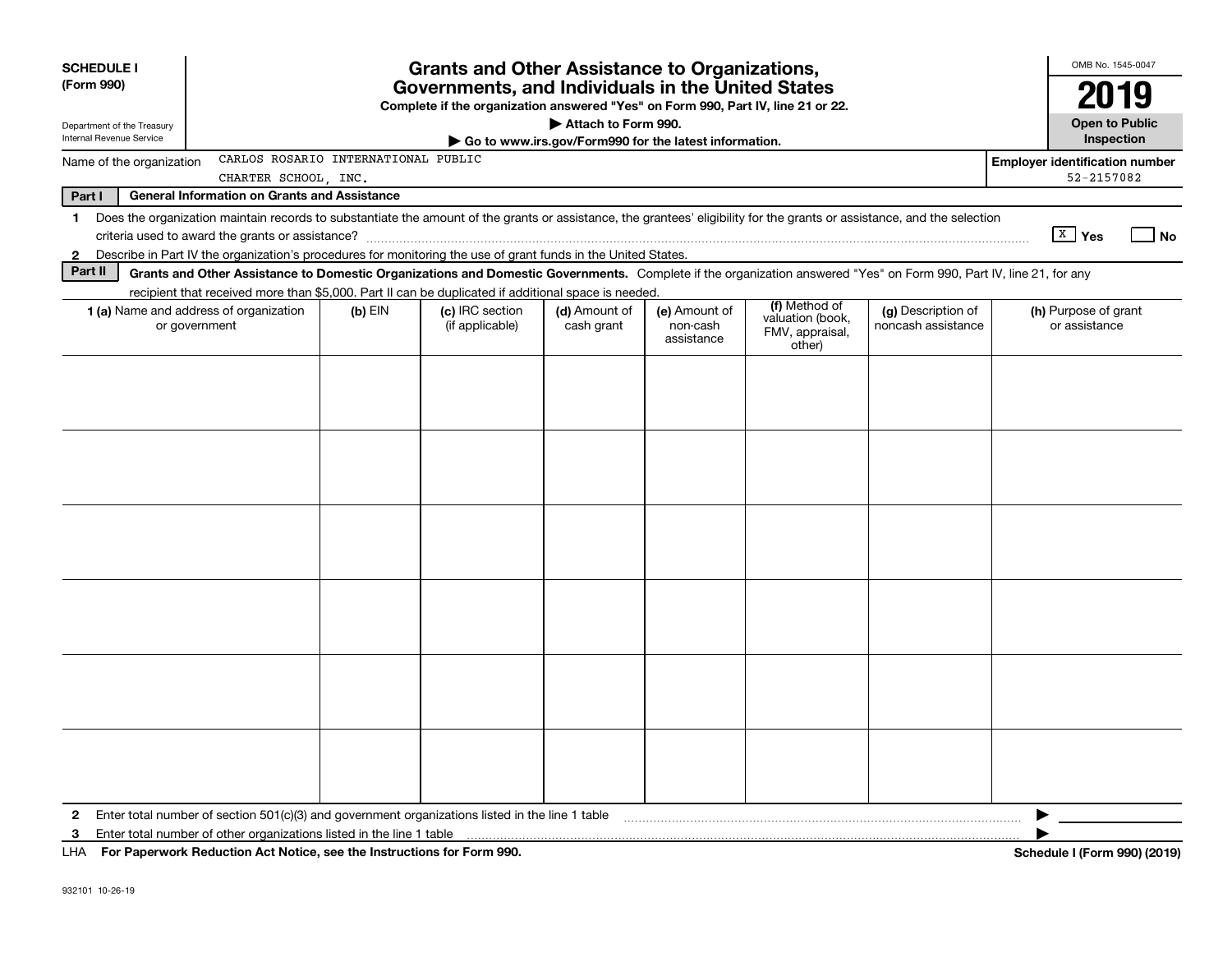Schedule I (Form 990) (2019) CHARTER SCHOOL , INC . The contract of the contract of the contract of the contract of the contract of the contract of the contract of the contract of the contract of the contract of the contra CHARTER SCHOOL, INC.

**2**

**Part III | Grants and Other Assistance to Domestic Individuals. Complete if the organization answered "Yes" on Form 990, Part IV, line 22.** Part III can be duplicated if additional space is needed.

| (a) Type of grant or assistance | (b) Number of<br>recipients | (c) Amount of<br>cash grant | (d) Amount of non-<br>cash assistance | (e) Method of valuation<br>(book, FMV, appraisal, other) | (f) Description of noncash assistance |
|---------------------------------|-----------------------------|-----------------------------|---------------------------------------|----------------------------------------------------------|---------------------------------------|
|                                 |                             |                             |                                       |                                                          |                                       |
| SCHOLARSHIPS                    | 52                          | 94,044.                     | $\mathbf{0}$ .                        |                                                          |                                       |
|                                 |                             |                             |                                       |                                                          |                                       |
|                                 |                             |                             |                                       |                                                          |                                       |
|                                 |                             |                             |                                       |                                                          |                                       |
|                                 |                             |                             |                                       |                                                          |                                       |
|                                 |                             |                             |                                       |                                                          |                                       |
|                                 |                             |                             |                                       |                                                          |                                       |
|                                 |                             |                             |                                       |                                                          |                                       |
|                                 |                             |                             |                                       |                                                          |                                       |

Part IV | Supplemental Information. Provide the information required in Part I, line 2; Part III, column (b); and any other additional information.

PART I, LINE 2:

THE SCHOOL ASSIGNS A GRANT CODE FOR ALL GRANT AND MAINTAINS FINANCIAL AND

OTHER IDENTIFYING DATA TO SUPPORT ADMINISTERING AND MONITORING THE USE OF

GRANT FUNDS.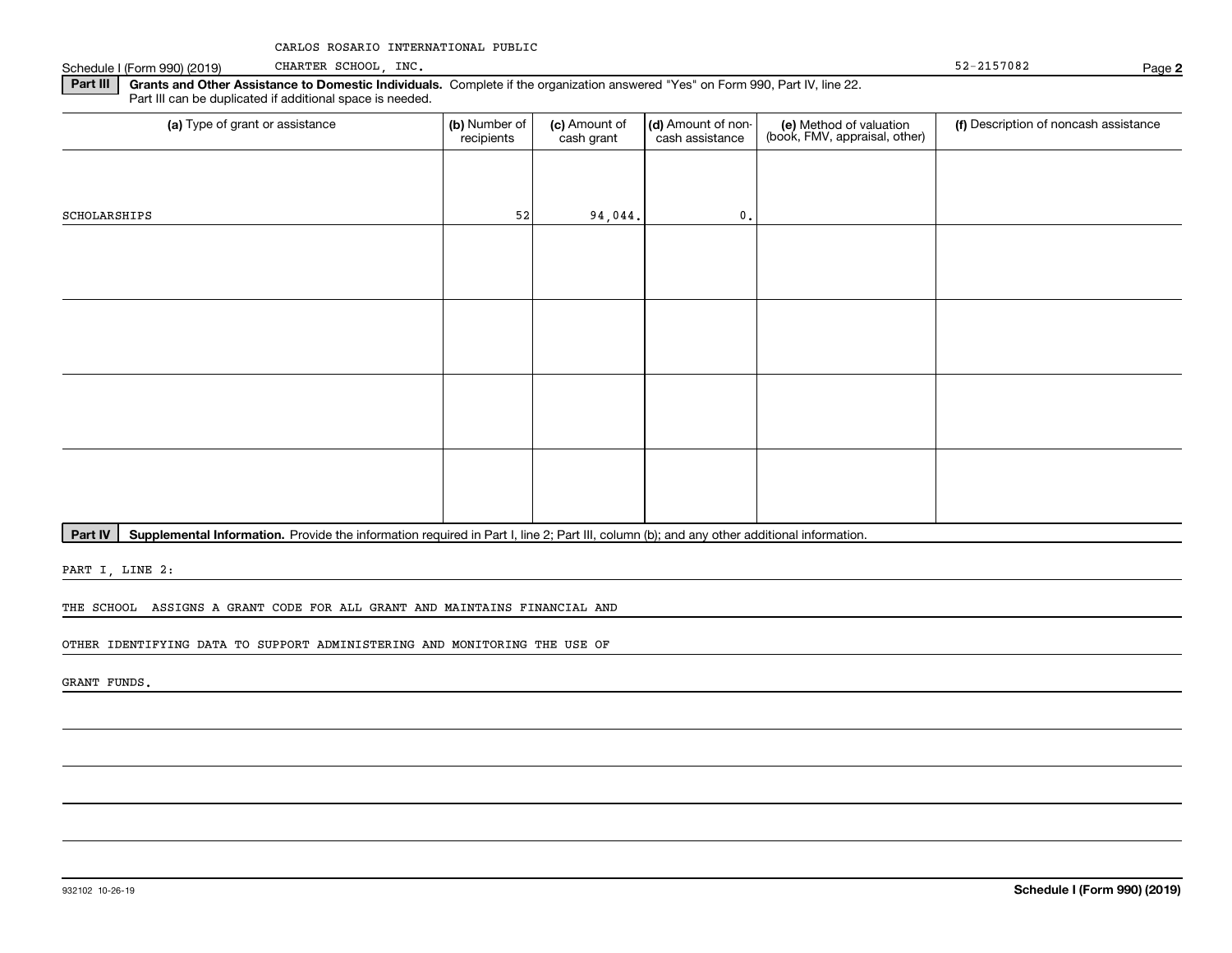| <b>Compensation Information</b><br><b>SCHEDULE J</b> |                                                                                                                  |                                                                                                                        |                                                                                                                           |                                       | OMB No. 1545-0047     |     |    |
|------------------------------------------------------|------------------------------------------------------------------------------------------------------------------|------------------------------------------------------------------------------------------------------------------------|---------------------------------------------------------------------------------------------------------------------------|---------------------------------------|-----------------------|-----|----|
|                                                      | (Form 990)                                                                                                       |                                                                                                                        | For certain Officers, Directors, Trustees, Key Employees, and Highest                                                     |                                       |                       |     |    |
|                                                      |                                                                                                                  |                                                                                                                        | <b>Compensated Employees</b>                                                                                              |                                       | 2019                  |     |    |
|                                                      | Department of the Treasury                                                                                       |                                                                                                                        | Complete if the organization answered "Yes" on Form 990, Part IV, line 23.<br>Attach to Form 990.                         |                                       | <b>Open to Public</b> |     |    |
|                                                      | Internal Revenue Service                                                                                         |                                                                                                                        | Go to www.irs.gov/Form990 for instructions and the latest information.                                                    |                                       | Inspection            |     |    |
|                                                      | Name of the organization                                                                                         | CARLOS ROSARIO INTERNATIONAL PUBLIC                                                                                    |                                                                                                                           | <b>Employer identification number</b> |                       |     |    |
|                                                      |                                                                                                                  | CHARTER SCHOOL, INC.                                                                                                   |                                                                                                                           | 52-2157082                            |                       |     |    |
|                                                      | Part I                                                                                                           | <b>Questions Regarding Compensation</b>                                                                                |                                                                                                                           |                                       |                       |     |    |
|                                                      |                                                                                                                  |                                                                                                                        |                                                                                                                           |                                       |                       | Yes | No |
|                                                      |                                                                                                                  |                                                                                                                        | 1a Check the appropriate box(es) if the organization provided any of the following to or for a person listed on Form 990, |                                       |                       |     |    |
|                                                      |                                                                                                                  | Part VII, Section A, line 1a. Complete Part III to provide any relevant information regarding these items.             |                                                                                                                           |                                       |                       |     |    |
|                                                      | First-class or charter travel                                                                                    |                                                                                                                        | Housing allowance or residence for personal use                                                                           |                                       |                       |     |    |
|                                                      | Travel for companions                                                                                            |                                                                                                                        | Payments for business use of personal residence                                                                           |                                       |                       |     |    |
|                                                      |                                                                                                                  | Tax indemnification and gross-up payments                                                                              | Health or social club dues or initiation fees                                                                             |                                       |                       |     |    |
|                                                      |                                                                                                                  | Discretionary spending account                                                                                         | Personal services (such as maid, chauffeur, chef)                                                                         |                                       |                       |     |    |
|                                                      |                                                                                                                  |                                                                                                                        |                                                                                                                           |                                       |                       |     |    |
|                                                      |                                                                                                                  | <b>b</b> If any of the boxes on line 1a are checked, did the organization follow a written policy regarding payment or |                                                                                                                           |                                       |                       |     |    |
|                                                      |                                                                                                                  |                                                                                                                        |                                                                                                                           |                                       | 1b                    |     |    |
| 2                                                    | Did the organization require substantiation prior to reimbursing or allowing expenses incurred by all directors, |                                                                                                                        |                                                                                                                           |                                       |                       |     |    |
|                                                      |                                                                                                                  |                                                                                                                        |                                                                                                                           |                                       |                       |     |    |
|                                                      |                                                                                                                  |                                                                                                                        |                                                                                                                           |                                       |                       |     |    |
| З                                                    |                                                                                                                  |                                                                                                                        | Indicate which, if any, of the following the organization used to establish the compensation of the organization's        |                                       |                       |     |    |
|                                                      |                                                                                                                  |                                                                                                                        | CEO/Executive Director. Check all that apply. Do not check any boxes for methods used by a related organization to        |                                       |                       |     |    |
|                                                      |                                                                                                                  | establish compensation of the CEO/Executive Director, but explain in Part III.                                         |                                                                                                                           |                                       |                       |     |    |
|                                                      | X Compensation committee                                                                                         |                                                                                                                        | Written employment contract<br>X                                                                                          |                                       |                       |     |    |
|                                                      |                                                                                                                  | $X$ Independent compensation consultant                                                                                | Compensation survey or study                                                                                              |                                       |                       |     |    |
|                                                      | $X$ Form 990 of other organizations                                                                              |                                                                                                                        | $X$ Approval by the board or compensation committee                                                                       |                                       |                       |     |    |
| 4                                                    |                                                                                                                  | During the year, did any person listed on Form 990, Part VII, Section A, line 1a, with respect to the filing           |                                                                                                                           |                                       |                       |     |    |
|                                                      | organization or a related organization:                                                                          |                                                                                                                        |                                                                                                                           |                                       |                       |     |    |
| а                                                    |                                                                                                                  | Receive a severance payment or change-of-control payment?                                                              |                                                                                                                           |                                       | 4a                    |     | х  |
| b                                                    |                                                                                                                  |                                                                                                                        |                                                                                                                           |                                       | 4b                    | x   |    |
| с                                                    |                                                                                                                  |                                                                                                                        |                                                                                                                           |                                       | 4с                    |     | x  |
|                                                      |                                                                                                                  | If "Yes" to any of lines 4a-c, list the persons and provide the applicable amounts for each item in Part III.          |                                                                                                                           |                                       |                       |     |    |
|                                                      |                                                                                                                  |                                                                                                                        |                                                                                                                           |                                       |                       |     |    |
|                                                      |                                                                                                                  | Only section 501(c)(3), 501(c)(4), and 501(c)(29) organizations must complete lines 5-9.                               |                                                                                                                           |                                       |                       |     |    |
|                                                      |                                                                                                                  |                                                                                                                        | For persons listed on Form 990, Part VII, Section A, line 1a, did the organization pay or accrue any compensation         |                                       |                       |     |    |
|                                                      | contingent on the revenues of:                                                                                   |                                                                                                                        |                                                                                                                           |                                       |                       |     |    |
|                                                      |                                                                                                                  |                                                                                                                        | a The organization? <b>Entitled Strategies and Strategies and Strategies</b> and The organization?                        |                                       | 5а                    |     | х  |
|                                                      |                                                                                                                  |                                                                                                                        |                                                                                                                           |                                       | 5b                    |     | х  |
|                                                      |                                                                                                                  | If "Yes" on line 5a or 5b, describe in Part III.                                                                       |                                                                                                                           |                                       |                       |     |    |
| 6.                                                   |                                                                                                                  |                                                                                                                        | For persons listed on Form 990, Part VII, Section A, line 1a, did the organization pay or accrue any compensation         |                                       |                       |     |    |
|                                                      | contingent on the net earnings of:                                                                               |                                                                                                                        |                                                                                                                           |                                       |                       |     |    |
|                                                      |                                                                                                                  |                                                                                                                        | a The organization? <b>Entitled Strategies and Strategies and Strategies</b> and The organization?                        |                                       | 6a                    |     | х  |
|                                                      |                                                                                                                  |                                                                                                                        |                                                                                                                           |                                       | 6b                    |     | х  |
|                                                      |                                                                                                                  | If "Yes" on line 6a or 6b, describe in Part III.                                                                       |                                                                                                                           |                                       |                       |     |    |
|                                                      |                                                                                                                  |                                                                                                                        | 7 For persons listed on Form 990, Part VII, Section A, line 1a, did the organization provide any nonfixed payments        |                                       |                       |     |    |
|                                                      |                                                                                                                  |                                                                                                                        |                                                                                                                           |                                       | 7                     | Х   |    |
| 8                                                    |                                                                                                                  |                                                                                                                        | Were any amounts reported on Form 990, Part VII, paid or accrued pursuant to a contract that was subject to the           |                                       |                       |     |    |
|                                                      |                                                                                                                  | initial contract exception described in Regulations section 53.4958-4(a)(3)? If "Yes," describe in Part III            |                                                                                                                           |                                       | 8                     |     | х  |
| 9                                                    |                                                                                                                  | If "Yes" on line 8, did the organization also follow the rebuttable presumption procedure described in                 |                                                                                                                           |                                       |                       |     |    |
|                                                      |                                                                                                                  |                                                                                                                        |                                                                                                                           |                                       | 9                     |     |    |
|                                                      |                                                                                                                  | LHA For Paperwork Reduction Act Notice, see the Instructions for Form 990.                                             |                                                                                                                           | Schedule J (Form 990) 2019            |                       |     |    |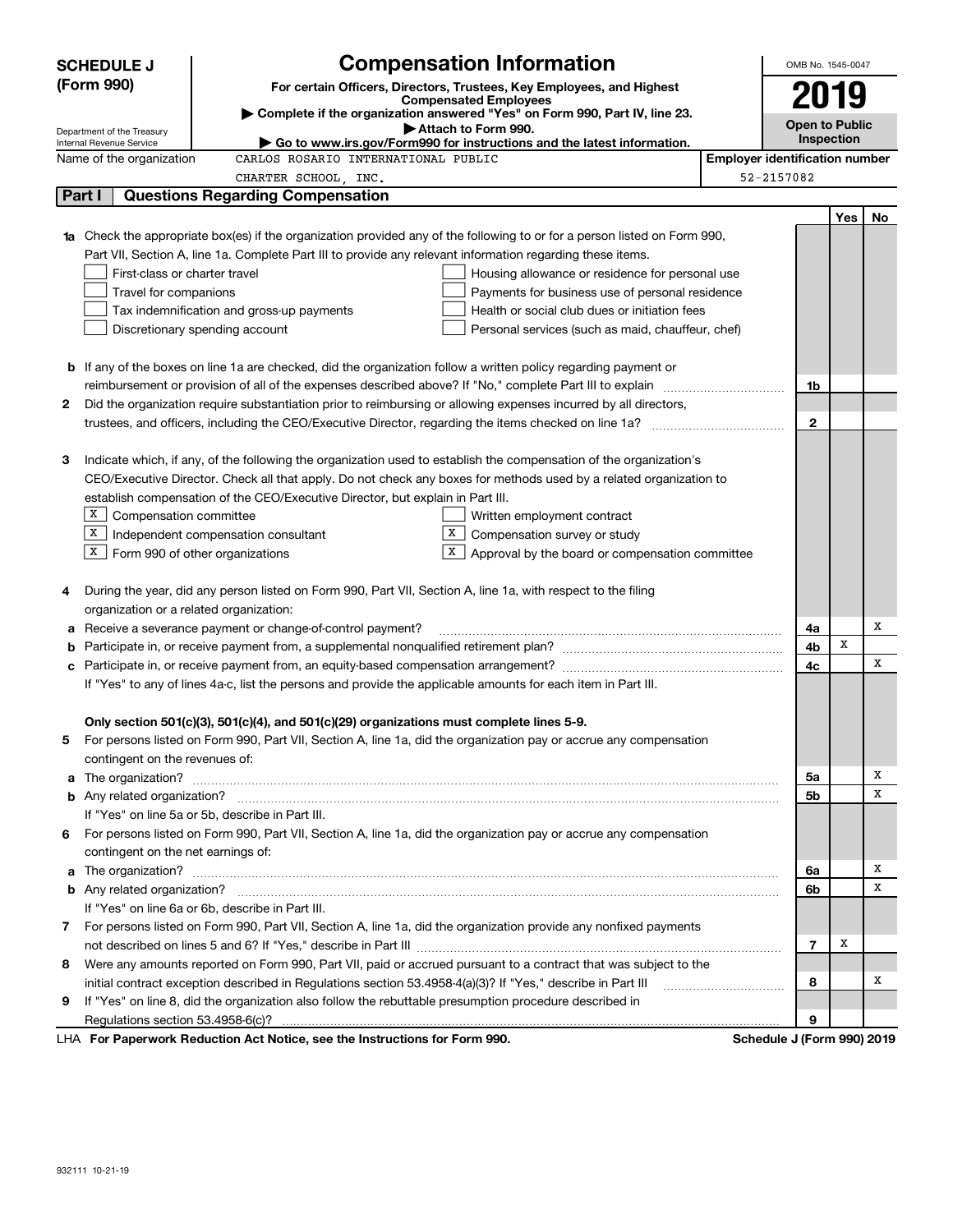CHARTER SCHOOL, INC.

52-2157082

**2**

# **Part II Officers, Directors, Trustees, Key Employees, and Highest Compensated Employees.**  Schedule J (Form 990) 2019 Page Use duplicate copies if additional space is needed.

For each individual whose compensation must be reported on Schedule J, report compensation from the organization on row (i) and from related organizations, described in the instructions, on row (ii). Do not list any individuals that aren't listed on Form 990, Part VII.

**Note:**  The sum of columns (B)(i)-(iii) for each listed individual must equal the total amount of Form 990, Part VII, Section A, line 1a, applicable column (D) and (E) amounts for that individual.

|                                         |      | (B) Breakdown of W-2 and/or 1099-MISC compensation |                                           |                                           | (C) Retirement and             | (D) Nontaxable | (E) Total of columns | (F) Compensation                                           |  |
|-----------------------------------------|------|----------------------------------------------------|-------------------------------------------|-------------------------------------------|--------------------------------|----------------|----------------------|------------------------------------------------------------|--|
| (A) Name and Title                      |      | (i) Base<br>compensation                           | (ii) Bonus &<br>incentive<br>compensation | (iii) Other<br>reportable<br>compensation | other deferred<br>compensation | benefits       | $(B)(i)-(D)$         | in column (B)<br>reported as deferred<br>on prior Form 990 |  |
| ALLISON KOKKOROS<br>(1)                 | (i)  | 192,267.                                           | 19,256.                                   | 73,748.                                   | 17,253                         | 17,865.        | 320,389              | 68,886.                                                    |  |
| MEMBER EX OFFICIO, CHIEF EXECUTIVE<br>O | (ii) | $\mathbf 0$ .                                      | $\mathbf{0}$ .                            | $\mathbf{0}$ .                            | $\mathbf{0}$ .                 | $\mathbf{0}$ . | $\mathbf{0}$ .       | $\mathfrak o$ .                                            |  |
| GERARDO A. LUNA<br>(2)                  | (i)  | 167,261                                            | 11,891                                    | 6,509.                                    | 11,386                         | 16,520         | 213,567.             | $\mathbf 0$ .                                              |  |
| CHIEF FINANCIAL OFFICER                 | (ii) | 0.                                                 | 0.                                        | $\mathbf{0}$ .                            | 0                              | $\mathbf{0}$   | $\mathbf{0}$ .       | $\mathbf 0$ .                                              |  |
| CECILIA HOYER<br>(3)                    | (i)  | 165,553.                                           | $\mathbf{0}$ .                            | 189                                       | 4,319                          | 6,844          | 176,905              | $\mathfrak o$ .                                            |  |
| CHIEF HUMAN RESOURCES OFFICER           | (ii) | $\mathbf{0}$ .                                     | $\mathbf 0$ .                             | 0.                                        | $\mathbf{0}$ .                 | $\mathbf{0}$ . | $\mathbf{0}$         | $\mathbf 0$ .                                              |  |
| HOLLYANN FRESO-MOORE<br>(4)             | (i)  | 126,334                                            | 6,300.                                    | 96.                                       | 8,322                          | 21,306         | 162,358              | $\mathbf 0$ .                                              |  |
| PRINCIPAL                               | (ii) | $\mathbf{0}$ .                                     | $\mathbf{0}$ .                            | 0.                                        | $\mathbf{0}$ .                 | $\mathbf{0}$ . | $\mathbf{0}$ .       | $\mathbf 0$ .                                              |  |
| KAREN RIVAS<br>(5)                      | (i)  | 124,393                                            | 6,127.                                    | 83.                                       | 8,093                          | 19,596         | 158,292              | $\mathbf 0$ .                                              |  |
| PRINCIPAL                               | (ii) | $\mathbf 0$ .                                      | $\mathbf 0$ .                             | 0.                                        | $\mathbf{0}$ .                 | $\mathbf{0}$ . | $\mathbf{0}$         | $\mathbf 0$ .                                              |  |
| SAMUEL NGEKOUA<br>(6)                   | (i)  | 127,728                                            | 3,750                                     | 588,                                      | 8,085                          | 15,645         | 155,796              | $\mathbf 0$ .                                              |  |
| DIR, NETWORK AND IT SERVICES            | (i)  | $\mathbf 0$ .                                      | $\mathbf 0$ .                             | 0.                                        | $\mathbf{0}$ .                 | $\mathbf{0}$ . | 0.                   | $\mathbf 0$ .                                              |  |
| KRISTINE DUNNE<br>(7)                   | (i)  | 125,997.                                           | 12,252.                                   | 211,                                      | 8,093                          | 3,523.         | 150,076.             | $\mathbf 0$ .                                              |  |
| LEGAL COUNSEL                           | (ii) | $\mathbf{0}$ .                                     | $\mathbf{0}$ .                            | $\mathbf{0}$ .                            | 0.                             | 0.             | $\mathbf{0}$ .       | 0.                                                         |  |
|                                         | (i)  |                                                    |                                           |                                           |                                |                |                      |                                                            |  |
|                                         | (ii) |                                                    |                                           |                                           |                                |                |                      |                                                            |  |
|                                         | (i)  |                                                    |                                           |                                           |                                |                |                      |                                                            |  |
|                                         | (ii) |                                                    |                                           |                                           |                                |                |                      |                                                            |  |
|                                         | (i)  |                                                    |                                           |                                           |                                |                |                      |                                                            |  |
|                                         | (ii) |                                                    |                                           |                                           |                                |                |                      |                                                            |  |
|                                         | (i)  |                                                    |                                           |                                           |                                |                |                      |                                                            |  |
|                                         | (ii) |                                                    |                                           |                                           |                                |                |                      |                                                            |  |
|                                         | (i)  |                                                    |                                           |                                           |                                |                |                      |                                                            |  |
|                                         | (ii) |                                                    |                                           |                                           |                                |                |                      |                                                            |  |
|                                         | (i)  |                                                    |                                           |                                           |                                |                |                      |                                                            |  |
|                                         | (ii) |                                                    |                                           |                                           |                                |                |                      |                                                            |  |
|                                         | (i)  |                                                    |                                           |                                           |                                |                |                      |                                                            |  |
|                                         | (ii) |                                                    |                                           |                                           |                                |                |                      |                                                            |  |
|                                         | (i)  |                                                    |                                           |                                           |                                |                |                      |                                                            |  |
|                                         | (ii) |                                                    |                                           |                                           |                                |                |                      |                                                            |  |
|                                         | (i)  |                                                    |                                           |                                           |                                |                |                      |                                                            |  |
|                                         | (ii) |                                                    |                                           |                                           |                                |                |                      |                                                            |  |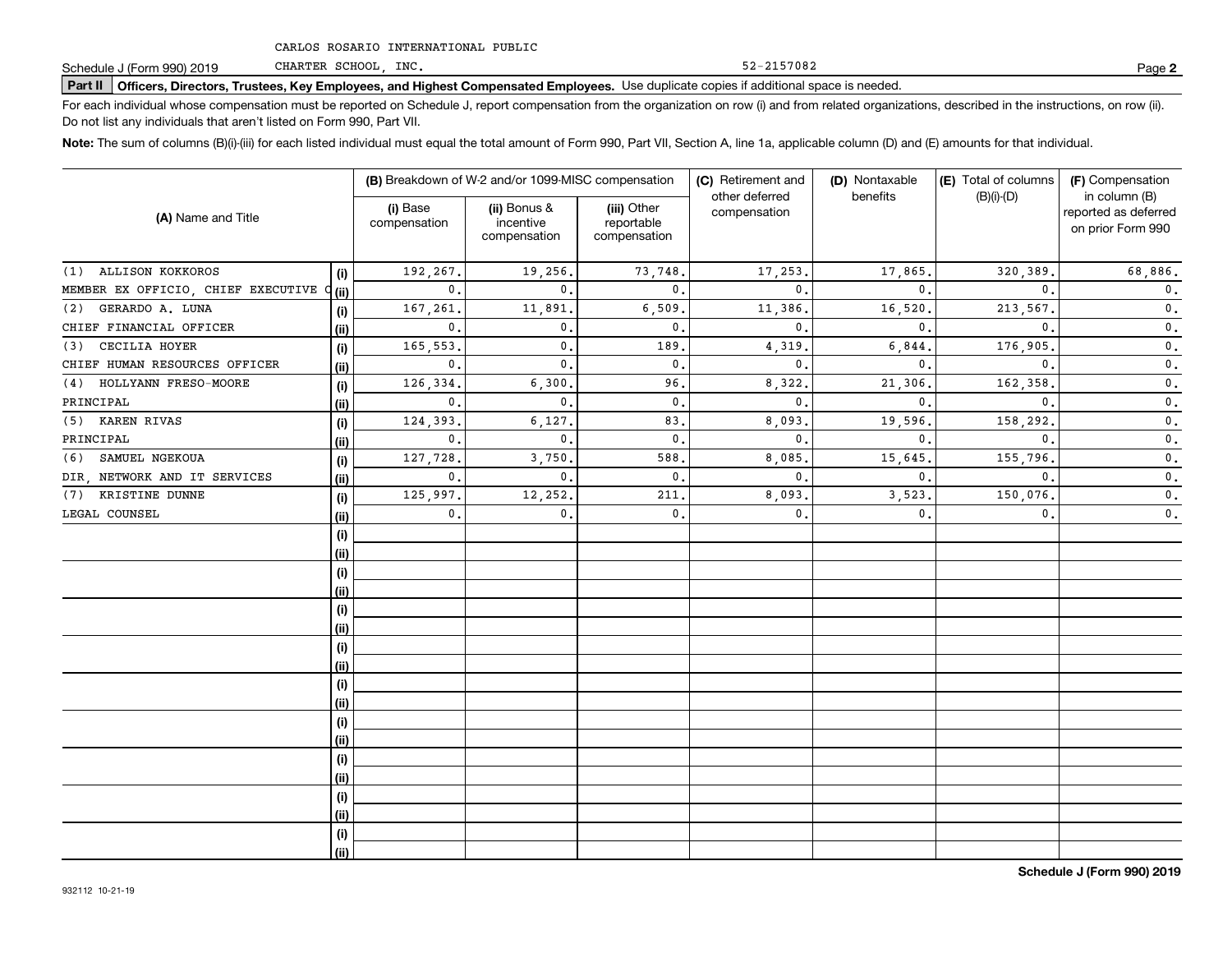#### **Part III Supplemental Information**

Schedule J (Form 990) 2019 CHARTER SCHOOL, INC.<br>Part III Supplemental Information<br>Provide the information, explanation, or descriptions required for Part I, lines 1a, 1b, 3, 4a, 4b, 4c, 5a, 5b, 6a, 6b, 7, and 8, and for Pa

PART I, LINE 4B:

ALLISON KOKKOROS PARTICIPATED IN A SUPPLEMENTAL NONQUALIFIED RETIREMENT

PLAN 457(F). DURING THE CALENDAR YEAR 2019, THE ORGANIZATION CONTRIBUTED

CHARTER SCHOOL, INC.

\$21,580 TO THE PLAN AND PAID OUT \$73,478. THE PLAN IS NO LONGER ACTIVE.

PART I, LINE 7:

PERFORMANCE BONUSES WERE CALCULATED BASED ON A PERCENTAGE OF BASE SALARY.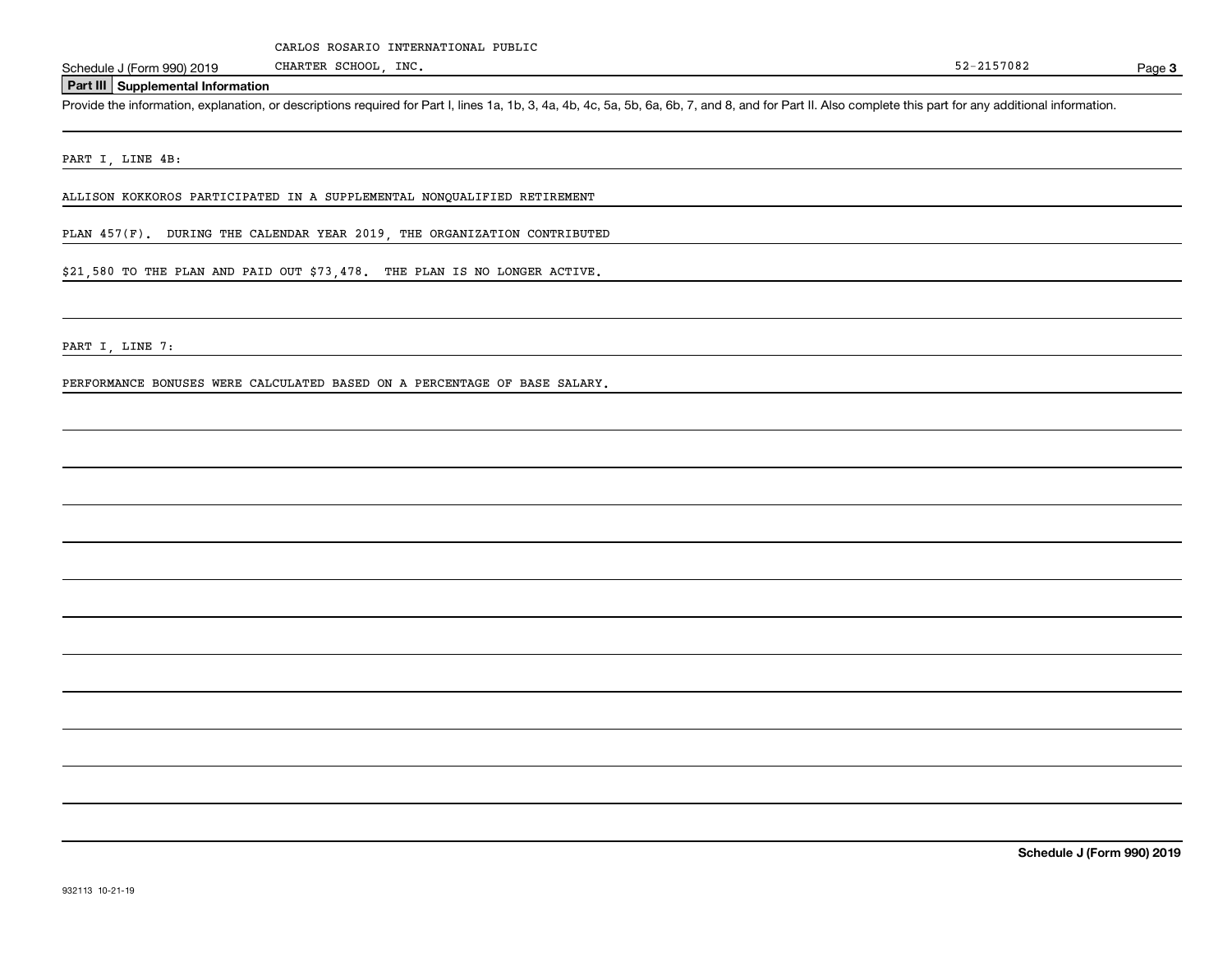| <b>SCHEDULE L</b>                                                                                             |                                       |  |                                                                            |                            | <b>Transactions With Interested Persons</b>                            |      |                                                                                                                                    |     |                          |                                       | OMB No. 1545-0047                   |     |                           |
|---------------------------------------------------------------------------------------------------------------|---------------------------------------|--|----------------------------------------------------------------------------|----------------------------|------------------------------------------------------------------------|------|------------------------------------------------------------------------------------------------------------------------------------|-----|--------------------------|---------------------------------------|-------------------------------------|-----|---------------------------|
| (Form 990 or 990-EZ)                                                                                          |                                       |  |                                                                            |                            | 28b, or 28c, or Form 990-EZ, Part V, line 38a or 40b.                  |      | Complete if the organization answered "Yes" on Form 990, Part IV, line 25a, 25b, 26, 27, 28a,                                      |     |                          |                                       |                                     |     |                           |
| Department of the Treasury                                                                                    |                                       |  |                                                                            |                            | Attach to Form 990 or Form 990-EZ.                                     |      |                                                                                                                                    |     |                          |                                       | <b>Open To Public</b><br>Inspection |     |                           |
| Internal Revenue Service<br>Name of the organization                                                          |                                       |  | CARLOS ROSARIO INTERNATIONAL PUBLIC                                        |                            | Go to www.irs.gov/Form990 for instructions and the latest information. |      |                                                                                                                                    |     |                          | <b>Employer identification number</b> |                                     |     |                           |
|                                                                                                               | CHARTER SCHOOL, INC.                  |  |                                                                            |                            |                                                                        |      |                                                                                                                                    |     |                          | 52-2157082                            |                                     |     |                           |
| Part I                                                                                                        |                                       |  |                                                                            |                            |                                                                        |      | Excess Benefit Transactions (section 501(c)(3), section 501(c)(4), and section 501(c)(29) organizations only).                     |     |                          |                                       |                                     |     |                           |
|                                                                                                               |                                       |  |                                                                            |                            |                                                                        |      | Complete if the organization answered "Yes" on Form 990, Part IV, line 25a or 25b, or Form 990-EZ, Part V, line 40b.               |     |                          |                                       |                                     |     |                           |
| 1                                                                                                             |                                       |  | (b) Relationship between disqualified                                      |                            |                                                                        |      |                                                                                                                                    |     |                          |                                       |                                     |     | (d) Corrected?            |
| (a) Name of disqualified person                                                                               |                                       |  | person and organization                                                    |                            |                                                                        |      | (c) Description of transaction                                                                                                     |     |                          |                                       |                                     | Yes | No.                       |
|                                                                                                               |                                       |  |                                                                            |                            |                                                                        |      |                                                                                                                                    |     |                          |                                       |                                     |     |                           |
|                                                                                                               |                                       |  |                                                                            |                            |                                                                        |      |                                                                                                                                    |     |                          |                                       |                                     |     |                           |
|                                                                                                               |                                       |  |                                                                            |                            |                                                                        |      |                                                                                                                                    |     |                          |                                       |                                     |     |                           |
|                                                                                                               |                                       |  |                                                                            |                            |                                                                        |      |                                                                                                                                    |     |                          |                                       |                                     |     |                           |
|                                                                                                               |                                       |  |                                                                            |                            |                                                                        |      |                                                                                                                                    |     |                          |                                       |                                     |     |                           |
| 2 Enter the amount of tax incurred by the organization managers or disqualified persons during the year under |                                       |  |                                                                            |                            |                                                                        |      |                                                                                                                                    |     |                          |                                       |                                     |     |                           |
| section 4958                                                                                                  |                                       |  |                                                                            |                            |                                                                        |      |                                                                                                                                    |     |                          | $\triangleright$ \$                   |                                     |     |                           |
|                                                                                                               |                                       |  |                                                                            |                            |                                                                        |      |                                                                                                                                    |     | $\blacktriangleright$ \$ |                                       |                                     |     |                           |
|                                                                                                               |                                       |  |                                                                            |                            |                                                                        |      |                                                                                                                                    |     |                          |                                       |                                     |     |                           |
| Part II                                                                                                       |                                       |  | Loans to and/or From Interested Persons.                                   |                            |                                                                        |      |                                                                                                                                    |     |                          |                                       |                                     |     |                           |
|                                                                                                               |                                       |  |                                                                            |                            |                                                                        |      | Complete if the organization answered "Yes" on Form 990-EZ, Part V, line 38a or Form 990, Part IV, line 26; or if the organization |     |                          |                                       |                                     |     |                           |
|                                                                                                               |                                       |  | reported an amount on Form 990, Part X, line 5, 6, or 22.                  |                            |                                                                        |      |                                                                                                                                    |     |                          |                                       |                                     |     |                           |
| (a) Name of<br>interested person                                                                              | (b) Relationship<br>with organization |  | (c) Purpose<br>of loan                                                     | (d) Loan to or<br>from the | (e) Original<br>principal amount                                       |      | (f) Balance due                                                                                                                    |     | $(g)$ In<br>default?     | (h) Approved<br>by board or           |                                     |     | (i) Written<br>agreement? |
|                                                                                                               |                                       |  |                                                                            | organization?              |                                                                        |      |                                                                                                                                    |     |                          | committee?                            |                                     |     |                           |
|                                                                                                               |                                       |  |                                                                            | To From                    |                                                                        |      |                                                                                                                                    | Yes | No.                      | Yes                                   | No.                                 | Yes | No.                       |
|                                                                                                               |                                       |  |                                                                            |                            |                                                                        |      |                                                                                                                                    |     |                          |                                       |                                     |     |                           |
|                                                                                                               |                                       |  |                                                                            |                            |                                                                        |      |                                                                                                                                    |     |                          |                                       |                                     |     |                           |
|                                                                                                               |                                       |  |                                                                            |                            |                                                                        |      |                                                                                                                                    |     |                          |                                       |                                     |     |                           |
|                                                                                                               |                                       |  |                                                                            |                            |                                                                        |      |                                                                                                                                    |     |                          |                                       |                                     |     |                           |
|                                                                                                               |                                       |  |                                                                            |                            |                                                                        |      |                                                                                                                                    |     |                          |                                       |                                     |     |                           |
|                                                                                                               |                                       |  |                                                                            |                            |                                                                        |      |                                                                                                                                    |     |                          |                                       |                                     |     |                           |
|                                                                                                               |                                       |  |                                                                            |                            |                                                                        |      |                                                                                                                                    |     |                          |                                       |                                     |     |                           |
|                                                                                                               |                                       |  |                                                                            |                            |                                                                        |      |                                                                                                                                    |     |                          |                                       |                                     |     |                           |
|                                                                                                               |                                       |  |                                                                            |                            |                                                                        | - \$ |                                                                                                                                    |     |                          |                                       |                                     |     |                           |
| Total<br>Part III                                                                                             |                                       |  | <b>Grants or Assistance Benefiting Interested Persons.</b>                 |                            | ▶                                                                      |      |                                                                                                                                    |     |                          |                                       |                                     |     |                           |
|                                                                                                               |                                       |  | Complete if the organization answered "Yes" on Form 990, Part IV, line 27. |                            |                                                                        |      |                                                                                                                                    |     |                          |                                       |                                     |     |                           |
| (a) Name of interested person                                                                                 |                                       |  | (b) Relationship between<br>interested person and<br>the organization      |                            | (c) Amount of<br>assistance                                            |      | (d) Type of<br>assistance                                                                                                          |     |                          |                                       | (e) Purpose of<br>assistance        |     |                           |
|                                                                                                               |                                       |  |                                                                            |                            |                                                                        |      |                                                                                                                                    |     |                          |                                       |                                     |     |                           |
|                                                                                                               |                                       |  |                                                                            |                            |                                                                        |      |                                                                                                                                    |     |                          |                                       |                                     |     |                           |
|                                                                                                               |                                       |  |                                                                            |                            |                                                                        |      |                                                                                                                                    |     |                          |                                       |                                     |     |                           |
|                                                                                                               |                                       |  |                                                                            |                            |                                                                        |      |                                                                                                                                    |     |                          |                                       |                                     |     |                           |
|                                                                                                               |                                       |  |                                                                            |                            |                                                                        |      |                                                                                                                                    |     |                          |                                       |                                     |     |                           |
|                                                                                                               |                                       |  |                                                                            |                            |                                                                        |      |                                                                                                                                    |     |                          |                                       |                                     |     |                           |
|                                                                                                               |                                       |  |                                                                            |                            |                                                                        |      |                                                                                                                                    |     |                          |                                       |                                     |     |                           |
|                                                                                                               |                                       |  |                                                                            |                            |                                                                        |      |                                                                                                                                    |     |                          |                                       |                                     |     |                           |
|                                                                                                               |                                       |  |                                                                            |                            |                                                                        |      |                                                                                                                                    |     |                          |                                       |                                     |     |                           |
|                                                                                                               |                                       |  |                                                                            |                            |                                                                        |      |                                                                                                                                    |     |                          |                                       |                                     |     |                           |

LHA For Paperwork Reduction Act Notice, see the Instructions for Form 990 or 990-EZ. Schedule L (Form 990 or 990-EZ) 2019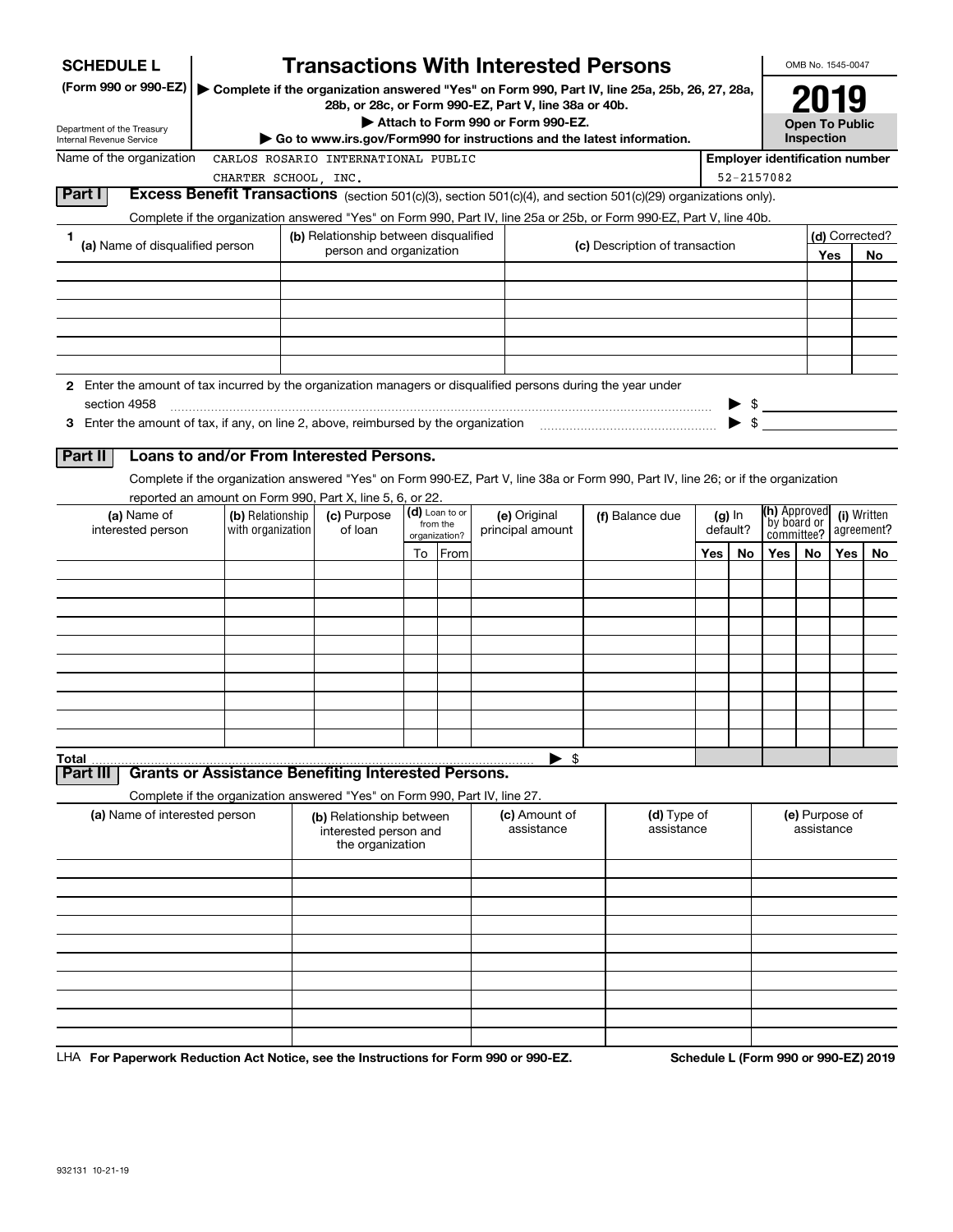#### **Part IV** Business Transactions Involving Interested Persons.

Complete if the organization answered "Yes" on Form 990, Part IV, line 28a, 28b, or 28c.

| (a) Name of interested person | (b) Relationship between interested<br>person and the organization | (c) Amount of<br>transaction | (d) Description of<br>transaction | revenues? | (e) Sharing of<br>organization's |
|-------------------------------|--------------------------------------------------------------------|------------------------------|-----------------------------------|-----------|----------------------------------|
|                               |                                                                    |                              |                                   | Yes       | No                               |
| <b>JULIO HADDOCK</b>          | SPOUSE OF BOARD MEM                                                |                              | 48, 511. PART-TIME E              |           | х                                |
|                               |                                                                    |                              |                                   |           |                                  |
|                               |                                                                    |                              |                                   |           |                                  |
|                               |                                                                    |                              |                                   |           |                                  |
|                               |                                                                    |                              |                                   |           |                                  |
|                               |                                                                    |                              |                                   |           |                                  |
|                               |                                                                    |                              |                                   |           |                                  |
|                               |                                                                    |                              |                                   |           |                                  |
|                               |                                                                    |                              |                                   |           |                                  |
|                               |                                                                    |                              |                                   |           |                                  |

#### **Part V** Supplemental Information.

Provide additional information for responses to questions on Schedule L (see instructions).

SCH L, PART IV, BUSINESS TRANSACTIONS INVOLVING INTERESTED PERSONS:

(A) NAME OF PERSON: JULIO HADDOCK

(B) RELATIONSHIP BETWEEN INTERESTED PERSON AND ORGANIZATION:

#### SPOUSE OF BOARD MEMBER

(D) DESCRIPTION OF TRANSACTION: PART-TIME EMPLOYEE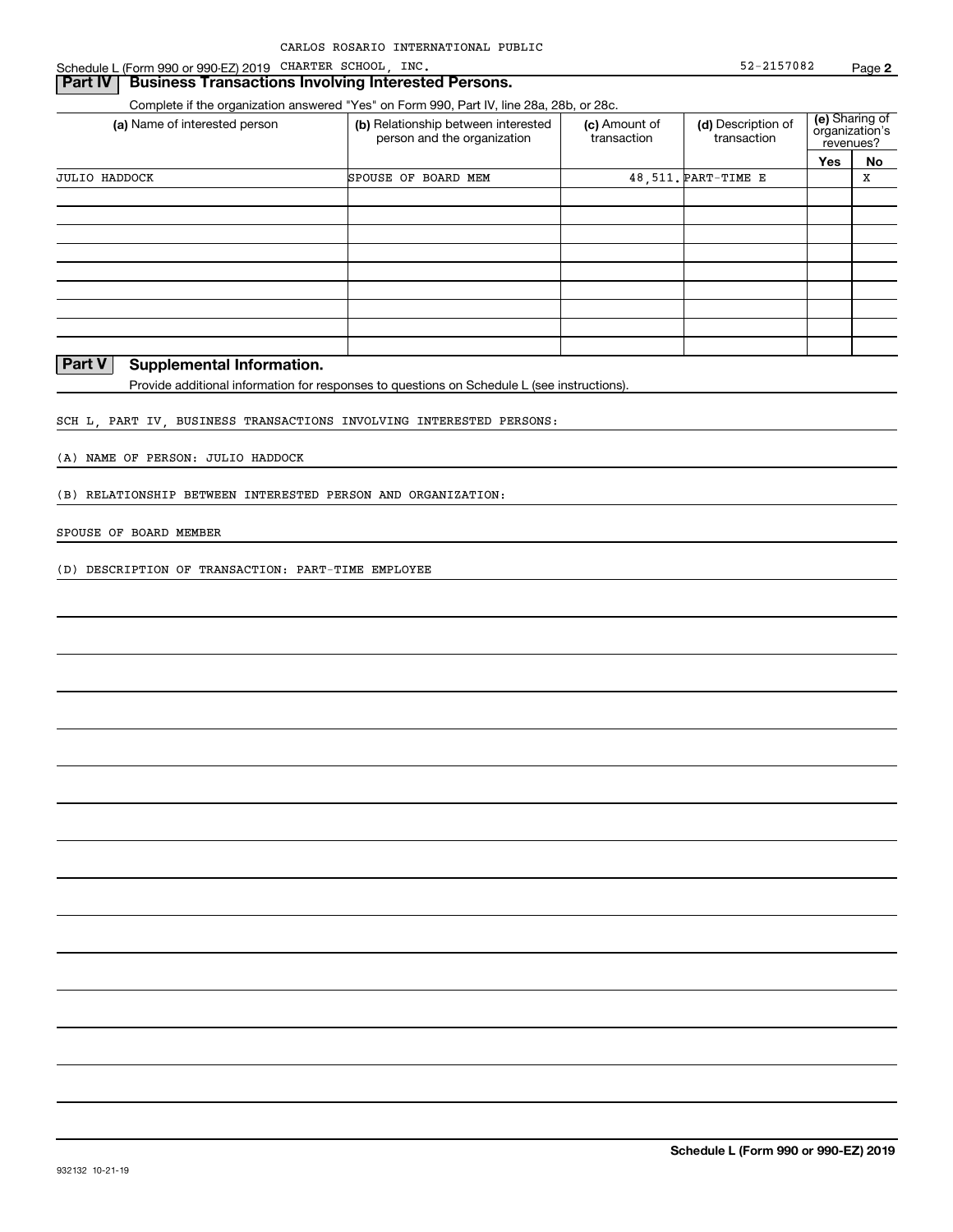| <b>SCHEDULE O</b><br>(Form 990 or 990-EZ)<br>Department of the Treasury | Supplemental Information to Form 990 or 990-EZ<br>Complete to provide information for responses to specific questions on<br>Form 990 or 990-EZ or to provide any additional information.<br>Attach to Form 990 or 990-EZ. | OMB No. 1545-0047<br><b>Open to Public</b><br><b>Inspection</b> |
|-------------------------------------------------------------------------|---------------------------------------------------------------------------------------------------------------------------------------------------------------------------------------------------------------------------|-----------------------------------------------------------------|
| Internal Revenue Service<br>Name of the organization                    | Go to www.irs.gov/Form990 for the latest information.<br>CARLOS ROSARIO INTERNATIONAL PUBLIC                                                                                                                              | <b>Employer identification number</b>                           |
|                                                                         | CHARTER SCHOOL, INC.                                                                                                                                                                                                      | 52-2157082                                                      |
|                                                                         | FORM 990, PART I, LINE 1, DESCRIPTION OF ORGANIZATION MISSION:                                                                                                                                                            |                                                                 |
|                                                                         | TOMORROW'S DIVERSE WORKFORCE FOR MORE THAN 50 YEARS. IN 1998 THE                                                                                                                                                          |                                                                 |
|                                                                         | SCHOOL, WHICH IS LOCATED IN WASHINGTON DC, BECAME THE FIRST ADULT                                                                                                                                                         |                                                                 |
|                                                                         | EDUCATION CHARTER IN THE COUNTRY, IT IS FULLY ACCREDITED BY THE MIDDLE                                                                                                                                                    |                                                                 |
|                                                                         | STATES ASSOCIATION. THE SCHOOL HAS HAD MORE THAN 80,000 GRADUATES OVER                                                                                                                                                    |                                                                 |
|                                                                         | THE YEARS, MANY TODAY ARE OUR REGION'S TEACHERS, HEALTH PROFESSIONALS,                                                                                                                                                    |                                                                 |
|                                                                         | LEADERS AND SMALL BUSINESS OWNERS. THE SCHOOL'S AWARD WINNING                                                                                                                                                             |                                                                 |
|                                                                         | THREE-PRONGED MOLDEL INCLUDES FOUNDATIONAL COURSES IN ENGLISH LANGUAGE                                                                                                                                                    |                                                                 |
|                                                                         | GED, DIGITAL TECHNOLOGY AND ONLINE COMMUNICATION TOOLS, AND CITIZENSHIP                                                                                                                                                   |                                                                 |
|                                                                         | FOR THE NATURALIZATION TEST; CAREER CETIFICATION TRAINING IN HIGH                                                                                                                                                         |                                                                 |
|                                                                         | GROWTH AND HIGH DEMAND FIELDS, INCLUDING NURSING, CULINARY ARTS,                                                                                                                                                          |                                                                 |
|                                                                         | BILINGUAL EDUCATION AND CONSTRUCTION PRE-APPRENTICESHIP; AND                                                                                                                                                              |                                                                 |
|                                                                         | COMPREHENSIVE SUPPORTIVE SERVICES IN AN ENVIRONMENT OF LOVE AND                                                                                                                                                           |                                                                 |
| RESPECT.                                                                |                                                                                                                                                                                                                           |                                                                 |
|                                                                         |                                                                                                                                                                                                                           |                                                                 |
|                                                                         | FORM 990, PART III, LINE 3, CHANGES IN PROGRAM SERVICES:                                                                                                                                                                  |                                                                 |
|                                                                         | ON MARCH 19, 2020, THE SCHOOL SHIFTED TO DISTANCE LEARNING AS A RESULT                                                                                                                                                    |                                                                 |
|                                                                         | OF THE COVID-19 PANDEMIC AND SUPPORTED STUDENTS IN VARIOUS CAPACITY TO                                                                                                                                                    |                                                                 |
|                                                                         | ENUSURE A SUCCESSFUL COMPLETION OF THE 19 20 SCHOOL YEAR. PLANNING                                                                                                                                                        |                                                                 |
|                                                                         | ENSUED TO PREPARE FOR THE 2020-2021 SCHOOL YEAR IN A CONTINUED REMOTE                                                                                                                                                     |                                                                 |
|                                                                         | OR HYBRID POSTURE AS NECESSARY AND FEASIBLE GIVEN STUDENTS' NEEDS.                                                                                                                                                        |                                                                 |
|                                                                         | PROPER HEALTH AND SAFETY PROTOCOLS WERE FOLLOWED AND STUDENTS WERE                                                                                                                                                        |                                                                 |
|                                                                         | EQUIPPED WITH PROPER TECHNOLOGY AND SUPPORTS TO ENABLE DISTANCE                                                                                                                                                           |                                                                 |
|                                                                         | LEARNING. THE SCHOOL ENGAGED AND SUCCESSFULLY LEVERAGED ITS LEARNING                                                                                                                                                      |                                                                 |
|                                                                         | MANAGEMENT SYSTEM ALONG WITH MANY OTHER APPLICATIONS AND MODES OF                                                                                                                                                         |                                                                 |
|                                                                         | COMMUNICATION. THE SCHOOL AND THE SCHOOL COMMUNITY WAS COMMITTED TO<br>LHA For Paperwork Reduction Act Notice, see the Instructions for Form 990 or 990-EZ.                                                               | Schedule O (Form 990 or 990-EZ) (2019)                          |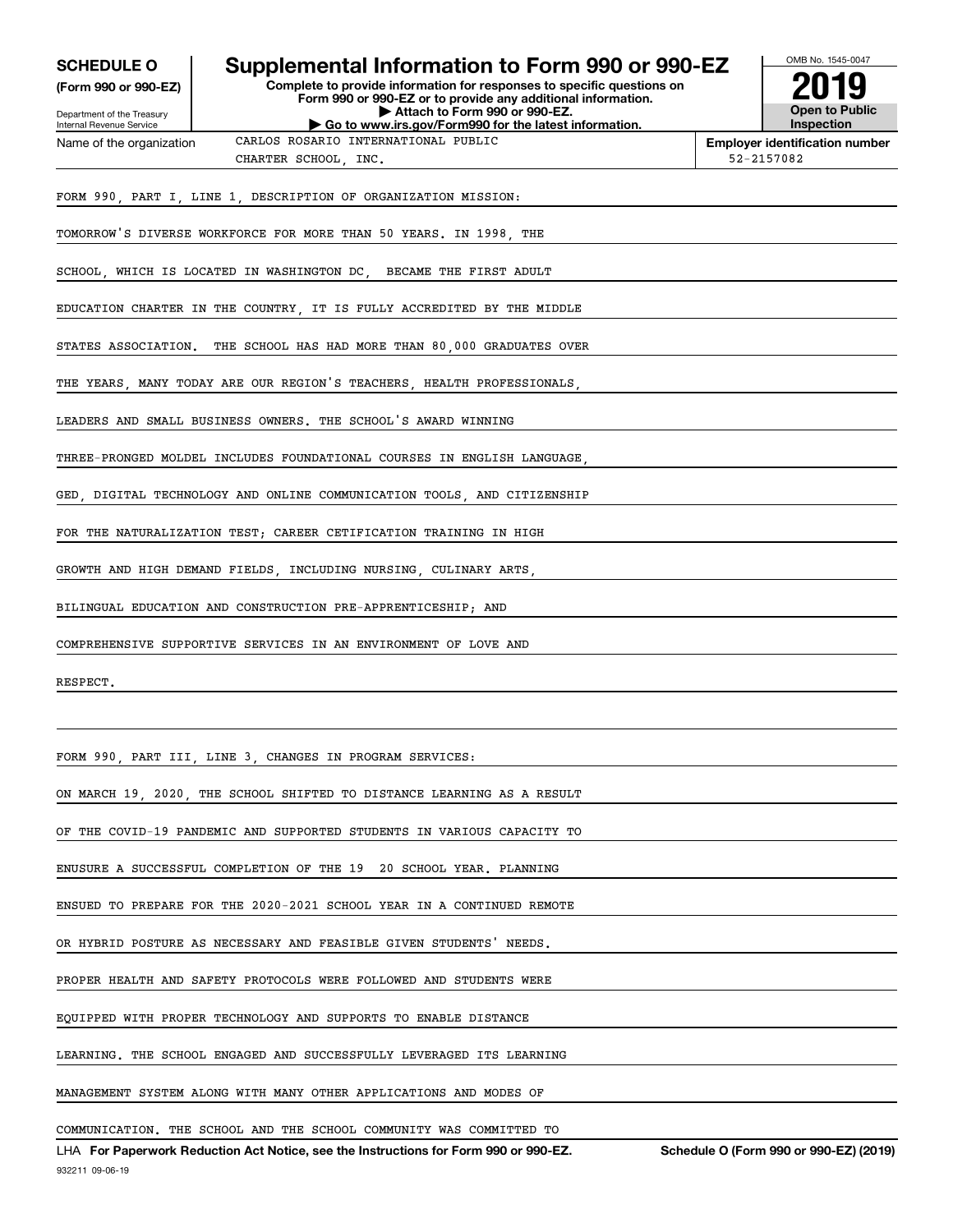| CHARTER SCHOOL, INC.                                                        | 52-2157082 |
|-----------------------------------------------------------------------------|------------|
| SUPPORTING THE STUDENTS WITH VALUABLE RESOURCES SUCH AS EMPLOYMENT          |            |
| SERVICES, HEALTHCARE ACCESS, FOOD AND FINANCIAL RESOURCES.<br><b>OVER</b>   |            |
| \$30,000 WAS RAISED TO SUPPORT OVER 50 FAMILIES DURING THIS PERIOD.         |            |
|                                                                             |            |
| FORM 990, PART III, LINE 4A, PROGRAM SERVICE ACCOMPLISHMENTS:               |            |
| PRE-APPRENTICESHIP; AND COMPREHENSIVE SUPPORTIVE SERVICES IN AN             |            |
| ENVIRONMENT OF LOVE AND RESPECT. THE SCHOOL IS RANKED AS A TIER ONE         |            |
| HIGH PERFORMING SCHOOL BY THE D.C. PUBLIC CHARTER SCHOOL BOARD.             |            |
|                                                                             |            |
| FORM 990, PART VI, SECTION B, LINE 11B:                                     |            |
| THE ORGANIZATION HAS A THREE-TIER DATA COMPILATION AND REVIEW SYSTEM FOR    |            |
| THE FORM 990, WHICH INVOLVES THE CONTROLLER AND GENERAL COUNSEL AND         |            |
| CULMINATES WITH THE CHIEF FINANCIAL OFFICER BEFORE A DRAFT 990 IS PREPARED  |            |
| BY THE ACCOUNTING FIRM. THE ACCOUNTING FIRM PREPARES THE DRAFT FORM 990     |            |
| FOR REVIEW BY THE ORGANIZATION AND PROPOSED CHANGES ARE DOCUMENTED AS       |            |
| NECESSARY.<br>THE DRAFT IS PRESENTED TO THE CHIEF EXECUTIVE OFFICER AND THE |            |
| BOARD FOR FURTHER REVIEW. ALL CHANGES ARE COMPILED AND PRESENTED TO THE     |            |
| ACCOUNTING FIRM WHO ISSUES A FINAL DRAFT WHICH IS APPROVED BY THE CHIEF     |            |
| FINANCIAL OFFICER AND CHIEF EXECUTIVE OFFICER PRIOR TO FILING THE FINAL     |            |
| RETURN.                                                                     |            |
|                                                                             |            |
| FORM 990, PART VI, SECTION B, LINE 12C:                                     |            |
| THE CONFLICT OF INTEREST POLICIES ARE DISTRIBUTED TO THE BOARD OF TRUSTEES  |            |
| AND EMPLOYEES ANNUALLY. EACH BOARD MEMBER AND KEY LEADERSHIP STAFF IS       |            |
| RESPONSIBLE FOR REVIEWING AND COMPLYING WITH THE POLICY.<br>EACH MEMBER OF  |            |

THE BOARD IS REQUIRED TO SIGN OFF THAT THEY ARE IN COMPLIANCE WITH THE

POLICY AND MUST DISCLOSE TO THE CEO ANY ACTUAL OR POTENTIAL CONFLICTS OF

INTEREST SO THAT SAFEGUARDS CAN BE ESTABLISHED TO PROTECT ALL PARTIES.

**Employer identification number**

Schedule O (Form 990 or 990-EZ) (2019)<br>Name of the organization CARLOS ROSARIO INTERNATIONAL PUBLIC **Employer identification number**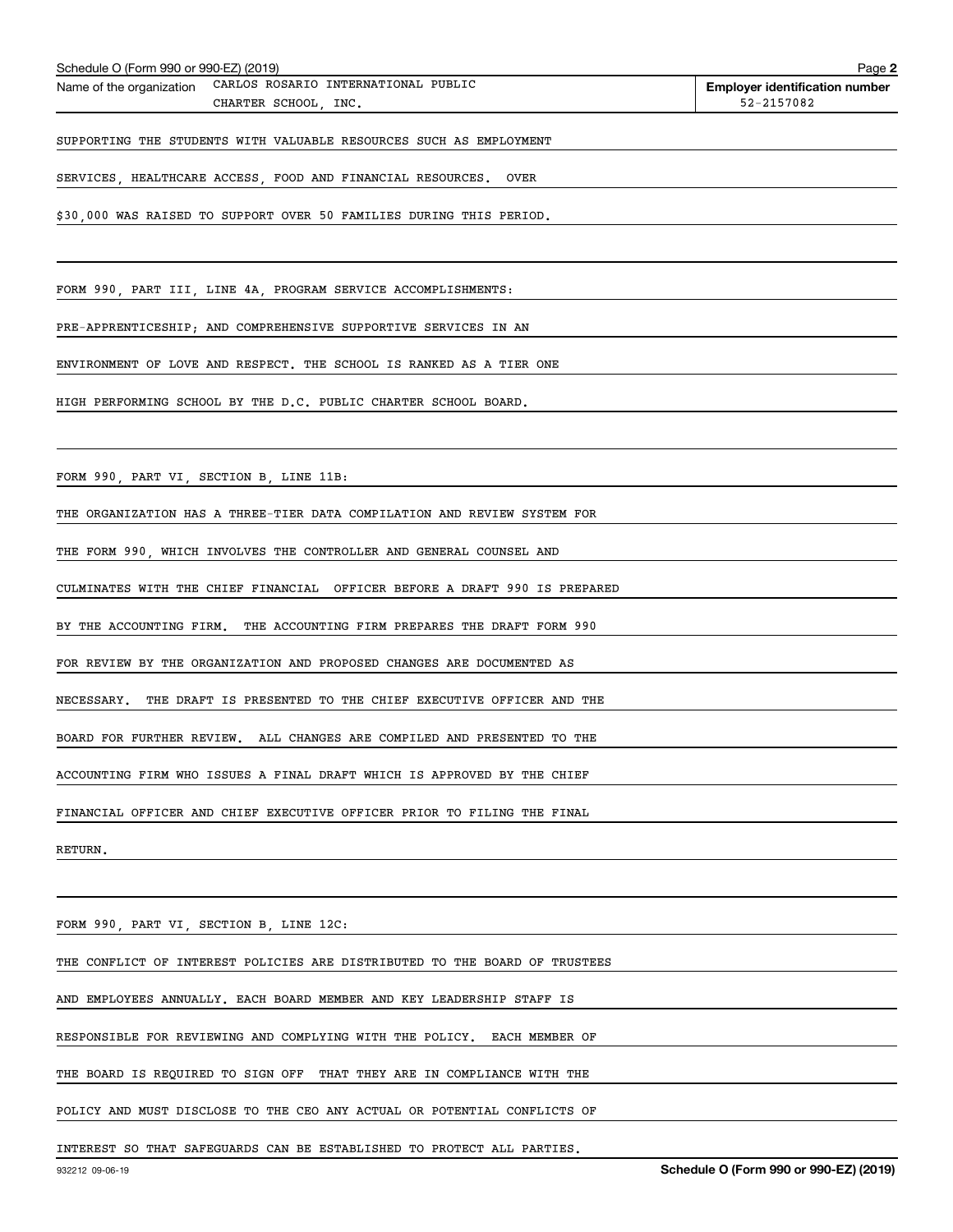| Schedule O (Form 990 or 990-EZ) (2019) |
|----------------------------------------|
|----------------------------------------|

Schedule O (Form 990 or 990-EZ) (2019)<br>Name of the organization CARLOS ROSARIO INTERNATIONAL PUBLIC **Employer identification number** CHARTER SCHOOL, INC. 52-2157082

OFFICERS AND KEY LEADERSHIP STAFF ARE RESPONSIBLE FOR COMPLETING THE

CONFLICT OF INTEREST DISCLOSURE FORM EACH YEAR AND DISCLOSING ANY ACTUAL OR

POTENTIAL CONFLICTS TO THE CEO AS CONFLICTS ARISE.

FORM 990, PART VI, SECTION B, LINE 15:

THE SALARIES OF THE CHARTER SCHOOL'S CEO AND CFO ARE DETERMINED BY

REVIEWING SALARY DATA PRODUCED BY AN INDEPENDENT CONSULTANT. THIS INCLUDES

REVIEW OF SURVEY DATA FOR CHARTER SCHOOLS OF SIMILAR SIZE AND COMPLEXITY,

OTHER NOT FOR PROFITS AND OTHER COMPARABLE AGENCIES. THE EXECUTIVE

COMMITTEE PROPOSES THE COMPENSATIONS OF THE CEO AND CFO, WHICH ARE REVIEWED

AND APPROVED ANNUALLY BY THE BOARD.

SALARIES OF THE OTHER SENIOR LEADERS ARE DETERMINED AS PART OF A STUDY

CONDUCTED BY AN INDEPENDENT CONSULTANT. SALARIES ARE REVIEWED AND APPROVED

BY THE CEO. THERE ON ANNUAL SALARY INCREASES ARE PERFORMED ACROSS THE BOARD

FOR ALL EMPLOYEES, UPON WHICH THE SALARY LINE ITEM EXPENSE IS REVIEWED AND

APPROVED BY THE BOARD, AS PART OF THE ANNUAL BUDGET PROCESS.

FORM 990, PART VI, LINE 17, LIST OF STATES RECEIVING COPY OF FORM 990:

AK,CO,DC,FL,KY,ME,MD,MA,MI,NV,NH,ND,OH,OK,OR,RI,SC,UT,WA,WV,WI

FORM 990, PART VI, SECTION C, LINE 18:

THE 990 AND 990 -T ARE AVAILABLE ON GUIDESTAR, THE CARLOS ROSARIO PUBLIC

CHARTER SCHOOL'S WEBSITE, WWW.CARLOSROSARIO.ORG VIA PUBLIC INFORMATION, THE

DC PUBLIC CHARTER SCHOOL BOARD'S WEBSITE HTTPS://DCPCSB.ORG VIA THE

TRANSPARENCY HUB AND ARE ALSO AVAILABLE UPON REQUEST.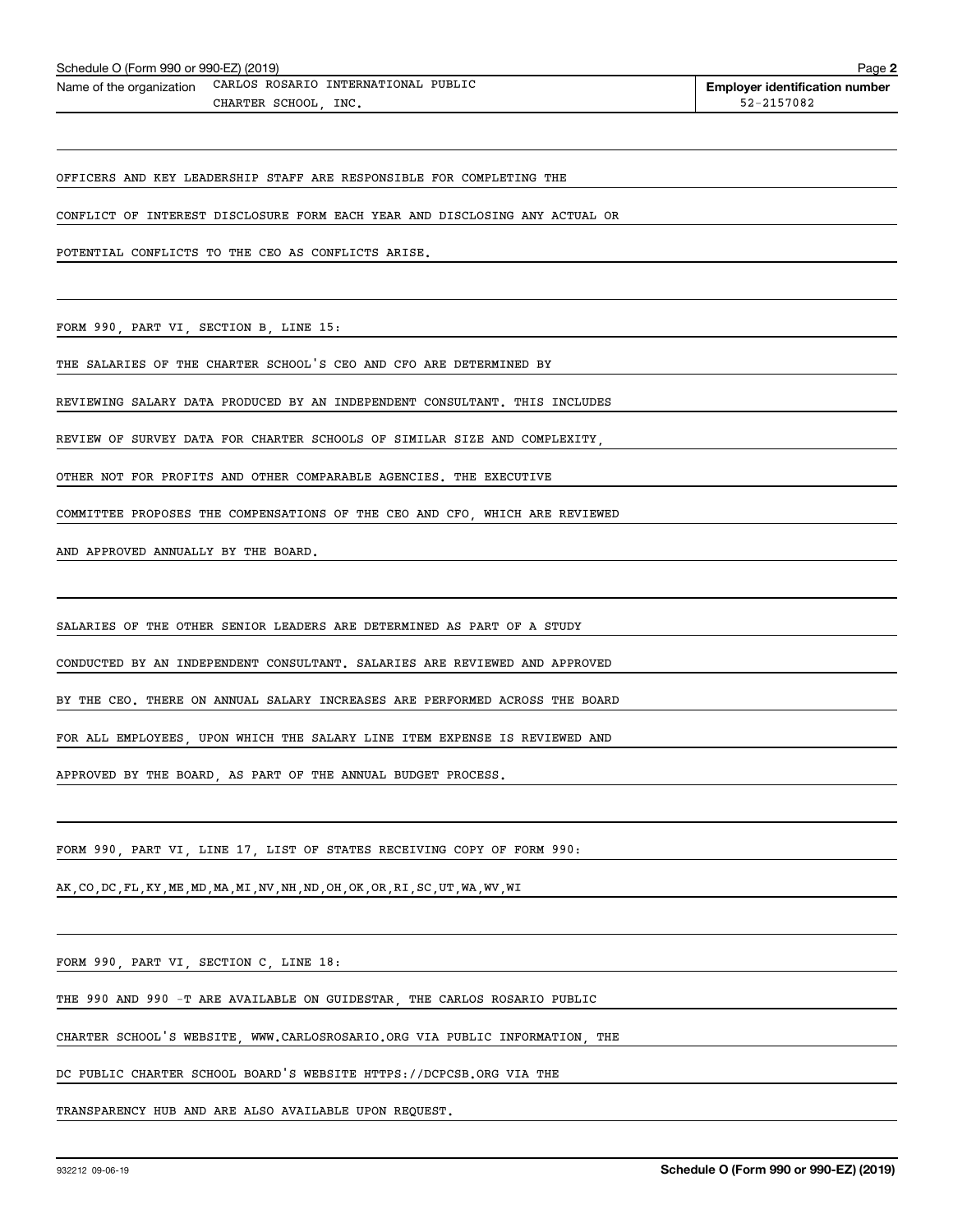Schedule O (Form 990 or 990-EZ) (2019)<br>Name of the organization CARLOS ROSARIO INTERNATIONAL PUBLIC **Employer identification number** CHARTER SCHOOL, INC.  $52-2157082$ 

FORM 990, PART VI, SECTION C, LINE 19:

CARLOS ROSARIO INTERNATIONAL PUBLIC CHARTER SCHOOL'S FINANCIAL STATEMENTS

CAN BE ACCESSED VIA THE SCHOOL'S WEBSITE UNDER PUBLIC INFORMATION VIA A

LINK TO DC PUBLIC CHARTER SCHOOL BOARD'S TRANSPARENCY HUB . THE SCHOOL'S

FINANCIAL STATEMENTS ARE ALSO ACCESSIBLE ON THE DC PUBLIC CHARTER SCHOOL

BOARD'S WEBSITE DIRECTLY. GOVERNING DOCUMENTS, CONFLICT OF INTEREST

POLICY AND FINANCIAL STATEMENTS ARE ALSO AVAILABLE UPON REQUEST.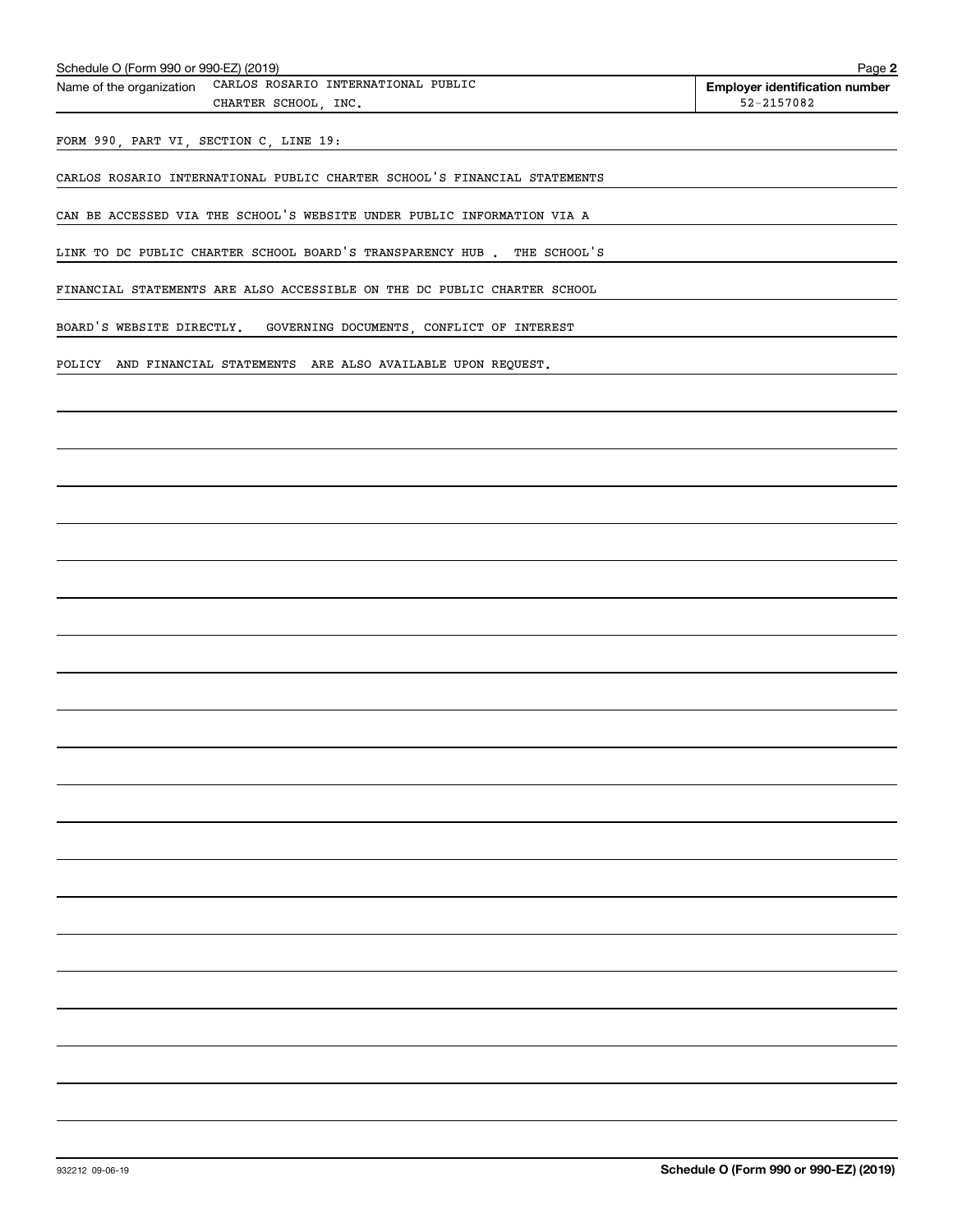| <b>SCHEDULE R</b> |
|-------------------|
|                   |

#### **(Form 990)**

## **Related Organizations and Unrelated Partnerships**

**Complete if the organization answered "Yes" on Form 990, Part IV, line 33, 34, 35b, 36, or 37.** |

**Attach to Form 990.**  |

OMB No. 1545-0047 **2019**

| Department of the Treasury<br>Internal Revenue Service | . ריכי ווייוט ויטוויוט ש<br>$\blacktriangleright$ Go to www.irs.gov/Form990 for instructions and the latest information. |            | <b>Open to Public</b><br>nspection    |
|--------------------------------------------------------|--------------------------------------------------------------------------------------------------------------------------|------------|---------------------------------------|
| Name of the organization                               | PUBLIC<br>INTERNATIONAL<br>CARLOS ROSARIO .                                                                              |            | <b>Employer identification number</b> |
|                                                        | INC.<br>CHARTER SCHOOL                                                                                                   | 52-2157082 |                                       |

**Part I Identification of Disregarded Entities.**  Complete if the organization answered "Yes" on Form 990, Part IV, line 33.

| (a)<br>Name, address, and EIN (if applicable)<br>of disregarded entity | (b)<br>Primary activity | (c)<br>Legal domicile (state or<br>foreign country) | (d)<br>Total income | (e)<br>End-of-year assets | (f)<br>Direct controlling<br>entity |
|------------------------------------------------------------------------|-------------------------|-----------------------------------------------------|---------------------|---------------------------|-------------------------------------|
|                                                                        |                         |                                                     |                     |                           |                                     |
|                                                                        |                         |                                                     |                     |                           |                                     |
|                                                                        |                         |                                                     |                     |                           |                                     |
|                                                                        |                         |                                                     |                     |                           |                                     |

#### **Identification of Related Tax-Exempt Organizations.** Complete if the organization answered "Yes" on Form 990, Part IV, line 34, because it had one or more related tax-exempt **Part II** organizations during the tax year.

| (a)<br>Name, address, and EIN<br>of related organization | (b)<br>Primary activity   | (c)<br>Legal domicile (state or<br>foreign country) | (d)<br>Exempt Code<br>section | (e)<br>Public charity<br>status (if section | (f)<br>Direct controlling<br>entity | $(g)$<br>Section 512(b)(13) | controlled<br>entity? |
|----------------------------------------------------------|---------------------------|-----------------------------------------------------|-------------------------------|---------------------------------------------|-------------------------------------|-----------------------------|-----------------------|
|                                                          |                           |                                                     |                               | 501(c)(3))                                  |                                     | Yes                         | No                    |
| COMMUNITY CAPITAL CORPORATION - 52-2332161               | PROVIDES AND OPERATES     |                                                     |                               |                                             |                                     |                             |                       |
| 1100 HARVARD STREET, NW                                  | FACILITIES TO HOUSE       |                                                     |                               |                                             |                                     |                             |                       |
| WASHINGTON, DC 20009                                     | NON-PROFIT ORGANIZATIONS  | DISTRICT OF COLUMBIA $501(C)(3)$                    |                               | LINE 12B, II N/A                            |                                     |                             | х                     |
| COMMUNITY CAPITAL CORPORATION - SONIA                    | TO HOLD TITLE AND DEVELOP |                                                     |                               |                                             |                                     |                             |                       |
| GUTIERREZ CAMPUS - 46-0612061, 1100 HARVARD              | PROPERTY FOR EDUCATIONAL  |                                                     |                               |                                             | COMMUNITY CAPITAL                   |                             |                       |
| STREET, NW, WASHINGTON, DC 20009                         | USES                      | DISTRICT OF COLUMBIA $501(C)(2)$                    |                               |                                             | CORPORATION                         |                             | х                     |
|                                                          |                           |                                                     |                               |                                             |                                     |                             |                       |
|                                                          |                           |                                                     |                               |                                             |                                     |                             |                       |

**For Paperwork Reduction Act Notice, see the Instructions for Form 990. Schedule R (Form 990) 2019**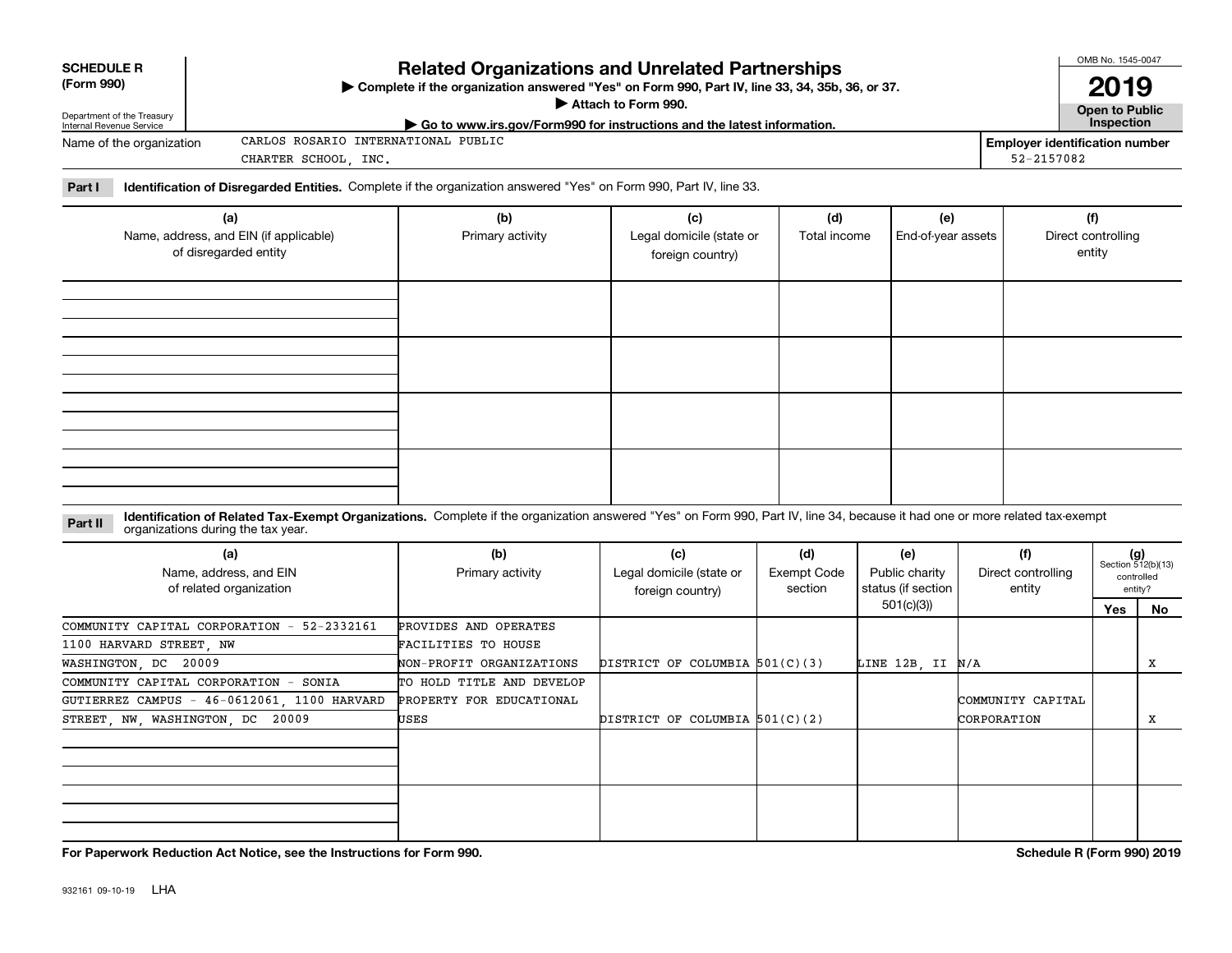|  |  |  | CARLOS ROSARIO INTERNATIONAL PUBLIC |  |
|--|--|--|-------------------------------------|--|
|--|--|--|-------------------------------------|--|

Schedule R (Form 990) 2019 Page CHARTER SCHOOL, INC. 52-2157082

| Identification of Related Organizations Taxable as a Partnership. Complete if the organization answered "Yes" on Form 990, Part IV, line 34, because it had one or more related<br>Part III<br>organizations treated as a partnership during the tax year. |                  |                                           |                              |                                                                       |                          |                                   |              |                  |                                               |          |                                               |
|------------------------------------------------------------------------------------------------------------------------------------------------------------------------------------------------------------------------------------------------------------|------------------|-------------------------------------------|------------------------------|-----------------------------------------------------------------------|--------------------------|-----------------------------------|--------------|------------------|-----------------------------------------------|----------|-----------------------------------------------|
| (a)                                                                                                                                                                                                                                                        | (b)              | (c)                                       | (d)                          | (e)                                                                   | (f)                      | (g)                               | (h)          |                  | (i)                                           | (j)      | (k)                                           |
| Name, address, and EIN<br>of related organization                                                                                                                                                                                                          | Primary activity | Legal<br>domicile<br>(state or<br>foreign | Direct controlling<br>entity | Predominant income<br>(related, unrelated,<br>excluded from tax under | Share of total<br>income | Share of<br>end-of-year<br>assets | allocations? | Disproportionate | Code V-UBI<br>amount in box<br>20 of Schedule | partner? | General or Percentage<br>managing   ownership |
|                                                                                                                                                                                                                                                            |                  | country)                                  |                              | sections 512-514)                                                     |                          |                                   |              | Yes   No         | K-1 (Form 1065) Yes No                        |          |                                               |
|                                                                                                                                                                                                                                                            |                  |                                           |                              |                                                                       |                          |                                   |              |                  |                                               |          |                                               |
|                                                                                                                                                                                                                                                            |                  |                                           |                              |                                                                       |                          |                                   |              |                  |                                               |          |                                               |
|                                                                                                                                                                                                                                                            |                  |                                           |                              |                                                                       |                          |                                   |              |                  |                                               |          |                                               |
|                                                                                                                                                                                                                                                            |                  |                                           |                              |                                                                       |                          |                                   |              |                  |                                               |          |                                               |
|                                                                                                                                                                                                                                                            |                  |                                           |                              |                                                                       |                          |                                   |              |                  |                                               |          |                                               |
|                                                                                                                                                                                                                                                            |                  |                                           |                              |                                                                       |                          |                                   |              |                  |                                               |          |                                               |
|                                                                                                                                                                                                                                                            |                  |                                           |                              |                                                                       |                          |                                   |              |                  |                                               |          |                                               |
|                                                                                                                                                                                                                                                            |                  |                                           |                              |                                                                       |                          |                                   |              |                  |                                               |          |                                               |
|                                                                                                                                                                                                                                                            |                  |                                           |                              |                                                                       |                          |                                   |              |                  |                                               |          |                                               |
|                                                                                                                                                                                                                                                            |                  |                                           |                              |                                                                       |                          |                                   |              |                  |                                               |          |                                               |
|                                                                                                                                                                                                                                                            |                  |                                           |                              |                                                                       |                          |                                   |              |                  |                                               |          |                                               |
|                                                                                                                                                                                                                                                            |                  |                                           |                              |                                                                       |                          |                                   |              |                  |                                               |          |                                               |
|                                                                                                                                                                                                                                                            |                  |                                           |                              |                                                                       |                          |                                   |              |                  |                                               |          |                                               |

| Part IV | " Identification of Related Organizations Taxable as a Corporation or Trust. Complete if the organization answered "Yes" on Form 990, Part IV, line 34, because it had one or more related |  |
|---------|--------------------------------------------------------------------------------------------------------------------------------------------------------------------------------------------|--|
|         | organizations treated as a corporation or trust during the tax year.                                                                                                                       |  |

| (a)<br>Name, address, and EIN<br>of related organization | (b)<br>Primary activity | (c)<br>Legal domicile<br>(state or<br>foreign | (d)<br>Direct controlling<br>entity | (e)<br>Type of entity<br>(C corp, S corp,<br>or trust) | (f)<br>Share of total<br>income | (g)<br>Share of<br>end-of-year<br>assets | (h)<br>Percentage<br>ownership | $\begin{array}{c} \textbf{(i)}\\ \text{Section}\\ 512 \text{(b)} \text{(13)}\\ \text{controlled}\\ \text{entity?} \end{array}$ |        |
|----------------------------------------------------------|-------------------------|-----------------------------------------------|-------------------------------------|--------------------------------------------------------|---------------------------------|------------------------------------------|--------------------------------|--------------------------------------------------------------------------------------------------------------------------------|--------|
|                                                          |                         | country)                                      |                                     |                                                        |                                 |                                          |                                |                                                                                                                                | Yes No |
|                                                          |                         |                                               |                                     |                                                        |                                 |                                          |                                |                                                                                                                                |        |
|                                                          |                         |                                               |                                     |                                                        |                                 |                                          |                                |                                                                                                                                |        |
|                                                          |                         |                                               |                                     |                                                        |                                 |                                          |                                |                                                                                                                                |        |
|                                                          |                         |                                               |                                     |                                                        |                                 |                                          |                                |                                                                                                                                |        |
|                                                          |                         |                                               |                                     |                                                        |                                 |                                          |                                |                                                                                                                                |        |
|                                                          |                         |                                               |                                     |                                                        |                                 |                                          |                                |                                                                                                                                |        |
|                                                          |                         |                                               |                                     |                                                        |                                 |                                          |                                |                                                                                                                                |        |
|                                                          |                         |                                               |                                     |                                                        |                                 |                                          |                                |                                                                                                                                |        |
|                                                          |                         |                                               |                                     |                                                        |                                 |                                          |                                |                                                                                                                                |        |
|                                                          |                         |                                               |                                     |                                                        |                                 |                                          |                                |                                                                                                                                |        |
|                                                          |                         |                                               |                                     |                                                        |                                 |                                          |                                |                                                                                                                                |        |
|                                                          |                         |                                               |                                     |                                                        |                                 |                                          |                                |                                                                                                                                |        |
|                                                          |                         |                                               |                                     |                                                        |                                 |                                          |                                |                                                                                                                                |        |
|                                                          |                         |                                               |                                     |                                                        |                                 |                                          |                                |                                                                                                                                |        |

**2**

**Schedule R (Form 990) 2019**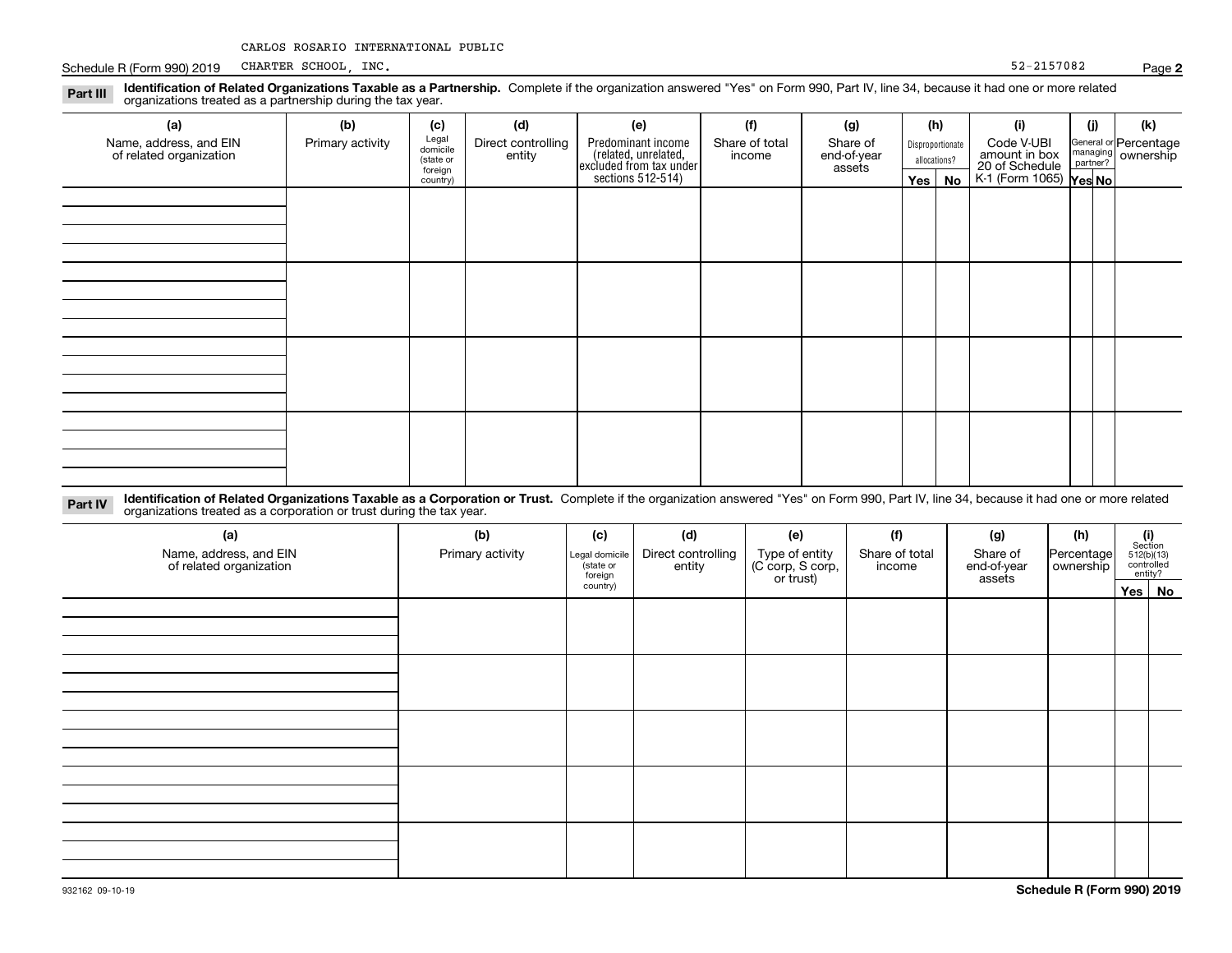Schedule R (Form 990) 2019 CHARTER SCHOOL, INC. 2008 2019 12:00:00 12:00 2019 12:00:00 12:00:00 12:00:00 12:00:00 12:00:00 12:00:00 12:00:00 12:00:00 12:00:00 12:00:00 12:00:00 12:00:00 12:00:00 12:00:00 12:00:00 12:00:00 CHARTER SCHOOL, INC.

| Transactions With Related Organizations. Complete if the organization answered "Yes" on Form 990, Part IV, line 34, 35b, or 36.<br>Part \           |    |       |  |
|-----------------------------------------------------------------------------------------------------------------------------------------------------|----|-------|--|
| <b>Note:</b> Complete line 1 if any entity is listed in Parts II, III, or IV of this schedule.                                                      |    | Yes I |  |
| During the tax year, did the organization engage in any of the following transactions with one or more related organizations listed in Parts II-IV? |    |       |  |
| a Receipt of (i) interest, (ii) annuities, (iii) royalties, or (iv) rent from a controlled entity                                                   |    |       |  |
| <b>b</b> Gift, grant, or capital contribution to related organization(s)                                                                            | 1b |       |  |
| c Gift, grant, or capital contribution from related organization(s)                                                                                 |    |       |  |
| <b>d</b> Loans or loan guarantees to or for related organization(s)                                                                                 | 1d |       |  |
| e Loans or loan guarantees by related organization(s)                                                                                               |    |       |  |
|                                                                                                                                                     |    |       |  |
| Dividends from related organization(s)                                                                                                              |    |       |  |
| g Sale of assets to related organization(s)                                                                                                         |    |       |  |
| h Purchase of assets from related organization(s)                                                                                                   |    |       |  |

| <b>h</b> Purchase of assets from related organization(s)                                        |    |  |
|-------------------------------------------------------------------------------------------------|----|--|
| Exchange of assets with related organization(s)                                                 |    |  |
| Lease of facilities, equipment, or other assets to related organization(s)                      |    |  |
|                                                                                                 |    |  |
| <b>k</b> Lease of facilities, equipment, or other assets from related organization(s)           | 1k |  |
| Performance of services or membership or fundraising solicitations for related organization(s)  |    |  |
| m Performance of services or membership or fundraising solicitations by related organization(s) | 1m |  |
| n Sharing of facilities, equipment, mailing lists, or other assets with related organization(s) | าท |  |
| <b>o</b> Sharing of paid employees with related organization(s)                                 | סו |  |
|                                                                                                 |    |  |
| $p$ Reimbursement paid to related organization(s) for expenses                                  | מו |  |
| <b>q</b> Reimbursement paid by related organization(s) for expenses                             | 1α |  |
|                                                                                                 |    |  |
| r Other transfer of cash or property to related organization(s)                                 |    |  |
|                                                                                                 |    |  |

**2**If the answer to any of the above is "Yes," see the instructions for information on who must complete this line, including covered relationships and transaction thresholds.

|     | (a)<br>Name of related organization | (b)<br>Transaction<br>type (a-s) | (c)<br>Amount involved | (d)<br>Method of determining amount involved |
|-----|-------------------------------------|----------------------------------|------------------------|----------------------------------------------|
| (1) |                                     |                                  |                        |                                              |
| (2) |                                     |                                  |                        |                                              |
| (3) |                                     |                                  |                        |                                              |
| (4) |                                     |                                  |                        |                                              |
| (5) |                                     |                                  |                        |                                              |
| (6) |                                     |                                  |                        |                                              |

 $|$  1h  $|$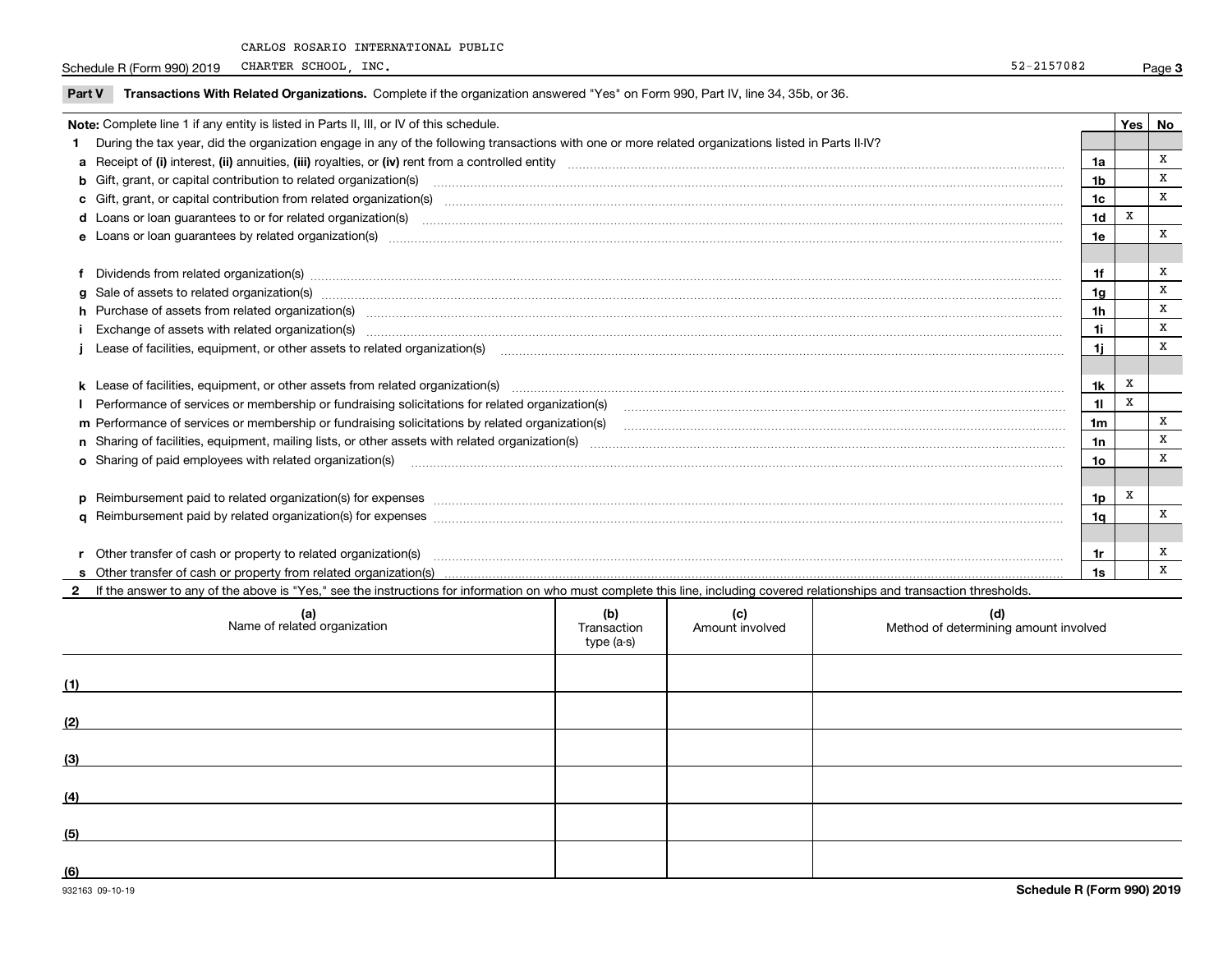Schedule R (Form 990) 2019 Page CHARTER SCHOOL, INC. 52-2157082

#### **4**

#### **Part VI Unrelated Organizations Taxable as a Partnership. Complete if the organization answered "Yes" on Form 990, Part IV, line 37.**

Provide the following information for each entity taxed as a partnership through which the organization conducted more than five percent of its activities (measured by total assets or gross revenue) that was not a related organization. See instructions regarding exclusion for certain investment partnerships.

| ັ                      | ັ<br>ັ           |                   |                                                                                            |                                                                                     |          |             |                                       |                                                                                                                                      |       |     |
|------------------------|------------------|-------------------|--------------------------------------------------------------------------------------------|-------------------------------------------------------------------------------------|----------|-------------|---------------------------------------|--------------------------------------------------------------------------------------------------------------------------------------|-------|-----|
| (a)                    | (b)              | (c)               | (d)                                                                                        | (e)<br>Are all                                                                      | (f)      | (g)         | (h)                                   | (i)                                                                                                                                  | (i)   | (k) |
| Name, address, and EIN | Primary activity | Legal domicile    |                                                                                            | $\begin{array}{c}\n\text{partners} \sec.\n\\ \n501(c)(3)\n\\ \n0rgs.?\n\end{array}$ | Share of | Share of    | Dispropor-<br>tionate<br>allocations? |                                                                                                                                      |       |     |
| of entity              |                  | (state or foreign | Predominant income<br>(related, unrelated,<br>excluded from tax under<br>sections 512-514) |                                                                                     | total    | end-of-year |                                       | Code V-UBI<br> amount in box 20 managing<br>  of Schedule K-1 partner? ownership<br>  of Schedule K-1 partner? ownership<br>  Yes No |       |     |
|                        |                  | country)          |                                                                                            | Yes No                                                                              | income   | assets      | Yes No                                |                                                                                                                                      | YesNO |     |
|                        |                  |                   |                                                                                            |                                                                                     |          |             |                                       |                                                                                                                                      |       |     |
|                        |                  |                   |                                                                                            |                                                                                     |          |             |                                       |                                                                                                                                      |       |     |
|                        |                  |                   |                                                                                            |                                                                                     |          |             |                                       |                                                                                                                                      |       |     |
|                        |                  |                   |                                                                                            |                                                                                     |          |             |                                       |                                                                                                                                      |       |     |
|                        |                  |                   |                                                                                            |                                                                                     |          |             |                                       |                                                                                                                                      |       |     |
|                        |                  |                   |                                                                                            |                                                                                     |          |             |                                       |                                                                                                                                      |       |     |
|                        |                  |                   |                                                                                            |                                                                                     |          |             |                                       |                                                                                                                                      |       |     |
|                        |                  |                   |                                                                                            |                                                                                     |          |             |                                       |                                                                                                                                      |       |     |
|                        |                  |                   |                                                                                            |                                                                                     |          |             |                                       |                                                                                                                                      |       |     |
|                        |                  |                   |                                                                                            |                                                                                     |          |             |                                       |                                                                                                                                      |       |     |
|                        |                  |                   |                                                                                            |                                                                                     |          |             |                                       |                                                                                                                                      |       |     |
|                        |                  |                   |                                                                                            |                                                                                     |          |             |                                       |                                                                                                                                      |       |     |
|                        |                  |                   |                                                                                            |                                                                                     |          |             |                                       |                                                                                                                                      |       |     |
|                        |                  |                   |                                                                                            |                                                                                     |          |             |                                       |                                                                                                                                      |       |     |
|                        |                  |                   |                                                                                            |                                                                                     |          |             |                                       |                                                                                                                                      |       |     |
|                        |                  |                   |                                                                                            |                                                                                     |          |             |                                       |                                                                                                                                      |       |     |
|                        |                  |                   |                                                                                            |                                                                                     |          |             |                                       |                                                                                                                                      |       |     |
|                        |                  |                   |                                                                                            |                                                                                     |          |             |                                       |                                                                                                                                      |       |     |
|                        |                  |                   |                                                                                            |                                                                                     |          |             |                                       |                                                                                                                                      |       |     |
|                        |                  |                   |                                                                                            |                                                                                     |          |             |                                       |                                                                                                                                      |       |     |
|                        |                  |                   |                                                                                            |                                                                                     |          |             |                                       |                                                                                                                                      |       |     |
|                        |                  |                   |                                                                                            |                                                                                     |          |             |                                       |                                                                                                                                      |       |     |
|                        |                  |                   |                                                                                            |                                                                                     |          |             |                                       |                                                                                                                                      |       |     |
|                        |                  |                   |                                                                                            |                                                                                     |          |             |                                       |                                                                                                                                      |       |     |
|                        |                  |                   |                                                                                            |                                                                                     |          |             |                                       |                                                                                                                                      |       |     |
|                        |                  |                   |                                                                                            |                                                                                     |          |             |                                       |                                                                                                                                      |       |     |
|                        |                  |                   |                                                                                            |                                                                                     |          |             |                                       |                                                                                                                                      |       |     |
|                        |                  |                   |                                                                                            |                                                                                     |          |             |                                       |                                                                                                                                      |       |     |
|                        |                  |                   |                                                                                            |                                                                                     |          |             |                                       |                                                                                                                                      |       |     |
|                        |                  |                   |                                                                                            |                                                                                     |          |             |                                       |                                                                                                                                      |       |     |
|                        |                  |                   |                                                                                            |                                                                                     |          |             |                                       |                                                                                                                                      |       |     |
|                        |                  |                   |                                                                                            |                                                                                     |          |             |                                       |                                                                                                                                      |       |     |
|                        |                  |                   |                                                                                            |                                                                                     |          |             |                                       |                                                                                                                                      |       |     |
|                        |                  |                   |                                                                                            |                                                                                     |          |             |                                       |                                                                                                                                      |       |     |
|                        |                  |                   |                                                                                            |                                                                                     |          |             |                                       |                                                                                                                                      |       |     |
|                        |                  |                   |                                                                                            |                                                                                     |          |             |                                       |                                                                                                                                      |       |     |

**Schedule R (Form 990) 2019**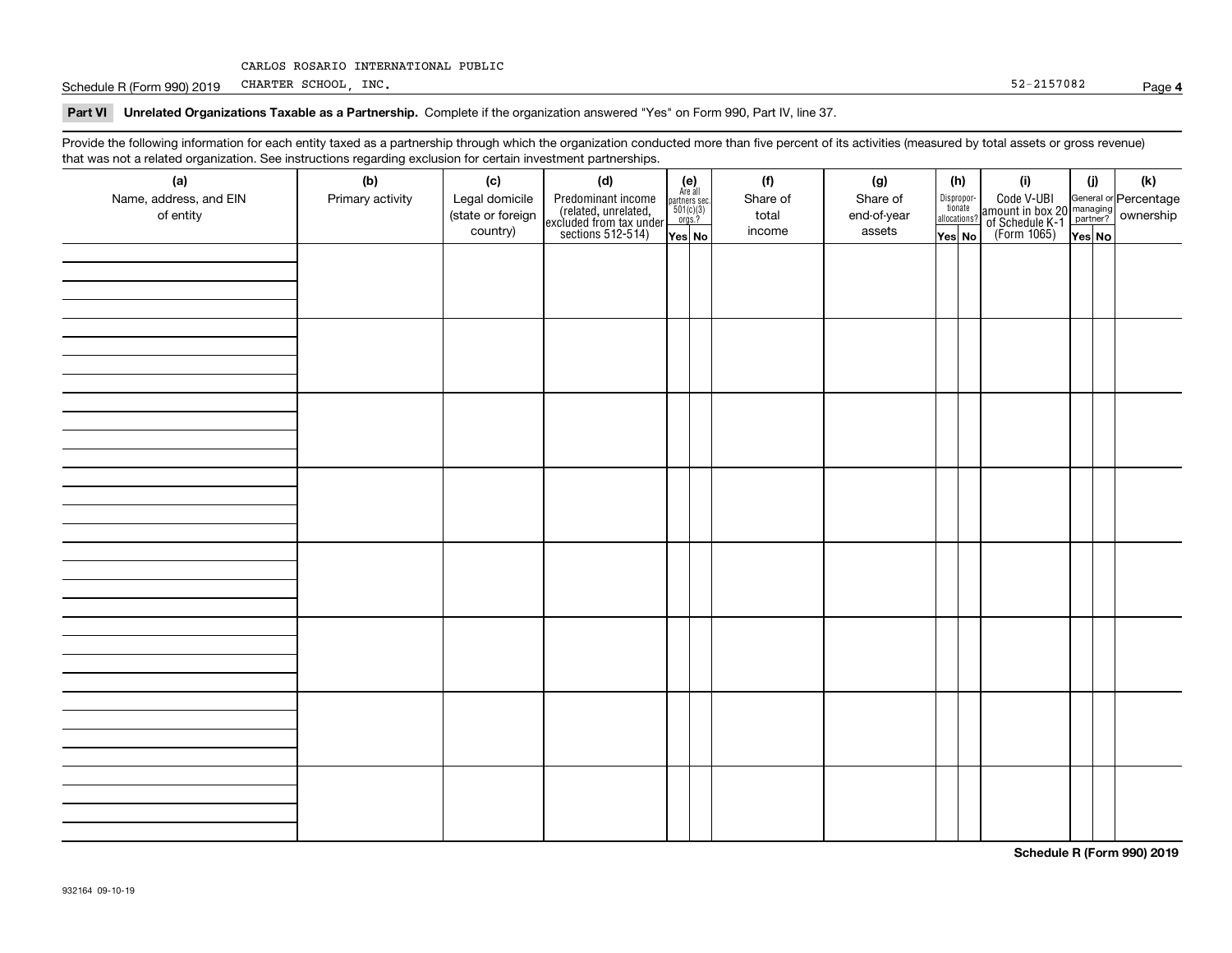# **Part VII Supplemental Information**

Provide additional information for responses to questions on Schedule R. See instructions.

**Schedule R (Form 990) 2019**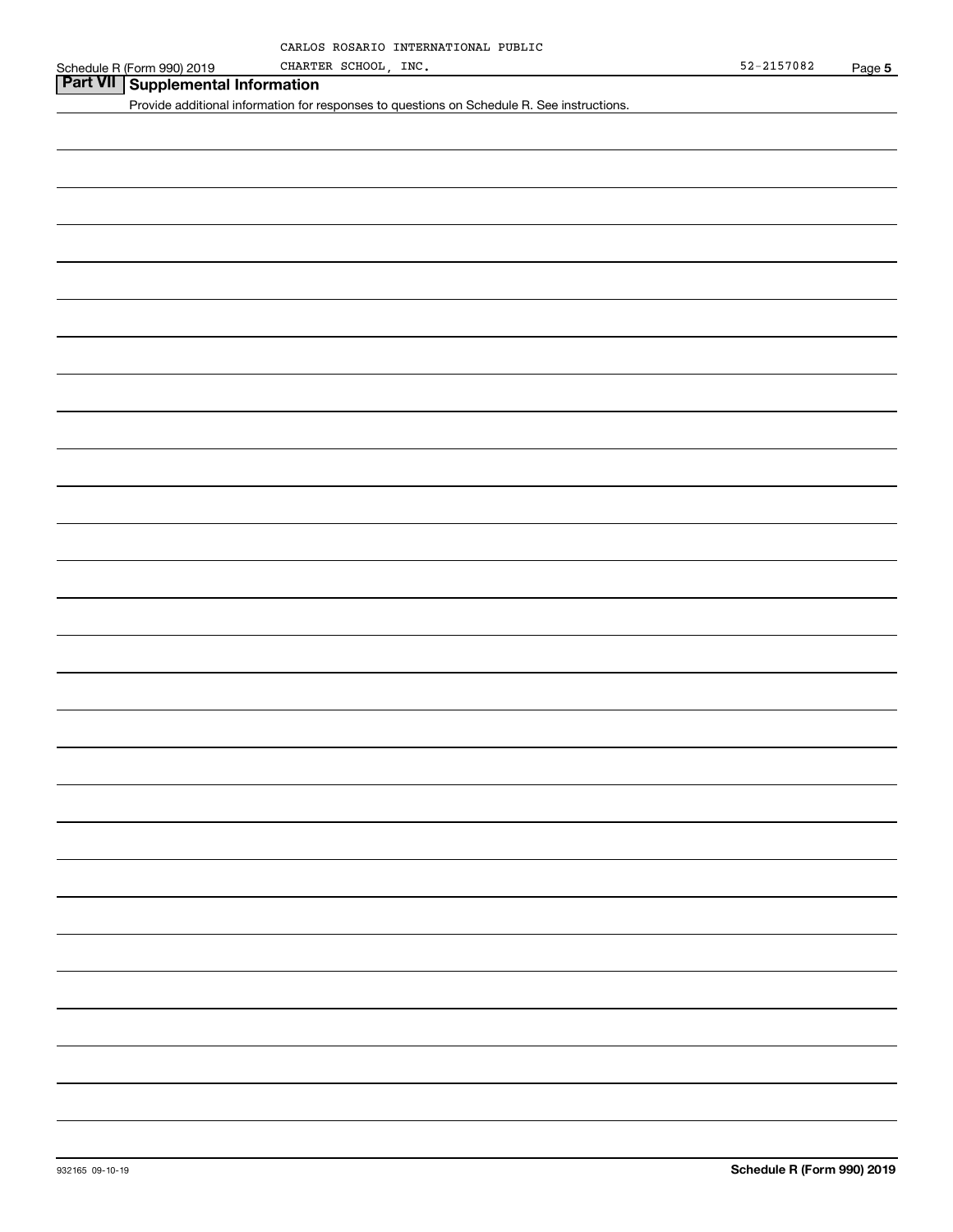| Form 990-T                                             |                                                                                                                                                                                                                                                                              | <b>Exempt Organization Business Income Tax Return</b>                                                                                                                                                                          | (and proxy tax under section 6033(e)) |                      |  |                                                      |                                                |                |                 |                                                               | OMB No. 1545-0047                  |  |
|--------------------------------------------------------|------------------------------------------------------------------------------------------------------------------------------------------------------------------------------------------------------------------------------------------------------------------------------|--------------------------------------------------------------------------------------------------------------------------------------------------------------------------------------------------------------------------------|---------------------------------------|----------------------|--|------------------------------------------------------|------------------------------------------------|----------------|-----------------|---------------------------------------------------------------|------------------------------------|--|
|                                                        |                                                                                                                                                                                                                                                                              |                                                                                                                                                                                                                                |                                       |                      |  |                                                      |                                                |                |                 |                                                               | 2019                               |  |
| Department of the Treasury<br>Internal Revenue Service | For calendar year 2019 or other tax year beginning JUL 1, 2019  and ending JUN 30, 2020<br>Go to www.irs.gov/Form990T for instructions and the latest information.<br>bo not enter SSN numbers on this form as it may be made public if your organization is a $501(c)(3)$ . |                                                                                                                                                                                                                                |                                       |                      |  |                                                      |                                                |                |                 | Open to Public Inspection for<br>501(c)(3) Organizations Only |                                    |  |
| Check box if<br>address changed                        |                                                                                                                                                                                                                                                                              | Employer identification number<br>Name of organization ( $\Box$ Check box if name changed and see instructions.)<br>(Employees' trust, see<br>instructions.)<br>CARLOS ROSARIO INTERNATIONAL PUBLIC                            |                                       |                      |  |                                                      |                                                |                |                 |                                                               |                                    |  |
| <b>B</b> Exempt under section                          | Print                                                                                                                                                                                                                                                                        | CHARTER SCHOOL, INC.                                                                                                                                                                                                           |                                       |                      |  |                                                      |                                                |                |                 | 52-2157082                                                    |                                    |  |
| $\sqrt{501(c)}$ (3)<br>ΙX                              | 0ľ                                                                                                                                                                                                                                                                           | Number, street, and room or suite no. If a P.O. box, see instructions.                                                                                                                                                         |                                       |                      |  |                                                      |                                                |                |                 | (See instructions.)                                           | F Unrelated business activity code |  |
| 7220(e)<br>408(e)                                      | Type                                                                                                                                                                                                                                                                         | 1100 HARVARD STREET, NW                                                                                                                                                                                                        |                                       |                      |  |                                                      |                                                |                |                 |                                                               |                                    |  |
| 530(a) <br>408A<br>529(a)                              |                                                                                                                                                                                                                                                                              | City or town, state or province, country, and ZIP or foreign postal code<br>WASHINGTON, DC 20009                                                                                                                               |                                       |                      |  |                                                      |                                                |                |                 |                                                               |                                    |  |
| C Book value of all assets<br>at end of year           |                                                                                                                                                                                                                                                                              | F Group exemption number (See instructions.)                                                                                                                                                                                   |                                       | ▶                    |  |                                                      |                                                |                |                 |                                                               |                                    |  |
|                                                        |                                                                                                                                                                                                                                                                              | 36, 715, 977. G Check organization type $\triangleright$ $\boxed{\text{X}}$ 501(c) corporation                                                                                                                                 |                                       |                      |  | $501(c)$ trust                                       |                                                | $401(a)$ trust |                 |                                                               | Other trust                        |  |
|                                                        |                                                                                                                                                                                                                                                                              | $H$ Enter the number of the organization's unrelated trades or businesses. $\blacktriangleright$                                                                                                                               |                                       | $\mathbf{1}$         |  |                                                      | Describe the only (or first) unrelated         |                |                 |                                                               |                                    |  |
| trade or business here $\blacktriangleright$           |                                                                                                                                                                                                                                                                              | describe the first in the blank space at the end of the previous sentence, complete Parts I and II, complete a Schedule M for each additional trade or                                                                         |                                       |                      |  | . If only one, complete Parts I-V. If more than one, |                                                |                |                 |                                                               |                                    |  |
| business, then complete Parts III-V.                   |                                                                                                                                                                                                                                                                              |                                                                                                                                                                                                                                |                                       |                      |  |                                                      |                                                |                |                 |                                                               |                                    |  |
|                                                        |                                                                                                                                                                                                                                                                              | During the tax year, was the corporation a subsidiary in an affiliated group or a parent-subsidiary controlled group?                                                                                                          |                                       |                      |  |                                                      |                                                |                | Yes             |                                                               | <b>No</b>                          |  |
|                                                        |                                                                                                                                                                                                                                                                              | If "Yes," enter the name and identifying number of the parent corporation. $\blacktriangleright$                                                                                                                               |                                       |                      |  |                                                      |                                                |                |                 |                                                               |                                    |  |
| J The books are in care of SERARDO A. LUNA             |                                                                                                                                                                                                                                                                              |                                                                                                                                                                                                                                |                                       |                      |  |                                                      | Telephone number $\triangleright$ 202-797-4700 |                |                 |                                                               |                                    |  |
| Part I                                                 |                                                                                                                                                                                                                                                                              | <b>Unrelated Trade or Business Income</b>                                                                                                                                                                                      |                                       |                      |  | (A) Income                                           |                                                | (B) Expenses   |                 |                                                               | $(C)$ Net                          |  |
| <b>1a</b> Gross receipts or sales                      |                                                                                                                                                                                                                                                                              |                                                                                                                                                                                                                                |                                       |                      |  |                                                      |                                                |                |                 |                                                               |                                    |  |
| Less returns and allowances                            |                                                                                                                                                                                                                                                                              |                                                                                                                                                                                                                                | c Balance <b>Division</b>             | 1c                   |  |                                                      |                                                |                |                 |                                                               |                                    |  |
| 2                                                      |                                                                                                                                                                                                                                                                              |                                                                                                                                                                                                                                |                                       | $\overline{2}$       |  |                                                      |                                                |                |                 |                                                               |                                    |  |
| 3                                                      |                                                                                                                                                                                                                                                                              |                                                                                                                                                                                                                                |                                       | 3                    |  |                                                      |                                                |                |                 |                                                               |                                    |  |
|                                                        |                                                                                                                                                                                                                                                                              | Net gain (loss) (Form 4797, Part II, line 17) (attach Form 4797)                                                                                                                                                               |                                       | 4a<br>4 <sub>b</sub> |  |                                                      |                                                |                |                 |                                                               |                                    |  |
| b<br>C                                                 |                                                                                                                                                                                                                                                                              |                                                                                                                                                                                                                                |                                       | 4c                   |  |                                                      |                                                |                |                 |                                                               |                                    |  |
| 5                                                      |                                                                                                                                                                                                                                                                              | Income (loss) from a partnership or an S corporation (attach statement)                                                                                                                                                        |                                       | 5                    |  |                                                      |                                                |                |                 |                                                               |                                    |  |
| Rent income (Schedule C)<br>6                          |                                                                                                                                                                                                                                                                              |                                                                                                                                                                                                                                |                                       | 6                    |  |                                                      |                                                |                |                 |                                                               |                                    |  |
| 7                                                      |                                                                                                                                                                                                                                                                              | Unrelated debt-financed income (Schedule E) [11] [2010] [2010] [2010] [2010] [2010] [2010] [2010] [2010] [2010                                                                                                                 |                                       | $\overline{7}$       |  |                                                      |                                                |                |                 |                                                               |                                    |  |
| 8                                                      |                                                                                                                                                                                                                                                                              | Interest, annuities, royalties, and rents from a controlled organization (Schedule F)                                                                                                                                          |                                       | 8                    |  |                                                      |                                                |                |                 |                                                               |                                    |  |
| 9                                                      |                                                                                                                                                                                                                                                                              | Investment income of a section 501(c)(7), (9), or (17) organization (Schedule G)                                                                                                                                               |                                       | 9                    |  |                                                      |                                                |                |                 |                                                               |                                    |  |
| 10                                                     |                                                                                                                                                                                                                                                                              |                                                                                                                                                                                                                                |                                       | 10                   |  |                                                      |                                                |                |                 |                                                               |                                    |  |
| 11                                                     |                                                                                                                                                                                                                                                                              |                                                                                                                                                                                                                                |                                       | 11                   |  |                                                      |                                                |                |                 |                                                               |                                    |  |
| Other income (See instructions; attach schedule)<br>12 |                                                                                                                                                                                                                                                                              |                                                                                                                                                                                                                                |                                       | 12                   |  |                                                      |                                                |                |                 |                                                               |                                    |  |
|                                                        |                                                                                                                                                                                                                                                                              | <b>Deductions Not Taken Elsewhere</b> (See instructions for limitations on deductions.)                                                                                                                                        |                                       | 13                   |  | 0.                                                   |                                                |                |                 |                                                               |                                    |  |
| Part II                                                |                                                                                                                                                                                                                                                                              | (Deductions must be directly connected with the unrelated business income.)                                                                                                                                                    |                                       |                      |  |                                                      |                                                |                |                 |                                                               |                                    |  |
| 14                                                     |                                                                                                                                                                                                                                                                              |                                                                                                                                                                                                                                |                                       |                      |  |                                                      |                                                |                | 14              |                                                               |                                    |  |
| 15                                                     |                                                                                                                                                                                                                                                                              | Salaries and wages information continuous contracts and wages in the same state of the state of the state of the state of the state of the state of the state of the state of the state of the state of the state of the state |                                       |                      |  |                                                      |                                                |                | 15              |                                                               |                                    |  |
| 16                                                     |                                                                                                                                                                                                                                                                              | Repairs and maintenance <i>[1] [1] [1] [1] [1] [1] [1] [1] [1] [1]</i> [1] <b>[1]</b> [1] <b>[1]</b> [1] <b>[1] [1] [1] [1] [1] [1] [1] [1] [1] [1] [1] [1] [1] [1] [1] [1] [1] [1] [1] [1] [1] [1]</b>                        |                                       |                      |  |                                                      |                                                |                | 16              |                                                               |                                    |  |
| 17                                                     |                                                                                                                                                                                                                                                                              | Bad debts <b>www.communities.communities.communities.com</b> munities.com                                                                                                                                                      |                                       |                      |  |                                                      |                                                |                | 17              |                                                               |                                    |  |
| 18<br>Taxes and licenses                               |                                                                                                                                                                                                                                                                              | Interest (attach schedule) (see instructions) www.communications.communications.communications.communications.                                                                                                                 |                                       |                      |  |                                                      |                                                |                | 18<br>19        |                                                               |                                    |  |
| 19<br>20                                               |                                                                                                                                                                                                                                                                              |                                                                                                                                                                                                                                |                                       |                      |  | 20                                                   |                                                |                |                 |                                                               |                                    |  |
| 21                                                     |                                                                                                                                                                                                                                                                              | Less depreciation claimed on Schedule A and elsewhere on return [1] [11] [212] [214]                                                                                                                                           |                                       |                      |  |                                                      |                                                |                | 21 <sub>b</sub> |                                                               |                                    |  |
| 22<br>Depletion                                        |                                                                                                                                                                                                                                                                              |                                                                                                                                                                                                                                |                                       |                      |  |                                                      |                                                |                | 22              |                                                               |                                    |  |
| 23                                                     |                                                                                                                                                                                                                                                                              |                                                                                                                                                                                                                                |                                       |                      |  |                                                      |                                                |                | 23              |                                                               |                                    |  |
| 24<br>Employee benefit programs                        |                                                                                                                                                                                                                                                                              |                                                                                                                                                                                                                                |                                       |                      |  |                                                      |                                                |                | 24              |                                                               |                                    |  |
| 25                                                     |                                                                                                                                                                                                                                                                              | Excess exempt expenses (Schedule I) <sub>martin</sub> martin and an anti-continuum martin and an anti-continuum martin and                                                                                                     |                                       |                      |  |                                                      |                                                |                | 25              |                                                               |                                    |  |
| 26                                                     |                                                                                                                                                                                                                                                                              |                                                                                                                                                                                                                                |                                       |                      |  |                                                      |                                                |                | 26              |                                                               |                                    |  |
| 27                                                     |                                                                                                                                                                                                                                                                              | Other deductions (attach schedule) www.communications.communications.communications.com                                                                                                                                        |                                       |                      |  |                                                      |                                                |                | 27              |                                                               |                                    |  |
| 28                                                     |                                                                                                                                                                                                                                                                              |                                                                                                                                                                                                                                |                                       |                      |  |                                                      |                                                |                | 28              |                                                               | 0.                                 |  |
| 29                                                     |                                                                                                                                                                                                                                                                              | Unrelated business taxable income before net operating loss deduction. Subtract line 28 from line 13                                                                                                                           |                                       |                      |  |                                                      |                                                |                | 29              |                                                               | $\mathbf{0}$ .                     |  |
| 30                                                     |                                                                                                                                                                                                                                                                              | Deduction for net operating loss arising in tax years beginning on or after January 1, 2018                                                                                                                                    |                                       |                      |  |                                                      |                                                |                |                 |                                                               |                                    |  |
|                                                        |                                                                                                                                                                                                                                                                              | (see instructions) with a constructions of the construction of the construction of the constructions of the constructions of the constructions of the constructions of the constructions of the constructions of the construct |                                       |                      |  |                                                      |                                                |                | 30              |                                                               | $\mathbf{0}$ .<br>0.               |  |
| 31                                                     |                                                                                                                                                                                                                                                                              | Unrelated business taxable income. Subtract line 30 from line 29 [11] matter income contract to the state of the Subtract line 30 from line 29 [11] matter income contract to the Subtract line 30 from line 29 [11] matter in |                                       |                      |  |                                                      |                                                |                | 31              |                                                               | $QQ$ $T$ (0010                     |  |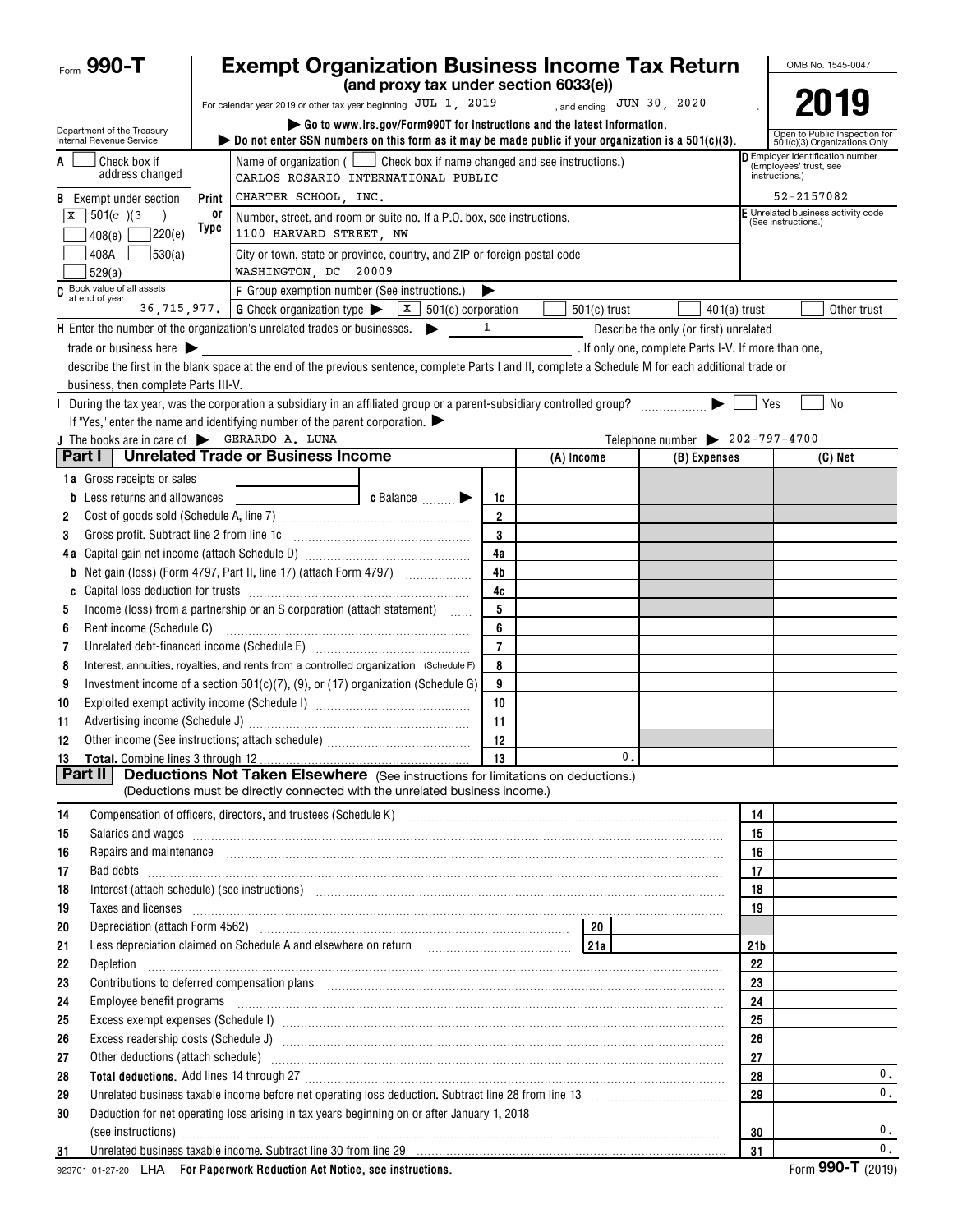$_{\rm Form}$ 990-T(2019)<code>CARLOS</code> <code>ROSARIO INTERNATIONAL PUBLIC CHARTER SCHOOL, INC.</code>

| Part III       |                                                                                                                                                                                                                                                                                                                                                                               | <b>Total Unrelated Business Taxable Income</b>                                                                                                                                                                                 |                                                                                                                            |                             |                         |               |    |                                      |     |                |  |
|----------------|-------------------------------------------------------------------------------------------------------------------------------------------------------------------------------------------------------------------------------------------------------------------------------------------------------------------------------------------------------------------------------|--------------------------------------------------------------------------------------------------------------------------------------------------------------------------------------------------------------------------------|----------------------------------------------------------------------------------------------------------------------------|-----------------------------|-------------------------|---------------|----|--------------------------------------|-----|----------------|--|
| 32             |                                                                                                                                                                                                                                                                                                                                                                               | Total of unrelated business taxable income computed from all unrelated trades or businesses (see instructions)                                                                                                                 |                                                                                                                            |                             |                         |               |    | 32                                   |     | 0.             |  |
| 33             |                                                                                                                                                                                                                                                                                                                                                                               | Amounts paid for disallowed fringes                                                                                                                                                                                            |                                                                                                                            |                             |                         |               |    | 33                                   |     |                |  |
| 34             | 34<br>Charitable contributions (see instructions for limitation rules) [11] manufacture in the contributions (see instructions for limitation rules) [11] manufacture in the contributions (see instructions for limitation rules) [<br>Total unrelated business taxable income before pre-2018 NOLs and specific deduction. Subtract line 34 from the sum of lines 32 and 33 |                                                                                                                                                                                                                                |                                                                                                                            |                             |                         |               |    |                                      |     |                |  |
| 35             |                                                                                                                                                                                                                                                                                                                                                                               |                                                                                                                                                                                                                                | 35                                                                                                                         |                             |                         |               |    |                                      |     |                |  |
| 36             |                                                                                                                                                                                                                                                                                                                                                                               |                                                                                                                                                                                                                                |                                                                                                                            |                             |                         |               |    | 36                                   |     |                |  |
| 37             |                                                                                                                                                                                                                                                                                                                                                                               | Total of unrelated business taxable income before specific deduction. Subtract line 36 from line 35 [11] [11] Total of uncontrolleration of the state of the state of the state of the state of the state of the state of the  |                                                                                                                            | 37                          |                         |               |    |                                      |     |                |  |
| 38             |                                                                                                                                                                                                                                                                                                                                                                               | Specific deduction (Generally \$1,000, but see line 38 instructions for exceptions)                                                                                                                                            |                                                                                                                            |                             |                         |               |    | 38                                   |     | 1,000.         |  |
| 39             |                                                                                                                                                                                                                                                                                                                                                                               | Unrelated business taxable income. Subtract line 38 from line 37. If line 38 is greater than line 37,                                                                                                                          |                                                                                                                            |                             |                         |               |    |                                      |     |                |  |
|                |                                                                                                                                                                                                                                                                                                                                                                               | enter the smaller of zero or line 37                                                                                                                                                                                           |                                                                                                                            |                             |                         |               |    | 39                                   |     | 0.             |  |
| Part IV        |                                                                                                                                                                                                                                                                                                                                                                               | <b>Tax Computation</b>                                                                                                                                                                                                         |                                                                                                                            |                             |                         |               |    |                                      |     |                |  |
| 40             |                                                                                                                                                                                                                                                                                                                                                                               |                                                                                                                                                                                                                                |                                                                                                                            |                             |                         |               |    | 40                                   |     | 0.             |  |
| 41             |                                                                                                                                                                                                                                                                                                                                                                               | Trusts Taxable at Trust Rates. See instructions for tax computation. Income tax on the amount on line 39 from:                                                                                                                 |                                                                                                                            |                             |                         |               |    |                                      |     |                |  |
|                |                                                                                                                                                                                                                                                                                                                                                                               | Tax rate schedule or <u>Imperior of</u> Schedule D (Form 1041) <b>Example 20</b> in the schedule or $\Box$                                                                                                                     |                                                                                                                            |                             |                         |               |    | 41                                   |     |                |  |
| 42             |                                                                                                                                                                                                                                                                                                                                                                               |                                                                                                                                                                                                                                |                                                                                                                            |                             |                         |               |    | 42                                   |     |                |  |
| 43             |                                                                                                                                                                                                                                                                                                                                                                               | Alternative minimum tax (trusts only) material content of the content of the content of the content of the content of the content of the content of the content of the content of the content of the content of the content of |                                                                                                                            |                             |                         |               |    | 43                                   |     |                |  |
| 44             |                                                                                                                                                                                                                                                                                                                                                                               | Tax on Noncompliant Facility Income. See instructions [11] Martin Matter and Martin Matter and Moncompliant Facility Income. See instructions [11] Martin Matter and Matter and Matter and Matter and Matter and Matter and Ma |                                                                                                                            |                             |                         |               |    | 44                                   |     |                |  |
| 45             |                                                                                                                                                                                                                                                                                                                                                                               |                                                                                                                                                                                                                                |                                                                                                                            |                             |                         |               |    | 45                                   |     | 0.             |  |
| Part V         |                                                                                                                                                                                                                                                                                                                                                                               | <b>Tax and Payments</b>                                                                                                                                                                                                        |                                                                                                                            |                             |                         |               |    |                                      |     |                |  |
|                |                                                                                                                                                                                                                                                                                                                                                                               | 46a Foreign tax credit (corporations attach Form 1118; trusts attach Form 1116)                                                                                                                                                |                                                                                                                            |                             | 46a                     |               |    |                                      |     |                |  |
| b              |                                                                                                                                                                                                                                                                                                                                                                               | Other credits (see instructions)                                                                                                                                                                                               |                                                                                                                            |                             | 46b                     |               |    |                                      |     |                |  |
| C              |                                                                                                                                                                                                                                                                                                                                                                               | General business credit. Attach Form 3800                                                                                                                                                                                      |                                                                                                                            |                             | 46с                     |               |    |                                      |     |                |  |
| d              |                                                                                                                                                                                                                                                                                                                                                                               |                                                                                                                                                                                                                                |                                                                                                                            |                             |                         |               |    |                                      |     |                |  |
|                |                                                                                                                                                                                                                                                                                                                                                                               |                                                                                                                                                                                                                                |                                                                                                                            |                             |                         |               |    | 46e                                  |     |                |  |
| 47             |                                                                                                                                                                                                                                                                                                                                                                               |                                                                                                                                                                                                                                |                                                                                                                            |                             |                         |               |    | 47                                   |     | $\mathbf{0}$ . |  |
| 48             |                                                                                                                                                                                                                                                                                                                                                                               | Other taxes. Check if from: Form 4255 Form 8611 Form 8697 Form 8866 Obter (attach schedule)                                                                                                                                    |                                                                                                                            |                             |                         |               |    | 48                                   |     |                |  |
| 49             |                                                                                                                                                                                                                                                                                                                                                                               |                                                                                                                                                                                                                                |                                                                                                                            |                             |                         |               |    | 49                                   |     | 0.             |  |
| 50             |                                                                                                                                                                                                                                                                                                                                                                               |                                                                                                                                                                                                                                |                                                                                                                            |                             |                         |               |    | 50                                   |     | 0.             |  |
|                |                                                                                                                                                                                                                                                                                                                                                                               |                                                                                                                                                                                                                                |                                                                                                                            |                             | 51a                     |               |    |                                      |     |                |  |
|                |                                                                                                                                                                                                                                                                                                                                                                               |                                                                                                                                                                                                                                |                                                                                                                            |                             | 51b                     | 36,000.       |    |                                      |     |                |  |
|                |                                                                                                                                                                                                                                                                                                                                                                               |                                                                                                                                                                                                                                |                                                                                                                            |                             | 51c                     |               |    |                                      |     |                |  |
|                |                                                                                                                                                                                                                                                                                                                                                                               | d Foreign organizations: Tax paid or withheld at source (see instructions) [1000111111111111111111111111111111                                                                                                                 |                                                                                                                            |                             | 51d                     |               |    |                                      |     |                |  |
|                |                                                                                                                                                                                                                                                                                                                                                                               |                                                                                                                                                                                                                                |                                                                                                                            |                             | 51e                     |               |    |                                      |     |                |  |
|                |                                                                                                                                                                                                                                                                                                                                                                               |                                                                                                                                                                                                                                |                                                                                                                            |                             | 51f                     |               |    |                                      |     |                |  |
|                |                                                                                                                                                                                                                                                                                                                                                                               | g Other credits, adjustments, and payments:   Form 2439                                                                                                                                                                        |                                                                                                                            |                             |                         |               |    |                                      |     |                |  |
|                |                                                                                                                                                                                                                                                                                                                                                                               | Form 4136                                                                                                                                                                                                                      | $\mathcal{L}_{\text{max}}$ and $\mathcal{L}_{\text{max}}$<br>$\boxed{\phantom{a}}$ Other $\phantom{a}$ Other $\phantom{a}$ | Total $\blacktriangleright$ | 51a                     |               |    |                                      |     |                |  |
| 52             |                                                                                                                                                                                                                                                                                                                                                                               |                                                                                                                                                                                                                                |                                                                                                                            |                             |                         |               |    | 52                                   |     | 36,000.        |  |
| 53             |                                                                                                                                                                                                                                                                                                                                                                               | Estimated tax penalty (see instructions). Check if Form 2220 is attached $\begin{array}{c} \blacktriangleright \end{array}$                                                                                                    |                                                                                                                            |                             |                         |               |    | 53                                   |     |                |  |
| 54             |                                                                                                                                                                                                                                                                                                                                                                               | Tax due. If line 52 is less than the total of lines 49, 50, and 53, enter amount owed                                                                                                                                          |                                                                                                                            |                             |                         |               |    | 54                                   |     |                |  |
| 55             |                                                                                                                                                                                                                                                                                                                                                                               | Overpayment. If line 52 is larger than the total of lines 49, 50, and 53, enter amount overpaid                                                                                                                                |                                                                                                                            |                             |                         |               |    | 55                                   |     | 36,000.        |  |
| 56             |                                                                                                                                                                                                                                                                                                                                                                               | Enter the amount of line 55 you want: Credited to 2020 estimated tax                                                                                                                                                           |                                                                                                                            |                             |                         | Refunded      |    | 56                                   |     | 36,000.        |  |
| <b>Part VI</b> |                                                                                                                                                                                                                                                                                                                                                                               | Statements Regarding Certain Activities and Other Information (see instructions)                                                                                                                                               |                                                                                                                            |                             |                         |               |    |                                      |     |                |  |
| 57             |                                                                                                                                                                                                                                                                                                                                                                               | At any time during the 2019 calendar year, did the organization have an interest in or a signature or other authority                                                                                                          |                                                                                                                            |                             |                         |               |    |                                      | Yes | No             |  |
|                |                                                                                                                                                                                                                                                                                                                                                                               | over a financial account (bank, securities, or other) in a foreign country? If "Yes," the organization may have to file                                                                                                        |                                                                                                                            |                             |                         |               |    |                                      |     |                |  |
|                |                                                                                                                                                                                                                                                                                                                                                                               | FinCEN Form 114, Report of Foreign Bank and Financial Accounts. If "Yes," enter the name of the foreign country                                                                                                                |                                                                                                                            |                             |                         |               |    |                                      |     |                |  |
|                | here                                                                                                                                                                                                                                                                                                                                                                          |                                                                                                                                                                                                                                |                                                                                                                            |                             |                         |               |    |                                      |     | Х              |  |
| 58             |                                                                                                                                                                                                                                                                                                                                                                               | During the tax year, did the organization receive a distribution from, or was it the grantor of, or transferor to, a foreign trust?                                                                                            |                                                                                                                            |                             |                         |               |    |                                      |     | x              |  |
|                |                                                                                                                                                                                                                                                                                                                                                                               | If "Yes," see instructions for other forms the organization may have to file.                                                                                                                                                  |                                                                                                                            |                             |                         |               |    |                                      |     |                |  |
| 59             |                                                                                                                                                                                                                                                                                                                                                                               | Enter the amount of tax-exempt interest received or accrued during the tax year $\triangleright$ \$                                                                                                                            |                                                                                                                            |                             |                         |               |    |                                      |     |                |  |
|                |                                                                                                                                                                                                                                                                                                                                                                               | Under penalties of perjury, I declare that I have examined this return, including accompanying schedules and statements, and to the best of my knowledge and belief, it is true,                                               |                                                                                                                            |                             |                         |               |    |                                      |     |                |  |
| Sign           |                                                                                                                                                                                                                                                                                                                                                                               | correct, and complete. Declaration of preparer (other than taxpayer) is based on all information of which preparer has any knowledge.                                                                                          |                                                                                                                            |                             |                         |               |    | May the IRS discuss this return with |     |                |  |
| <b>Here</b>    |                                                                                                                                                                                                                                                                                                                                                                               |                                                                                                                                                                                                                                |                                                                                                                            |                             | CHIEF FINANCIAL OFFICER |               |    | the preparer shown below (see        |     |                |  |
|                |                                                                                                                                                                                                                                                                                                                                                                               | Signature of officer                                                                                                                                                                                                           | Date                                                                                                                       | Title                       |                         |               |    | instructions)?   $X$                 | Yes | No             |  |
|                |                                                                                                                                                                                                                                                                                                                                                                               | Print/Type preparer's name                                                                                                                                                                                                     | Preparer's signature                                                                                                       |                             | Date                    | Check         | if | <b>PTIN</b>                          |     |                |  |
| Paid           |                                                                                                                                                                                                                                                                                                                                                                               |                                                                                                                                                                                                                                |                                                                                                                            |                             |                         | self-employed |    |                                      |     |                |  |
|                | Preparer                                                                                                                                                                                                                                                                                                                                                                      | WILLIAM E TURCO, CPA                                                                                                                                                                                                           |                                                                                                                            |                             | 05/06/21                |               |    | P00369217                            |     |                |  |
|                | <b>Use Only</b>                                                                                                                                                                                                                                                                                                                                                               | Firm's name RSM US LLP                                                                                                                                                                                                         |                                                                                                                            |                             |                         | Firm's $EIN$  |    | 42-0714325                           |     |                |  |
|                |                                                                                                                                                                                                                                                                                                                                                                               |                                                                                                                                                                                                                                | 9801 WASHINGTONIAN BLVD, STE 500                                                                                           |                             |                         |               |    |                                      |     |                |  |
|                |                                                                                                                                                                                                                                                                                                                                                                               | Firm's address > GAITHERSBURG, MD 20878                                                                                                                                                                                        |                                                                                                                            |                             |                         |               |    | Phone no. $301 - 296 - 3600$         |     |                |  |